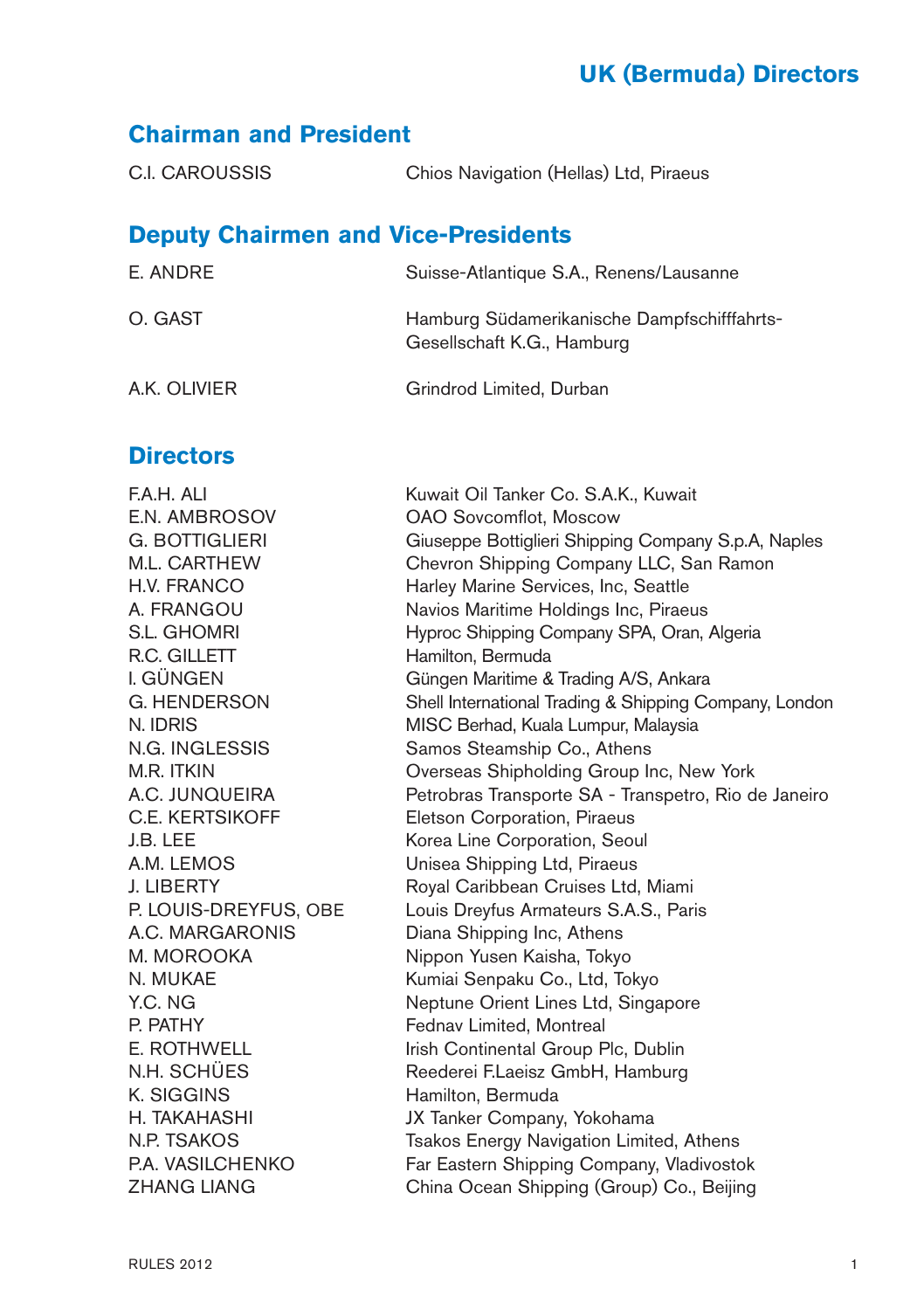# **UK (Europe) Directors**

## **Chairman**

| C.I. CAROUSSIS   | Chios Navigation (Hellas) Ltd, Piraeus  |
|------------------|-----------------------------------------|
| <b>Directors</b> |                                         |
| E. ANDRE         | Suisse-Atlantique S.A., Renens/Lausanne |
| N.G. INGLESSIS   | Samos Steamship Co., Athens             |
| A.K. OLIVIER     | Grindrod Limited, Durban                |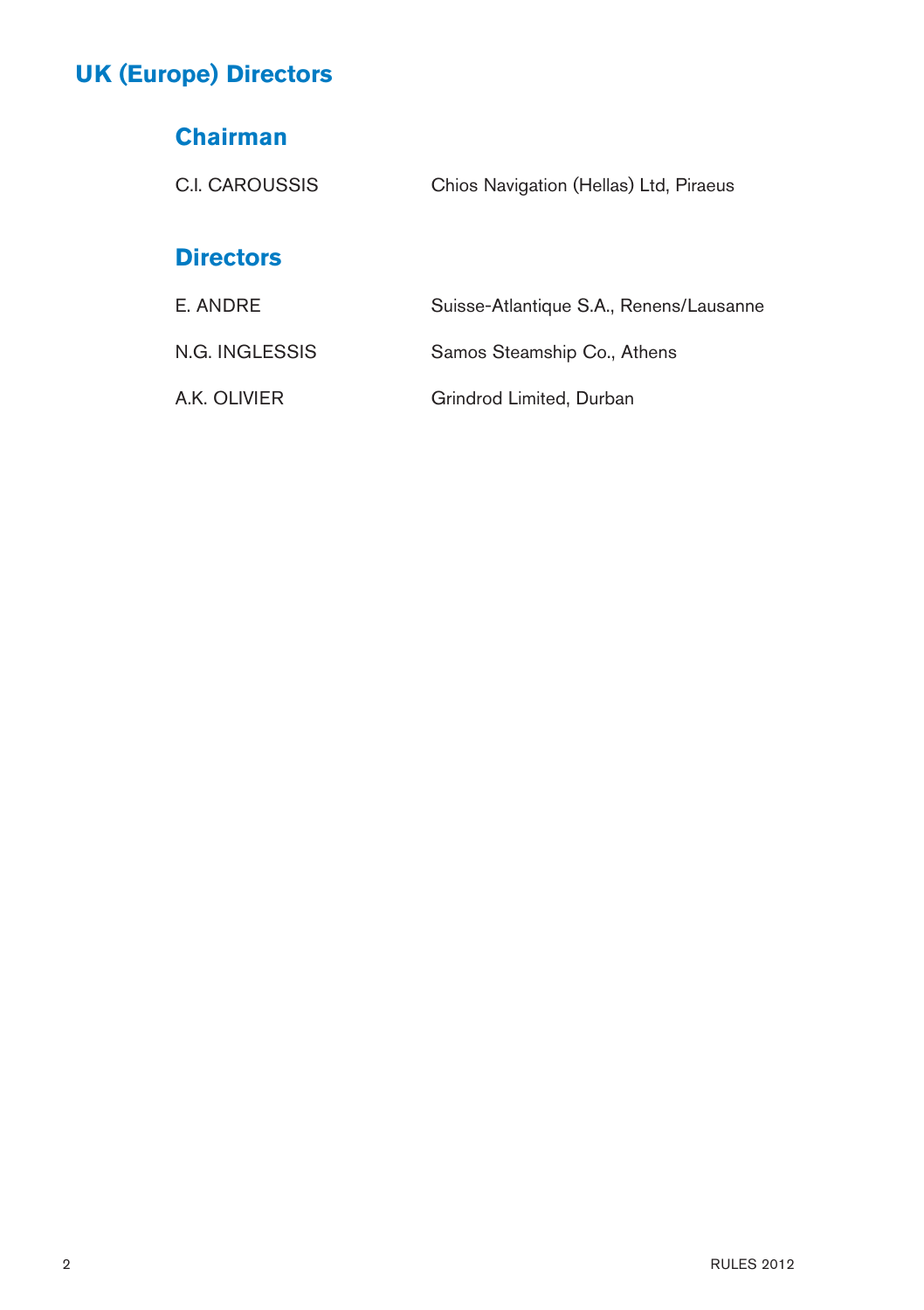# **The Rules**

## **Table of Contents**

|                                                                        | page |
|------------------------------------------------------------------------|------|
| Foreword                                                               | 6    |
| Rule 1. Introductory                                                   | 8    |
| Rule 2. Risks covered                                                  | 10   |
| Section 1. Liability to persons other than seamen                      | 10   |
| Section 2. Injury and death of seamen                                  | 11   |
| Section 3. Illness and death of seamen                                 | 12   |
| Section 4. Repatriation and substitute expenses                        | 12   |
| Section 5. Loss of and damage to the effect of seamen and others       | 12   |
| Section 6. Shipwreck unemployment indemnity                            | 13   |
| Section 7. Diversion expenses                                          | 13   |
| Section 8. Stowaways and refugees                                      | 13   |
| Section 9. Life salvage                                                | 13   |
| Section 10. Collision with other ships                                 | 14   |
| Section 11. Loss or damage to property                                 | 15   |
| Section 12. Pollution risks                                            | 16   |
| Section 13. Liability arising out of towage of or by an entered ship   | 17   |
| Section 14. Liability arising under certain indemnities and contracts  | 18   |
| Section 15. Wreck liabilities                                          | 18   |
| Section 16. Quarantine expenses                                        | 19   |
| Section 17. Cargo liabilities                                          | 19   |
| Section 18. Property on the entered ship                               | 22   |
| Section 19. Unrecoverable general average contributions                | 23   |
| Section 20. Ship's proportion of general average                       | 23   |
| Section 21. Special compensation to salvors                            | 23   |
| Section 22. Fines                                                      | 24   |
| Section 23. Enquiry expenses                                           | 25   |
| Section 24. Expenses incidental to the operation of ships              | 25   |
| Section 25. Sue and labour and legal costs                             | 26   |
| Section 26. Expenses incurred by direction of the Association          | 26   |
| Appendix A to Rule 2. Association's liability for oil pollution claims | 27   |
| Appendix B to Rule 2. Deductibles                                      | 27   |
| Rule 3. Special cover                                                  | 28   |
| Rule 4. Special cover for Charterers, Specialist Operations and        |      |
| <b>Passenger Ships</b>                                                 | 29   |
| Section 1. Charterers                                                  | 29   |
| Section 2. Specialist operations                                       | 29   |
| Section 3. Passenger ships                                             | 30   |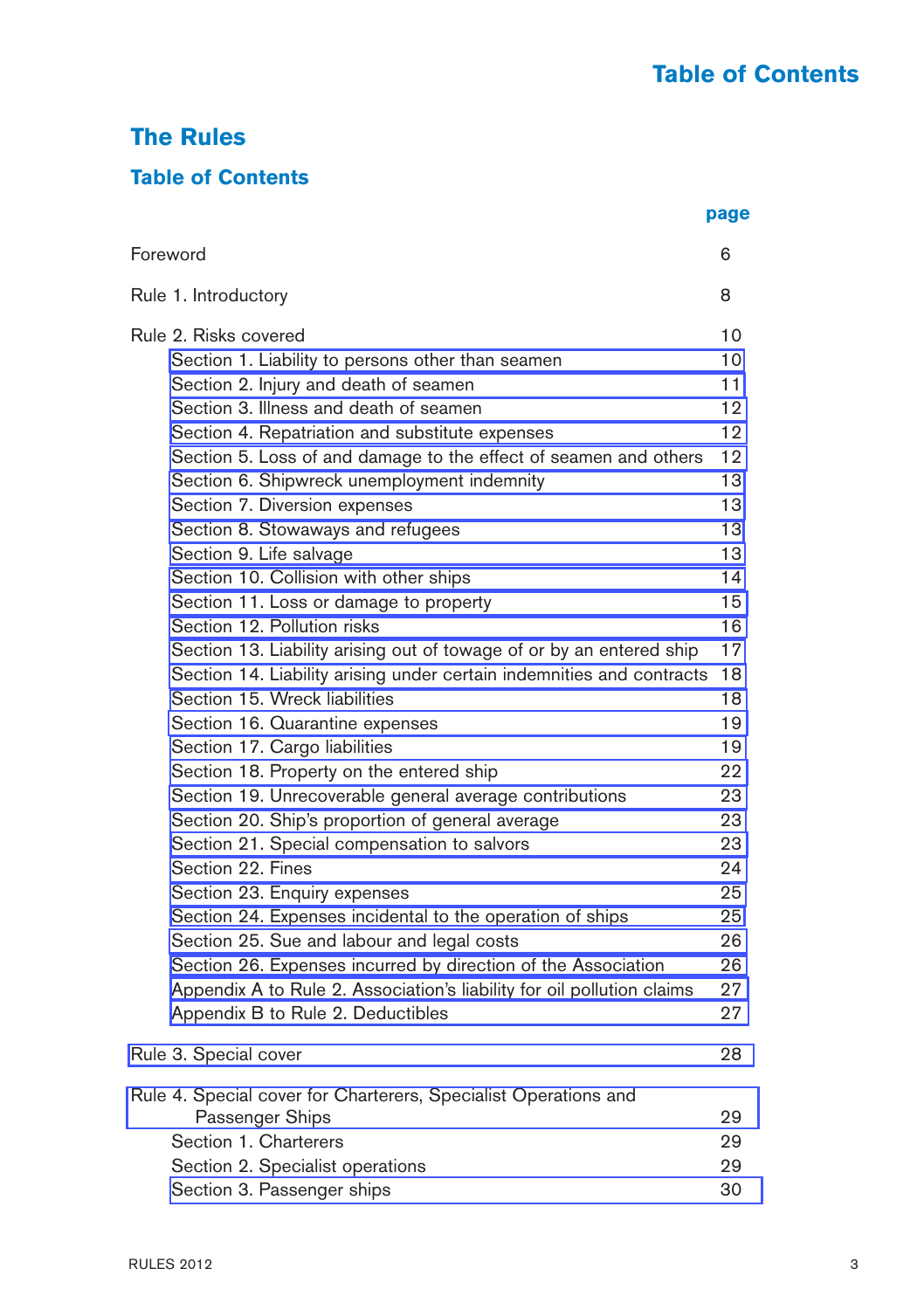## **Table of Contents**

| Rule 5. Conditions, Exceptions and Limitations                                        | 31 |
|---------------------------------------------------------------------------------------|----|
| A. Payment first by the Owner                                                         | 31 |
| B. Limitation of the Association's liability                                          | 31 |
| C. Set-off                                                                            | 33 |
| D. Exclusion of sums insurable under hull policies                                    | 33 |
| E. Exclusion of war risks                                                             | 34 |
| F. Exclusion of nuclear risks                                                         | 34 |
| G. Exclusion of damage to entered ship, loss of hire, etc.                            | 35 |
| H. Exclusion of certain liabilities, costs and expenses of salvage                    |    |
| ships, drilling ships, dredgers and others                                            | 36 |
| I. Double insurance                                                                   | 37 |
| J. Contraband, blockade running, unlawful trade, imprudent or<br>hazardous operations | 37 |
| K. Classification and statutory requirements                                          | 37 |
| L. Rules subject to Marine Insurance Act                                              | 38 |
| M. Obligation to sue and labour                                                       | 38 |
| N. Obligations with regard to claims                                                  | 38 |
| O. Time bar                                                                           | 39 |
| P. Recoveries                                                                         | 39 |
| Q. Survey of ships                                                                    | 40 |
| R. Survey of ships after lay-up                                                       | 40 |
| S. Electronic communication                                                           | 41 |
| T. Interest                                                                           | 41 |
| U. Certificates and undertakings                                                      | 41 |
| V. Sanction risks                                                                     | 42 |
| Rule 6. Owners and Successors Bound by Rules                                          | 43 |
| Rule 7. Application for Insurance                                                     | 44 |
| Rule 8. Premium Rating                                                                | 45 |
| Rule 9. Fixed Premiums                                                                | 46 |
| Rule 10. Joint Entries                                                                | 47 |
| Rule 11. Group Affiliate Cover                                                        | 48 |
| Rule 12. Certificate of Entry and Endorsement Slip                                    | 49 |
| Rule 13. Reinsurance                                                                  | 50 |
| Rule 14. Membership                                                                   | 51 |
| Rule 15. Assignment                                                                   | 52 |
| Rule 16, Period of Insurance                                                          | 53 |
| Rule 17. Variation of Contract                                                        | 54 |
| Rule 18. Notice of Termination                                                        | 55 |
| Rule 19, Calls                                                                        | 56 |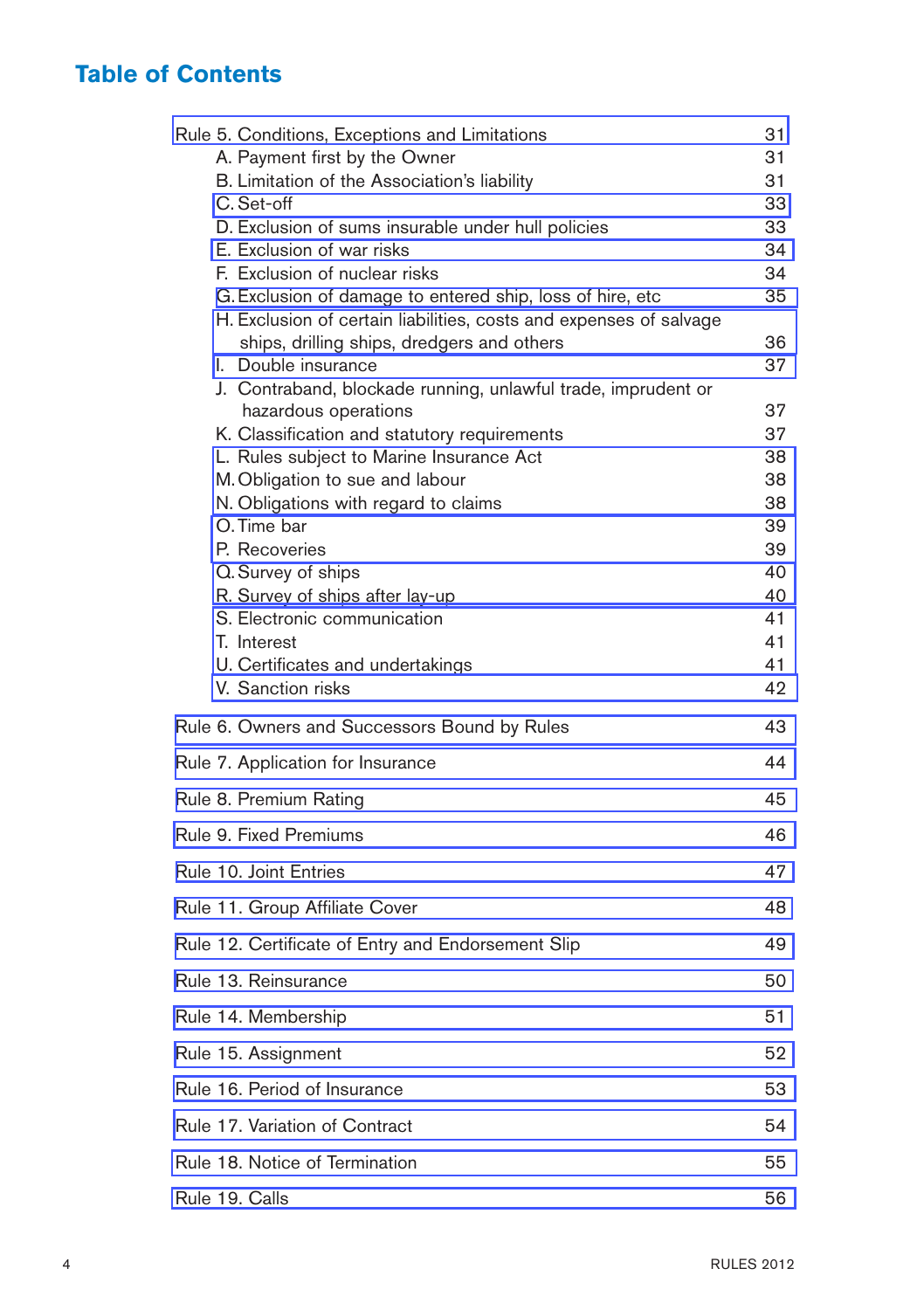# **Table of Contents**

| Rule 20. Mutual Premium                                                                                                                                                                                                                                                                                                                 | 57                                     |
|-----------------------------------------------------------------------------------------------------------------------------------------------------------------------------------------------------------------------------------------------------------------------------------------------------------------------------------------|----------------------------------------|
| Rule 21. Supplementary Premium                                                                                                                                                                                                                                                                                                          | 58                                     |
| Rule 22. Overspill Claims, Calls and Guarantees<br>Section 1. Introductory<br>Section 2. Recoverability of overspill claims<br>Section 3. Payment of overspill claims<br>Section 4. Overspill claims - expert examinations<br>Section 5. Levying of overspill calls<br>Section 6. Security for overspill calls on termination or cesser | 59<br>59<br>59<br>60<br>61<br>62<br>63 |
| Rule 23. Payment                                                                                                                                                                                                                                                                                                                        | 64                                     |
| Rule 24. Reserves                                                                                                                                                                                                                                                                                                                       | 66                                     |
| Rule 25. Closing of Policy Years                                                                                                                                                                                                                                                                                                        | 67                                     |
| Rule 26. Investment                                                                                                                                                                                                                                                                                                                     | 70                                     |
| Rule 27. Laid-up Returns                                                                                                                                                                                                                                                                                                                | 71                                     |
| Rule 28. Termination and its Effects                                                                                                                                                                                                                                                                                                    | 72                                     |
| Rule 29. Cesser of Insurance and its Effects                                                                                                                                                                                                                                                                                            | 73                                     |
| Rule 30. Release Calls upon Cesser of Insurance                                                                                                                                                                                                                                                                                         | 76                                     |
| Rule 31. Cancellation of Insurance and its Effects                                                                                                                                                                                                                                                                                      | 77                                     |
| Rule 32. Sums Due to the Association for the Purpose of Application<br>of the Rules on Cancellation                                                                                                                                                                                                                                     | 79                                     |
| Rule 33. Release Calls upon Cancellation                                                                                                                                                                                                                                                                                                | 80                                     |
| Rule 34. Regulations and Recommendations by Directors                                                                                                                                                                                                                                                                                   | 81                                     |
| Rule 35. Managers' Remuneration                                                                                                                                                                                                                                                                                                         | 82                                     |
| Rule 36, Claims                                                                                                                                                                                                                                                                                                                         | 83                                     |
| Rule 37. Powers of the Managers relating to the Handling and<br>Settlement of Claims                                                                                                                                                                                                                                                    | 84                                     |
| Rule 38. Meetings of the Directors                                                                                                                                                                                                                                                                                                      | 85                                     |
| Rule 39. Forbearance and Reimbursement                                                                                                                                                                                                                                                                                                  | 86                                     |
| Rule 40. Disputes                                                                                                                                                                                                                                                                                                                       | 87                                     |
| Rule 41. Notices                                                                                                                                                                                                                                                                                                                        | 89                                     |
| Rule 42. Law of Contract                                                                                                                                                                                                                                                                                                                | 90                                     |
| Rule 43. Delegation                                                                                                                                                                                                                                                                                                                     | 91                                     |
| Rule 44. Definitions                                                                                                                                                                                                                                                                                                                    | 92                                     |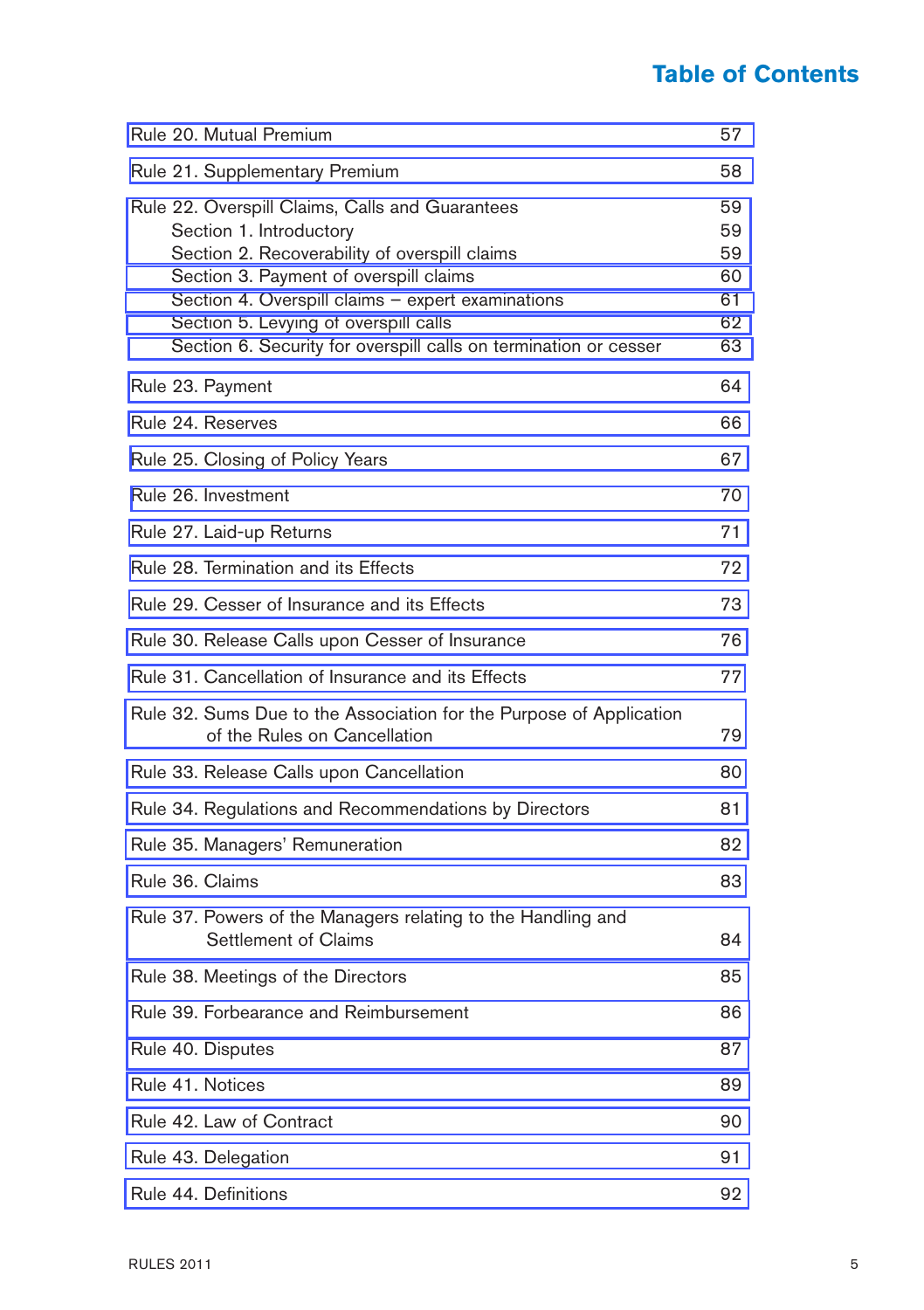## **Foreword**

## **The Rules**

(Effective on and from noon Greenwich Mean Time on 20th February, 2012).

The UK P&I Club is a mutual protection and indemnity association, which operates through two legal entities: The United Kingdom Mutual Steam Ship Assurance Association (Bermuda) Limited and The United Kingdom Mutual Steam Ship Assurance Association (Europe) Limited.

In the case of The United Kingdom Mutual Steam Ship Assurance Association (Bermuda) Limited these Rules were adopted in accordance with the powers conferred by The United Kingdom Mutual Steam Ship Assurance Association (Bermuda) Limited Consolidation & Amendment Act 1993 and the Bye-Laws of The United Kingdom Mutual Steam Ship Assurance Association (Bermuda) Limited, which said Bye-Laws provide for the alteration, abrogation of or addition to the Rules by Resolution of the Association.

In the case of The United Kingdom Mutual Steam Ship Assurance Association (Europe) Limited these Rules were adopted in accordance with the powers conferred by the articles of association of The United Kingdom Mutual Steam Ship Assurance Association (Europe) Limited, which provide for the alteration abrogation of or addition to the Rules by Resolution of The United Kingdom Mutual Steam Ship Assurance Association (Bermuda) Limited.

These Rules shall be the Rules of The United Kingdom Mutual Steam Ship Assurance Association (Bermuda) Limited and the Rules of The United Kingdom Mutual Steam Ship Assurance Association (Europe) Limited respectively, provided that the latter shall be read subject to and in accordance with the following:

- 1 References to "the Association" shall be references to The United Kingdom Mutual Steam Ship Assurance Association (Europe) Limited save for the references in the definitions of "Directors" and "Member" in Rule 44, where references to the Association shall remain references to The United Kingdom Mutual Steam Ship Assurance Association (Bermuda) Limited.
- 2 References to "the Act" shall be references to the Memorandum of Association of The United Kingdom Mutual Steam Ship Assurance Association (Europe) Limited.
- 3 References to the "Bye-Laws" shall be references to the Articles of Association of The United Kingdom Mutual Steam Ship Assurance Asociation (Europe) Limited.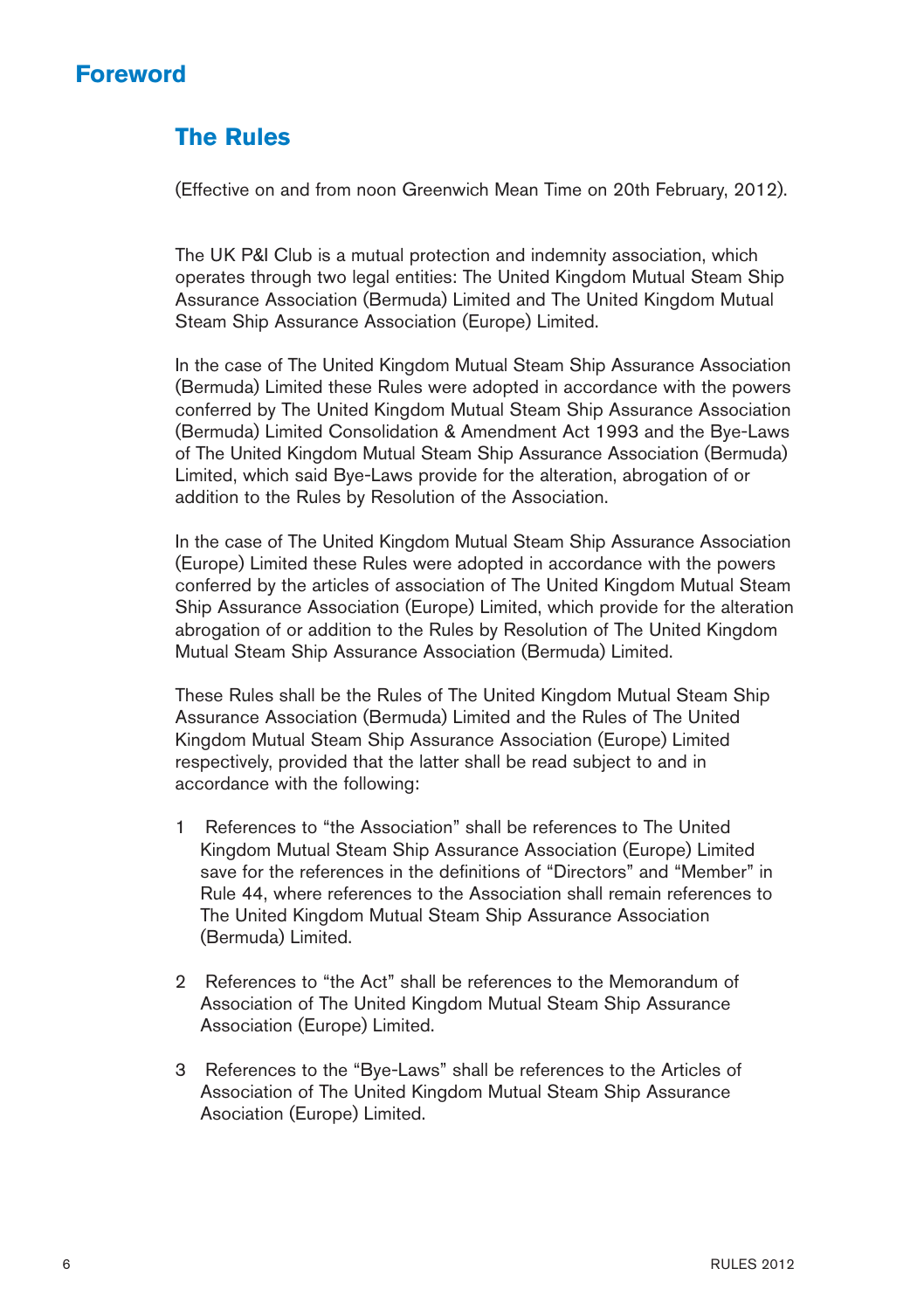# **Foreword (continued)**

4 For the avoidance of doubt for the purpose of Rule 14 no contract of insurance or reinsurance with The United Kingdom Mutual Steam Ship Assurance Association (Europe) Limited shall entitle any person to be or become a member of The United Kingdom Mutual Steam Ship Assurance Association (Europe) Limited.

The notes to the Rules are for guidance only and do not form part of the Rules.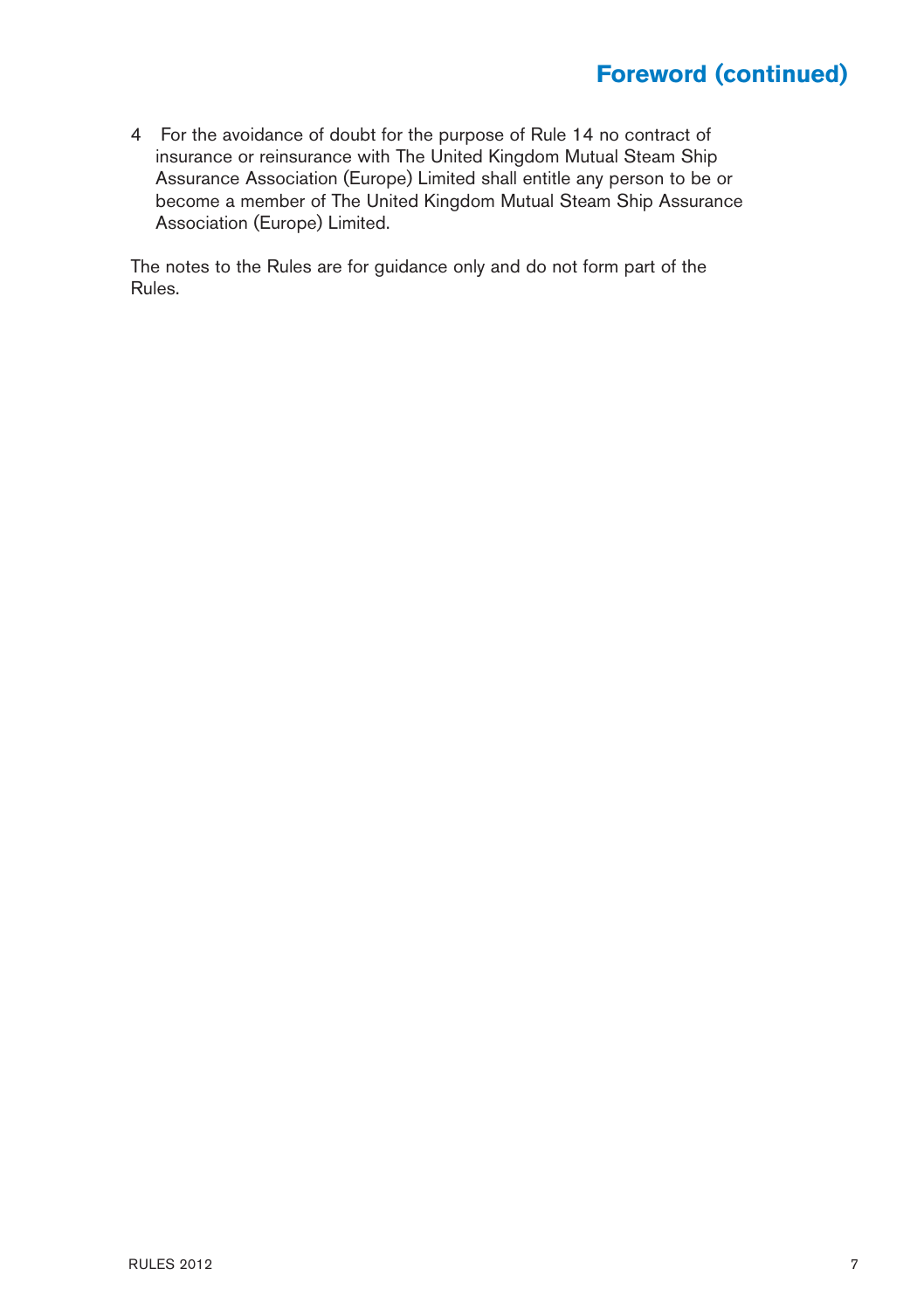## **Introductory**

- 1 The standard cover afforded by the Association to an Owner who has entered his ship in the Association is set out in Rule 2.
- 2 The risks specified in Rule 2 are always subject to the conditions, exceptions, limitations and other terms set out in Rule 5 and in the remainder of these Rules.
- 3 The cover set out in these Rules may be excluded, limited, modified or otherwise altered by any special terms which have been agreed in writing between an Owner and the Managers.
- 4 By virtue of Rules 3 and 4 an Owner may be insured against risks other than those set out in Rule 2 where such special terms have been agreed in writing between the Owner and the Managers. Unless otherwise expressly agreed such special insurance shall be subject to the conditions, exceptions, limitations and other terms set out in Rule 5 and in the remainder of these Rules.
- 5 An Owner is only insured against loss, damage, liability or expense incurred by him which arises:
	- i out of events occurring during the period of entry of a ship in the Association;
	- ii in respect of the Owner's interest in the entered ship; and
	- iii in connection with the operation of the ship by or on behalf of the Owner.
- 6 An Owner who has entered his ship in the Association for insurance against any of the aforesaid risks is bound (subject to (7) below) to pay Calls to the Association in accordance with Rules 8 and 19 to 23 ("Call Entries'').
- 7 By virtue of Rule 9 an Owner may be insured on the special terms that he is liable to pay a fixed premium to the Association ("Fixed Premium Entries''), provided that this has been expressly agreed in writing between the Owner and the Managers.
- the extent allowed by Rules 10, 11, 13 and 15. It is not intended, save as 8 Save as provided in Rule 1(9), the cover provided by the Association as set out in these Rules is solely for the benefit of the Owner, and any Joint Owner, Group Affiliate, other association or insurer, or permitted assign, to provided in Rule 1(9), that rights should be acquired by any third party. through the operation of the Contracts (Rights of Third Parties) Act 1999 of the United Kingdom or similar legislation.
- 9 Notwithstanding the provisions of Rule 5A, where an Owner has failed to discharge a legal liability to pay damages or compensation for illness,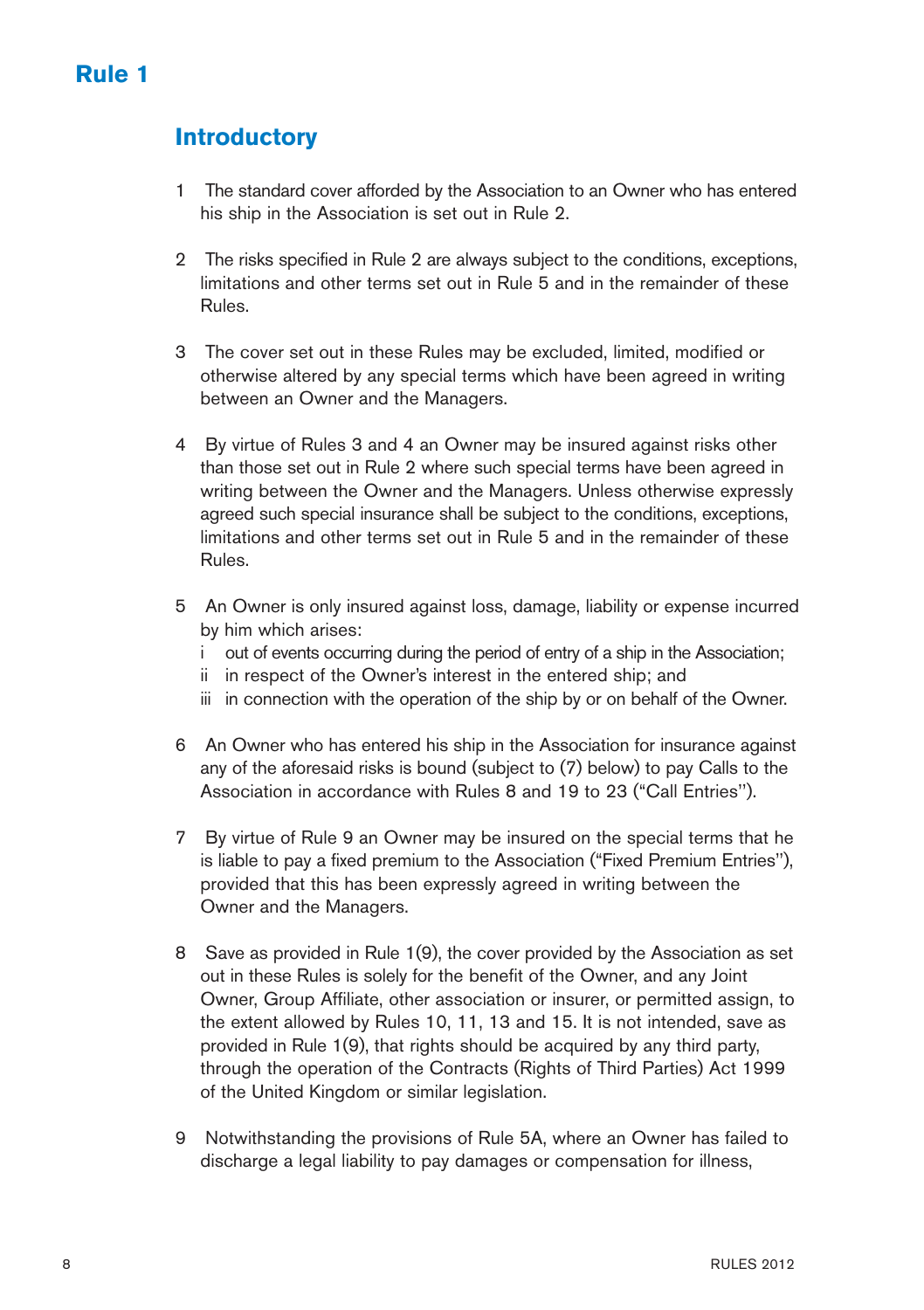personal injury or death of a seaman, the Association shall discharge or pay such claim on the Owner's behalf directly to such seaman or dependent thereof

#### PROVIDED ALWAYS that

- i) the seaman or dependent has no enforceable right of recovery against any other party and would otherwise be uncompensated,
- ii) subject to (iii) below, the amount payable by the Association shall under no circumstances exceed the amount which the Owner would otherwise have been able to recover from the Association under the Rules and the Owner's terms of entry,
- iii) where the Association is under no liability to the Owner in respect of such claim in accordance with Rule 31(B)(ii)(a) and (d) by reason of cancellation for non-payment of amounts due to the Association, the Association shall nevertheless discharge or pay that claim to the extent only that it arises from an event occurring prior to the date of cancellation, but as agent only of the Owner, and the Owner shall be liable to reimburse the Association for the full amount of such claim.
- 10 The Associations shall, as far as possible and save as provided in the Rules or as the Directors shall in their discretion determine, be run on a unified basis and as one association.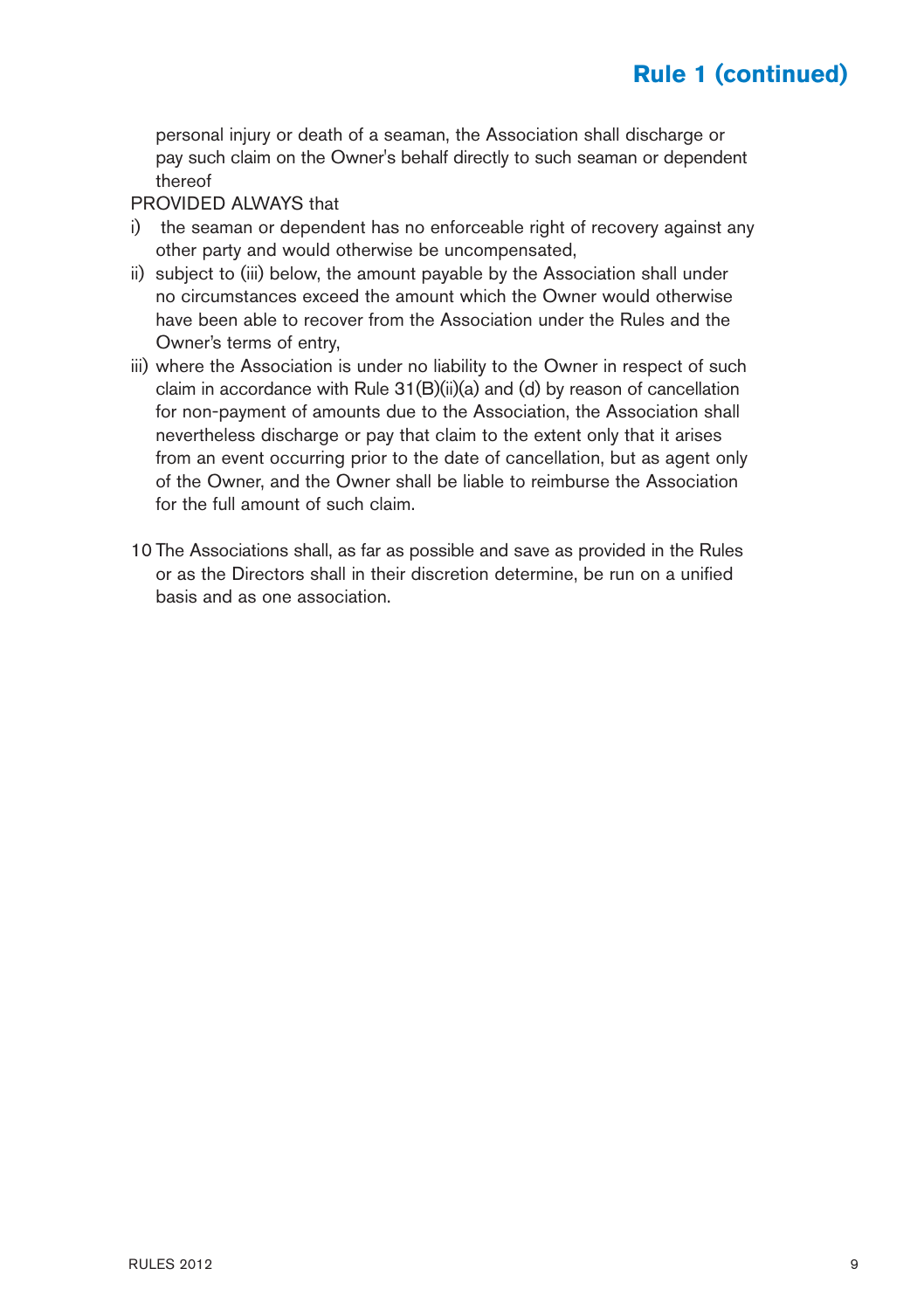## <span id="page-9-0"></span>**Risks Covered**

Unless otherwise agreed between an Owner and the Managers, the risks covered by the Association are as set out in Sections 1 to 26 below, PROVIDED ALWAYS that:

- i Unless and to the extent that the Directors otherwise decide, an Owner is only insured in respect of such sums as he has paid to discharge the liabilities or to pay the losses, costs or expenses referred to in those sections;
- ii The maximum amount recoverable by an Owner in respect of any one event may be limited by virtue of the limits set out in Rule 5(B), or by virtue of a resolution of the Directors made before the commencement of the relevant policy year;
- iii Unless otherwise agreed between an Owner and the Managers, an Owner's recovery from the Association shall be subject to the deductibles set out in Appendix B to this Rule.

## **Section 1 Liability to persons other than seamen**

- A Liability to pay damages or compensation for personal injury, illness or death of any person (other than the persons specified in paragraphs (B) and (C) of this Section and in Sections 2 and 3) and hospital, medical or funeral expenses incurred in relation to such injury, illness or death.
- B Liability to pay damages or compensation for personal injury, illness or death of any person engaged to handle the cargo of an entered ship. PROVIDED ALWAYS that:
- a) Cover under paragraphs (A) and (B) of this Section is limited to liabilities arising out of a negligent act or omission on board or in relation to an entered ship or in relation to the handling of her cargo from the time of receipt of that cargo from the shipper or pre-carrier at the port of shipment until delivery of that cargo to consignee or onward carrier at the port of discharge.
- b) Where the liability arises under the terms of any contract or indemnity and would not have arisen but for those terms, that liability is not covered under this Section but may be covered under and in accordance with Section 14 of this Rule.
- c) Where the liability is in respect of a person on another ship, and arises out of a collision between that ship and the entered ship, that liability is not covered under this Section but may be recoverable under and in accordance with Section 10(B) of this Rule.
- C Liability to pay damages or compensation:
	- i for personal injury, illness or death of any passenger and hospital, medical or funeral expenses incurred in relation to such injury, illness or death;
	- ii to passengers on board an entered ship arising as a consequence of a casualty to that ship while they are on board, including the cost of forwarding passengers to destination or return to port of embarkation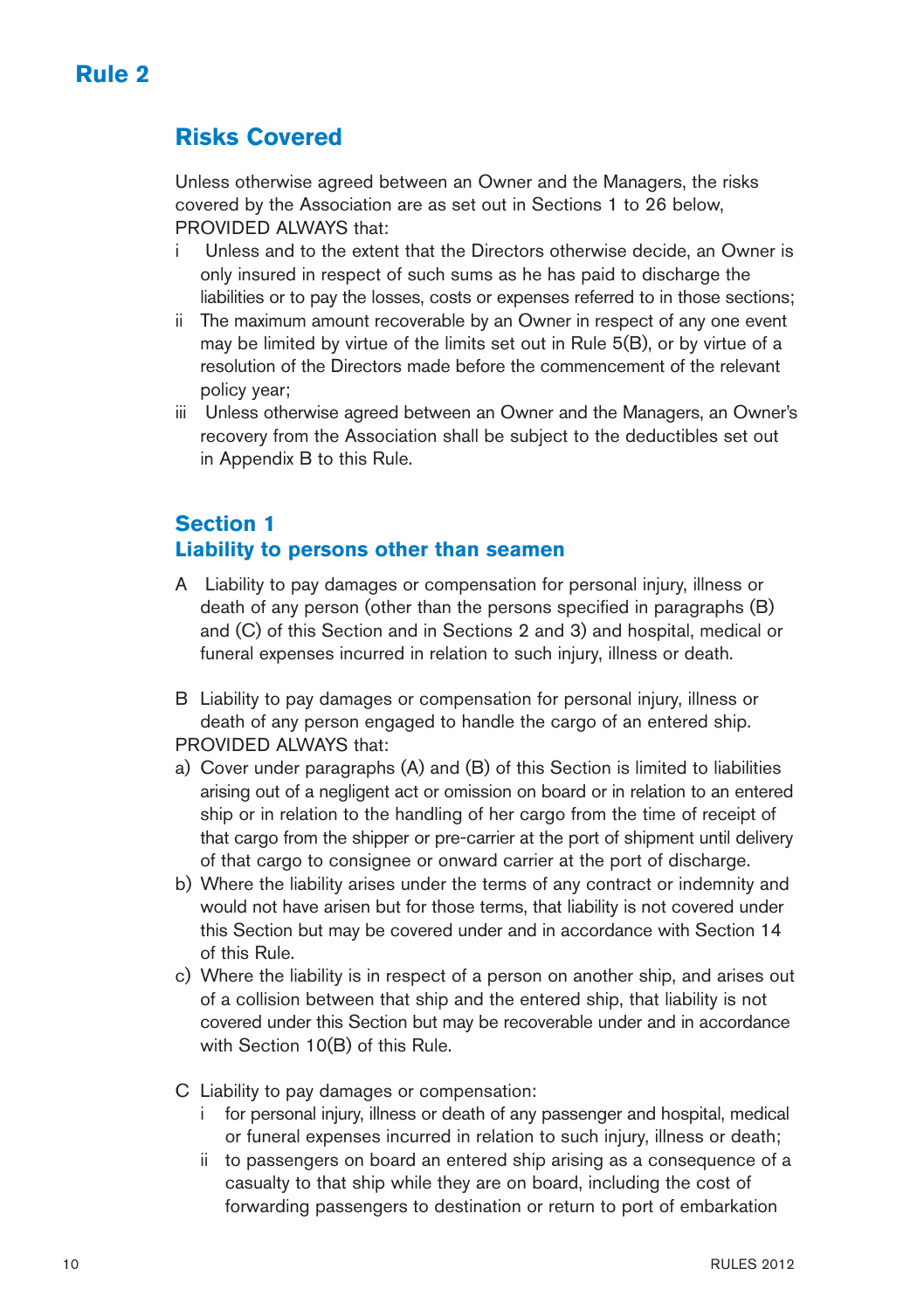and of maintenance of passengers ashore;

<span id="page-10-0"></span>iii for loss of or damage to the effects of any passenger.

PROVIDED ALWAYS that:

- a) The terms of the passage ticket or other contract between the passenger and the Owner have been approved by the Managers in writing and cover for the liabilities set out in this paragraph (C) has been agreed between the Owner and the Managers on such terms as the Managers may require.
- b) There shall be no recovery from the Association under this paragraph (C) in respect of liabilities for personal injury or death, or loss of or damage to property, delay or any other consequential loss sustained by any passenger by reason of carriage by air, except where such liability occurs either
	- during repatriation by air of injured or sick passengers or of passengers following a casualty to the entered ship; or
	- ii subject always to proviso (c) of this paragraph (C), during an excursion from the entered ship.
- c) There shall be no recovery from the Association under this paragraph (C) in respect of the contractual liability of an Owner for death or injury to a passenger whilst on an excursion from the entered ship in circumstances where either:
	- i a separate contract has been entered into by the passenger for the excursion, whether or not with the Owner, or
	- ii the Owner has waived any or all of his rights of recourse against any sub-contractor or other third party in respect of the excursion.
- d) Unless and to the extent that the Owner has obtained appropriate special cover by agreement with the Managers, there shall be no recovery from the Association in respect of claims relating to cash, negotiable instruments, precious or rare metals or stones, valuables or objects of a rare or precious nature.
- e) For the purpose of this paragraph (C), 'casualty' means 'an incident involving either: (i) collision, stranding, explosion, fire, or any other cause affecting the physical condition of the entered ship so as to render it incapable of safe navigation to its intended destination; or (ii) a threat to the life, health or safety of passengers in general'.

### **Section 2 Injury and death of seamen**

Liability to pay damages or compensation for personal injury or death of any seaman, and hospital, medical, funeral and other expenses necessarily incurred in relation to such injury or death, including expenses of repatriating the seaman and sending abroad a substitute to replace him.

#### PROVIDED ALWAYS that:

Where the liability arises or the costs or expenses are incurred under the terms of a crew agreement or other contract of service or employment and would not have arisen but for those terms, that liability is not covered by the Association unless and to the extent that those terms shall have been previously approved by the Managers in writing.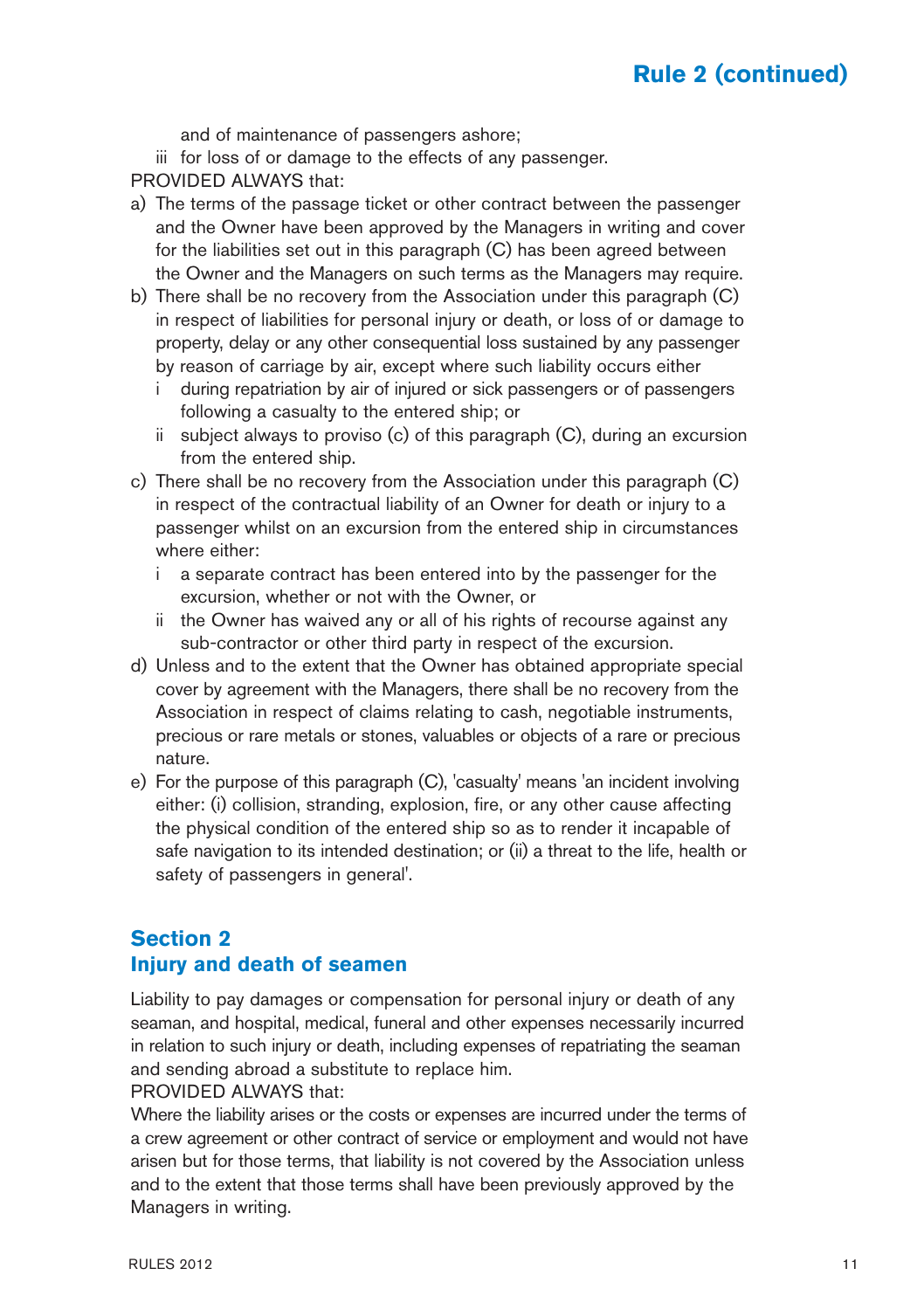### <span id="page-11-0"></span>**Section 3 Illness and death of seamen**

Liability to pay damages or compensation for illness and death resulting from illness of any seaman, and hospital, medical, funeral or other expenses necessarily incurred in relation to such illness or such death including expenses of repatriating the seaman and sending abroad a substitute to replace him. PROVIDED ALWAYS that:

Where the liability arises or the costs or expenses are incurred under the terms of a crew agreement or other contract of service or employment and would not have arisen but for those terms, that liability is not covered by the Association unless and to the extent that those terms shall have been previously approved by the Managers in writing.

## **Section 4 Repatriation and substitute expenses**

Repatriation and substitute expenses which are not recoverable under Sections 2 and 3 of this Rule and which are incurred in sending abroad a substitute to replace a seaman of an entered ship who has been left ashore, or incurred under statutory obligation in repatriating any seaman of the entered ship.

#### PROVIDED ALWAYS that:

This Section does not cover expenses which arise out of or are the consequence of (i) the expiry of a seaman's period of service on the entered ship either in accordance with the terms of a crew agreement or other contract of service or employment or by mutual consent of the parties to it, or (ii) breach by the Owner of any agreement or other contract of service or employment, or (iii) sale of the ship, or (iv) any other act of the Owner in respect of the entered ship.

### **Section 5 Loss of and damage to the effects of seamen and others**

Liability to pay damages or compensation for loss of or damage to the effects of:

- A Any seaman,
- B Any other person, on board an entered ship (other than the persons specified in paragraph (C) of Section 1).

PROVIDED ALWAYS that:

a) Unless and to the extent that the Owner has obtained appropriate special cover by agreement with the Managers, there shall be no recovery from the Association in respect of claims relating to cash, negotiable instruments, precious or rare metals or stones, valuables or objects of a rare or precious nature.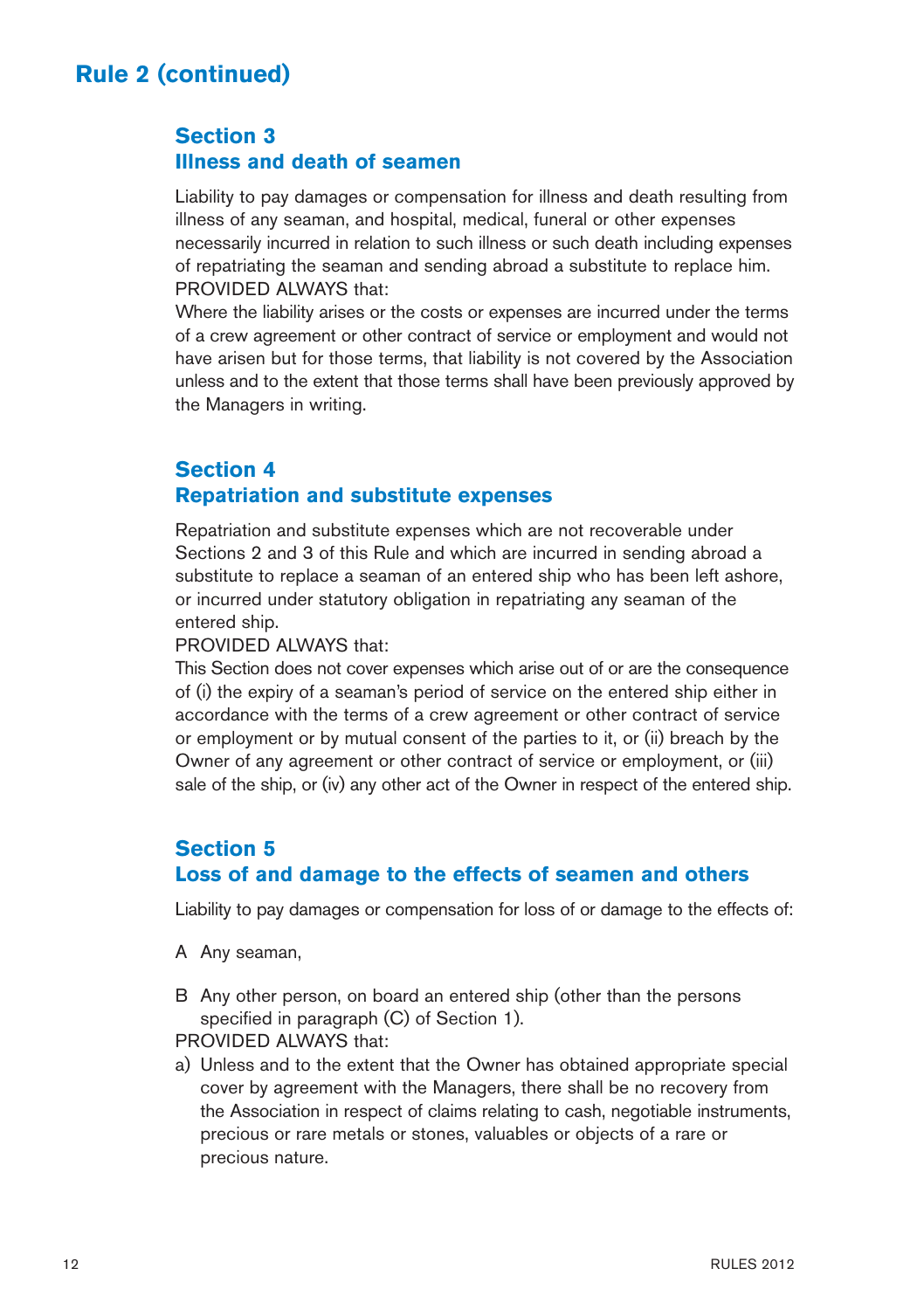<span id="page-12-0"></span>b) Where the liability arises under the terms of a contract and would not have arisen but for those terms, that liability is not covered by the Association unless and to the extent that those terms shall have been previously approved by the Managers in writing.

### **Section 6 Shipwreck unemployment indemnity**

Liability to compensate any seaman for the loss of his employment caused in consequence of the actual or constructive total loss of an entered ship, where the wages or compensation are payable under statutory or other legal obligation or under the terms of any crew agreement or other contract of service or employment if and to the extent that those terms have previously been approved by the Managers.

### **Section 7 Diversion expenses**

Expenses of diversion of an entered ship where and to the extent that those expenses (i) represent the net loss to the Owner (over and above such expenses as would have been incurred but for the diversion) in respect of the cost of fuel, insurance, wages, stores, provisions and port charges and (ii) are incurred solely for the purpose of securing treatment for an injured or sick person or while awaiting a substitute for such person or for the purpose of landing stowaways or refugees, or (with the Managers' agreement) a deceased person, or for the purpose of saving life at sea.

### **Section 8 Stowaways and refugees**

Expenses, other than those covered under Section 7 of this Rule, incurred by the Owner in discharging his obligations towards or making necessary arrangements for stowaways or refugees, but only if and to the extent that the Owner is legally liable for the expenses or they are incurred with the approval and agreement of the Managers.

### **Section 9 Life salvage**

Sums legally due to third parties by reason of the fact that they have saved or attempted to save the life of any person on or from an entered ship but only if and to the extent that such payments are not recoverable under the Hull Policies of the entered ship or from cargo owners or underwriters.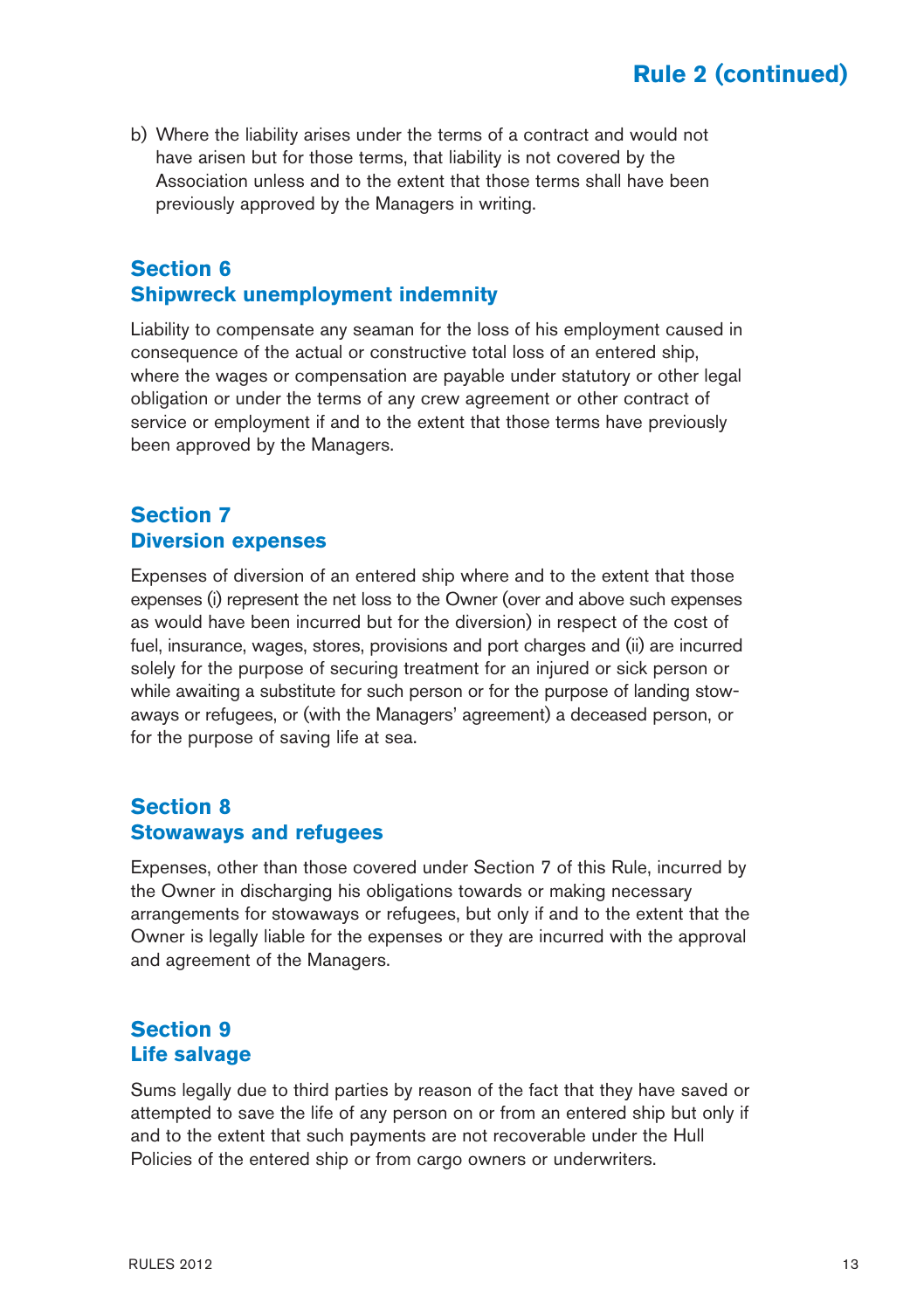### <span id="page-13-0"></span>**Section 10 Collision with other ships**

The liabilities, set out in paragraphs (A), (B) and (C) below, to pay costs and damages to any other person as a consequence of a collision between an entered ship and any other ship, but only if and to the extent that such liabilities are not recoverable under the collision liability clause contained in the Hull Policies of the entered ship:

- A One fourth, or such other proportion as may have been agreed in writing by the Managers, of the liabilities arising out of the collision other than the liabilities listed in paragraph (B) of this Section.
- B Four fourths of the liabilities arising out of the collision for or relating to
	- i removal or disposal of obstructions, wrecks, cargoes or any other thing whatsoever,
	- ii any real or personal property or any thing whatsoever except other ships or property on other ships,
	- iii the cargo or other property on the entered ship, or general average contributions, special charges or salvage paid by the owners of that cargo or property,
	- iv loss of life, personal injury, illness, repatriation or substitute expenses,
	- v an escape or discharge (other than from the entered ship), of oil or any other substance, or the threat thereof, but excluding damage to other ships with which the entered ship is in collision and property on such other ships.
	- vi remuneration paid, pursuant to the Special Compensation P&I Club (SCOPIC) Clause, or any revision thereof, in respect of the salvage of a ship with which the entered ship is in collision.
- C That part of the Owner's liabilities arising out of the collision, other than the liabilities listed in paragraphs (A) and (B) of this Section, which exceeds the sum recoverable under the Hull Policies of the entered ship solely by reason of the fact that the sum of the liabilities arising out of the collision exceeds the valuation of the ship in those policies. PROVIDED ALWAYS that:
	- a) Unless and to the extent that the Directors in their discretion otherwise decide, recovery from the Association under paragraph (C) of this Section shall be limited to the excess (if any) of the amount which would have been recoverable under the Hull Policies of the entered ship if that ship had been insured thereunder at the proper value in accordance with Rule 5(D)
	- b) Unless otherwise agreed by the Managers at the time of entry or of subsequent annual renewal, an Owner shall not be entitled to recover from the Association any franchise or deductible borne by him under the Hull Policies of the entered ship.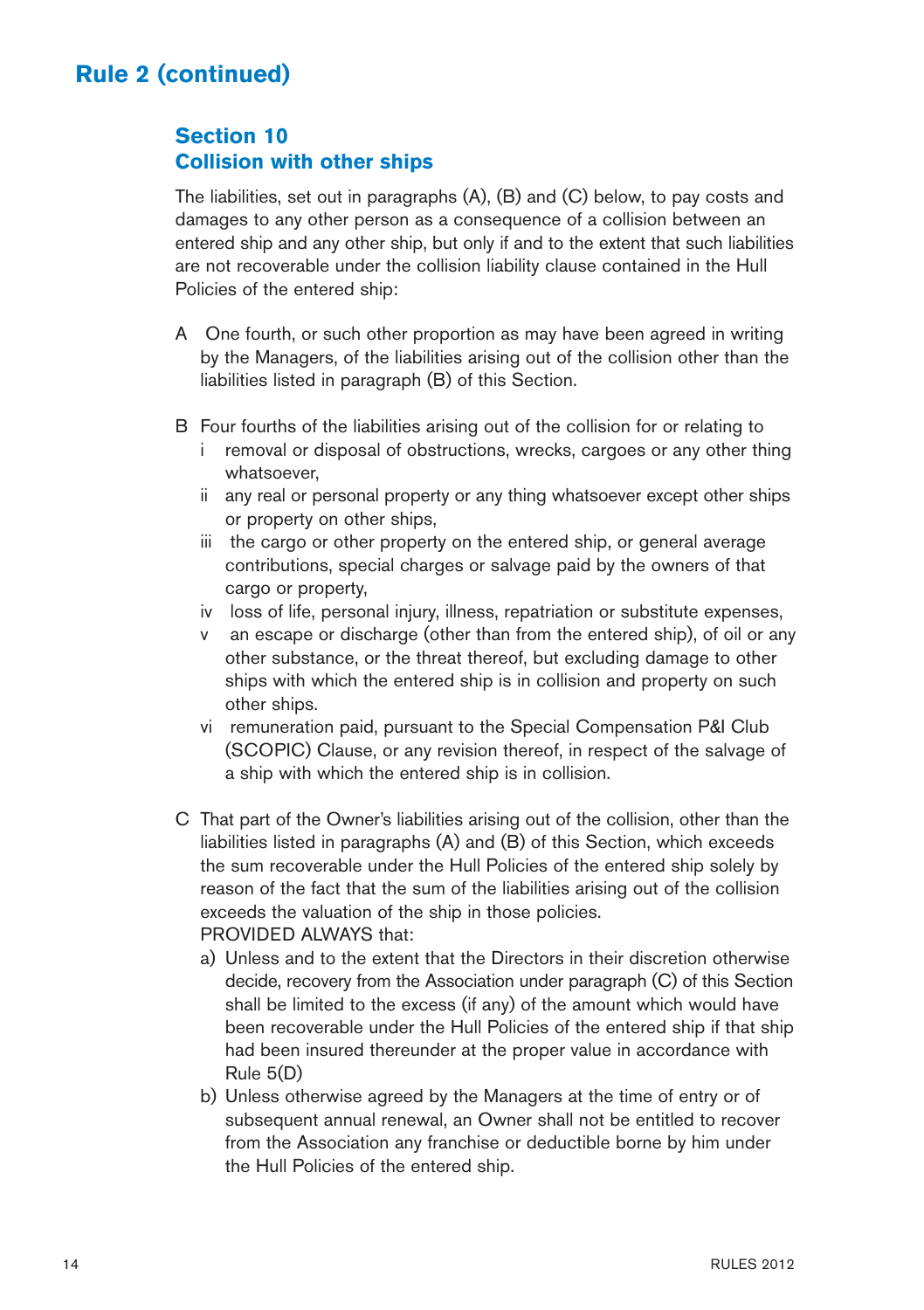- <span id="page-14-0"></span>c) If a claim arises under this Section in respect of a collision involving two ships belonging wholly or partly to the same Owner, he shall be entitled to recover from the Association, and the Association shall have the same rights, as if the ships had belonged to different owners.
- d) Unless otherwise agreed between the Owner and the Managers as a term of the ship's entry in the Association, if both ships are to blame, then where the liability of either or both of the ships in collision becomes limited by law, claims under this Section shall be settled upon the principle of single liability, but in all other cases claims under this Section shall be settled upon the principle of cross-liabilities, as if the owner of each ship had been compelled to pay the owner of the other ship such proportion of the latter's damages as may have been properly allowed in ascertaining the balance or sum payable by or to the Owner of the entered ship in consequence of the collision.

Note: Any oil pollution element in a claim under this Section 10 will be subject to the limitation set out in Rule 5(B) and in the corresponding note.

### **Section 11 Loss or damage to property**

Liability to pay damages or compensation for any loss of or damage to any property (including infringement of rights) whether on land or water and whether fixed or moveable.

PROVIDED ALWAYS that:

- a) There shall be no recovery by an Owner under this Section in respect of:
	- i Liability which arises under the terms of any contract or indemnity to the extent that it would not have arisen but for those terms.
	- ii Liability which is within the scope of the following Sections of this Rule, or within any proviso, limit, exclusion or deductible applicable to those Sections: Section 1(C) Liability to persons other than seamen.
		- Section 5 The effects of seamen and others.
		- Section 10 Collision with other ships.
		- Section 12 Pollution risks.
		- Section 13 Liability arising out of towage of or by an entered ship.
		- Section 15 Wreck liabilities.
		- Section 17 Cargo liabilities.
		- Section 18 Property on the entered ship.
	- iii Any franchise or deductible borne by the Owner under the Hull Policies of the entered ship.
- b) If an entered ship causes loss or damage to property or infringes rights belonging wholly or in part to the Owner of the entered ship, the Owner shall have the same rights of recovery from the Association as if such property or rights belonged wholly to different owners.

Note: Any oil pollution element in a claim under this Section 11 will be subject to the limitation set out in Rule 5(B) and in the corresponding note.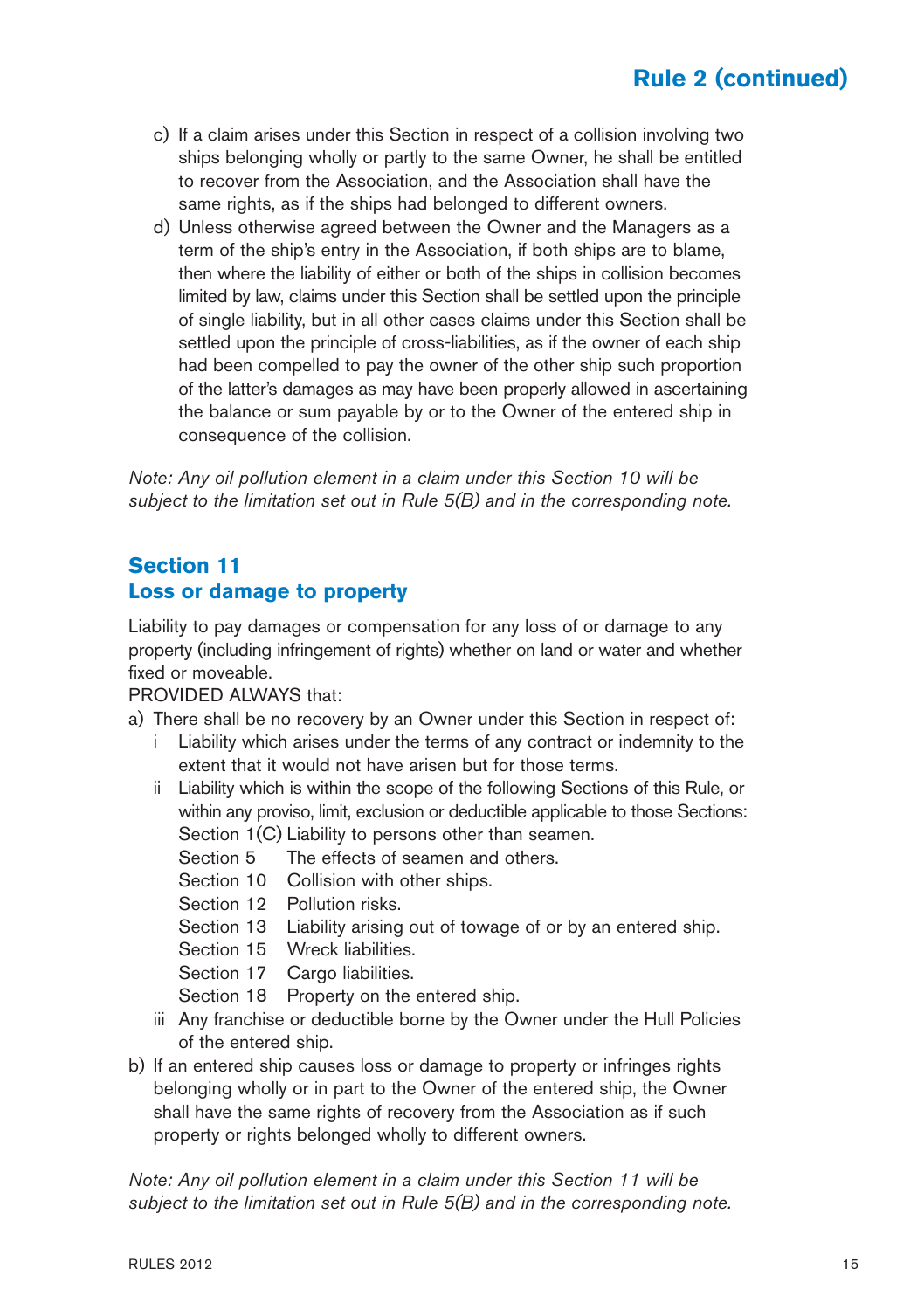## <span id="page-15-0"></span>**Section 12 Pollution risks**

The liabilities, losses, damages, costs and expenses set out in paragraphs (A) to (E) below when and to the extent that they are caused by or incurred in consequence of the discharge or escape from an entered ship of oil or any other substance, or the threat of such discharge or escape: PROVIDED ALWAYS that

- a) There shall be no recovery in respect of any liability, loss, damage, cost or expense arising as a consequence of the presence in, or the escape or discharge or threat of escape or discharge from, any land-based dump, storage or disposal facility, of any substance previously carried on the entered ship, whether or not as cargo, fuel, stores or waste, except to the extent that the Directors in their discretion, and without having to give any reasons for their decision, otherwise determine.
- b) Unless and to the extent that special cover has been agreed in writing by the Managers, the Association shall not reimburse any liability, loss, cost or expense which would have been recoverable in general average if the cargo of the entered ship had been carried on terms no less favourable to the Owner than those of the York-Antwerp Rules 1994.
- c) Unless the Managers otherwise agree in writing, the Owner of an entered ship which is a "relevant ship" as defined in the Small Tanker Oil Pollution Indemnification Agreement 2006 (STOPIA 2006) shall during the currency of that Agreement be a party to STOPIA 2006 for the period of entry of such ship in the Association and, unless the Directors otherwise determine, shall not be entitled to any recovery under this Rule 2, Section 12 in respect of such ship in relation to any casualty, event or matter occurring during a period when the Owner is not a party to STOPIA 2006.
- d) Unless the Managers otherwise agree in writing, the Owner of an entered ship which is a "relevant ship" as defined in the Tanker Oil Pollution Indemnification Agreement (TOPIA) shall during the currency of that Agreement be a party to TOPIA for the period of entry of such ship in the Association and, unless the Directors otherwise determine, shall not be entitled to any recovery under this Rule 2, Section 12 in respect of such ship in relation to any casualty, event or matter occurring during a period when the Owner is not a party to TOPIA.
- A Liability for loss, damage or contamination.
- B Any loss, damage or expense which the Owner incurs, or for which he is liable, as a party to any agreement approved by the Directors, including the costs and expenses incurred by the Owner in performing his obligations under such agreements.
- C The costs of any measures reasonably taken for the purpose of avoiding or minimizing pollution or any resulting loss or damage together with any liability for loss of or damage to property caused by measures so taken.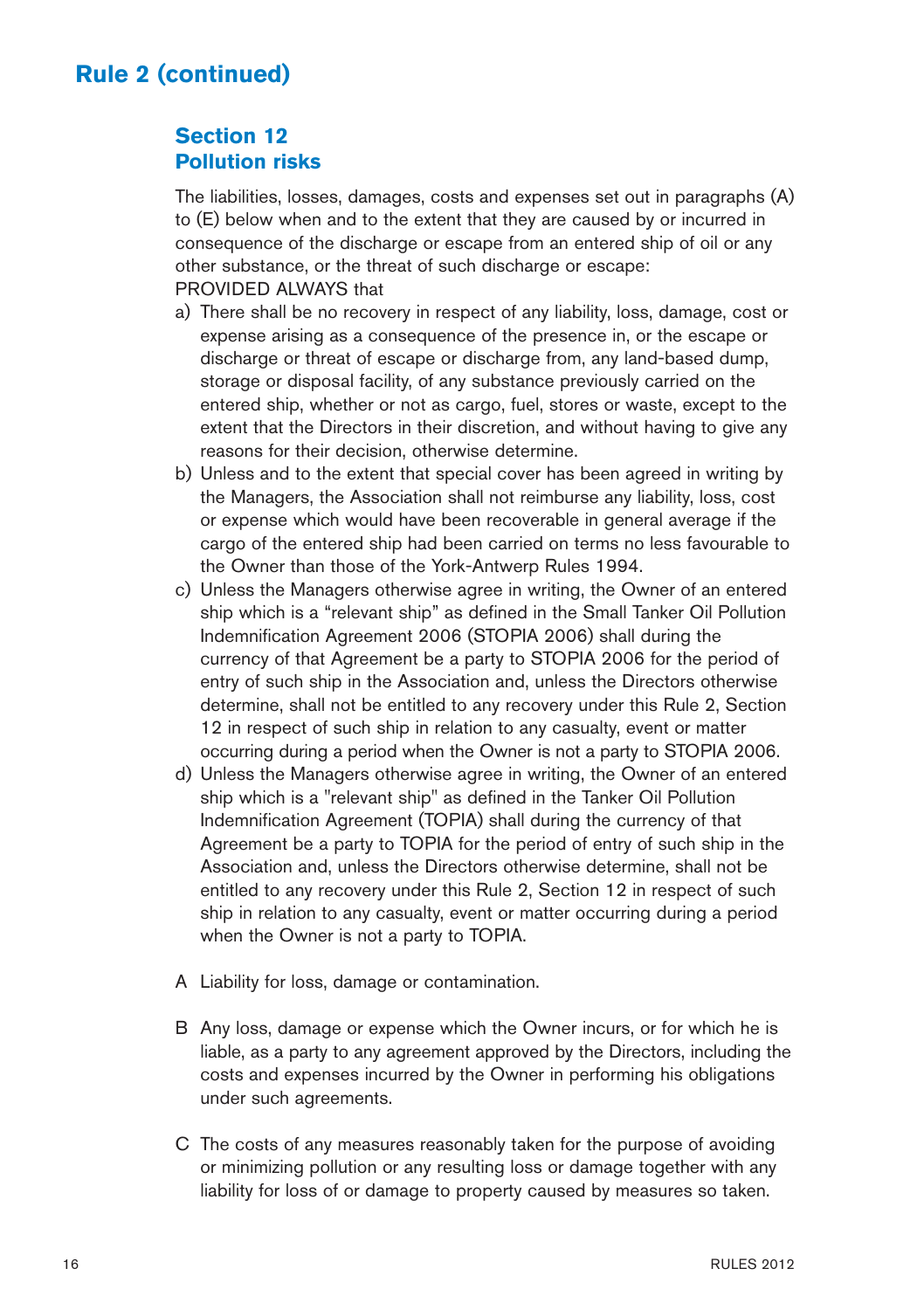- <span id="page-16-0"></span>D The costs of any measures reasonably taken to prevent an imminent danger of the discharge or escape from the entered ship of oil or any substance which may cause pollution.
- E The costs or liabilities incurred as a result of compliance with any order or direction given by any government or authority, for the purpose of preventing or reducing pollution or the risk of pollution, provided always that:
	- a) such compliance is not a requirement for the normal operation or salvage or repair of the entered ship; and
	- b) such costs or liabilities are not recoverable under the Hull Policies of the entered ship.

Note: Oil pollution claims under this Section 12 will be subject to the limitation set out in Rule 5(B) and in the corresponding note.

## **Section 13 Liability arising out of towage of or by an entered ship**

#### **A Customary towage of an entered ship**

Liability, other than for the cost of the contracted services, under the terms of a contract for the customary towage of an entered ship, that is to say:

- i towage for the purpose of entering or leaving port or manoeuvring within the port during the ordinary course of trading, or
- ii towage of such entered ships as are habitually towed in the ordinary course of trading from port to port or from place to place,to the extent that the Owner is not insured against such liability under the Hull Policies of the entered ship.

#### **B Towage of an entered ship other than customary towage**

Liability under the terms of a contract for towage of an entered ship other than the customary towage covered under paragraph (A) of this Section but only if and to the extent that cover for such liability has been agreed with the Managers upon such terms as the Managers may require.

#### **C Towage by an entered ship**

Liability arising out of the towage of another ship or object by an entered ship but only if and to the extent that:

- i cover for such liability has been agreed with the Managers upon such terms as the Managers may require, or
- ii the Directors shall in their discretion decide that having regard to all the circumstances the claim falls within the scope of the Association and that the Owner should be reimbursed.

Note: Any oil pollution element in a claim under this Section 13 will be subject to the limitation set out in Rule 5(B) and in the corresponding note.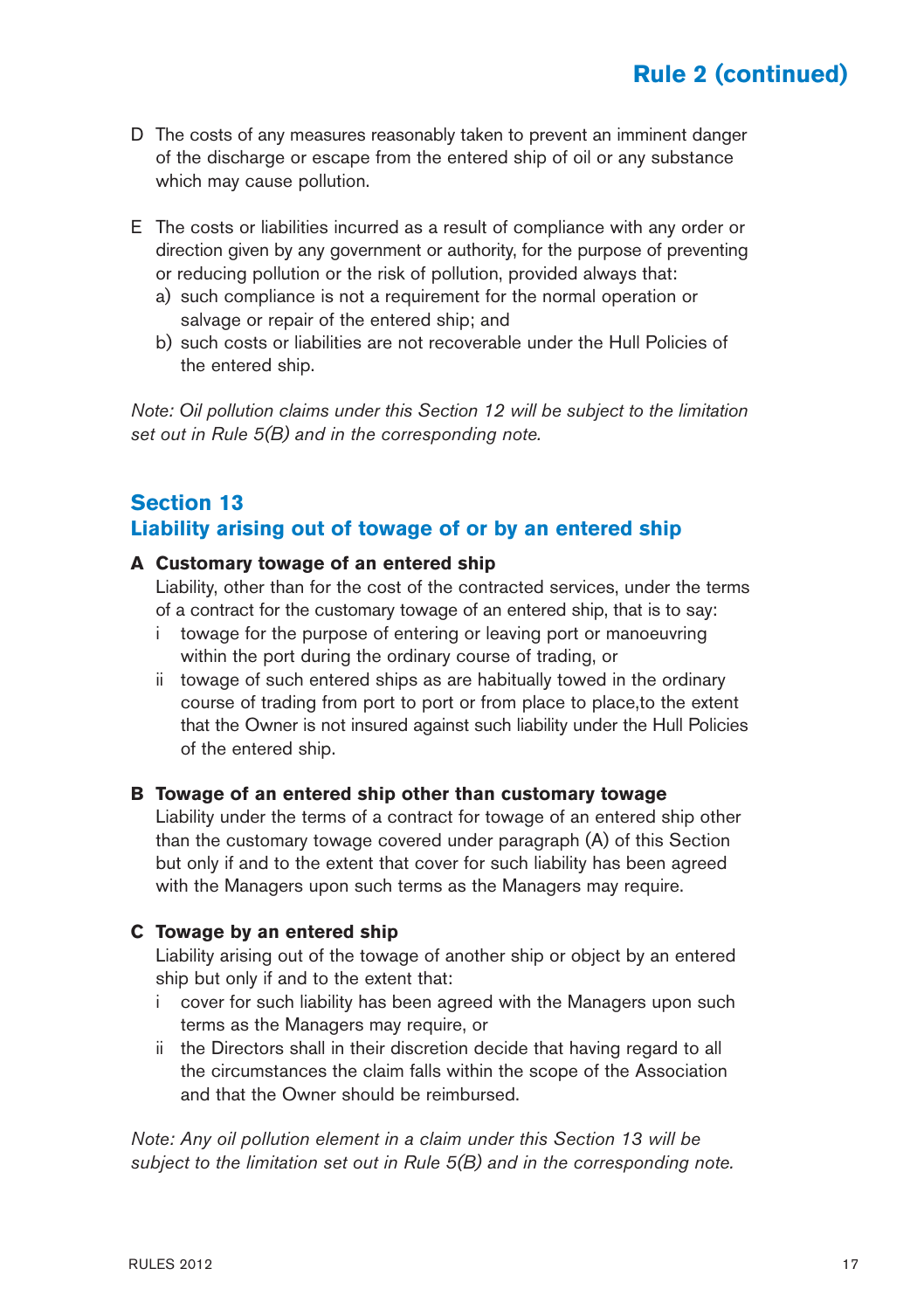## <span id="page-17-0"></span>**Section 14 Liability arising under certain indemnities and contracts**

Liability for loss of life, personal injury or illness, or for loss of or damage to property, arising under the terms of an indemnity or contract given or made by or on behalf of the Owner relating to facilities or services provided or to be provided to or in connection with an entered ship, but only if and to the extent that:

- i the terms have previously been approved by the Managers and cover for the liability has been agreed between the Owner and the Managers on such terms as the Managers may require, or
- ii the Directors in their discretion decide that the Owner should be reimbursed.

Note: Any oil pollution element in a claim under this Section 14 will be subject to the limitation set out in Rule 5(B) and in the corresponding note.

## **Section 15 Wreck liabilities**

- A Costs or expenses relating to the raising, removal, destruction, lighting or marking of the wreck of an entered ship, when such raising, removal, destruction, lighting or marking is compulsory by law or the costs thereof are legally recoverable from the Owner.
- B Costs or expenses relating to the raising, removal or destruction of any property being carried or having been carried on an entered ship, not being oil or any other substance within the scope of Section 12 of this Rule, when such raising, removal or destruction is compulsory by law or the costs thereof are legally recoverable from the Owner but only if and to the extent that:
	- i such property does not form part of the entered ship and is not owned or leased by the Owner or by any company associated with or under the same management as the Owner; and
	- ii the Owner is unable to recover such costs or expenses from the owner or insurer of such property, or from any other party.
- C Liabilities incurred by an Owner as the result of any such raising, removal or destruction of the wreck of an entered ship or any property as is referred to in paragraphs (A) and (B) of this Section, or any attempt thereat.
- D Liabilities incurred by an Owner as the result of the presence or involuntary shifting of the wreck of an entered ship or as a result of his failure to remove, destroy, light or mark such wreck, including liability arising from the discharge or escape from such wreck of oil or any other substance. PROVIDED ALWAYS that:
- a) The entered ship became a wreck as the result of a casualty or event occurring during the period of that ship's entry in the Association, in which case the Association shall continue to be liable for the claim notwithstanding that in other respects the liability of the Association shall have terminated pursuant to Rule 29(C).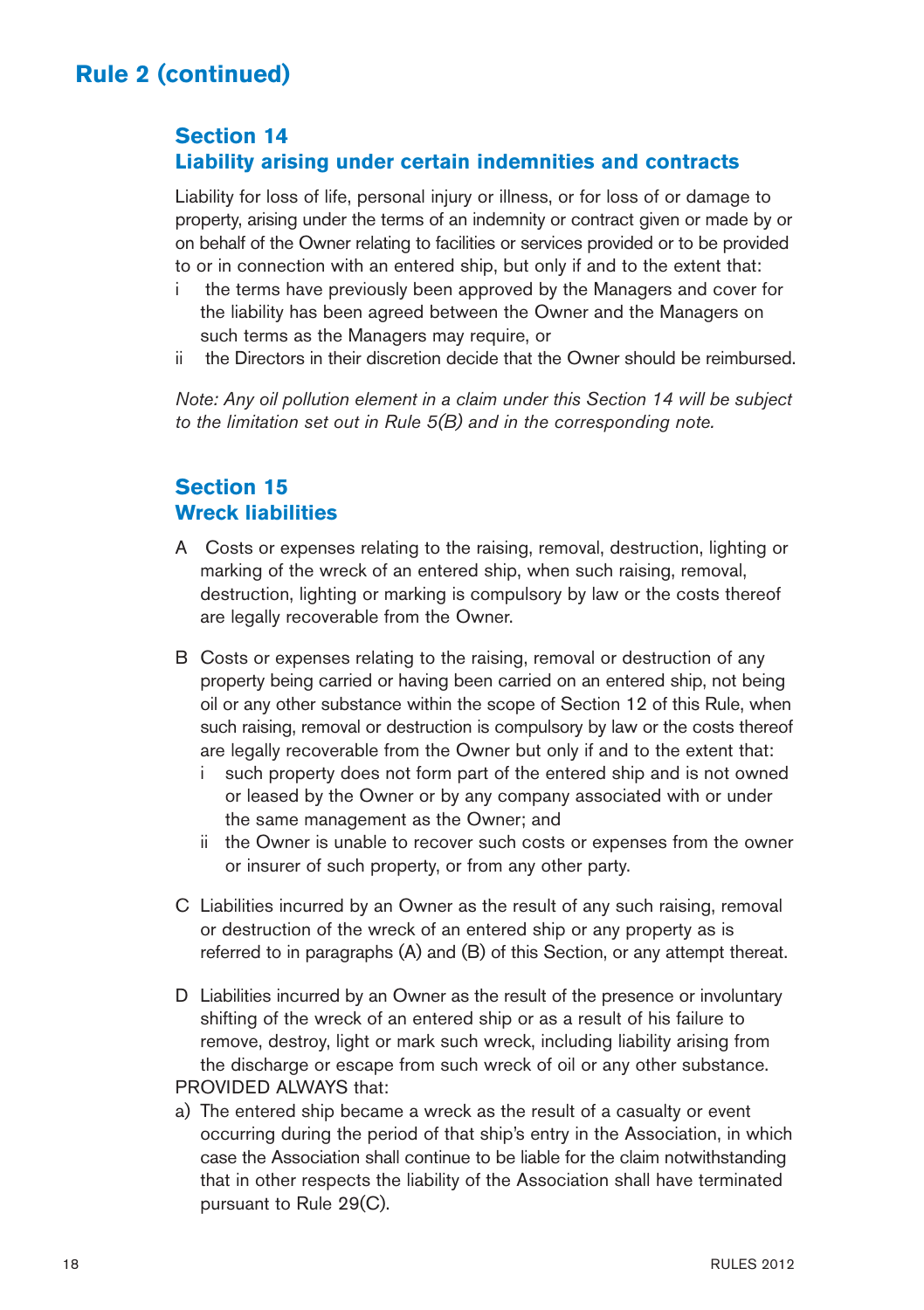- <span id="page-18-0"></span>b) In respect of a claim under paragraph (A) of this Section, the value of all stores and materials saved, as well as the wreck itself, shall first be deducted from such costs or expenses and only the balance thereof, if any, shall be recoverable from the Association.
- c) Nothing shall be recoverable from the Association under this section if the Owner shall, without the consent of the Managers in writing, have transferred his interest in the wreck, otherwise than by abandonment, prior to the raising, removal, destruction, lighting or marking of the wreck or prior to the incident giving rise to the liabilities, costs and expenses referred to in this Section.
- d) Where the liability arises under the terms of an indemnity or contract, and would not have arisen but for those terms, such costs and expenses are only recoverable under this Section if and to the extent that
	- (i) the terms of the indemnity or contract have previously been approved by the Managers and cover has been agreed between the Owner and the Managers on such terms as the Managers may require, or
	- (ii) the Directors in their discretion decide that the Owner should be reimbursed.

Note: Any oil pollution element in a claim under this Section 15 will be subject to the limitation set out in Rule 5(B) and in the corresponding note.

### **Section 16 Quarantine expenses**

Additional expenses incurred by the Owner of an entered ship as a direct consequence of an outbreak of infectious disease on that ship, including quarantine and disinfection expenses and the net loss to the Owner (over and above such expenses as would have been incurred but for the outbreak) in respect of the cost of fuel, insurance, wages, stores, provisions and port charges.

### **Section 17 Cargo liabilities**

The liabilities and costs set out in paragraphs (A) to (D) below when and to the extent that they relate to cargo intended to be or being or having been carried in an entered ship:

#### **A Loss, shortage, damage or other responsibility**

Liability for loss, shortage, damage or other responsibility arising out of any breach by the Owner, or by any person for whose acts, neglect or default he may be legally liable, of his obligation properly to load, handle, stow, carry, keep, care for, discharge or deliver the cargo or out of unseaworthiness or unfitness of the entered ship.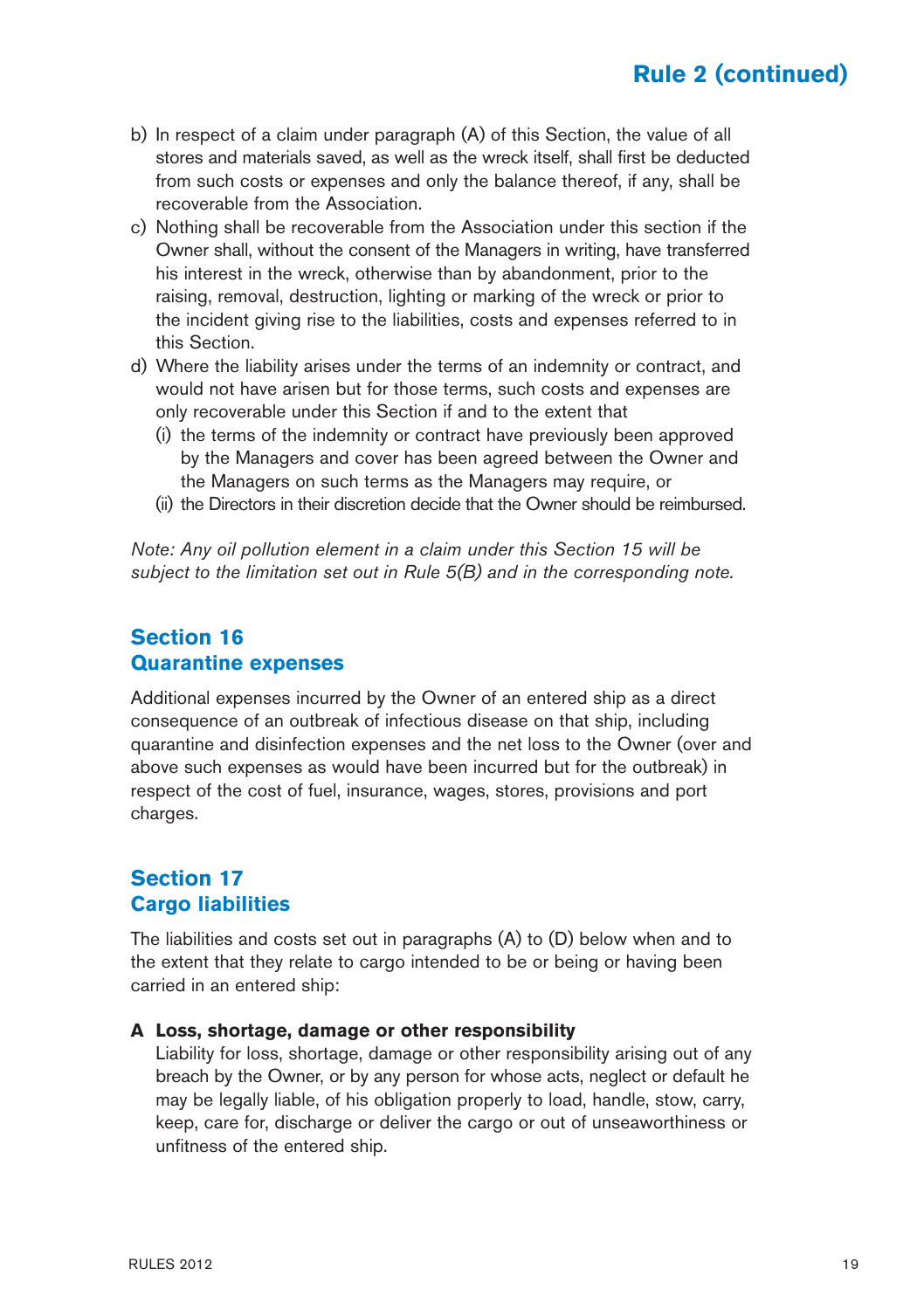**B Disposing of damaged cargo or sound cargo from a damaged ship**  The additional costs (over and above those which would have been incurred by him if the cargo or the entered ship had not been damaged) incurred by the Owner in discharging or disposing of damaged cargo or sound cargo following damage to an entered ship, but only if and to the extent that the Owner has no recourse to recover those costs from any other party.

#### **C Failure of consignee to remove cargo**

The liabilities and additional costs (over and above the costs which would have been incurred by him if the cargo had been collected or removed) incurred by an Owner solely by reason of the total failure of a consignee to collect or remove cargo at the port of discharge or place of delivery, but only if and to the extent that such liabilities or costs exceed the proceeds of sale of the cargo and the Owner has no recourse to recover those liabilities or costs from any other party.

#### **D Through or transhipment bills of lading**

Liability for loss, shortage, damage or other responsibility in respect of cargo carried by a means of transport other than the entered ship, when the liability arises under a through or transhipment bill of lading, or other form of contract, approved by the managers, providing for carriage partly to be performed by the entered ship.

Note: By Resolution passed on 22nd January, 1981, the Directors decided that there shall be no recovery from the Association for loss or damage to cargo carried under Through Bills of Lading from ports in the Rivers Paraguay and Parana, and arising prior to shipment in the entered ship unless the Owner shall have given prior notice of such carriage to the Managers, and have agreed with them special cover on such terms as they may think appropriate.

Note: For the purpose of paragraph D, a contract is deemed to be approved if it incorporates the ICC Rules or the internationally accepted conventions such as CMR 1956 (Convention relative au Contrat de transport international de Marchandises par Route), CIM 1980 (Les régles uniformes concernant le Contrat de transport International ferroviaire de Marchandises), or the Warsaw Convention 1929 or 1955, as appropriate.

#### PROVIDED ALWAYS that:

#### **a) Standard Terms of Contracts of Carriage**

Unless and to the extent that the Directors in their discretion otherwise decide, or special cover has been agreed in writing by the Managers, there shall be no recovery from the Association in respect of liabilities which would not have been incurred or sums which would not have been payable by the Owner if the cargo (including cargo on deck) had been carried under a contract incorporating terms no less favourable to the Owner than the Association's recommended standard terms of carriage which shall be the Hague Visby Rules and/or such other rules and/or conventions as the Directors may from time to time determine.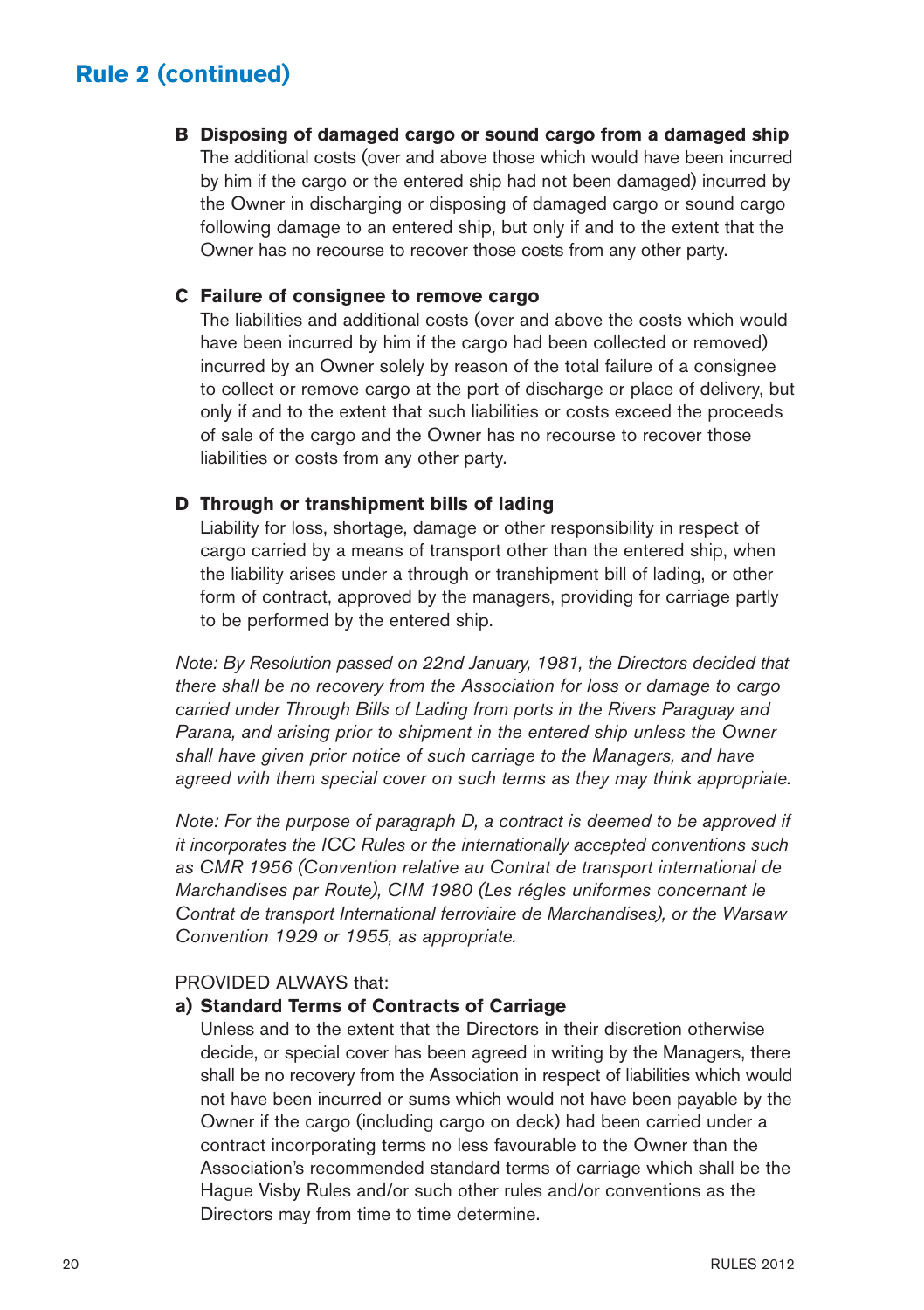Note: For the 2012 policy year the Standard Terms of Contracts of Carriage are the Hague Visby Rules, i.e. the Rules contained in the International Convention for the Unification of Certain Rules relating to Bills of Lading signed at Brussels on 25th August, 1924, as amended by the Protocol to that Convention signed at Brussels on 23rd February, 1968.

#### **b) Deviation**

Unless and to the extent that the Directors in their discretion otherwise decide, or cover has been confirmed in writing by the Managers prior to the deviation, there shall be no recovery from the Association in respect of liabilities costs and expenses which arise out of or which are incurred as a consequence of a deviation, in the sense of a departure from the contractually agreed voyage or adventure which deprives the Owner of the right to rely on defences or rights of limitation which would otherwise have been available to him on the basis of the standard terms of carriage referred to in proviso (a) above to reduce or eliminate his liability.

#### **c) Claims payable only at the discretion of the Directors**

Unless and to the extent that the Directors in their discretion otherwise decide there shall be no recovery from the Association in respect of liabilities, costs or expenses arising out of:

- i Discharge of cargo at a port or place other than the port or place provided in the contract of carriage;
- ii Delivery of cargo carried under a non-negotiable bill of lading, waybill or similar document without production of such document by the person to whom delivery is made, where such production is required by the express terms of that document or the law to which that document, or the contract of carriage contained in or evidenced by it, is subject, except where the Owner is required by any other law to which the carrier is subject to deliver, or relinquish custody or control of, the cargo, without production of such document.
- iii Delivery of cargo carried under a negotiable bill of lading or similar document of title without production of that bill of lading or document by the person to whom delivery is made, except where cargo has been carried on the entered ship under the terms of a non-negotiable bill of lading, waybill or other non-negotiable document, and has been properly delivered as required by that document, notwithstanding that the Owner of that entered ship may be liable under the terms of a negotiable bill of lading or other similar document of title issued by or on behalf of a party other than that Owner providing for carriage partly by a means of transport other than the entered ship;
- iv The issue of an ante dated or post dated bill of lading, waybill or other document containing or evidencing the contract of carriage, that is to say a bill of lading, waybill or other document recording the loading or shipment or receipt for shipment on a date prior or subsequent to the date on which the cargo was in fact loaded, shipped or received as the case may be;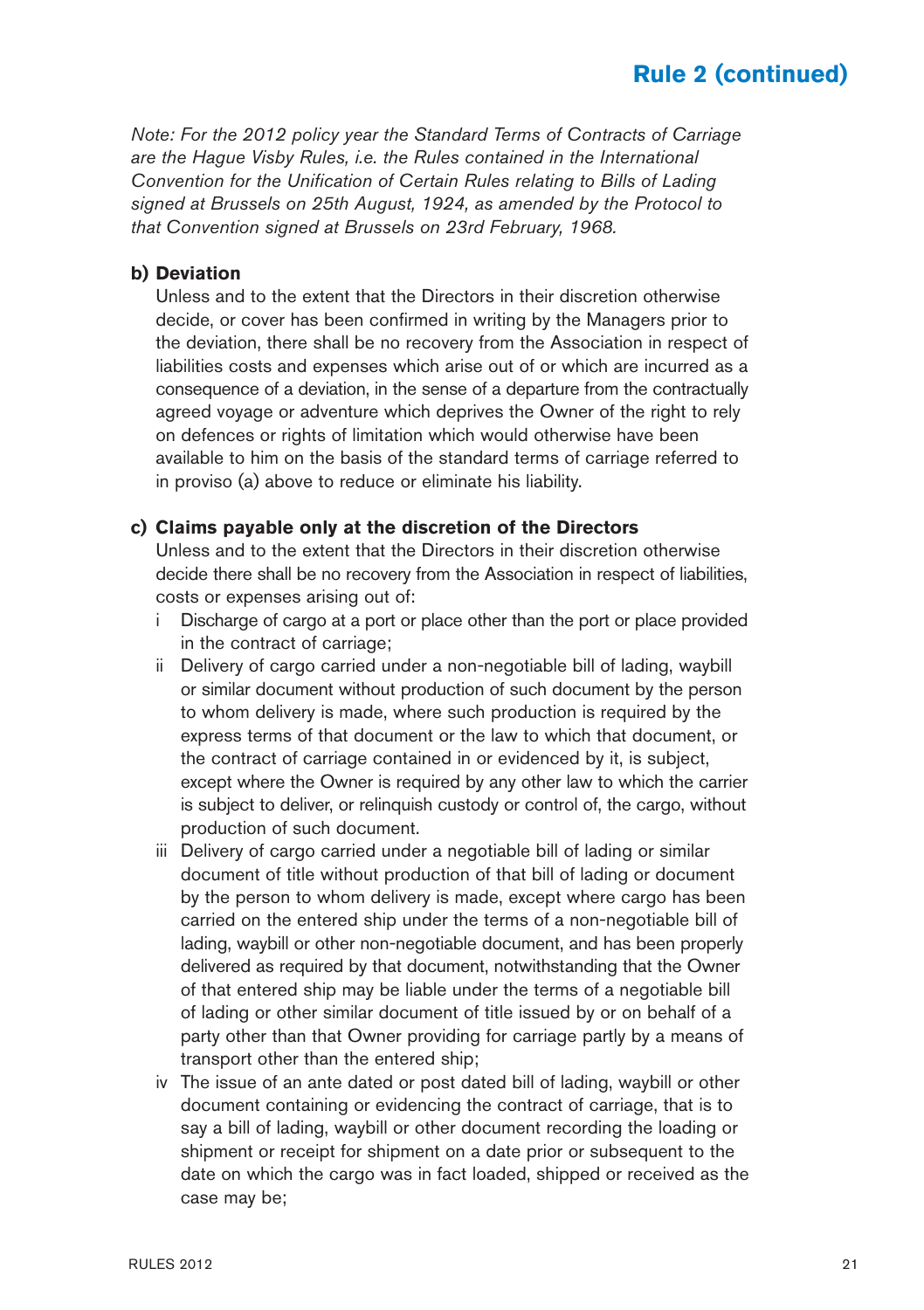- <span id="page-21-0"></span>v A bill of lading, waybill or other document containing or evidencing the contract of carriage, issued with the knowledge of the Owner or the Master of the entered ship with an incorrect description of the cargo or its quantity or its condition;
- vi Either the failure to arrive or late arrival of the entered ship at a port of loading, or the failure to load any particular cargo or cargoes in an entered ship other than liabilities, loss and expenses arising under a bill of lading already issued.

#### **d) Ad Valorem Bills of Lading**

Unless and to the extent that special cover has been agreed in writing by the Managers, the Association shall not pay for liability arising from carriage under an ad valorem bill of lading or other document of title, waybill or other contract of carriage in which a value of more than US\$2,500 (or the equivalent in any other currency) is declared and/or inserted by reference to a unit, piece, package or otherwise, where the effect of such a declaration/ insertion is to deprive the carrier of any right or rights of limitation to which he would otherwise have been entitled and cause him to incur a greater liability than he would have done but for such declaration/insertion, to the extent that such liability thereby exceeds US\$2,500 (or the equivalent in any other currency) in respect of any such unit piece or package

#### **e) Rare and valuable cargo**

Unless and to the extent that the Managers of the Association have been notified prior to any such carriage, and any directions made by the Managers have been complied with, there shall be no recovery from the Association in respect of claims relating to the carriage of specie, bullion, precious or rare metals or stone, plate or other objects of a rare or precious nature, bank notes or other forms of currency, bonds or other negotiable instruments.

#### **f) Property of the Owner**

In the event that any cargo lost or damaged on board the entered ship shall be the property of the Owner, such Owner shall be entitled to recover from the Association the same amount as would have been recoverable from him if the cargo had belonged to a third party and that third party had concluded a contract of carriage of the cargo with the Owner on the terms of the Association's recommended standard terms of carriage.

#### **Section 18**

#### **Property on the entered ship**

Liability of an Owner for loss of or damage to any containers, equipment, fuel or other property on board the entered ship. PROVIDED ALWAYS that:

a) Such property is not within the scope of Section 1(C) or Section 5 of this Rule (the effects of passengers, seamen and others) or Section 17 of this Rule (cargo liabilities) or within any proviso, exclusion, limit or deductible applicable to those Sections;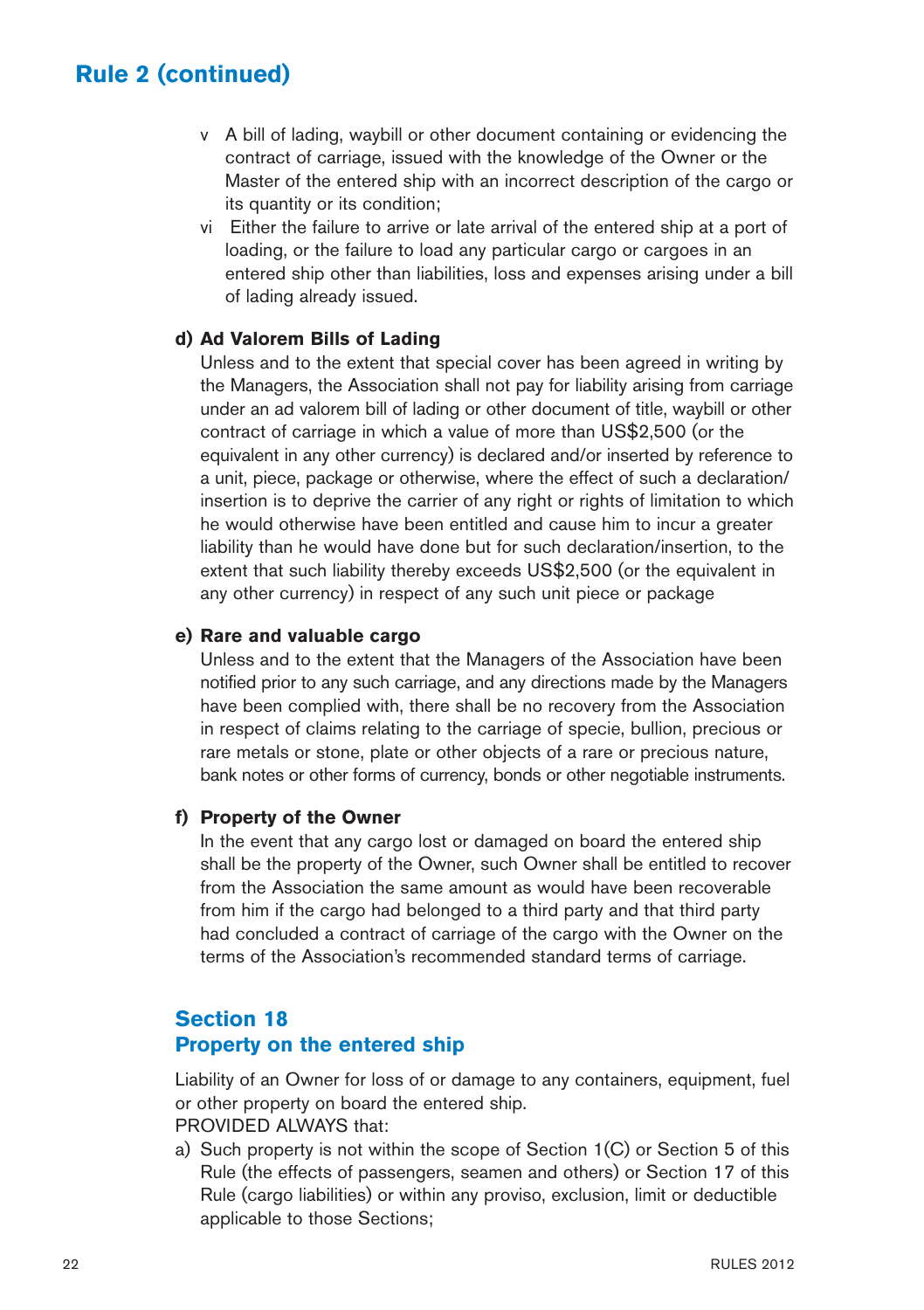- <span id="page-22-0"></span>b) Such property does not form part of the entered ship and is not owned or leased by the Owner or by any company associated with or under the same management as the Owner; and
- c) Unless and to the extent that the Owner has obtained appropriate special cover by agreement with the Managers, the Association shall not reimburse an Owner to the extent that any liability arises under a contract or indemnity entered into by the Owner and would not have arisen but for such contract or indemnity.

### **Section 19**

### **Unrecoverable general average contributions**

The proportion of general average, special charges or salvage which an Owner may be entitled to claim from cargo or from some other party to the marine adventure and which is not legally recoverable solely by reason of a breach of the contract of carriage.

PROVIDED ALWAYS that:

Proviso (a) (Standard terms of carriage), Proviso (b) (Deviation) and Proviso (c) (Claims payable only at the discretion of the Directors) of Section 17 of this Rule shall apply to any claim under this Section.

## **Section 20 Ship's proportion of general average**

The entered ship's proportion of general average, special charges or salvage not recoverable under the Hull Policies by reason of the value of the ship being assessed for contribution to general average or salvage at a sound value in excess of the insured value under the Hull Policies.

PROVIDED ALWAYS that:

Unless and to the extent that the Directors in their discretion otherwise decide, recovery from the Association under this Section shall be limited to the amount (if any) of the ship's proportion which would not have been recoverable under the Hull Policies if the ship had been insured thereunder at the proper value in accordance with Rule 5(D).

### **Section 21**

### **Special compensation to salvors**

Liability of an Owner to pay special compensation to a salvor of an entered ship, but only to the extent that such liability:

- i is imposed on the Owner pursuant to Article 14 of the International Convention on Salvage, 1989, or is assumed by the Owner under the terms of a standard form of salvage agreement approved by the Directors, and
- ii is not payable by those interested in the salved property.

Note: Any oil pollution element in a claim under this Section 21 will be subject to the limitation set out in Rule 5(B) and in the corresponding note.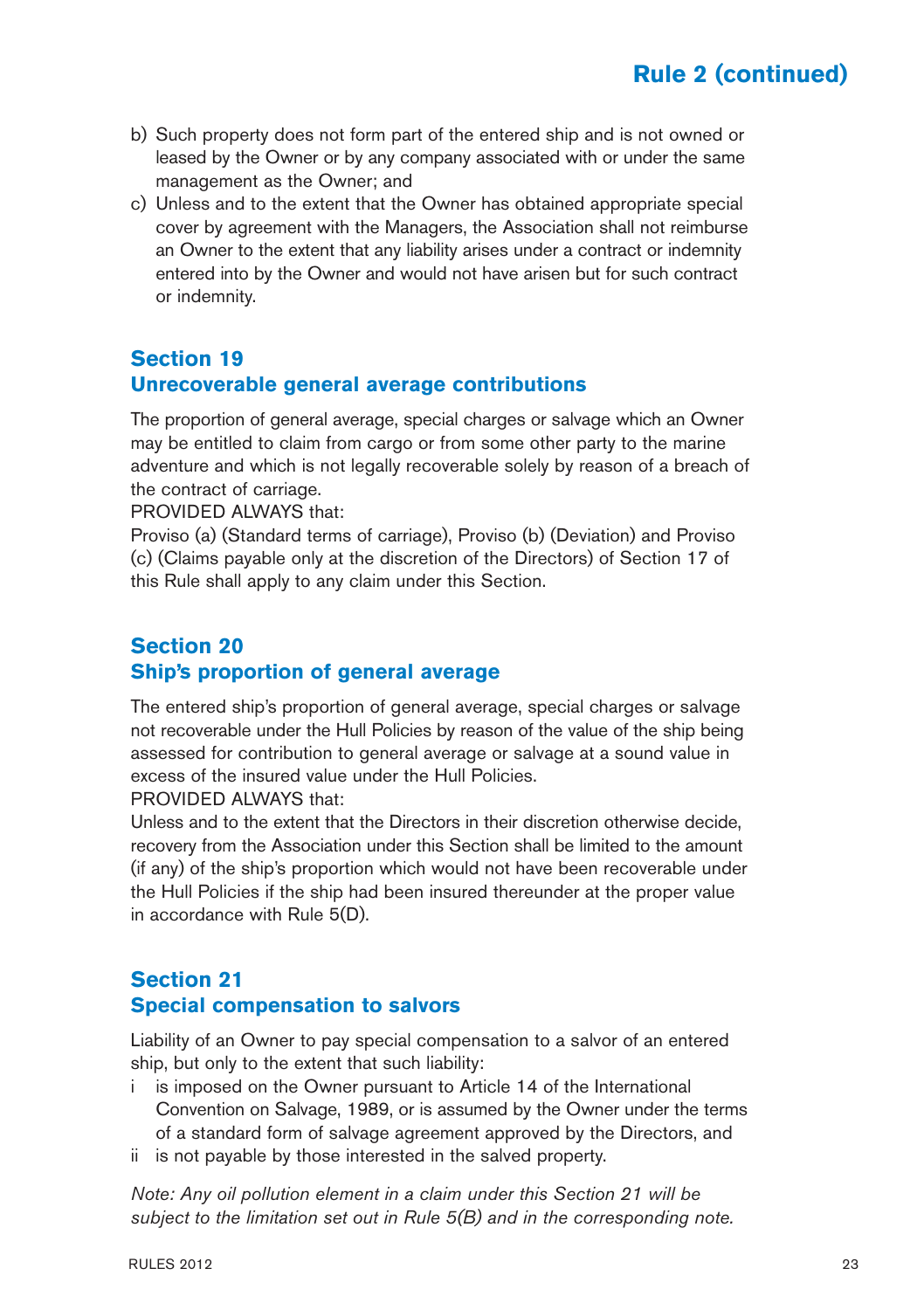<span id="page-23-0"></span>Note: At 20th February 2012, the Directors have approved

- a) Lloyd's Standard Forms of Salvage Agreement LOF 90, LOF 95, LOF 2000, LOF 2011 and any other standard form of salvage contract incorporating the provisions of the International Convention on Salvage 1989, to the extent of the liability of the owner to pay special compensation pursuant to Article 14 of the Convention or to pay remuneration pursuant to the Special Compensation P&I Clause (SCOPIC) or its revision (SCOPIC 2000), if incorporated in such contract, and
- b) Lloyd's Standard Form of Salvage Agreement, 1980, to the extent of the liability of the owner of a tanker to reimburse a salvor for his "reasonably incurred expenses'' (together with any increment awarded thereon) under the exception to the principle of "no cure-no pay" contained in clause  $1(a)$ of that Agreement.

### **Section 22 Fines**

- A Fines as set out in paragraphs (B) to (F) below when and to the extent that they are imposed in respect of an entered ship by any court, tribunal or authority and are imposed:
	- i upon the Owner, or
	- ii upon any person whom the Owner may be legally liable to reimburse (other than under the terms of a contract or indemnity) or reasonably reimburses with the approval of the Managers, or
	- iii upon any person whom the Owner may be legally liable to reimburse under the terms of a contract or indemnity, but only if and to the extent that such terms have previously been approved by the Managers in writing.
- B Fines for short or overlanding or over delivery of cargo, or for failure to comply with regulations relating to declaration of goods or to documentation of the entered ship in respect of her cargo;
- C Fines for smuggling or for any infringement of any customs law or customs regulation relating to the construction, adaptation, alteration or fitment of the entered ship;
- D Fines for contravention of any law or regulation relating to immigration;
- E Fines in respect of an accidental discharge or escape of oil or other substance, or the threat thereof;

#### PROVIDED ALWAYS that:

There shall be no recovery from the Association in respect of fines arising out of

- a) the overloading of an entered ship or
- b) infringements or violations of or non-compliance with the provisions regarding construction, adaptation and equipment of ships contained in the International Convention for the Prevention of Pollution from Ships, 1973, as modified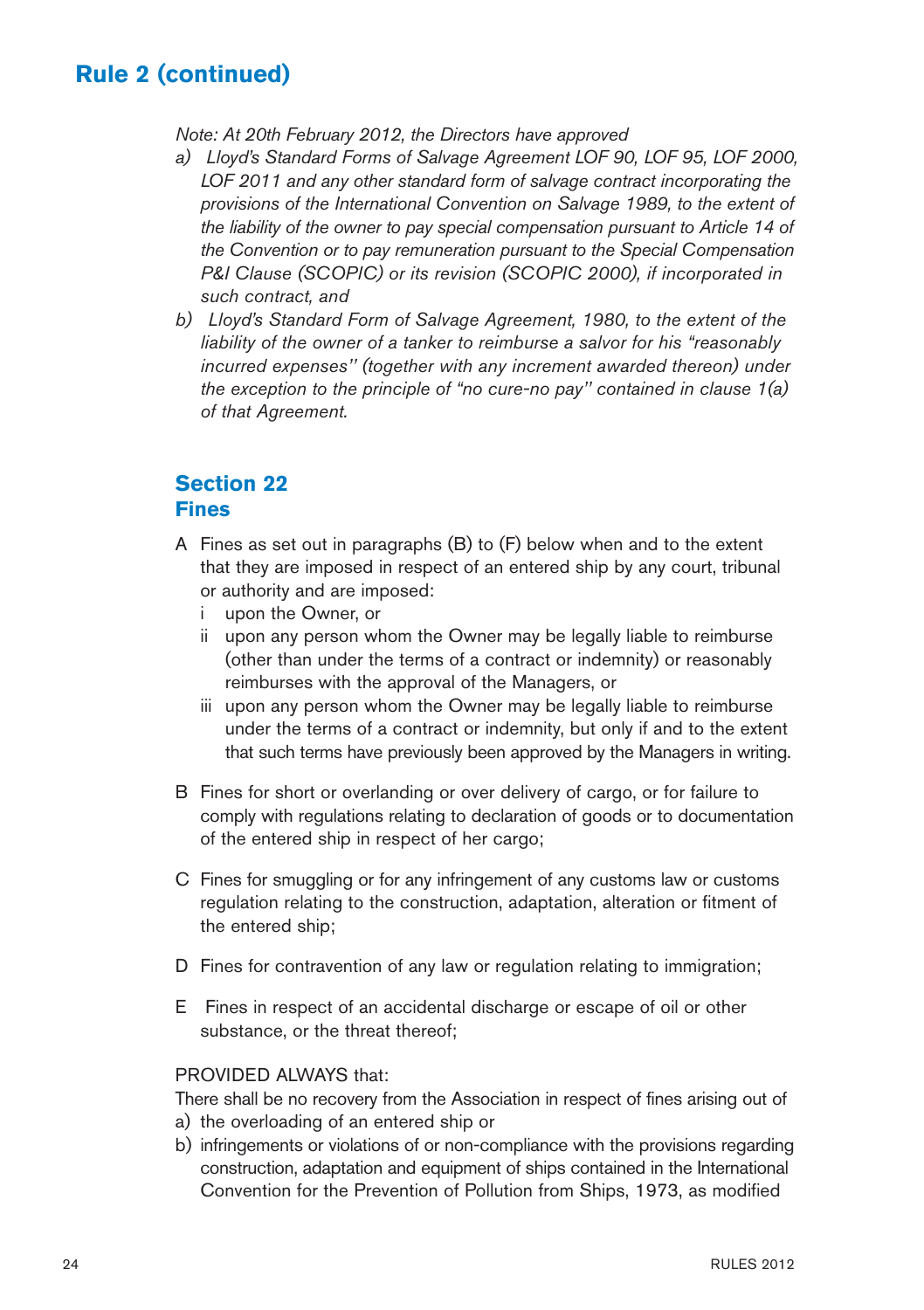<span id="page-24-0"></span>or amended by the Protocol of 1978 and any subsequent Protocol, or such of those aforesaid provisions as are contained in the laws of any State giving effect to that Convention or to such Protocol.

- $F$  Any fine to the extent that (i) the Owner has satisfied the Directors that he took such steps as appear to the Directors to be reasonable to avoid the event giving rise to such fine and (ii) the Directors in their discretion and without having to give any reasons for their decision, decide that the Owner should recover.
- G Notwithstanding the terms of Rule 5(G)(i), the Directors in their discretion may authorise the payment, in whole or in part, of an Owner's claim for loss of an entered ship following confiscation of the ship by any legally empowered court, tribunal or authority by reason of the infringement of any customs law or customs regulation: PROVIDED ALWAYS that:
	- a) the amount recoverable from the Association shall under no circumstances exceed the market value of the ship without commitment at the date of the confiscation;
	- b) the Owner shall have satisfied the Directors that he took such steps as appear to the Directors to be reasonable to prevent the infringement of the customs law or regulation giving rise to the confiscation;
	- c) any amount claimed under this paragraph (G) of Section 22 shall be recoverable to such extent only as the Directors in their discretion may determine without having to give any reasons for their decision.

Note: Claims relating to oil pollution fines under this Section 22 will be subject to the limitation set out in Rule 5(B) and in the corresponding note.

### **Section 23 Enquiry expenses**

Costs and expenses incurred by an Owner in defending himself or in protecting his interests before a formal enquiry into the loss of or into a casualty involving the entered ship but only to the extent and on such conditions as the Directors in their discretion may determine.

### **Section 24 Expenses incidental to the operation of ships**

Liabilities, costs and expenses incidental to the business of owning, operating or managing ships which in the opinion of the Directors fall within the scope of the Association;

PROVIDED ALWAYS that:

a) Subject to paragraph (b) of this proviso there shall be no recovery under this Section in respect of liabilities, costs and expenses, which are expressly excluded by other provisions of these Rules;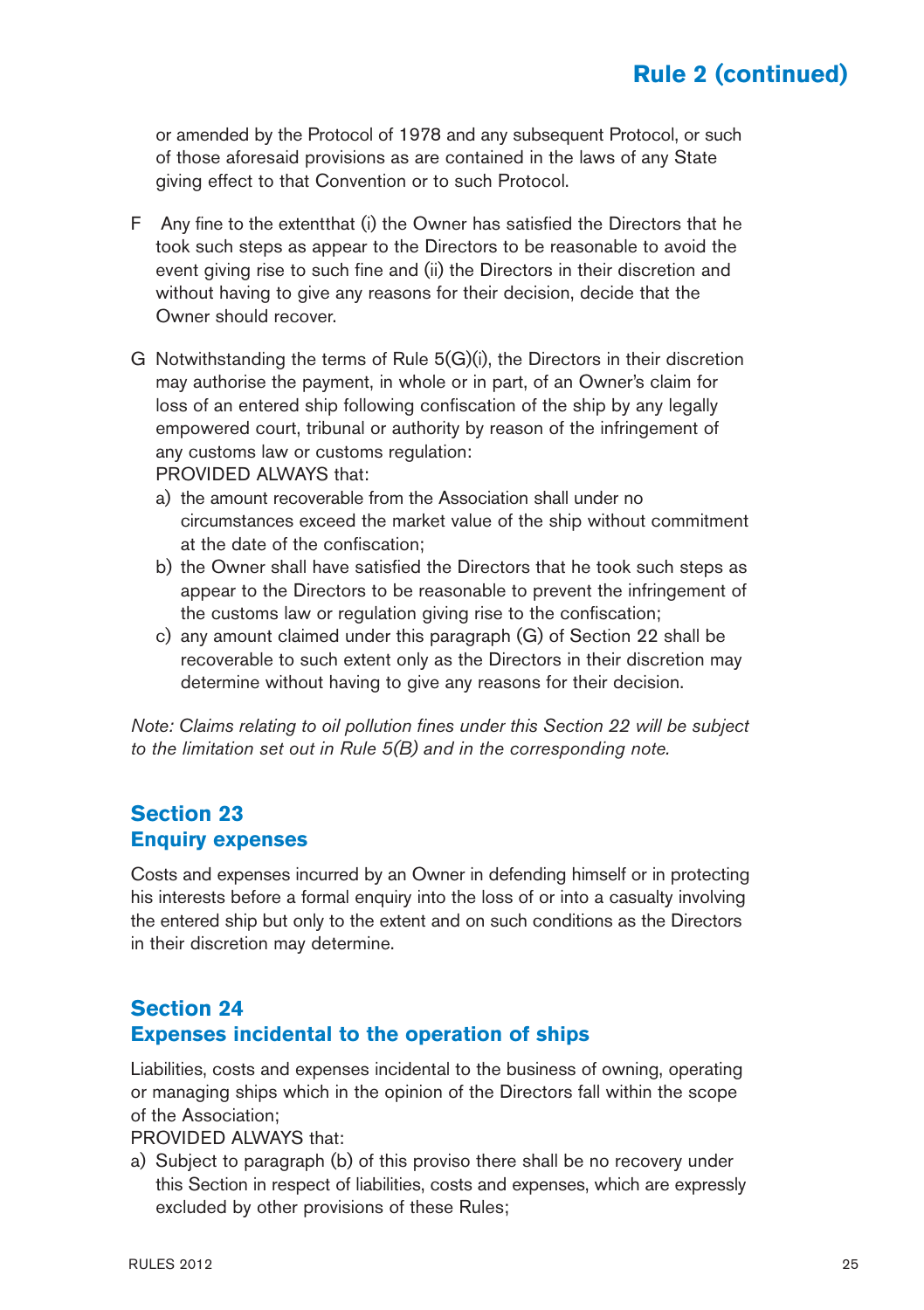- <span id="page-25-0"></span>b) The Directors may authorise payment of claims which are excluded by Rule 5(G) of these Rules but only if a majority of three-quarters of those Directors present when the claim is considered so decides;
- c) Any amount claimed under this Section shall be recoverable to such extent only as the Directors in their discretion may determine without having to give any reasons for their decision.

### **Section 25 Sue and labour and legal costs**

- A Extraordinary costs and expenses (other than those set out in paragraph (B) of this Section) reasonably incurred on or after the occurrence of any casualty, event or matter liable to give rise to a claim upon the Association and incurred solely for the purpose of avoiding or minimizing any liability or expenditure against which the Owner is wholly or, by reason of a deductible, partly insured by the Association, but only to the extent that those costs and expenses have been incurred with the agreement of the Managers or to the extent that the Directors in their discretion decide that the Owner should recover from the Association.
- B Legal costs and expenses relating to any liability or expenditure against which the Owner is wholly, or, by reason of a deductible, partly insured by the Association, but only to the extent that those costs and expenses have been incurred with the agreement of the Managers or to the extent that the Directors in their discretion decide that the Owner should recover from the Association.

## **Section 26 Expenses incurred by direction of the Association**

Costs, expenses and loss which an Owner may incur either (i) by reason of a special direction of the Directors in cases in which the Directors decide that it is in the interests of the Association that the direction be given, or (ii), in the absence of such special direction, as a result of action which he has taken or refrained from taking if the Directors in their discretion decide that such action was in the interests of the Association and that the Owner should recover from the Association.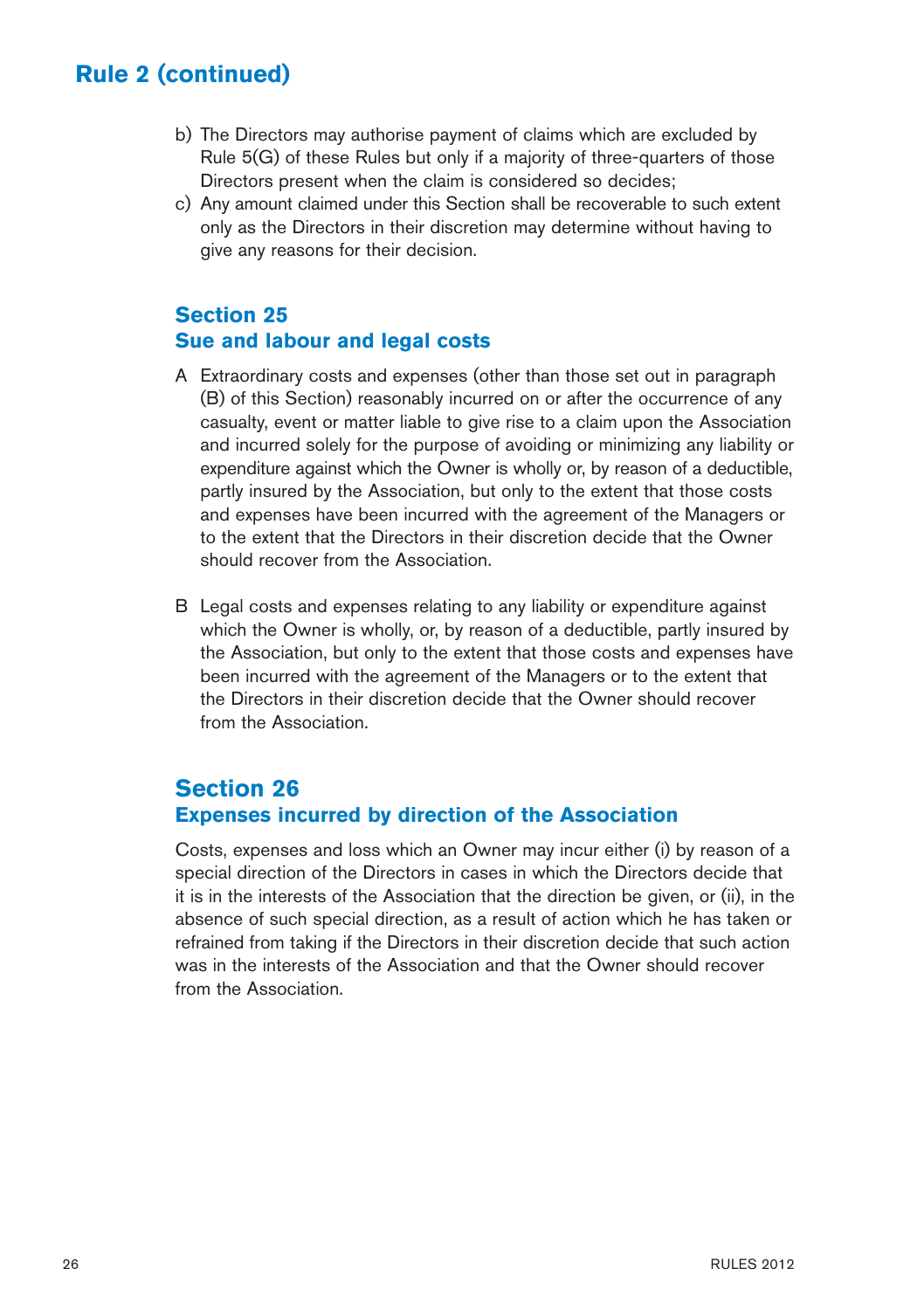## <span id="page-26-0"></span>**Appendix A to Rule 2 Association's liability for oil pollution claims**

- A The Association's liability for claims in respect of or relating to an escape or discharge of oil (other than for loss of or damage to such oil), howsoever arising, whether under Section 12 or any other Section or combination of Sections of Rule 2, shall be limited to such sum or sums as the Directors may determine pursuant to Rule 5(B)(ii) and shall be subject to such terms and conditions as the Directors may from time to time determine.
- B Without prejudice to the generality of paragraph A of this Appendix the Directors may determine prior to the commencement of the policy year that cover in respect of oil pollution liabilities, whether arising under any convention, statute, law, agreement or otherwise and whether arising in any geographical area or trade or otherwise shall be excluded, restricted or afforded only on terms that an additional premium is payable in respect of such cover, in which event such additional premium shall be payable in such amount and on such terms as the Directors may determine or as may be agreed between the Owner and the Managers.

Note: For the 2012 policy year the Directors have determined that the Owners of ships carrying persistent oil as cargo to or from any port or place in the Exclusive Economic Zone of the United States of America shall pay an additional premium in respect of oil pollution risks. The terms and conditions applying to cover for oil pollution risks in the United States are set out in the Association's U.S. Oil Pollution Clause 20/2/2012.

## **Appendix B to Rule 2 Deductibles**

Unless otherwise agreed between the Owner and the Managers as part of the terms upon which the ship is entered in the Association, the Owner's recovery from the Association for liabilities, losses, costs and expenses shall be subject to such deductibles as the Directors shall decide before each policy year commences.

Note: For the 2012 policy year the Directors have decided and determined that the standard minimum deductible is US\$6,000 including costs per ship per event.

The certificate of entry for the entered ship and any endorsement thereto will state any special deductibles agreed as a term of the entry with the Club.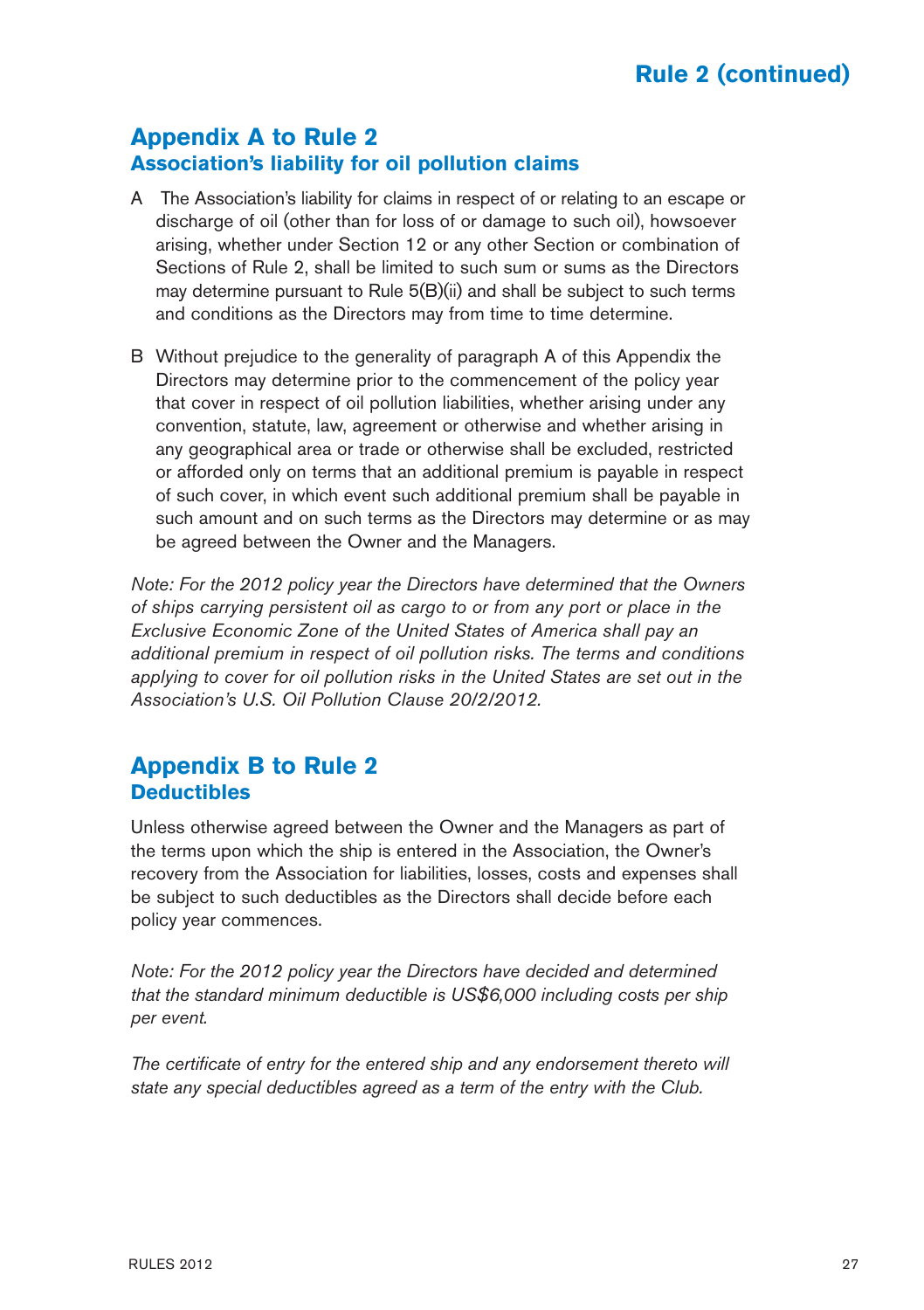## <span id="page-27-0"></span>**Special Cover**

- A Subject to the Act, the Managers may accept entries of ships on terms which afford cover to an Owner against any special or additional risks not set out in Rule 2. The nature and extent of the risks and the terms of the cover shall be as agreed in writing between the Owners and the Managers.
- B Notwithstanding Rule 1(5), an Owner may be insured on the special term that the risks insured may arise otherwise than in respect of the entered ship or otherwise than in connection with the operation of the entered ship provided always that this shall have been expressly agreed in writing between the Owners and the Managers.
- C Without prejudice to the generality of Rule 13C, the Managers may reinsure in whole or in part the risk or risks of the Association insured under this Rule 3, or under Rule 4, and where such reinsurance is arranged the Owner shall be entitled to recover only the net amount actually recovered under such reinsurance arrangements, together with that portion (if any) of the risk or risks retained by the Association.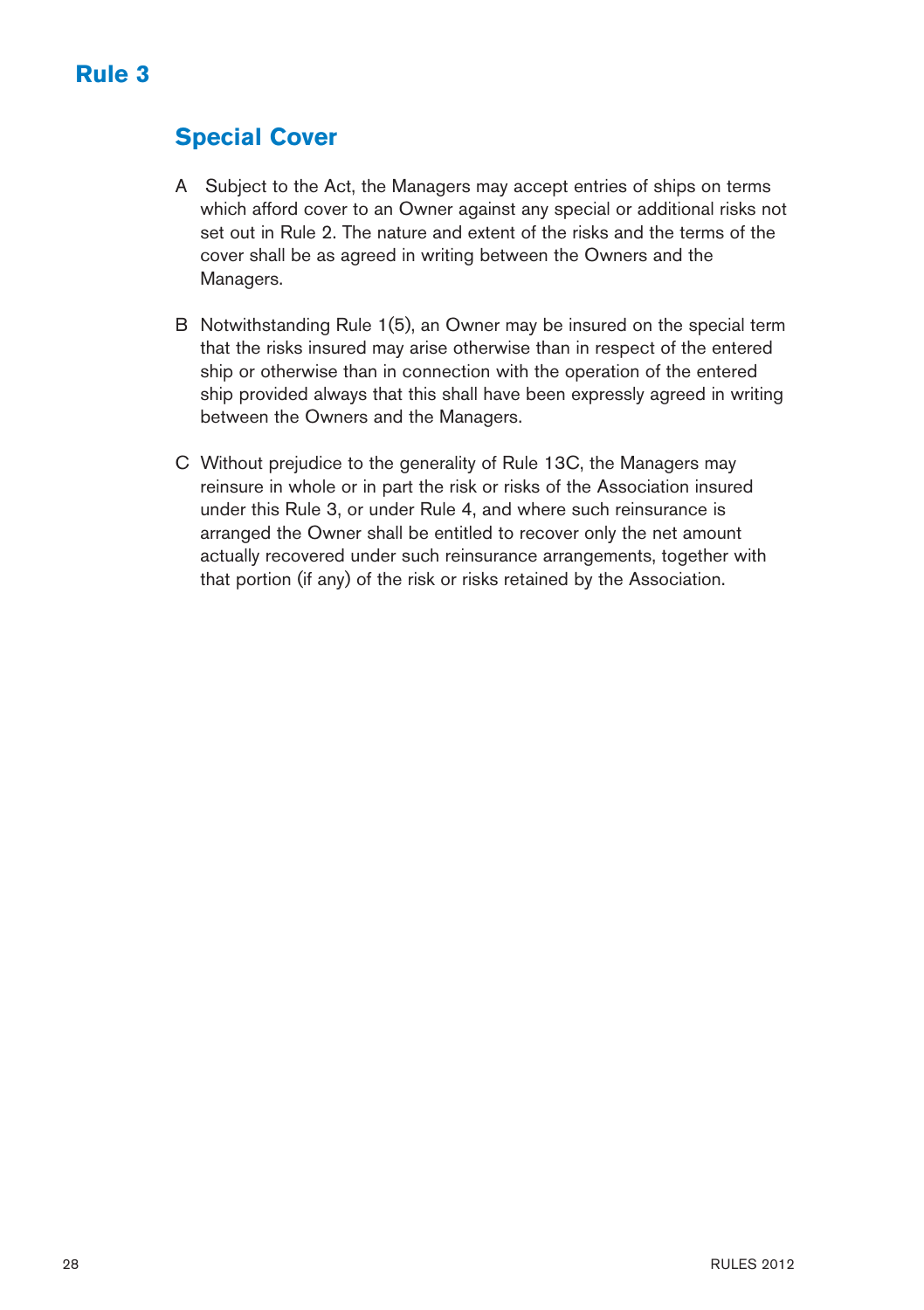## <span id="page-28-0"></span>**Special Cover for Charterers, Specialist Operations and Passenger Ships**

Without prejudice to the generality of Rule 3, an Owner may be insured against such of the risks set out below as may be appropriate to his interest in an entered ship or to his operations as an Owner, but only by special agreement in writing with the Managers and upon such terms and conditions as the Managers may require.

## **Section 1 Charterers**

For the purpose of this section, a 'charterer' shall mean a charterer other than a demise or bareboat charterer. Where the entry of a ship in the Association is in the name of or on behalf of a charterer, the following liabilities, losses, costs and expenses may be covered on such terms and conditions as may be agreed by the Managers in writing:

- A Liability of the charterer, together with costs and expenses incidental thereto, to indemnify the owner or disponent owner of the entered ship in respect of the risks set out in Rule 2.
- B Notwithstanding the provisions of sub-paragraphs (i), (ii) and (iii) of Rule 5(G) the charterer's liability, together with costs and expenses incidental thereto, for loss of or damage to the entered ship.
- C Notwithstanding the provisions of sub-paragraph (ii) of Rule 5(G) the loss incurred by the charterer as a result of loss of or damage to bunkers, fuel or other property of the charterer onboard the entered ship.

## **Section 2 Specialist operations**

An Owner may be insured against any of the liabilities, fines, losses, costs or expenses which arise out of or during any of those operations in respect of which cover is excluded or restricted either under Rule 5(H) or otherwise under these Rules upon such terms and conditions as may be expressly agreed in writing between the Owner and the Managers.

Note: The terms and conditions which the Managers will normally require to be agreed in respect of the risks referred to in this section are set out in a separate document, available from the Managers, entitled "Standard Terms and Conditions of Cover under Rule 4 Section 2''.

Note: The full texts of cover provided under Rule 4, Section 1(B) and (C) are contained in Charterer's Addendum - "Charterer's Liability for Loss of, or Damage to, the Entered ship" and "Loss of, or Damage to, Charterer's Bunkers"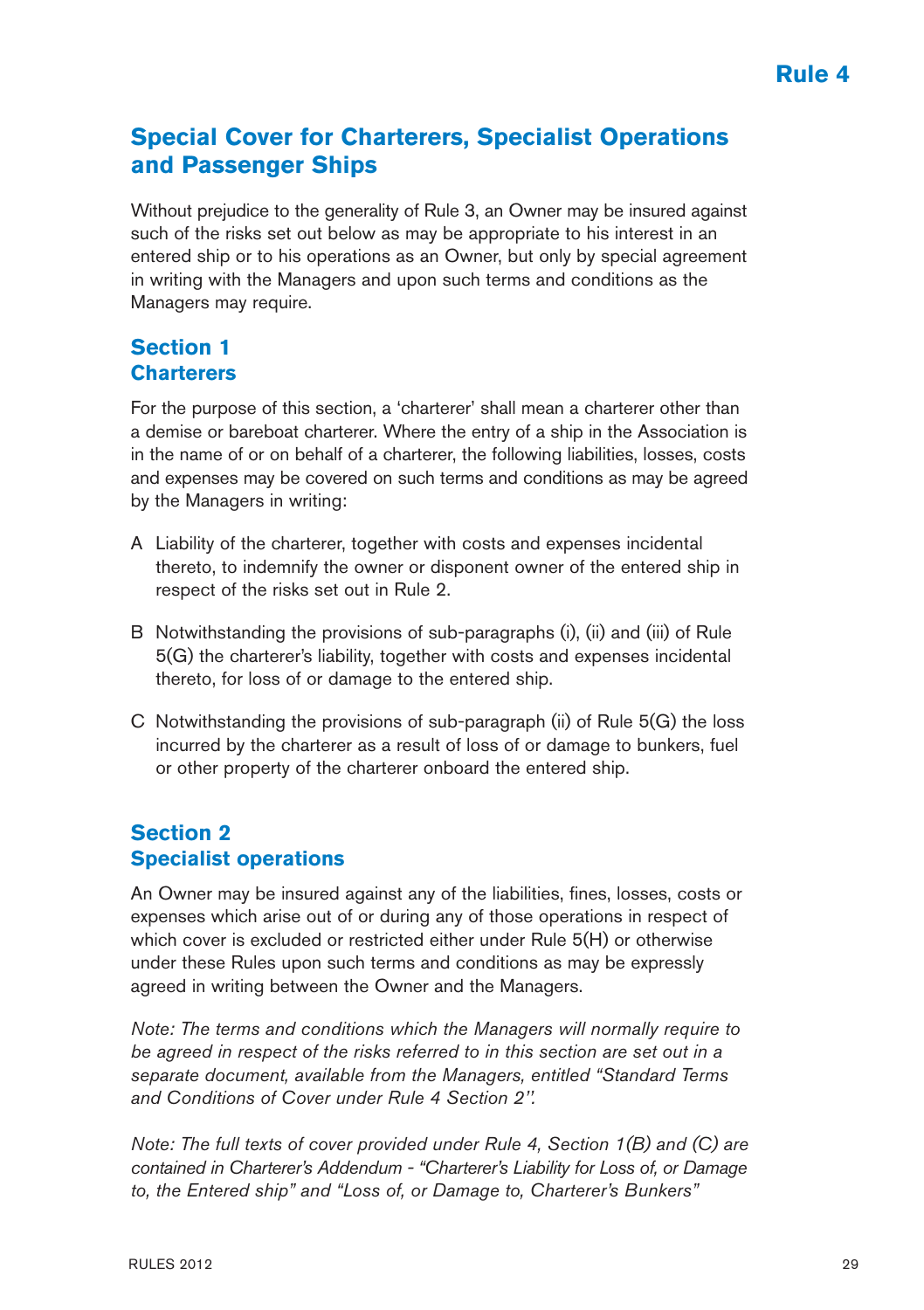## <span id="page-29-0"></span>**Section 3 Passenger ships**

The Owner of a passenger ship may be insured against any of the following risks upon such terms and conditions as may be agreed by the Managers in writing:

- A Liability for loss of or damage to the effects of any passenger or personal injury, illness or death of any passenger and hospital, medical or funeral expenses incurred in connection therewith to the extent that such liability, costs or expenses are not recoverable under Section 1(C) of Rule 2.
- B Notwithstanding the provisions of sub-paragraph (vi) of Rule 5(G) liability to pay damages or compensation to passengers intended to be carried on board an entered ship arising as a consequence of a casualty to that ship, including the costs of travel and maintenance.
- C Liability to pay damages or compensation to passengers for breach of contract or warranty in respect of failure to provide facilities on board or in connection with a voyage on board an entered ship in accordance with the Owner's legal obligations.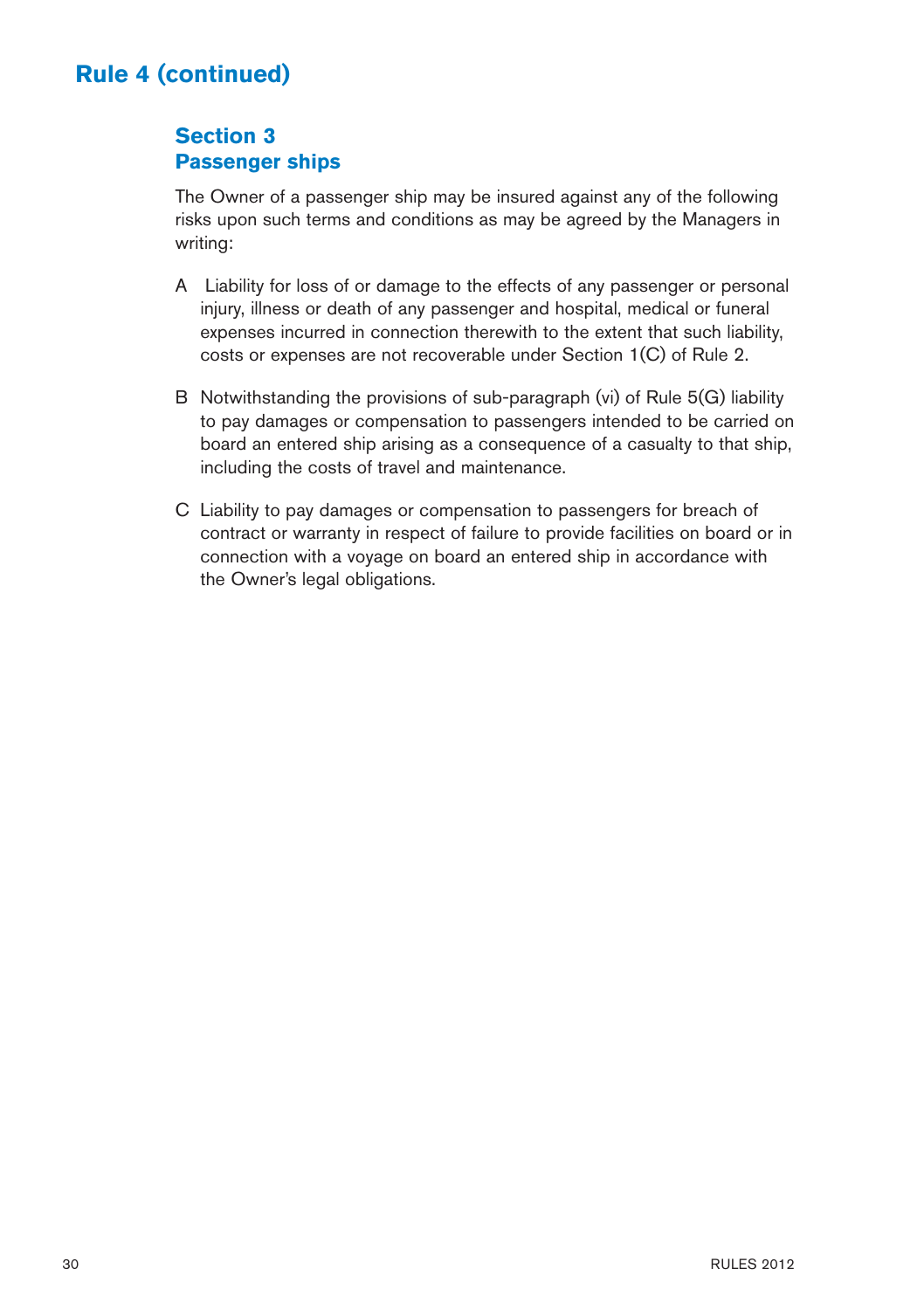## <span id="page-30-0"></span>**Conditions, Exceptions and Limitations**

#### **A Payment first by the Owner**

Unless the Directors in their discretion otherwise decide, it is a condition precedent of an Owner's right to recover from the funds of the Association in respect of any liabilities, costs or expenses that he shall first have discharged or paid the same out of funds belonging to him unconditionally and not by way of loan or otherwise.

#### **B Limitation of the Association's liability**

#### i **General**

Subject to these Rules and to any special terms and conditions upon which a ship may be entered, the Association insures the liability of the Owner in respect of an entered ship as this liability may be determined and fixed by law including any laws pertaining to limitation of liability. The Association shall in no circumstances be liable for any sum in excess of such legal liability. If less than the full tonnage of a ship is entered in the Association, the Owner shall, unless the entry of the ship has been accepted on special terms which otherwise provide, be entitled only to recover such proportion of his claim as the entered tonnage bears to the full tonnage. Such proportion shall, if the Owner's claim is subject to any other limits under these Rules, be applied after the application of such limits.

#### ii **Oil Pollution**

 "claim in respect of oil pollution" shall mean a liability, cost, loss or For the purpose of this sub-paragraph and the provisos thereto, and without prejudice to anything elsewhere contained in these Rules, a expense, howsoever incurred, in respect of or relating to an escape or discharge of oil or any threat or consequence of such escape or discharge, but excluding liability for loss of or damage to such oil.

Unless otherwise limited to a lesser sum, the Association's liability for any and all claims in respect of oil pollution shall be limited to such sum or sums as the Directors may from time to time determine.

 by the Owner or Joint Owners of the entered ship whether under one Such limit shall, unless the Directors otherwise decide, apply in respect of any one entered ship each event and shall apply irrespective of whether the event involves the escape or threatened escape of oil from one or more than one ship and to all claims in respect of oil pollution brought Section or more than one Section of Rule 2. If the aggregate of such claims exceeds that limit, the liability of the Association for each claim shall be limited to such proportion of that limit as such claim bears to the aggregate of all such claims.

#### PROVIDED ALWAYS that:

a) Where the entered ship provides salvage or other assistance to another ship following a casualty, a claim by the Owner of the entered ship in respect of oil pollution arising out of the salvage, the assistance or the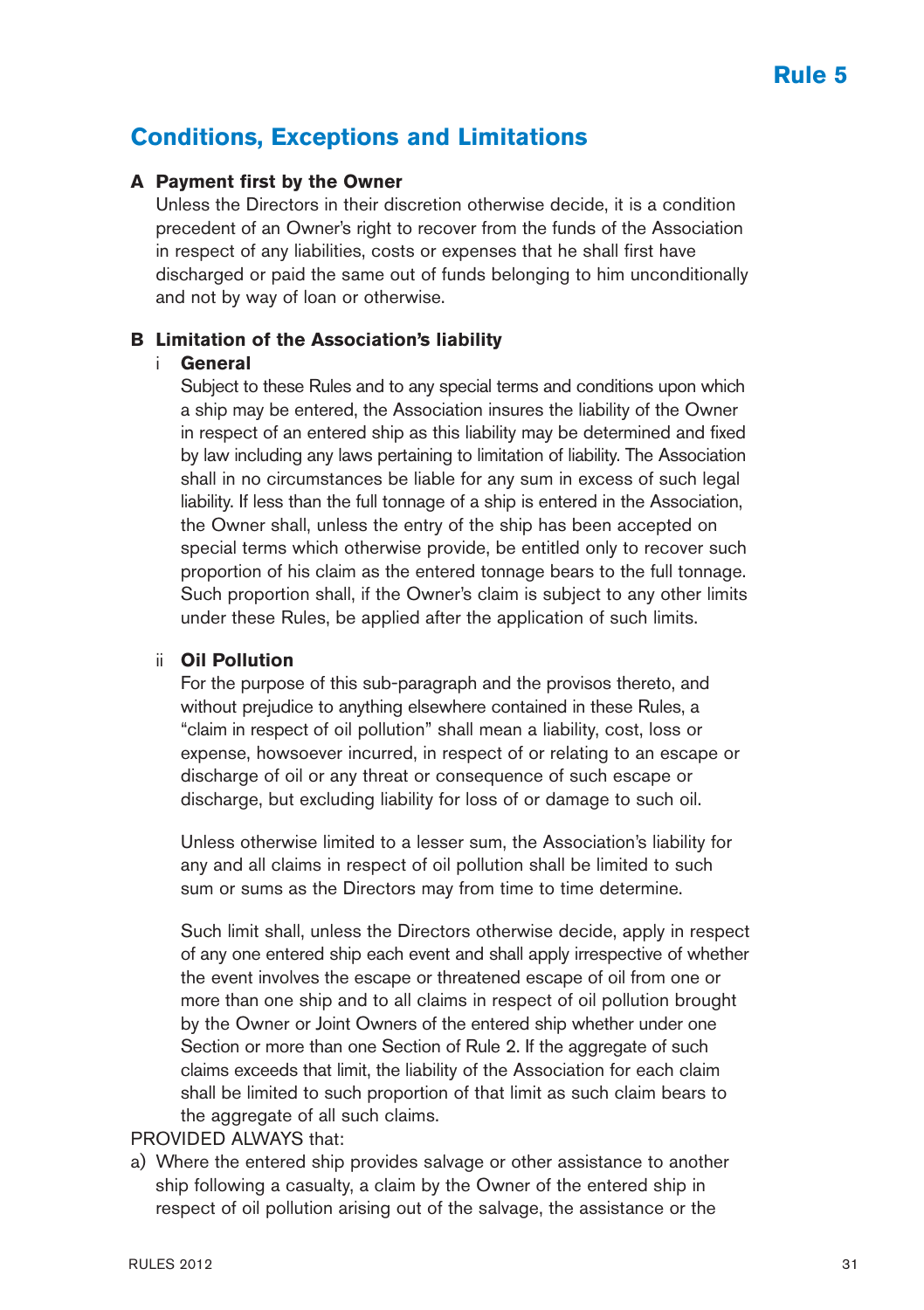casualty shall be aggregated with any liabilities or costs incurred in respect of oil pollution by any other ship similarly engaged in connection with the same casualty when such other ships are insured for oil pollution risks by the Association or by any other insurer which participates in the Pooling Agreement. In these circumstances the limit of the Association's liability shall be such proportion of the limit determined by the Directors pursuant to sub-paragraph (ii) of this Rule 5(B) as the claim of the Owner bears to the aggregate of the said claims.

- b) Where a ship entered in the Association by or on behalf of any person (except a charterer other than a demise or bareboat charterer) is also separately insured in the name of or on behalf of the same or any other such person by the Association or by any other insurer which is a party to the Pooling Agreement for claims in respect of oil pollution, the aggregate recovery in respect of all such claims arising out of any one event shall not exceed the limit determined by the Directors pursuant to sub-paragraph (ii) of this Rule 5(B) and the liability of the Association to each such person insured by the Association shall be limited to such proportion of that limit as the maximum claim otherwise recoverable by such person from the Association bears to the aggregate of all such claims otherwise recoverable from the Association and from all such insurers.
- c) If and to the extent that the Owner has, in relation to any claim in respect of oil pollution, other insurance not being solely in excess of the limit determined by the Directors pursuant to this sub-paragraph (ii) of Rule 5(B) nor being a quota share arrangement agreed in advance with the Association in writing, then
	- 1) the amount of the said limit shall, as applied to such claim, be reduced by the amount of the stated limit of such other insurance and
	- 2) the Association shall not pay such claim to the extent that it does not exceed the stated limit of such other insurance.

Note: For the 2012 policy year, the Directors have determined that the sums to which the Association's aggregate liability for any and all claims in respect of oil pollution shall be limited are; US\$1,000 million each event in respect of each ship entered by or on behalf of an Owner not being a charterer other than a demise or bareboat charterer.

#### iii **Passenger/Seaman**

For the purpose of this sub-paragraph and the provisos thereto, and without prejudice to anything elsewhere contained in the Rules, a "Passenger" shall mean a person carried onboard a ship under a contract of carriage or who, with the consent of the carrier, is accompanying a vehicle or live animals covered by a contract for the carriage of goods and a "Seaman" shall mean any other person onboard a ship who is not a Passenger.

Unless otherwise limited to a lesser sum, the Association's aggregate liability for any and all claims arising out of any one event shall not exceed 1) in respect of liability to Passengers US\$2,000 million; and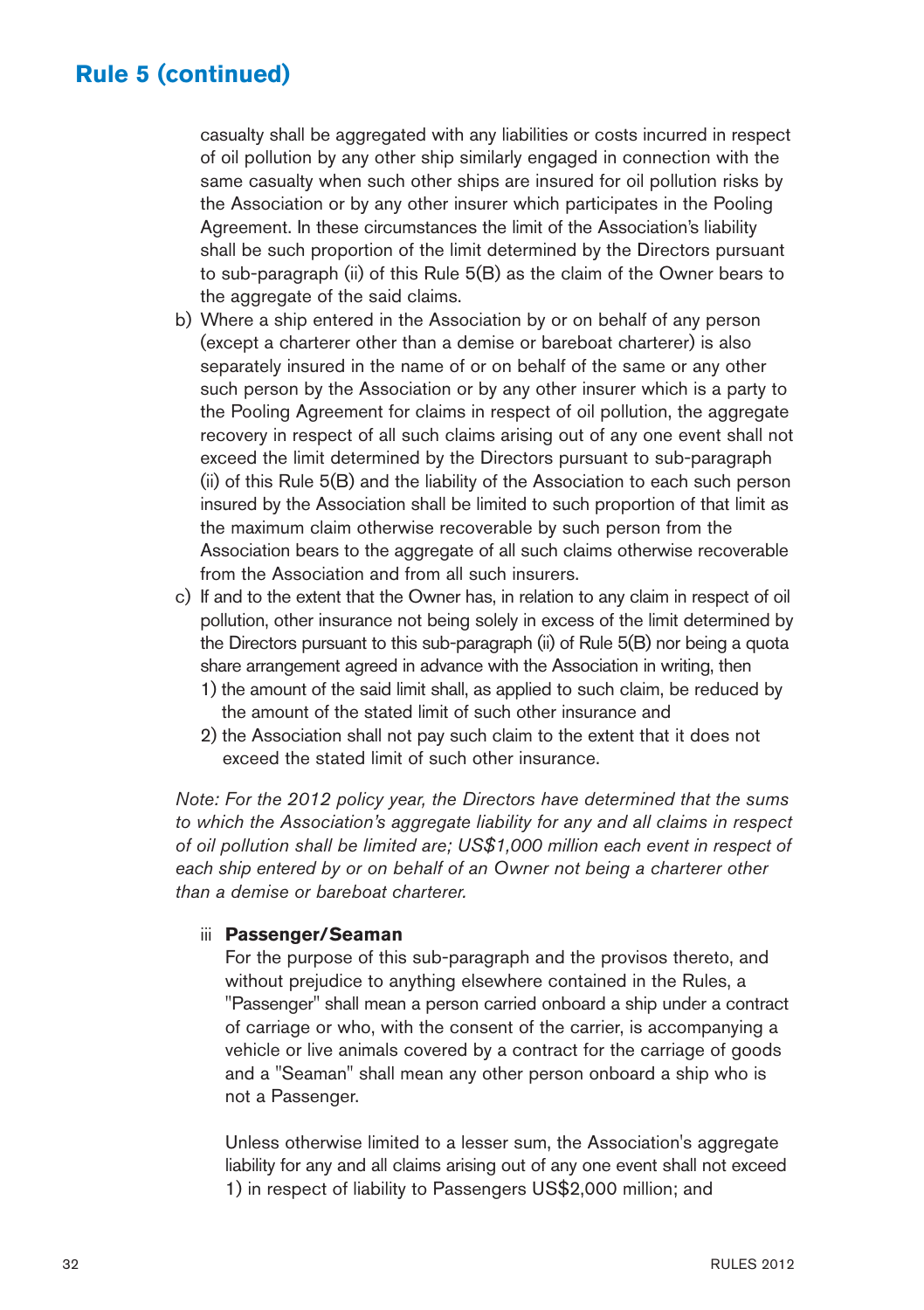<span id="page-32-0"></span>2) in respect of liability to Passengers and Seamen US\$3,000 million,

for each ship entered by or on behalf of an Owner not being a

charterer other than a demise or bareboat charterer.

#### PROVIDED ALWAYS that:

Where a ship entered in the Association by or on behalf of any person (except a charterer other than a demise or bareboat charterer) is also separately insured in the name of or on behalf of the same or any other such person by the Association or by any other insurer which is a party to the Pooling Agreement a) the aggregate of claims in respect of liability to Passengers recoverable from

- the Association and/or such other insurers shall not exceed US\$2,000 million any one event and the liability of the Association shall be limited to such proportion of that sum as the claims recoverable by such persons from the Association bears to the aggregate of all such claims otherwise recoverable from the Association and all such insurers;
- b) the aggregate of all claims in respect of liability to Passengers and Seamen recoverable from the Association and/or such other insurers shall not exceed US\$3,000 million any one event and the liability of the Association shall be limited:
	- where claims in respect of liability to Passengers have been limited to US\$2,000 million in accordance with proviso (a) to such proportion of the balance of US\$1,000 million as the claims recoverable by such persons in respect of liability to Seamen bear to the aggregate of all such claims otherwise recoverable from the Association and all such insurers; and
	- ii in all other cases, to such proportion of US\$3,000 million as the claims recoverable by such persons in respect of liability to Passengers and Seamen bear to the aggregate of all such claims otherwise recoverable from the Association and all such insurers.

#### **C Set-off**

Without prejudice to anything elsewhere contained in these Rules the Association shall be entitled to set off any amount due from an Owner against any amount due to such Owner from the Association.

#### **D Exclusion of sums insurable under hull policies**

Unless and to the extent that the Directors in their discretion otherwise decide, or the Managers agree in writing as a term of entry, the Association shall not indemnify the Owner of an entered ship against any liabilities, costs or expenses against which that Owner would have been insured if at the time of the incident giving rise to those liabilities, costs or expenses the ship had been fully insured for its proper value under Hull Policies on terms equivalent to those of the Lloyd's Marine Policy MAR form 1/1/82 with the Institute Time Clauses Hulls 1/10/83 attached. For the purposes of these Rules "proper value'' shall mean the market value of the ship, without commitment, at the date of the incident referred to above.

Note: When considering the proper value for which an entered ship should be insured or deemed to be insured for the purposes of claims under Rule 2 Sections 10 and 20, the Directors will require to be satisfied that the hull and/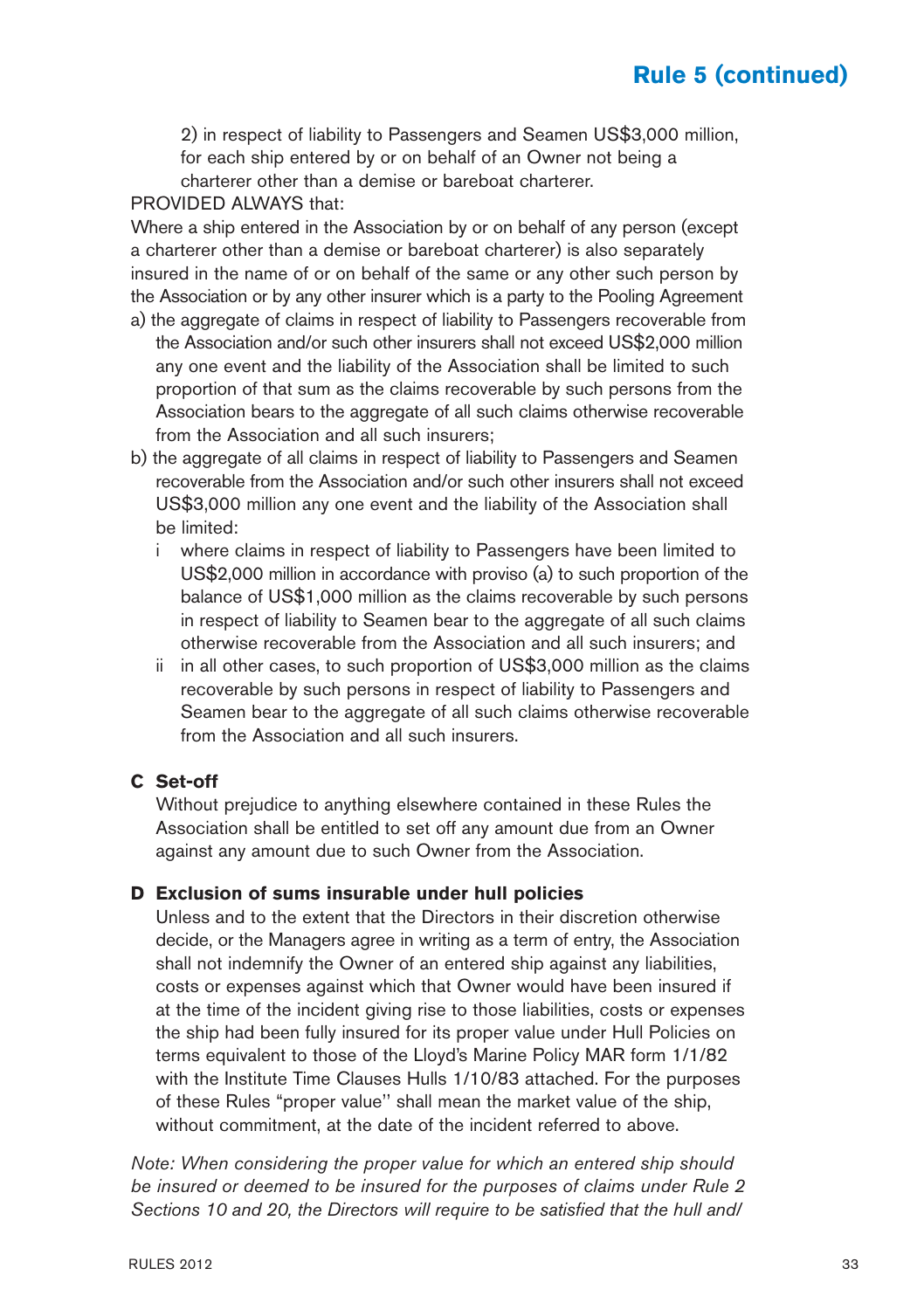<span id="page-33-0"></span>or excess liability policies of the Owner concerned have been the subject of periodic review as market conditions may require, so that the total amount of liability coverage contained in those policies is maintained at levels approximating to the market value of the ship without commitment. Owners are recommended to consult their brokers and/or shipvaluers to assess periodically in the light of the above, the proper amount for which insurances should be effected to cover against collision and general average or salvage liabilities. Provided the necessary insurances are placed on the basis of the advice received, the Directors will give every consideration to a claim if, as may transpire, the values and amounts upon which the insurances have been placed are lower than the values which may have been assessed by a Court or Tribunal for general average or salvage purposes.

#### **E Exclusion of war risks**

The Association shall not indemnify an Owner against any liabilities, costs or expenses (irrespective of whether a contributory cause of the same being incurred was any neglect on the part of the Owner or on the part of the Owner's servants or agents) when the loss or damage, injury, illness or death or other accident in respect of which such liability arises or cost or expense is incurred, was caused by:

- i War, civil war, revolution, rebellion, insurrection or civil strife arising therefrom, or any hostile act by or against a belligerent power, or any act of terrorism.
- ii Capture, seizure, arrest, restraint or detainment (barratry and piracy excepted) and the consequences thereof or any attempt thereat;
- iii Mines, torpedoes, bombs, rockets, shells, explosives or other similar weapons of war (save for those liabilities, costs or expenses which arise solely by reason of the transport of any such weapons whether on board the entered ship or not), provided always that this exclusion shall not apply to the use of such weapons either as a result of government order or with the written agreement of the Directors or the Managers where the reason for such use is the avoidance or mitigation of liabilities, costs or expenses which would otherwise fall within the cover given by the Association.

#### PROVIDED ALWAYS that:

- a) In the event of any dispute as to whether or not an act constitutes an act of terrorism, the decision of the Directors shall be final.
- b) The Directors may resolve that special cover be provided to the Owner against any or all of the risks set out in Rule 2 notwithstanding that those liabilities, costs or expenses would otherwise be excluded by this paragraph (E) and that such special cover should be limited to such sum or sums and be subject to such terms and conditions as the Directors may from time to time determine.

#### **F Exclusion of nuclear risks**

The Association shall not indemnify an Owner against any liabilities, costs or expenses (irrespective of whether a contributory cause of the same being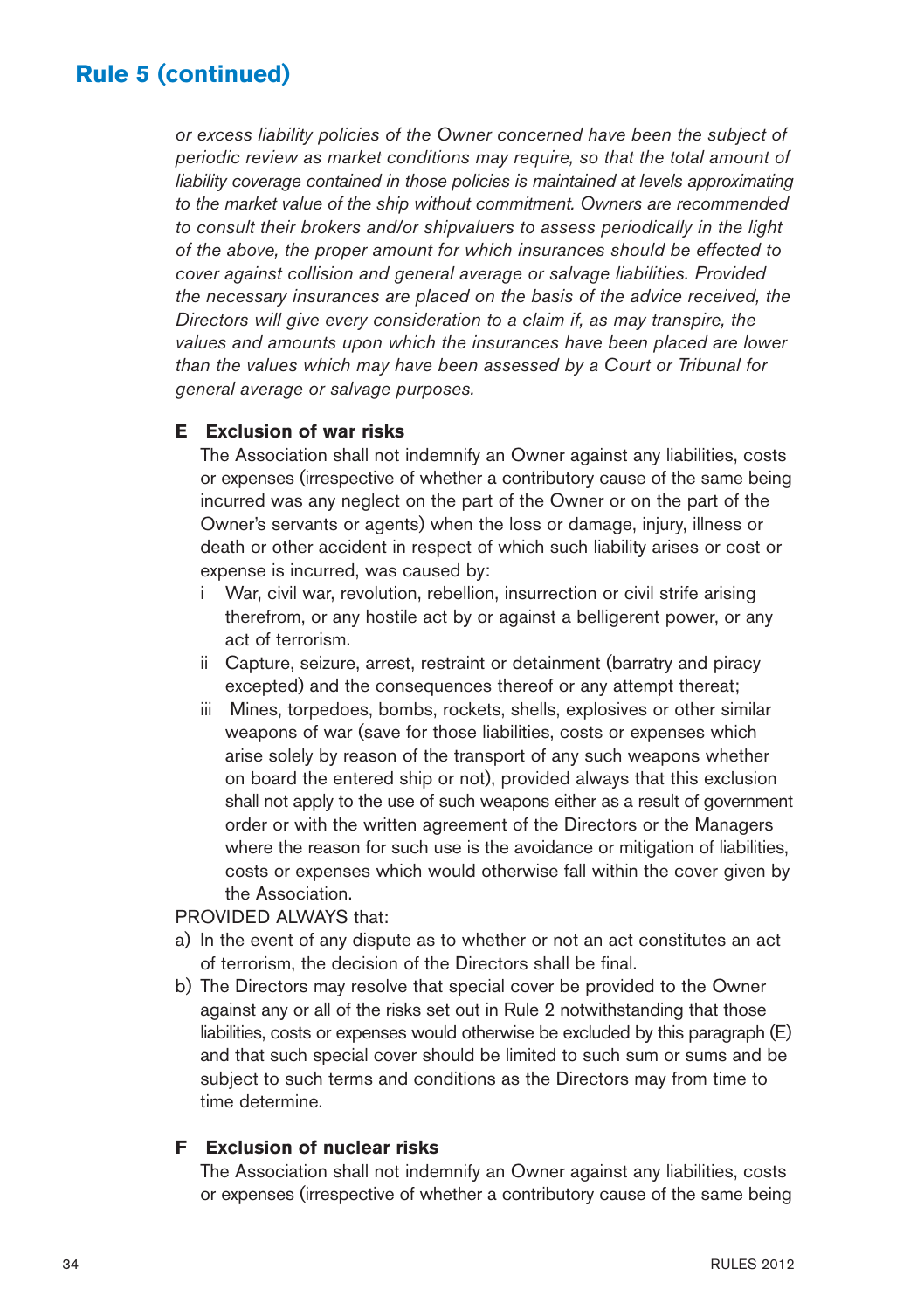<span id="page-34-0"></span>incurred was any neglect on the part of the Owner or on the part of the Owner's servants or agents) when the loss or damage, injury, illness or death or other accident in respect of which such liability arises or cost or expense is incurred, was directly or indirectly caused by or arises from:

- i. ionising radiations from or contamination by radioactivity from any nuclear fuel or from any nuclear waste or from the combustion of nuclear fuel
- ii the radioactive, toxic, explosive or other hazardous or contaminating properties of any nuclear installation, reactor or other nuclear assembly or nuclear component thereof
- iii any weapon or device employing atomic or nuclear fission and/or fusion or other like reaction or radioactive force or matter
- iv the radioactive, toxic, explosive or other hazardous or contaminating properties of any radioactive matter

PROVIDED ALWAYS that:

- purpose "excepted matter" consists of certain radio isotopes, used in or intended to be used for any industrial, commercial, agricultural, medical or a) this exclusion shall not apply to liabilities, losses, costs or expenses arising out of the carriage of "excepted matter" as cargo on an entered ship. For this scientific purpose and such further exceptions as the Directors may approve within the scope of the definition of "excepted matter" contained in the Nuclear Installations Act 1965 of the United Kingdom and any regulations made thereunder.
- b) The Directors may resolve that special cover be provided to the Owner against any or all of the risks set out in Rule 2 notwithstanding that those liabilities, losses, costs, or expenses would otherwise be excluded by this paragraph (F) and that such special cover should be limited to such sum or sums and be subject to such terms and conditions as the Directors may determine.

#### **G Exclusion of damage to entered ship, loss of hire, etc.**

Subject to paragraph (F) of Section 22 and to Section 24 of Rule 2, the Association shall not, except as otherwise provided in this paragraph, pay for:

- Loss of or damage to the entered ship or any part thereof;
- ii Loss of or damage to any equipment on board the entered ship or to any containers, lashings, stores or fuel thereon, to the extent that the same are owned or leased by the Owner or by any company associated with or under the same management as the Owner;
- iii The cost of repairs to the entered ship or any charges or expenses in connection therewith;
- iv Claims by or against the Owner relating to loss of freight or hire of an entered ship or any proportion thereof unless such loss of freight or hire forms part of a claim recoverable from the Owner for liabilities in respect of cargo or is, with the consent of the Managers, included in the settlement of such a claim;
- v Salvage or services in the nature of salvage and any costs and expenses in connection therewith;
- vi Loss arising out of cancellation of a charter or other engagement of an entered ship;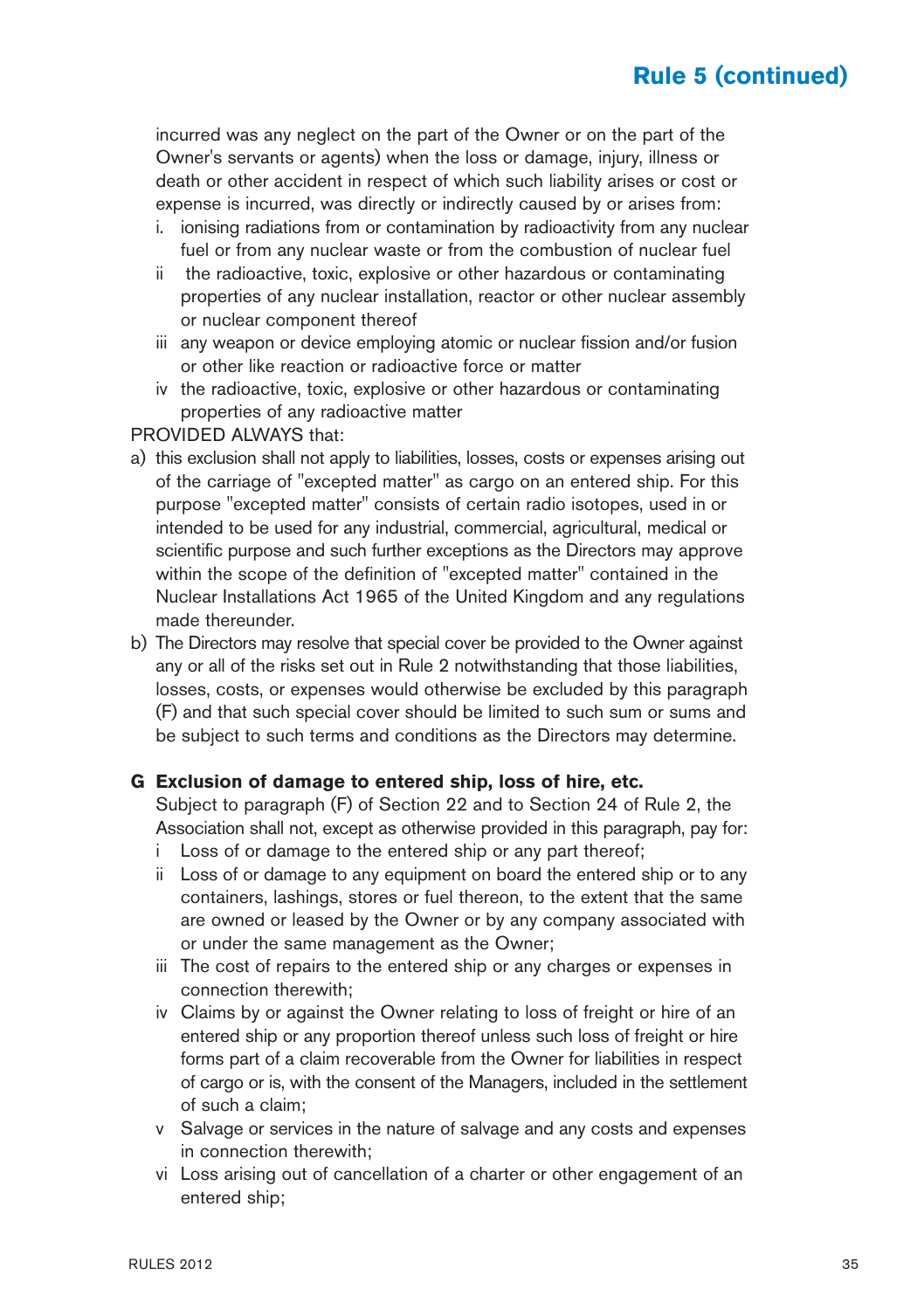- <span id="page-35-0"></span>vii Loss arising out of irrecoverable debts or out of the insolvency of any person, including insolvency of agents;
- viii Claims by or against the Owner relating to demurrage on, detention of or delay to an entered ship unless such demurrage, detention or delay forms part of a claim recoverable from the Owner for liabilities in respect of cargo within the scope of these Rules or is, with the consent of the Managers, included in the settlement of such a claim.

#### PROVIDED AI WAYS that:

The foregoing exceptions shall not apply to claims under the following Sections of Rule 2:

Section 9 Life Salvage.

Section 19 Unrecoverable general average contributions,

Section 20 Ship's proportion of general average,

Section 21 Special compensation to Salvors,

Section 25 Sue and labour and legal costs,

Section 26 Expenses incurred by direction of the Association.

#### **H Exclusion of certain liabilities, costs and expenses of salvage ships, drilling ships, dredgers and others**

Unless and to the extent that special cover shall have been agreed between the Owner and the Managers in accordance with the provisions of Rules 3 or 4, the Association shall not be liable for any claim relating to liabilities, costs and expenses incurred by the Owner of:

- i An entered ship which is a salvage tug or firefighting ship or other ship used or intended to be used for salvage or firefighting operations, when the claim arises out of any salvage or firefighting service or attempted salvage or firefighting service;
- ii An entered ship which is used for or in connection with drilling or oil or gas production operations, when the claim arises out of or during those operations;
- iii An entered ship which is used for the operations of dredging, blasting, piledriving, well-stimulation, laying, maintaining or removing cables or pipes, core sampling, depositing of spoil, professional oil spill response or professional oil spill response training and tank cleaning (otherwise than on the entered ship),or other specialist operations, when the claim arises out of those operations;
- iv An entered ship which is used for waste disposal or incineration operations, when the claim arises out of those operations:
- v An entered ship which is used for or in connection with the operations of submarines or underwater vessels or equipment, or an entered ship which is used for or in connection with professional or commercial diving operations, when the claim arises out of those operations.
- vi An entered ship which is moored (otherwise than on a temporary basis) and is open to the public as a hotel, restaurant, bar or other place of entertainment, when the claim is in respect of hotel or restaurant guests or other visitors or catering crew of such ship.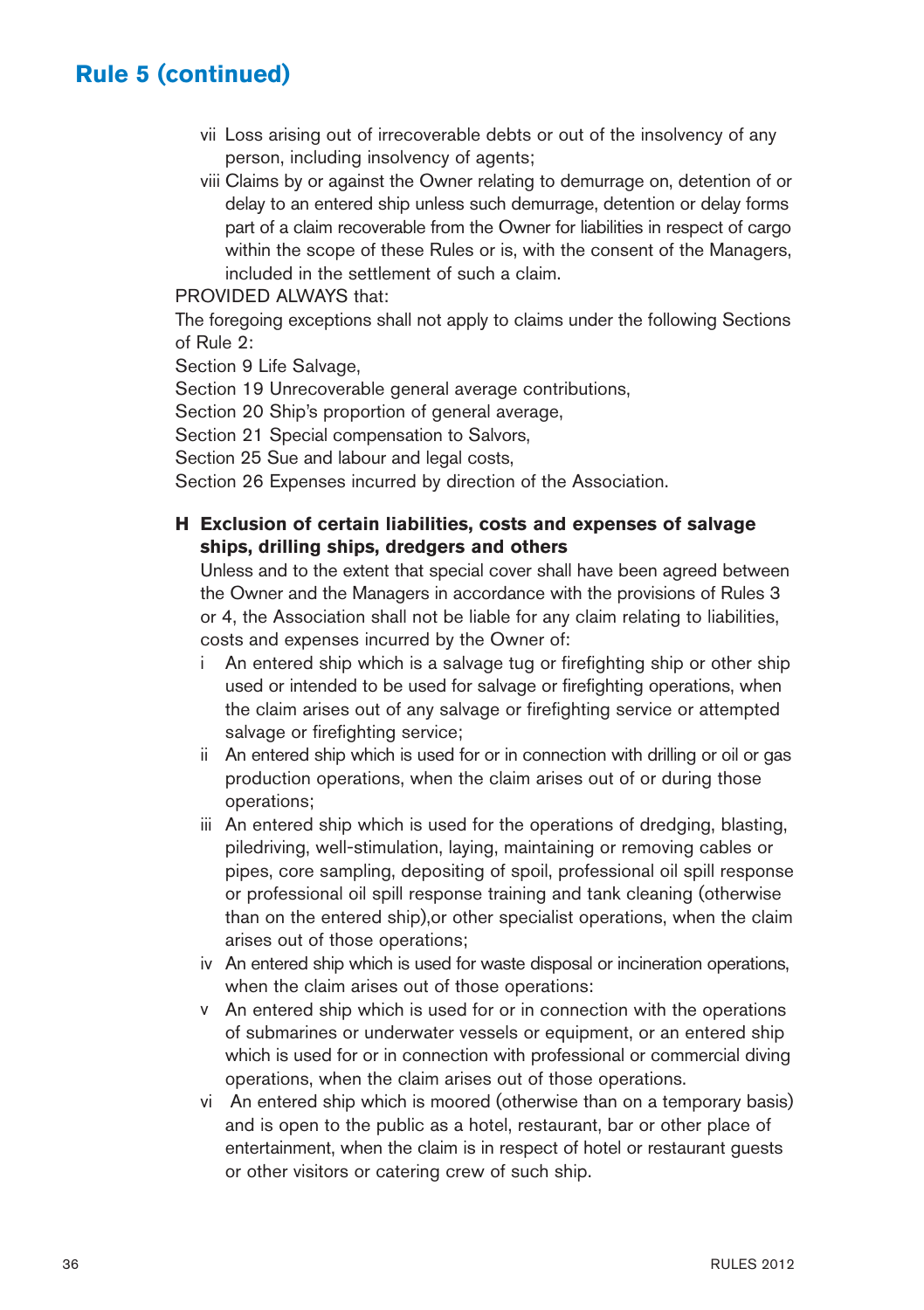- vii An entered ship which is used as an accommodation vessel, when the claim is in respect of personnel (other than marine crew) on board such ship employed otherwise than by the Owner, where there has not been a contractual allocation of risks as between the Owner and the employer of the personnel which has been approved by the Managers.
- viii An entered ship which is a semi-submersible heavy lift vessel or which is designed exclusively for the carriage of heavy lift cargo, when the claim is in respect of loss of or damage to or wreck removal of cargo, save where the cargo is carried under a contract on HeavyCon terms or any other terms approved in writing by the Managers.

#### **I Double insurance**

The Association shall not, unless and to the extent that the Directors in their discretion otherwise decide, be liable for any liabilities, costs or expenses recoverable under any other insurance or which would have been so recoverable:

- i apart from any terms in such other insurance excluding or limiting liability on the ground of double insurance; and
- ii if the ship had not been entered in the Association with cover against the risks set out in these Rules.
- **J Contraband, blockade running, unlawful trade, imprudent or hazardous operations**

No claim shall be recoverable from the Association if it arises out of or is consequent upon an entered ship carrying contraband, blockade running or being employed in an unlawful trade or if the Directors, having regard to all the circumstances, shall be of the opinion that the carriage, trade or voyage was imprudent, unsafe, unduly hazardous or improper.

#### **K Classification and statutory requirements**

Unless otherwise agreed in writing between the Owner and the Managers, the following conditions are terms of the insurance of every entered ship:

- i The ship must be and remain throughout the period of entry classed with a Classification Society approved by the Managers, and
- ii Any incident or condition in respect of which that Classification Society might make recommendations as to repairs or other action to be taken by the Owner must be promptly reported to that Classification Society.
- iii The Owner must comply with all the Rules, recommendations and requirements of the Classification Society relating to the entered ship within the time or times specified by the Society.
- iv The Owner authorises the Managers to inspect any information, relating to the maintenance of class of the entered ship, in the possession of any Classification Society with which that ship is or at any time has been classed, and will where necessary authorise such Classification Society or Societies to disclose and make available that information to the Managers upon request by the Managers and for whatsoever purposes the Managers may consider necessary.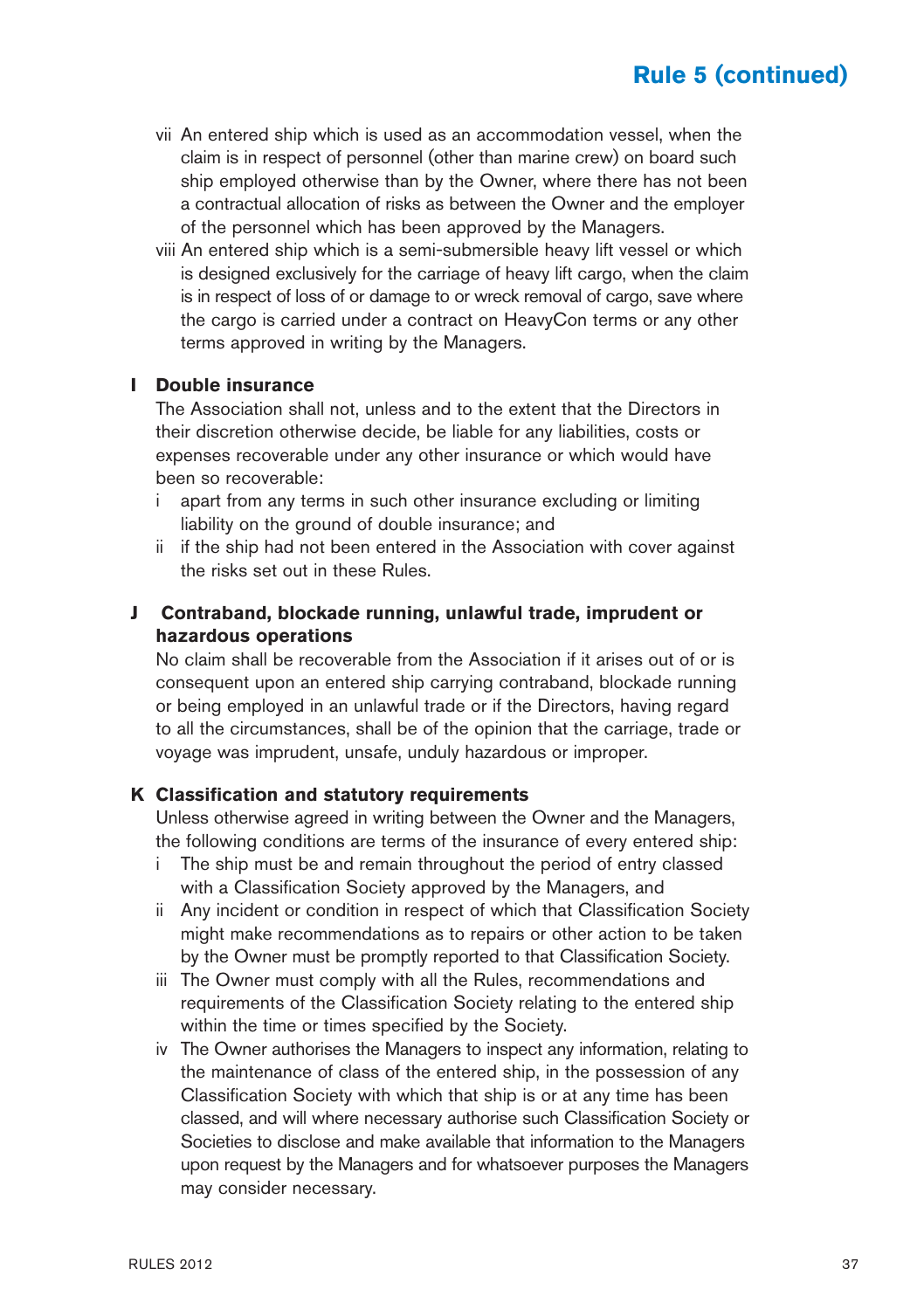- v The Owner must immediately inform the Managers if, at any time during the period of entry, the Classification Society with which the ship is classed is changed and advise the Managers of all outstanding recommendations, requirements or restrictions specified by any Classification Society relating to that ship as at the date of such change.
- vi The Owner must comply with all statutory requirements of the state of the ship's flag relating to the construction, adaptation, condition, fitment, equipment and manning of the entered ship and must at all times maintain the validity of such statutory certificates as are issued by or on behalf of the state of the ship's flag in relation to such requirements and in relation to the International Safety Management (ISM) Code and the International Ship and Port Facility Security (ISPS) Code.

Unless and to the extent that the Directors otherwise decide, an Owner shall not be entitled to any recovery from the Association in respect of any claim arising during a period when that Owner is not fulfilling or has not fulfilled those conditions.

#### PROVIDED ALWAYS that:

where the entry of a ship is solely in the name of or on behalf of a charterer other than a demise or bareboat charterer the rights of recovery of such charterer shall not be dependent on the fulfilment of conditions (ii), (iii), (iv), (v), or (vi) of this paragraph (K).

#### **L Rules subject to Marine Insurance Act**

These Rules and all contracts of insurance made by the Association shall be subject to and incorporate the provisions of the Marine Insurance Act, 1906, of the United Kingdom and any statutory modifications thereof except insofar as such Act or modifications may have been excluded by these Rules or by any term of such contracts.

#### **M Obligation to sue and labour**

Upon the occurrence of any casualty, event or matter liable to give rise to a claim by an Owner upon the Association, it shall be the duty of the Owner and his agents to take and to continue to take all such steps as may be reasonable for the purpose of averting or minimizing any expense or liability in respect whereof he may be insured by the Association. In the event that an Owner commits any breach of this obligation, the Directors may in their discretion reject any claim by the Owner against the Association arising out of the casualty, event or matter, or reduce the sum payable by the Association in respect thereof by such amount as they may determine.

#### **N Obligations with regard to claims**

i An Owner must promptly notify the Managers of every casualty, event or claim upon him which is liable to give rise to a claim upon the Association, and of every event or matter which is liable to cause the Owner to incur liabilities, costs or expenses for which he may be insured by the Association.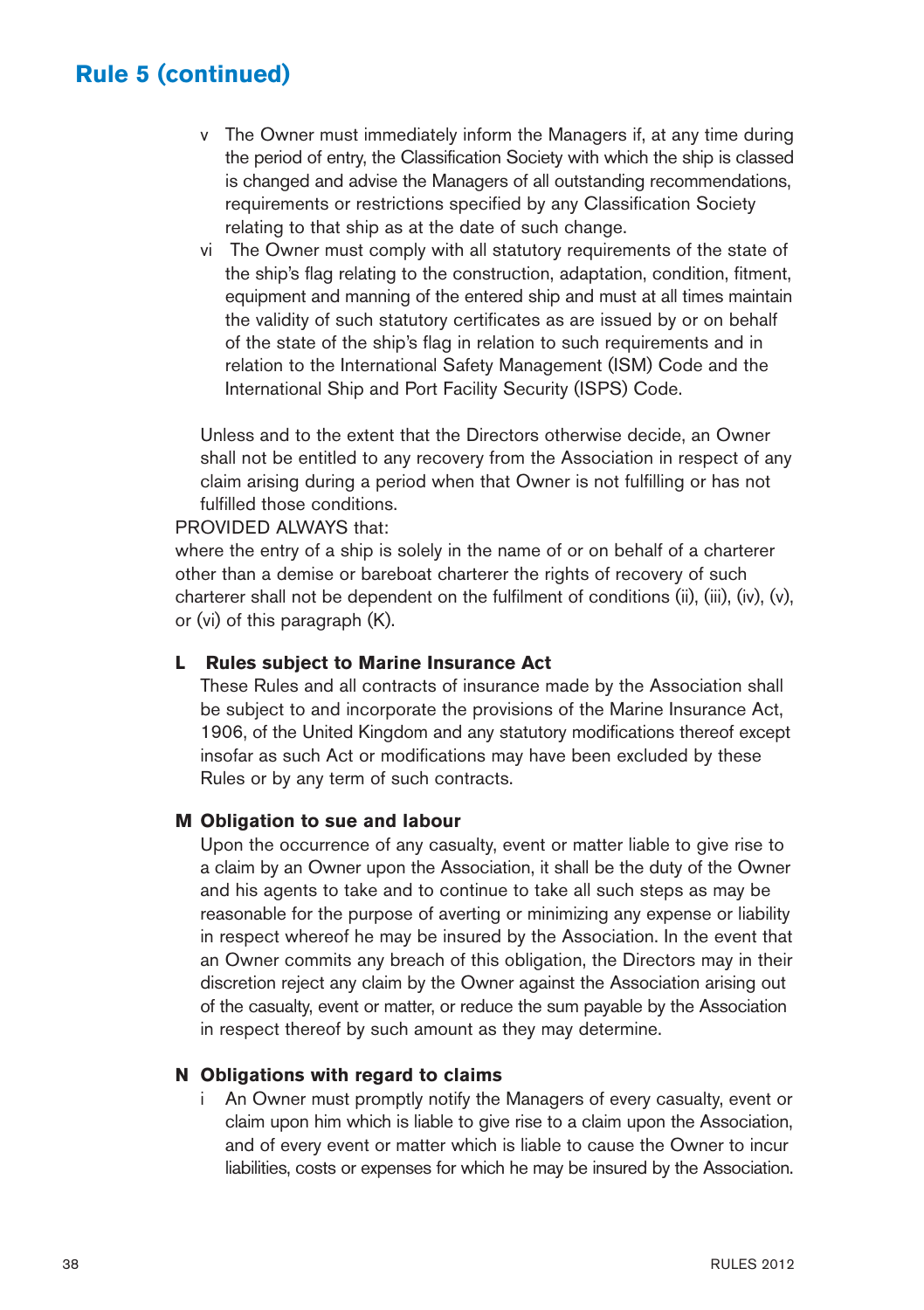- ii An Owner must promptly notify the Managers of every survey or opportunity for survey in connection with a matter referred to under (i).
- who may have been employed by the Owner at the material time or at iii An Owner must at all times promptly notify the Managers of any information, documents or reports in his or his agents' possession, power or knowledge relevant to such casualty, event or matter as is referred to under (i) and shall further, whenever so requested by the Managers, promptly produce to the Association and/or allow the Association or its agents to inspect, copy or photograph, all relevant documents of whatsoever nature in his or his agents' possession or power and shall further permit the Association or its agents to interview any servant, agent or other person any time thereafter or whom the Association may consider likely to have any direct or indirect knowledge of the matter or who may have been under a duty at any time to report to the Owner in connection therewith.
- iv An Owner shall not settle or admit liability for any claim for which he may be insured by the Association without prior written consent of the Managers.

In the event that an Owner commits any breach of his obligations referred to in (i) to (iv) above, the Directors may in their discretion reject any claim by the Owner against the Association arising out of the casualty, event or matter, or reduce the sum payable by the Association in respect thereof by such amount as they may determine.

#### **O Time bar**

In the event that:

- an Owner fails to notify the Managers of any casualty, event or claim referred to in paragraph (N) (i) of this Rule within one year after he has knowledge thereof; or
- ii an Owner fails to submit a claim to the Managers for reimbursement of any liabilities, costs or expenses within one year after discharging or settling the same;

the Owner's claim against the Association shall be discharged and the Association shall be under no further liability in respect thereof unless the Directors in their discretion shall otherwise determine.

#### **P Recoveries**

Unless otherwise agreed in writing by the Managers, where the Association has paid a claim to or on behalf of an Owner the whole of any recovery from a third party in respect of that claim shall be credited and paid to the Association up to an amount corresponding with the sum paid by the Association together with any interest element on that sum comprised in the recovery, provided however that where, because of a deductible in his terms of entry, the Owner has contributed to settlement of the claim, any such interest element shall be apportioned between the Owner and the Association taking into account the payments made by each and the dates on which those payments were made.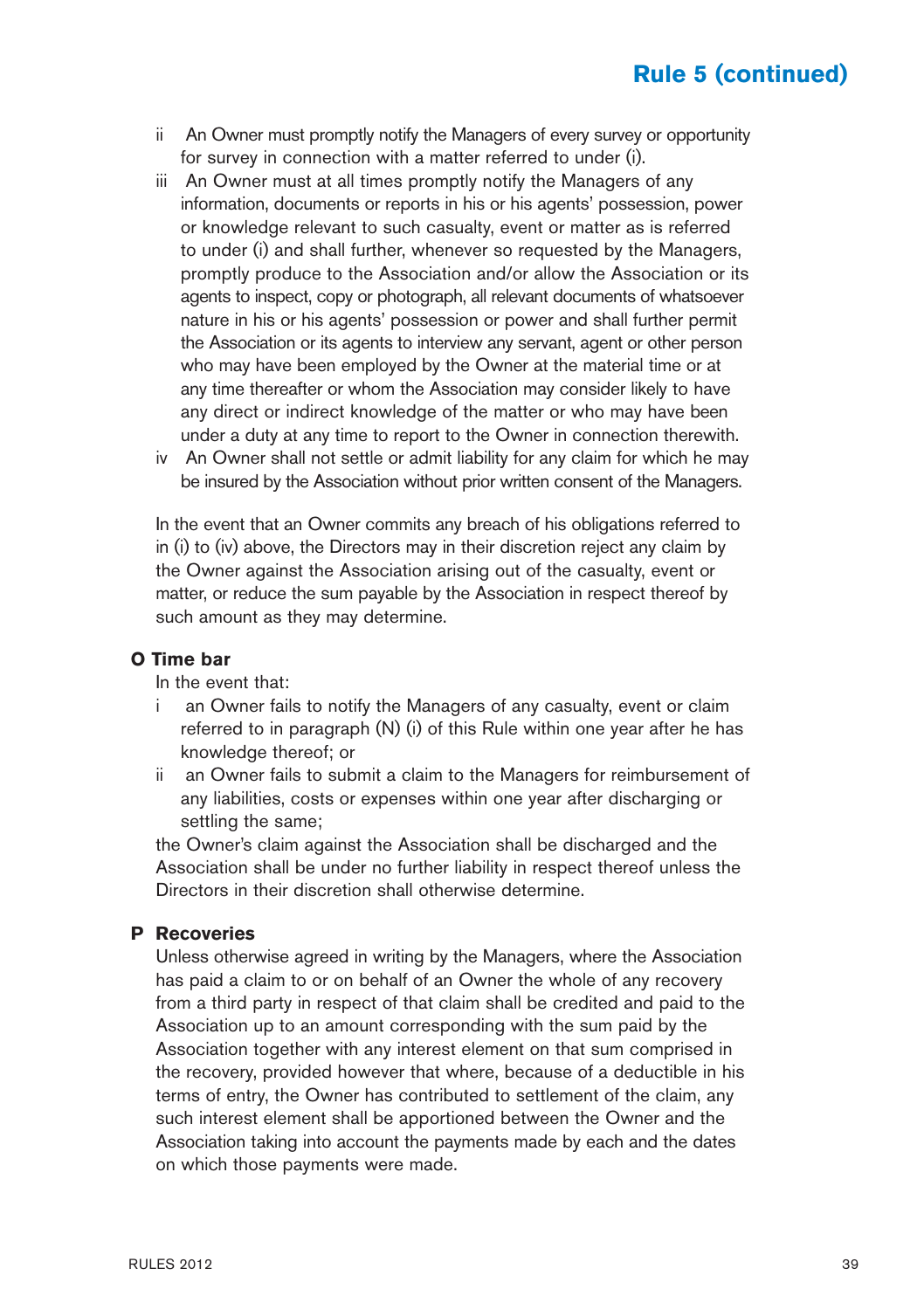#### **Q Surveys of ships**

The Managers at any time in their discretion may appoint a surveyor or such other person as they may think fit to inspect an entered ship on behalf of the Association. The Owner

(i) shall afford such facilities as may be required for such inspection, and (ii) shall comply with such recommendations as the Managers may make following such inspection.

 an Owner who commits any breach of his obligations referred to in (i) to (ii) Unless and to the extent that the Directors in their discretion otherwise decide, above shall not be entitled, in relation to any casualty, event or matter occurring during the period of the breach, to any recovery from the Association in respect of any claim arising out of such casualty, event or matter.

Notwithstanding the above and in addition thereto, the Directors may, in the light of such inspection or in the event of any breach of the obligations referred to in (i) to (ii) above, terminate the Owner's entry forthwith whereupon the Owner shall cease to be insured in respect of the entered ship.

#### **R Surveys of ships after lay-up**

- i If an entered ship has been laid-up for a period of six months or more, whether the ship has been entered in the Association for all or part of the period of lay-up and whether or not laid-up returns have been claimed or paid in accordance with Rule 27, the Owner shall give the Managers notice that the ship is to be recommissioned not less than seven days before the ship leaves the place of lay-up.
- ii Upon receipt of such notice the Managers in their discretion may appoint a surveyor or such other person as they may think fit to inspect the ship on behalf of the Association and the Owner shall afford such facilities as may be required for such inspection.
- iii The Owner shall comply with such recommendations as the Managers may make following such inspection.

Unless and to the extent that the Directors in their discretion otherwise decide, an Owner who commits any breach of his obligations referred to in (i) to (iii) above shall not be entitled, in relation to any casualty, event or matter occurring during the period of the breach, to any recovery from the Association in respect of any claim arising out of such casualty, event or matter.

A breach of the obligation in (i) above shall be deemed to have ended at such time as the Owner has complied with his obligations referred to in (ii) above. Notwithstanding the above and in addition thereto, the Directors may, in the light of such inspection or in the event of any breach of the obligations referred to in (ii) to (iii) above, terminate the Owner's entry forthwith whereupon the Owner shall cease to be insured in respect of the entered ship.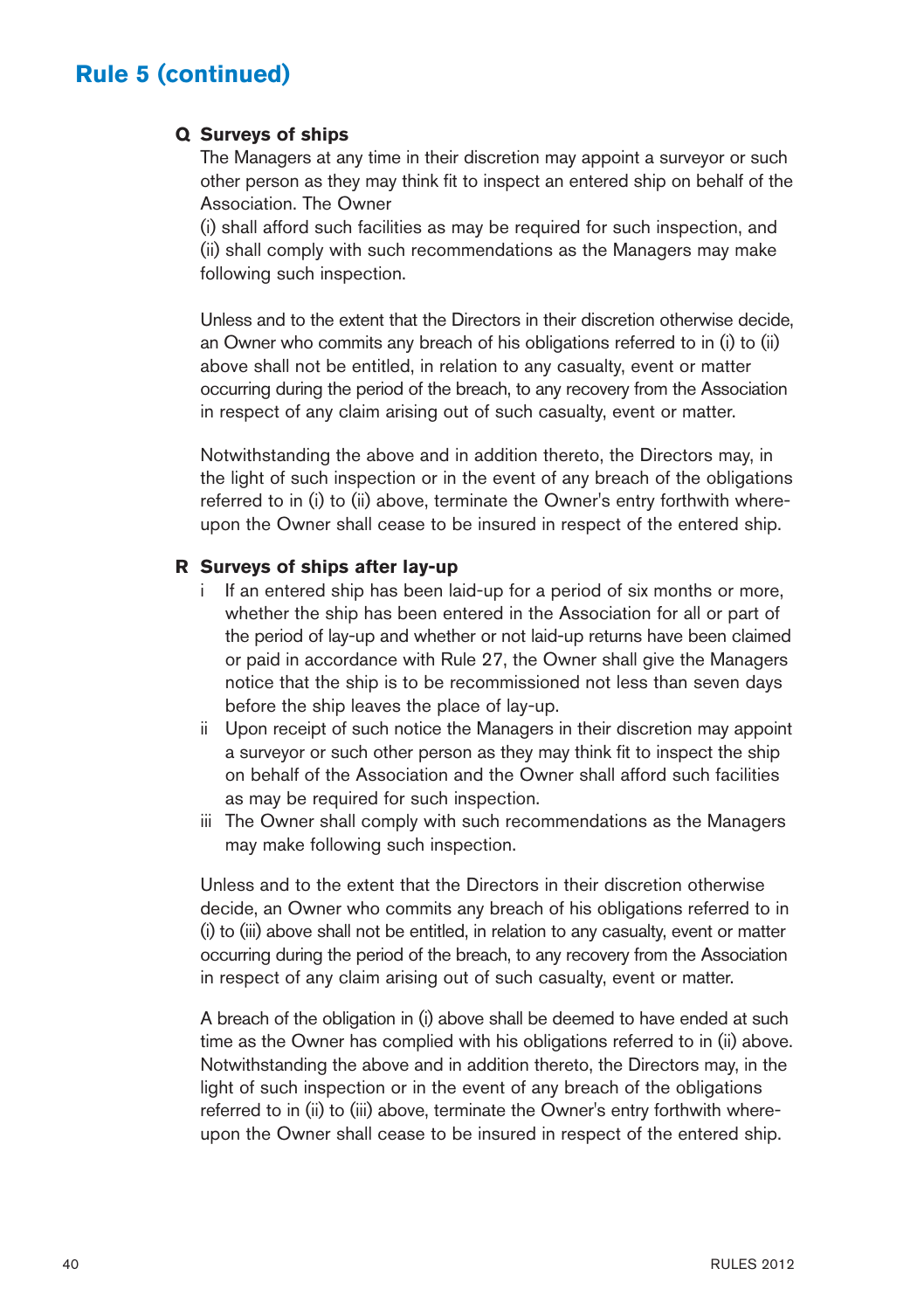#### **S Electronic communication**

The Association's logs and records of any electronic communication sent or received by the Association shall, in the absence of manifest error, be conclusive evidence of such communication and of its despatch or receipt.

#### **T Interest**

In no case shall interest be paid upon sums due from the Association.

#### **U Certificates and undertakings**

Notwithstanding the exclusions in Rule 5(E), 5(F) and 5(V), the Association will discharge on behalf of the Owner liabilities, costs, expenses arising under a demand made pursuant to the issue by the Association on behalf of the Owner of

- a) a guarantee or other undertaking given by the Association to the Federal Maritime Commission under Section 2 of US Public Law 89-777, or
- b) a certificate issued by the Association in compliance with Article VII of the International Conventions on Civil Liability for Oil Pollution Damage 1969 or 1992 or any amendments thereof, or
- c) an undertaking given by the Association to the International Oil Compensation Fund 1992 in connection with the Small Tanker Oil Pollution Indemnification Agreement (STOPIA), or except where such liabilities, costs or expenses arise from or are caused by an act of terrorism, the Tanker Oil Pollution Indemnification Agreement (TOPIA), or
- d) a certificate issued by an Association in compliance with Article 7 of the International Convention on Civil Liability for Bunker Oil Pollution Damage, 2001

#### PROVIDED ALWAYS THAT:

- The Owner shall indemnify the Association to the extent that any payment under any such guarantee, undertaking or certificate in discharge of the said liabilities, costs and expenses is or would have been recoverable in whole or in part under a standard P&I war risk policy had the Owner complied with the terms and conditions thereof, and
- ii The Owner agrees that:
- a) any payment by the Association under any such guarantee, undertaking or certificate in discharge of the said liabilities, costs and expenses shall, to the extent of any amount recovered under any policy of insurance or extension to the cover provided by the Association, be by way of loan; and
- b) there shall be assigned to the Association to the extent and on the terms that it determines in its discretion to be practicable all the rights of the Insured Owner under any other insurance and against any third party.

For the purpose of this Rule 5(U), the Directors shall have the sole discretion to determine what constitutes a standard war risk policy.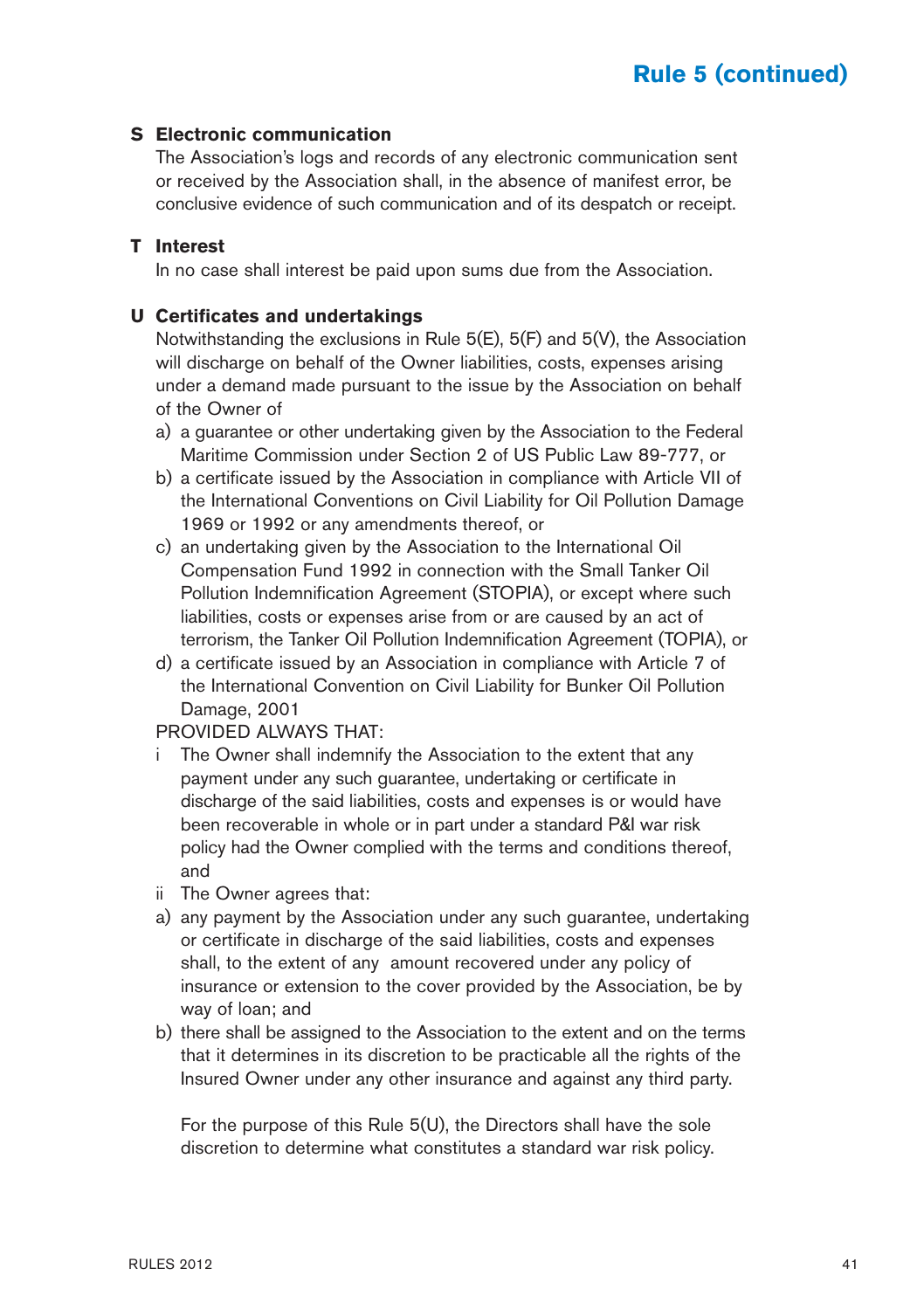#### **V Sanctions risks**

- i The Association shall not indemnify an Owner against any liabilities, costs or expenses where the provision of cover, the payment of any claim or the provision of any benefit in respect of those liabilities, costs or expenses may expose the Association to any sanction, prohibition, restriction or adverse action by any competent authority or government.
- ii The Owner shall in no circumstances be entitled to recover from the Association that part of any liabilities, costs or expenses which is not recovered by the Association from any party to the Pooling Agreement and/or from any reinsurer because of a shortfall in recovery from such party or reinsurer by reason of any sanction, prohibition or adverse action by a competent authority or government or the risk thereof if payment were to be made by such party or reinsurer. For the purposes of this paragraph, "shortfall" includes, but is not limited to, any failure or delay in recovery by the Association by reason of the said party or reinsurer delaying payment or making payment into a designated account in compliance with the requirements of any competent authority or government.
- iii Notwithstanding, and without prejudice to, any other provisions of these Rules, the Directors may terminate the insurance of an Owner in respect of any and all ships entered by him where, in the opinion of the Directors, the Owner has exposed or will expose the Association to a material risk of being or becoming subject to a sanction, prohibition, restriction or other adverse action by a competent authority or government, which may materially affect the Association.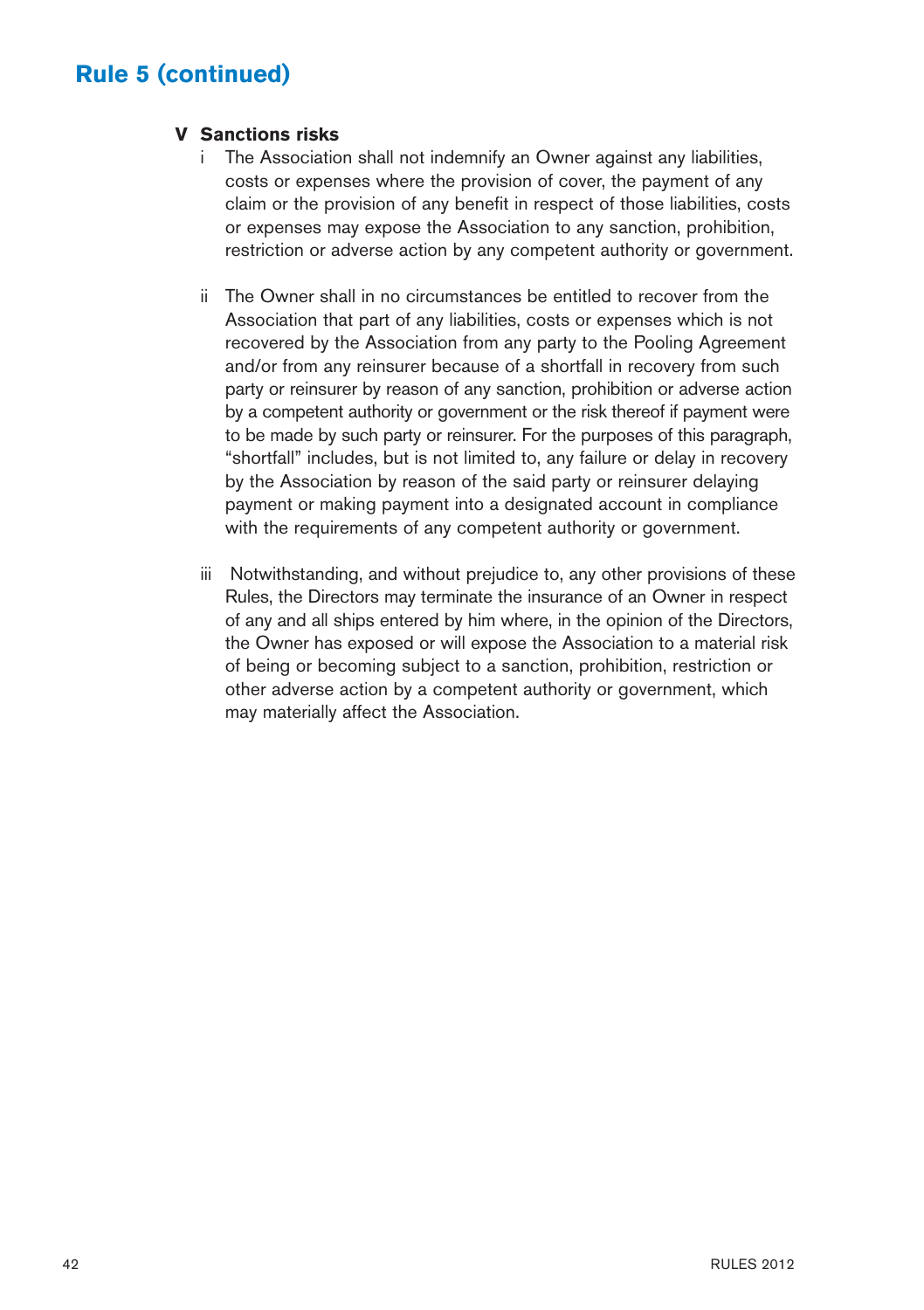### **Owners and Successors Bound by Rules**

- A All contracts of insurance effected by the Association shall, save and insofar as they contain any special terms inconsistent herewith, be deemed to incorporate and shall incorporate all the provisions of these Rules.
- B An Owner or other person (including an insurer to be reinsured under Rule 13) by whom or on whose behalf an application is made for insurance or reinsurance by the Association shall be deemed to have agreed not only on his own behalf but also on behalf of his successors and each of them that both he and they will in every respect be subject to and bound by the provisions of these Rules and by any contract of insurance with the Association.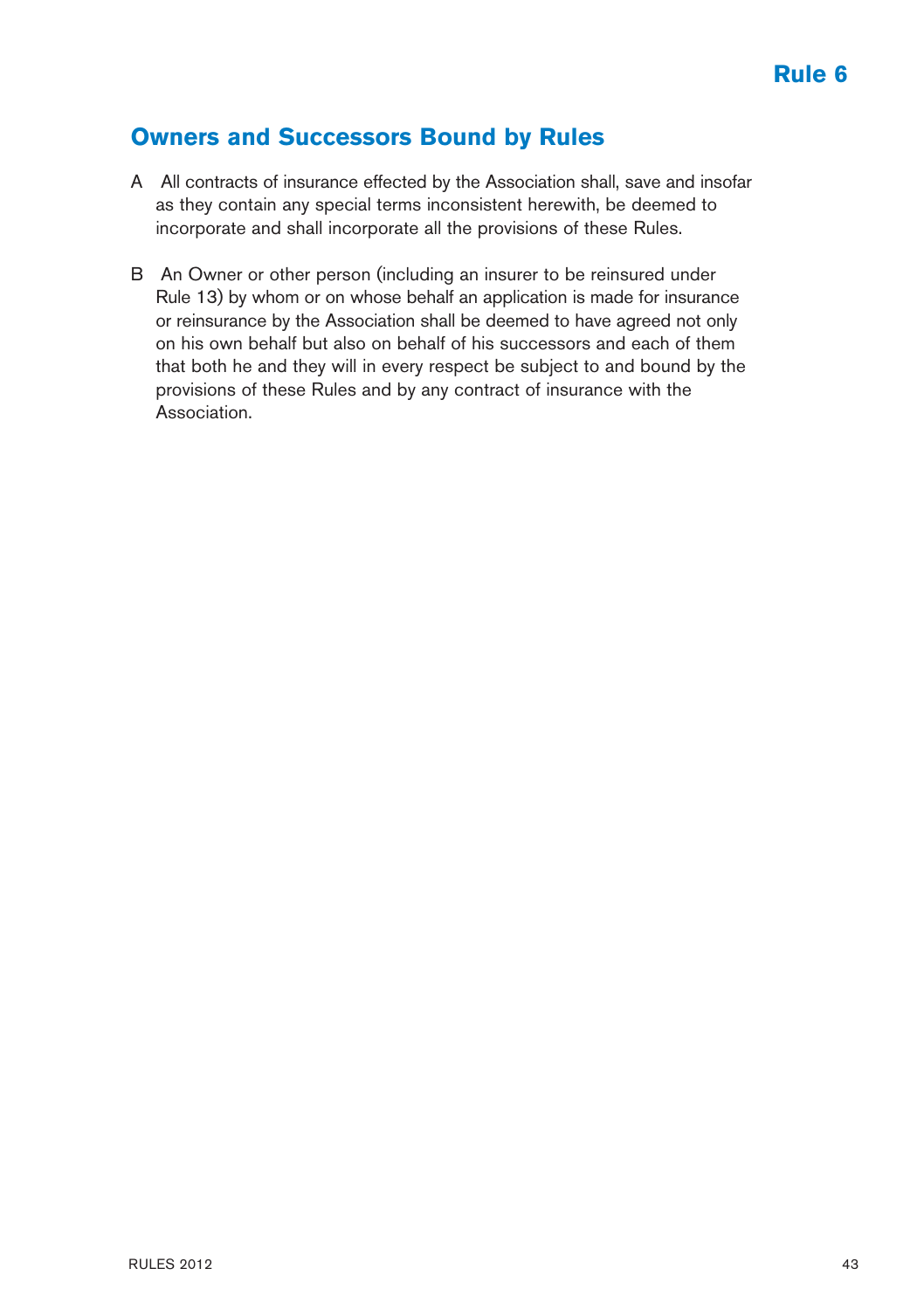## **Applications for Insurance**

- A Any applicant Owner who desires to enter a ship for insurance in the Association shall make application for such entry in such form as may from time to time be required by the Managers.
- B The particulars given by an applicant Owner in any application form together with any other particulars or information given in the course of applying for insurance or negotiating changes in the terms of insurance to the Managers of the Association shall, if the entry of the relevant ship be accepted, be deemed to form the basis of the contract of insurance between the Owner and the Association and it shall be a condition precedent of such insurance that all such particulars and information were true so far as the Owner knew or could with reasonable diligence have ascertained.
- C The Managers shall be entitled, in their discretion and without assigning any reason, to refuse any application for the entry of a ship for insurance in the Association whether or not the applicant Owner of such ship is a Member.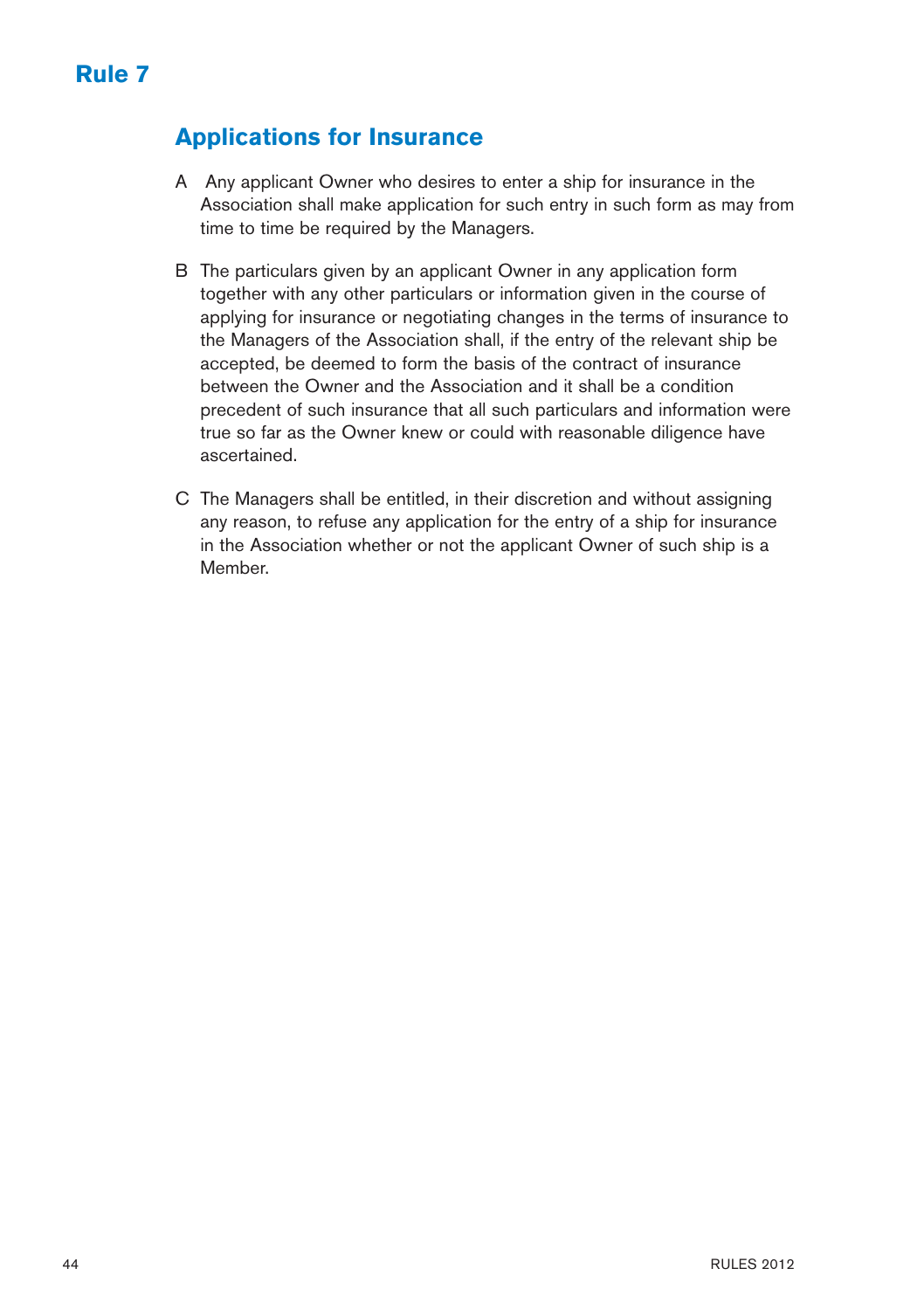## **Premium Rating**

Before an application is accepted for the entry of a ship on the terms (as set out in Rule 1 (6)) that the Owner is to pay Calls (including Mutual Premiums, Supplementary Premiums, or Overspill Calls) to the Association ("Call Entries"), the applicant Owner and the Managers shall agree the premium rating of the ship concerned. In deciding upon the premium rating of any ship the Managers may take into account all matters which they may consider relevant including (without prejudice to the generality of the foregoing) the degree of risk estimated to be involved in the proposed insurance.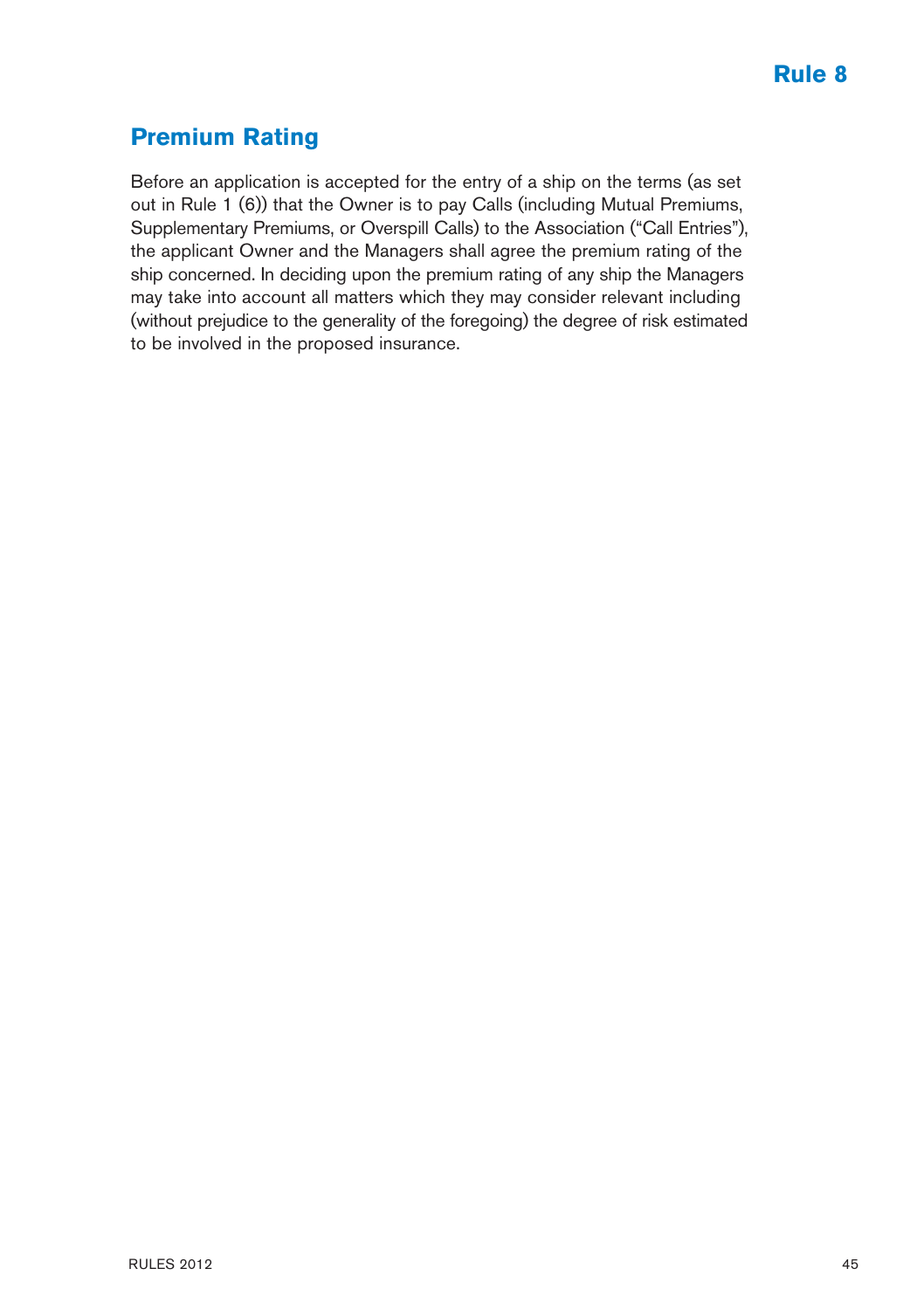### **Fixed Premiums**

- A Before an application is accepted for the entry of a ship on the terms (as set out in Rule 1 (7)) that the Owner is liable to pay a fixed premium to the Association ("Fixed Premium Entries"), the applicant Owner and the Managers shall agree the amount of the premium and the time or times at which it is payable.
- B Every Owner by whom or on whose behalf an application is made for the entry of a ship as a Fixed Premium Entry shall, if his application is accepted, be bound to pay and shall pay to the Association such sums as shall have been agreed with the Managers and at such time or times as the Managers shall have specified.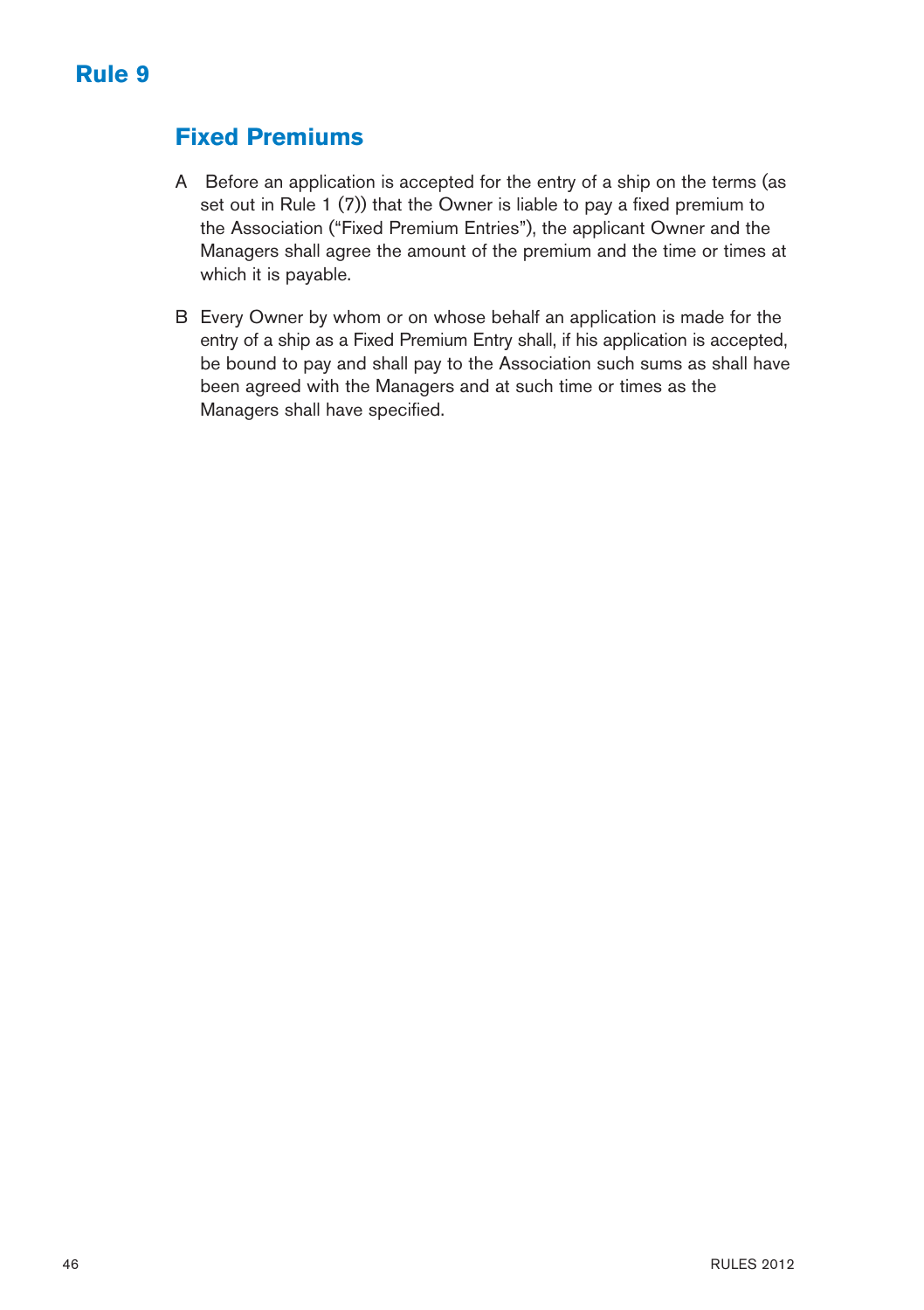## **Joint Entries**

- A If a ship shall be entered in the names of or on behalf of more persons than one (hereinafter referred to as "Joint Owners") the terms upon which each Joint Owner shall be entitled to recover losses from the Association and upon which the Association shall be entitled to recover Calls or Fixed Premiums from the Joint Owners shall be such as may be agreed in writing between the Joint Owners and the Managers.
- B Unless otherwise agreed in writing by the Managers all Joint Owners shall be jointly and severally liable to pay all contributions or other sums due to the Association in respect of such entry, and the receipt by any one of such persons for any sums payable by the Association in respect of such entry shall be a sufficient discharge of the Association for the same.
- C Failure by any Joint Owner to disclose material information within his knowledge shall be deemed to have been failure of all the Joint Owners.
- D Conduct of any Joint Owner which would have entitled the Association to decline to indemnify him shall be deemed the conduct of all the Joint Owners.
- E Unless the Managers have otherwise agreed in writing, the contents of any communication from or on behalf of the Association to any Joint Owner shall be deemed to be within the knowledge of all the Joint Owners, and any communication from any Joint Owner to the Association, the Managers or their agents shall be deemed to have been made with the full approval and authority of all the Joint Owners.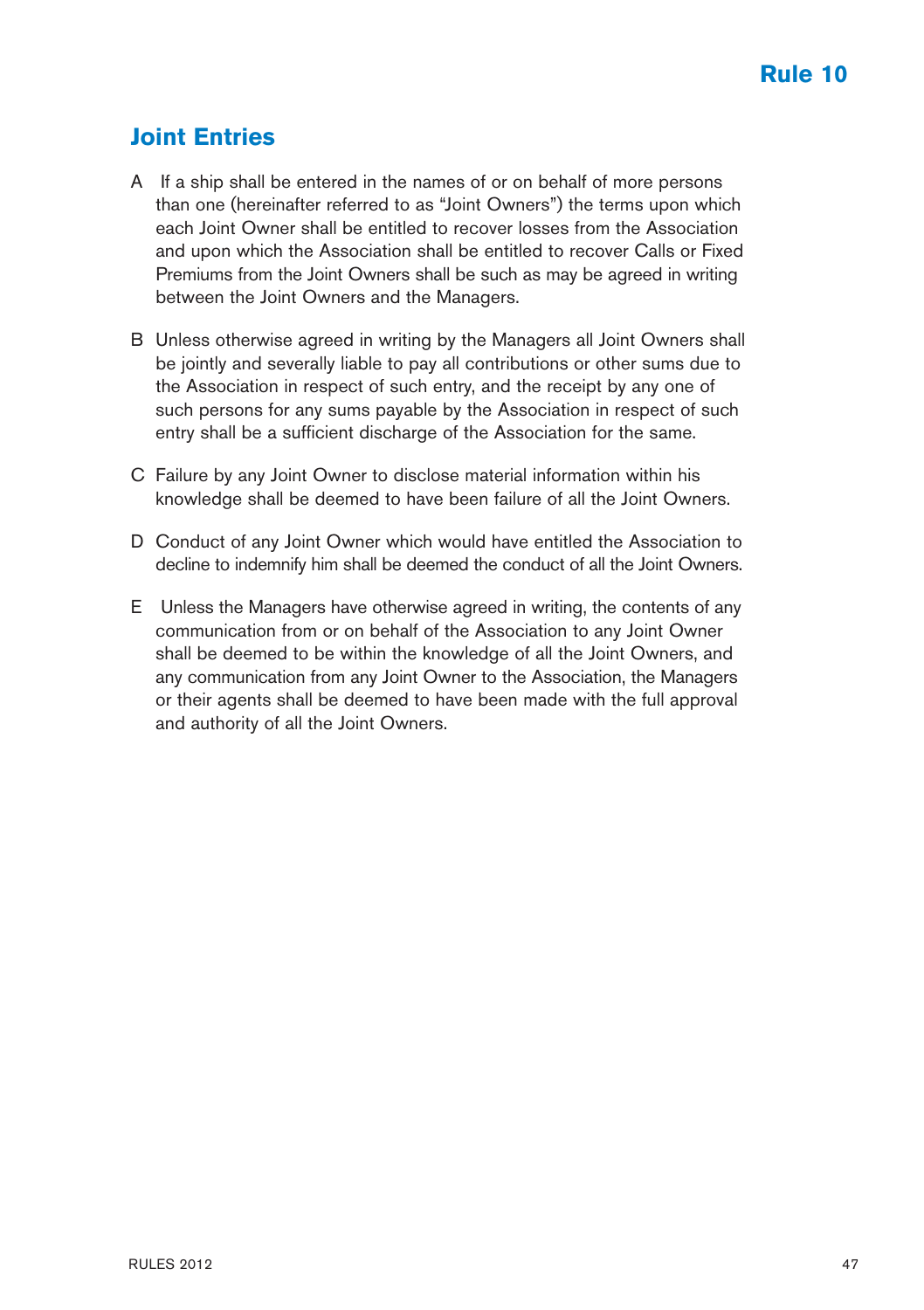### **Group Affiliate Cover**

- A The Managers may accept the entry of any ship upon terms that within the limits and upon the conditions set out in paragraphs (B) and (C) of this Rule, the benefit of the cover afforded by the Association to the Owner in respect of that ship shall be extended to persons or companies affiliated or associated with that Owner. The rights and obligations as between the Association and any such persons or companies (both referred to hereafter in this Rule as Group Affiliates) shall, subject always to paragraphs (B) and (C) of this Rule, be such as may be agreed between the Owner and the Managers.
- B The benefit of the cover extended to Group Affiliates in accordance with paragraph (A) of this Rule shall be limited to reimbursement of claims relating to liabilities, costs or expenses incurred by them to the extent that the Owner (i) would have incurred the same liabilities, costs and expenses if the same claims had been pursued against him and (ii) would thereafter have been entitled to obtain reimbursement from the Association in accordance with the terms of entry of the ship in the Association.
- C The total liability of the Association in respect of any one event to the Owner and to all Group Affiliates to whom the benefit of that Owner's cover has been extended in accordance with this Rule shall not exceed such sum as would have been recoverable from the Association in respect of such event by that Owner, and the receipt by any one of the Owner and any such Group Affiliates of that sum or of separate payments by the Association amounting in aggregate to that sum shall be a full and sufficient discharge of the Association's liability.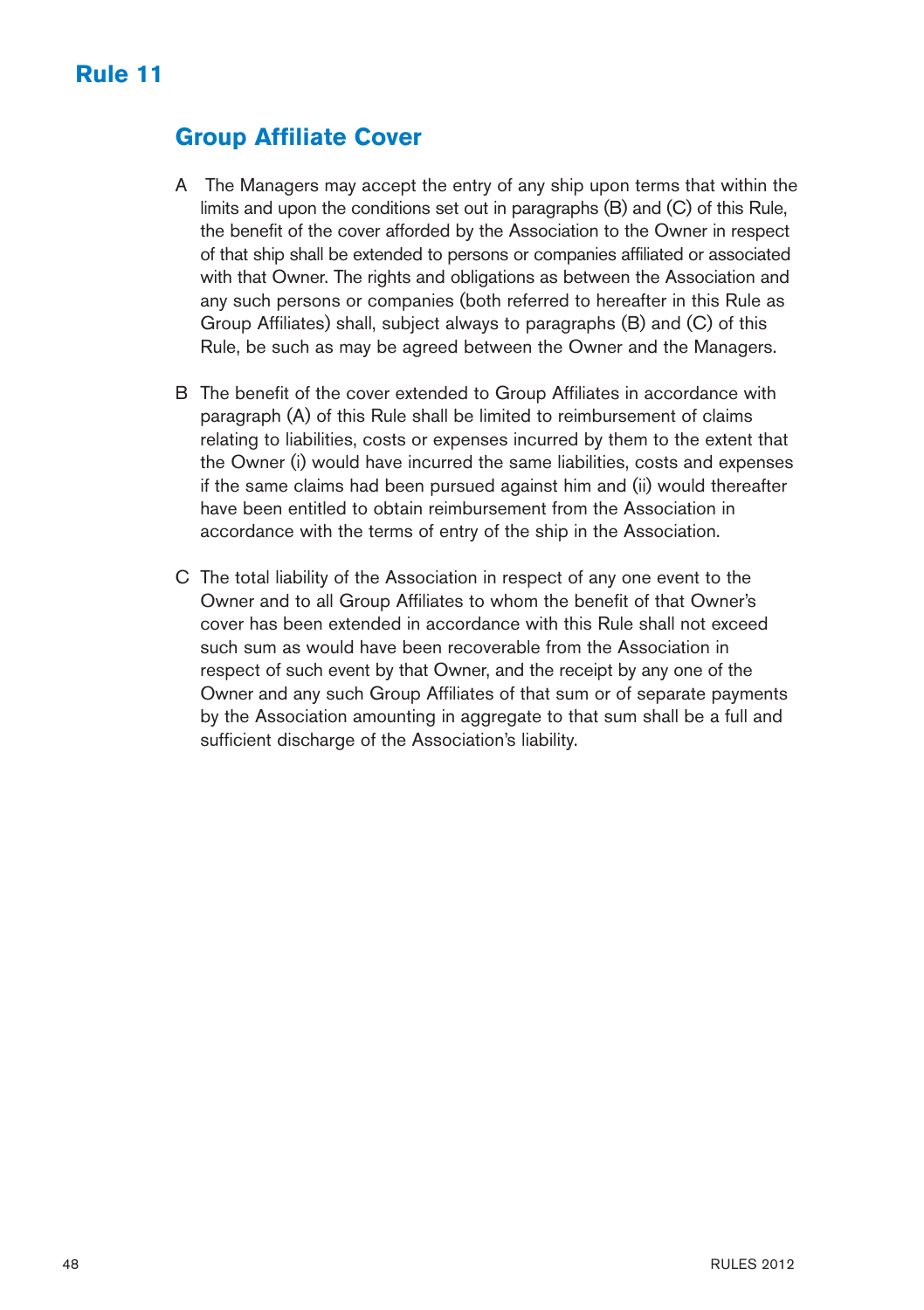### **Certificate of Entry and Endorsement Slip**

- A As soon as reasonably practical after accepting an application for the entry of a ship for insurance in the Association and at the commencement of each subsequent policy year during which such entry continues, the Managers shall issue to the Owner of such ship a Certificate of Entry in such form as may from time to time be prescribed by the Managers but so that such Certificate of Entry shall state the date of the commencement of the period of insurance or the policy year as the case may be and the terms and conditions on which the vessel has been accepted for insurance.
- B If at any other time or from time to time the Managers and the Owner of any ship entered for insurance shall agree to vary the terms relating to the entered ship, the Managers shall, as soon as reasonably practical thereafter, issue to the Owner of such ship an Endorsement Slip stating the terms of such variation and the date from which such variation is to be effective.
- C Every Certificate of Entry and every Endorsement Slip issued as aforesaid shall be conclusive evidence and binding for all purposes as to the commencement of the period of insurance, as to the terms and conditions on which the ship has been entered for insurance, and as to the terms of any variation and the date from which such variation is to be effective; provided that in the event that any Certificate of Entry or any Endorsement Slip shall in the opinion of the Managers contain any error or omission the Managers may in their discretion issue a new Certificate of Entry or a new Endorsement Slip which shall be conclusive evidence and binding as aforesaid.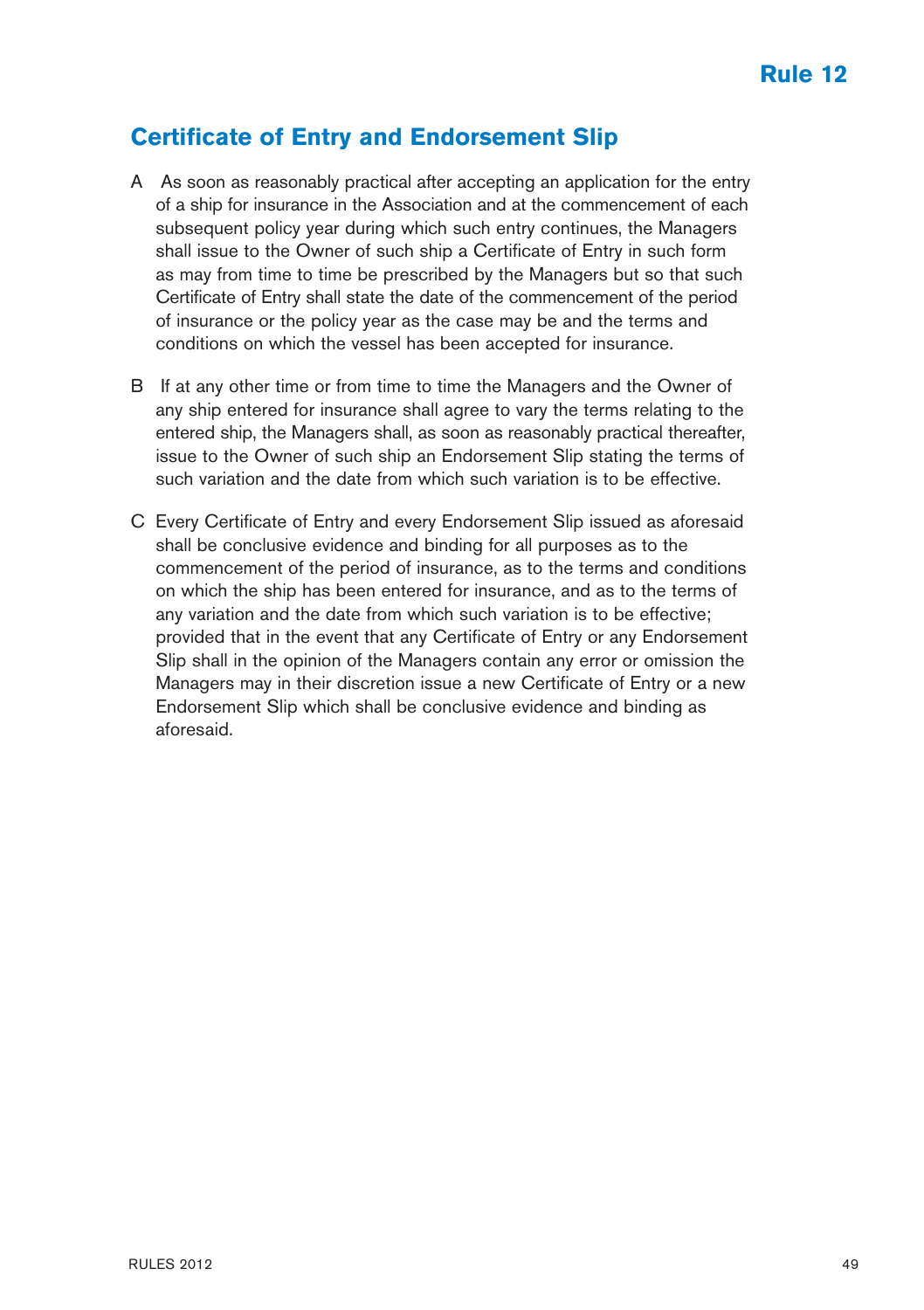### **Reinsurance**

- A Subject to the Act and save insofar as expressly prohibited by these Rules, the Managers may enter into contracts of reinsurance on behalf of the Association whereby the Association agrees to reinsure the risks arising in connection with any one or more ships insured by another Association or insurer or else agrees to reinsure the whole or any part or proportion of the insurance business of any other Association or insurer. The consideration payable to the Association and the terms and conditions on which the reinsurance is accepted by the Association shall be such as are agreed between the Managers and such other Association or insurer. Save where otherwise agreed in writing the other Association or insurer shall be in every respect subject to and bound by the provisions of these Rules and his contract with the Association shall for all purposes take effect as though he were the Owner of any ship or ships in connection with which the relevant risks may arise and had as Owner entered the ship or ships in the Association for insurance.
- B The Association may continue to be a party to the Pooling Agreement or to any other agreement of a similar nature or purpose.
- C The Managers shall have the right in their discretion to effect on behalf of the Association the reinsurance or ceding of any risks insured by the Association (including any risk which may fall on the Association by reason of a reinsurance or pooling agreement referred to in paragraphs (A) or (B) of this Rule) with such reinsurers and on such terms as the Managers shall consider appropriate.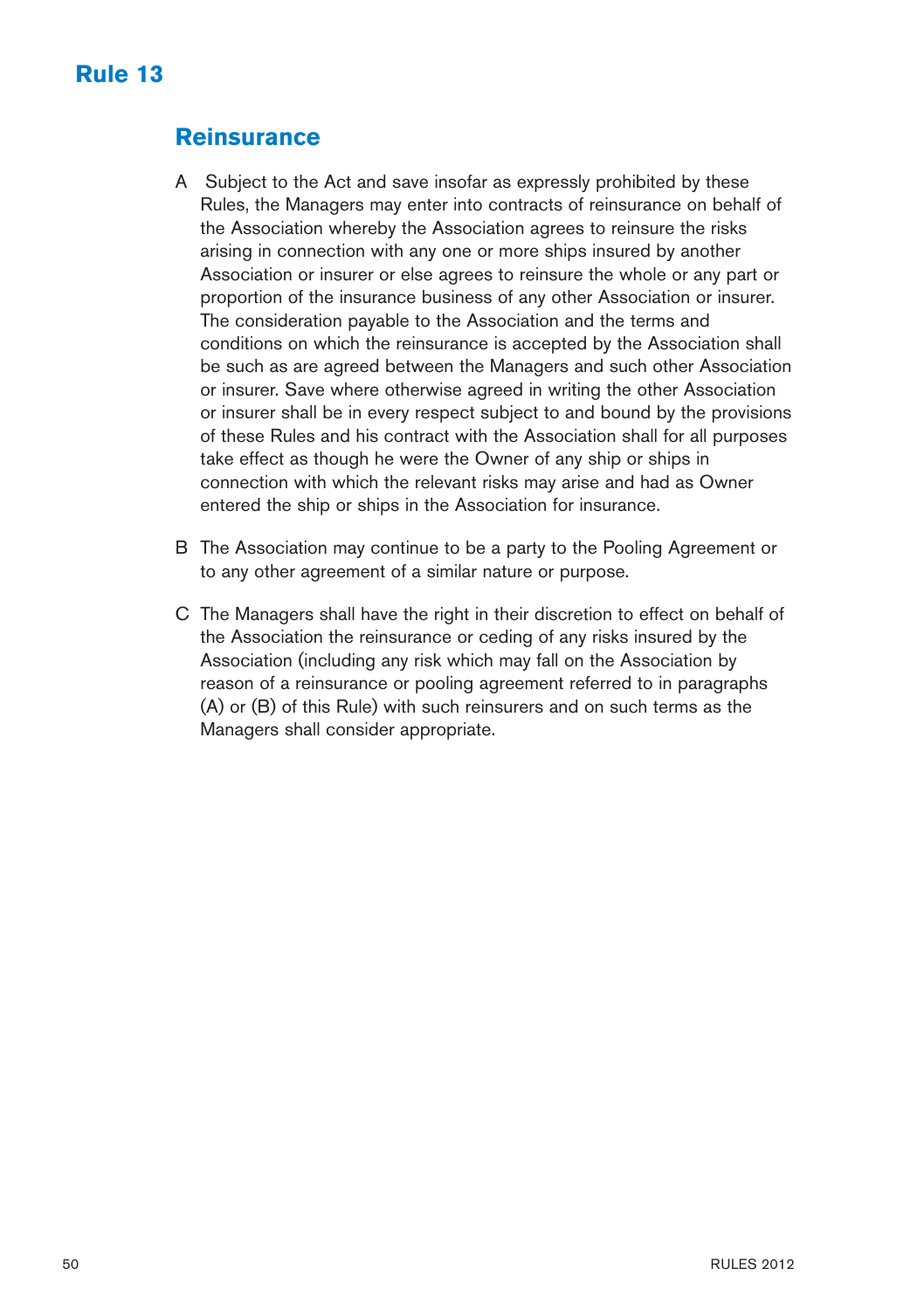### **Membership**

- A If the Association accepts an application from an Owner who is not already a Member for a ship to be entered on terms that Calls are payable to the Association ("Call Entries"), then such Owner shall, as from the date of the acceptance of such entry, be and become a Member and his name shall be entered in the register of Members.
- B If the Association accepts an application from an Owner for a ship to be entered on terms that a fixed premium is payable to the Association ("Fixed Premium Entries"), the Managers may in their discretion decide either that the Owner is to be or that he is not to be a Member and they may accept the application on either basis.
- C Whenever the Association agrees to accept the reinsurance of any risks in accordance with Rule 13 (A) the Managers may in their discretion decide that the insurer reinsured by the Association and/or the Owner insured by such insurer is to be a Member or that neither of them is to be a Member and they may accept the application on any such basis.
- D An Owner shall cease to be a Member if for any reason whatsoever the period of insurance shall have terminated in respect of all ships entered in the Associations in his name. Whenever the period of any reinsurance shall have terminated the insurer reinsured by the Association and the Owner insured by such insurer, if previously a Member, shall cease to be one.
- E Any Owner who is or becomes a Member shall be and remain a Member of The United Kingdom Mutual Steam Ship Assurance Association (Isle of Man) Limited ("the IOM Company") (or its successors or assigns) subject always to the provisions of the Memorandum and Articles of the Association (or the constitutional documentation of any successor or assign) from time to time in force. It is a condition of membership of the Association and of acceptance of any application for membership of the Association that the aforesaid terms apply.
- F. In the event that the Directors determine, in their discretion, that for the protection and security of the Association's undertaking and property and the interests of the Members of the Association against loss, damage or injury, the Association transfers its funds and business to the IOM Company, of which the Owner is also a Member under Rule 14E, then any certificate of entry present and in force, issued to each Owner shall be transferred, assigned and conveyed to the IOM Company immediately whereupon the IOM Company shall provide the same coverage afforded under the applicable certificate of entry on the same terms and conditions as the certificate of entry present and in force issued by the Association. Entry of the ship with the IOM Company shall be on the same terms and conditions as entry with the Association.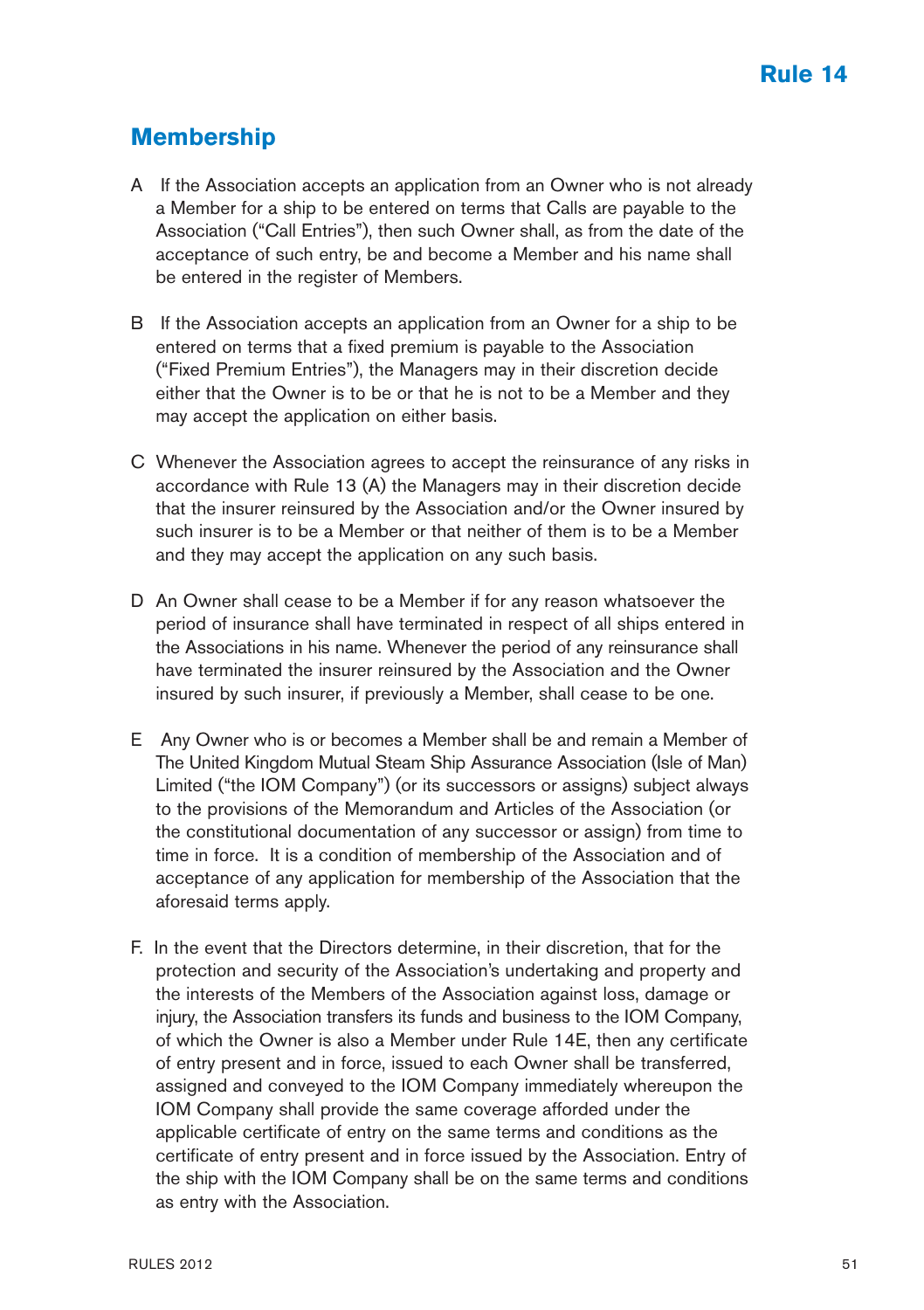## **Assignment**

- A No insurance given by the Association and no interest under these Rules or under any contract between the Association and any Owner may be assigned without the written consent of the Managers who shall have the right in their discretion to give or refuse such consent without stating any reason or to give such consent upon any such terms or conditions as they may think fit. Any purported assignment made without such consent or without there being due compliance with any such terms and conditions as the Managers may impose shall, unless the Managers in their discretion otherwise decide, be void and of no effect.
- B Whether or not the Managers shall expressly so stipulate as a condition for giving their consent to any assignment, the Association shall be entitled in settling any claim presented by the assignee to deduct or retain such amount as the Managers may then estimate to be sufficient to discharge any liabilities of the assignor to the Association, whether existing at the time of the assignment or having accrued or being likely to accrue thereafter.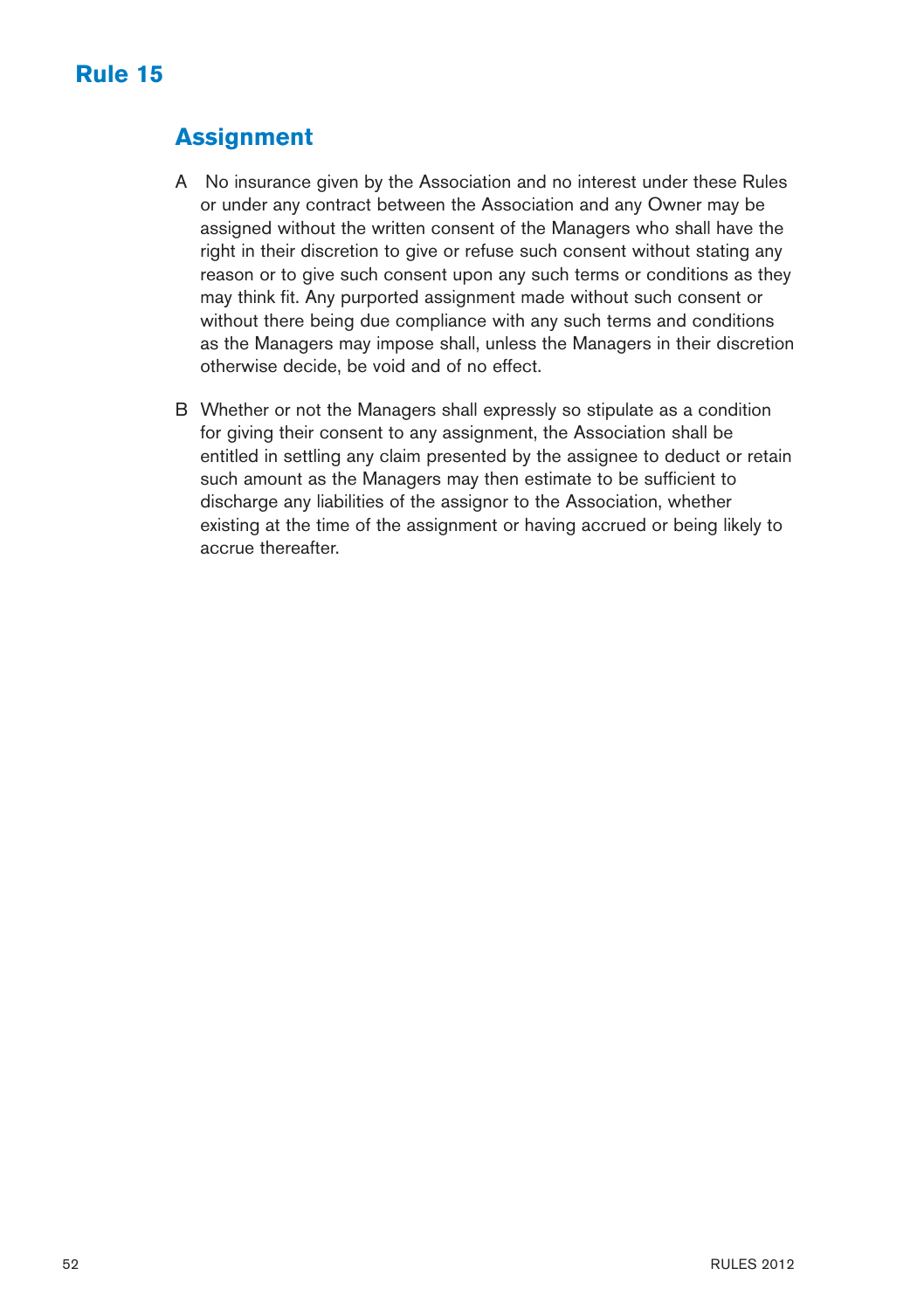## **Period of Insurance**

- A Subject as otherwise provided in these Rules the insurance by the Association of a ship entered in the Association otherwise than for a fixed period shall commence at the time and date specified in the Certificate of Entry and shall continue until noon of the 20th February next ensuing and thereafter, unless terminated in accordance with these Rules, from policy year to policy year.
- B The insurance by the Association of each ship entered for insurance for a fixed period shall, subject as otherwise provided in these Rules, cease at the expiry of such fixed period.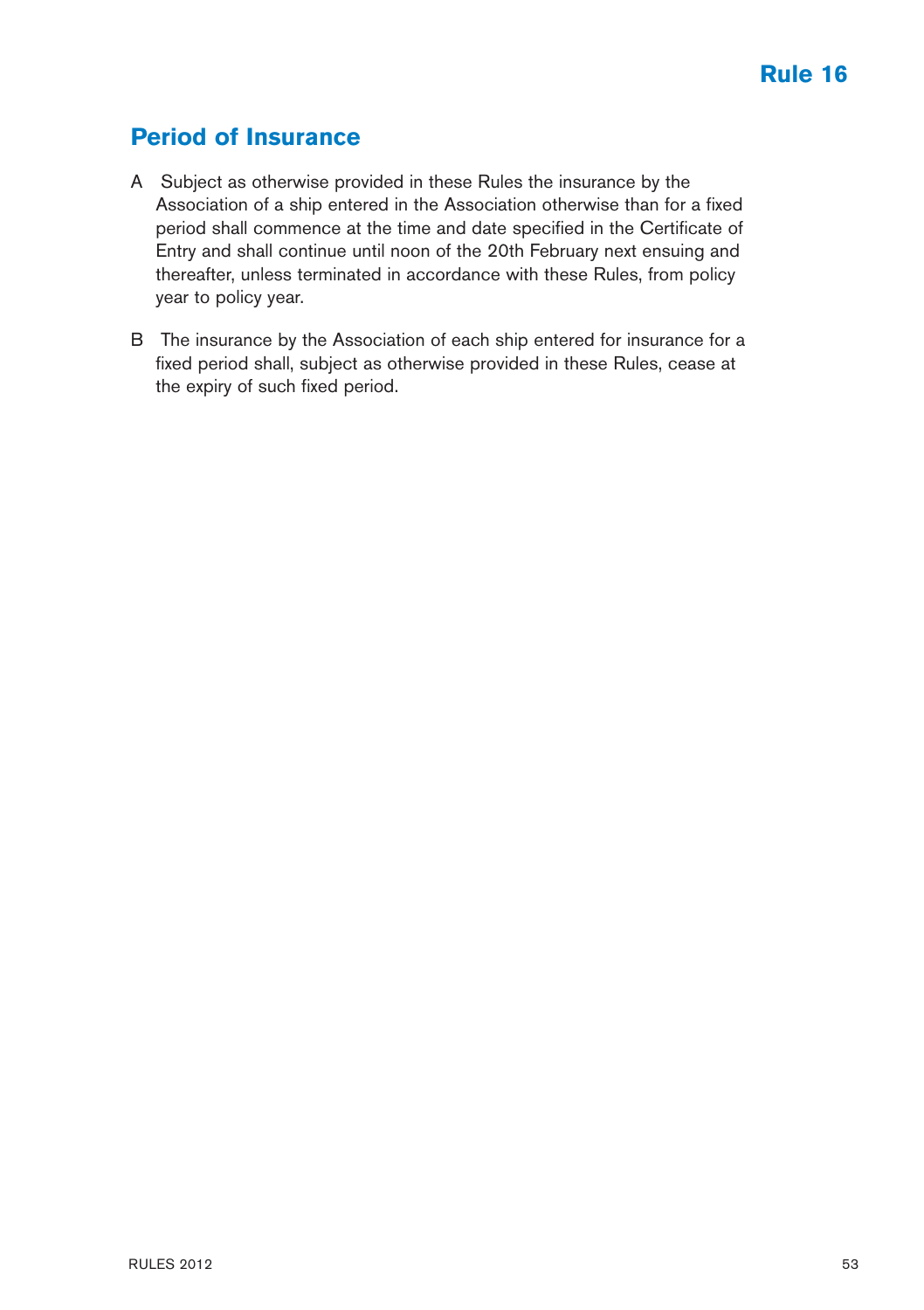## **Variation of Contract**

- A The Directors may decide during the course of any policy year that for the next ensuing policy year the premium ratings of the ships entered in the Association shall generally be increased by a single fixed percentage. If before the 20th December in any year the Managers shall have given notice to an Owner of such a decision, then the period of insurance shall continue for the next policy year upon the terms that the premium rating of the entered ship has been varied by the percentage fixed by the Directors, and the terms of entry of the entered ship shall be deemed for all purposes to have been varied accordingly, unless:
	- i. a further notice of variation is given pursuant to paragraph (C) of this Rule; or
	- ii. a notice of termination is given pursuant to Rule 18; or
	- iii. the period of insurance has previously terminated for some other reason.

A notice of the Directors' decision shall constitute an Endorsement Slip for the purposes of Rule 12.

- B i If before the end of any policy year these Rules shall have been altered in any respect which affects the terms and conditions of the contract of insurance between the Owner and the Association, then such alteration shall be binding upon the Owner and for all purposes take effect as from the commencement of the next ensuing policy year.
	- ii Notwithstanding the provisions of sub-paragraph (i) above, where, in the opinion of the Directors, there occurs or may occur a material change in the risks to the Association or the cover provided by it, either as a result of the implementation of new legislation or for any other reason whatsoever, the Association may alter the Rules in accordance with Bye-Law 15 and decide that such alteration shall take effect during the policy year on no less than 30 days notice.
- C If the Managers shall give a notice not later than noon on the 20th January in any policy year that for the next ensuing policy year they require the premium rating of an entered ship to be altered (otherwise than in accordance with paragraph (A) of this Rule) or that they require some other change to be made in the terms or conditions of entry, then the insurance for the entered ship for the next ensuing policy year shall continue upon such premium rating, terms or conditions as may be agreed between the Owner and the Managers before noon on the 20th February immediately following such notice and if by then no such agreement shall have been made the period of insurance shall thereupon terminate.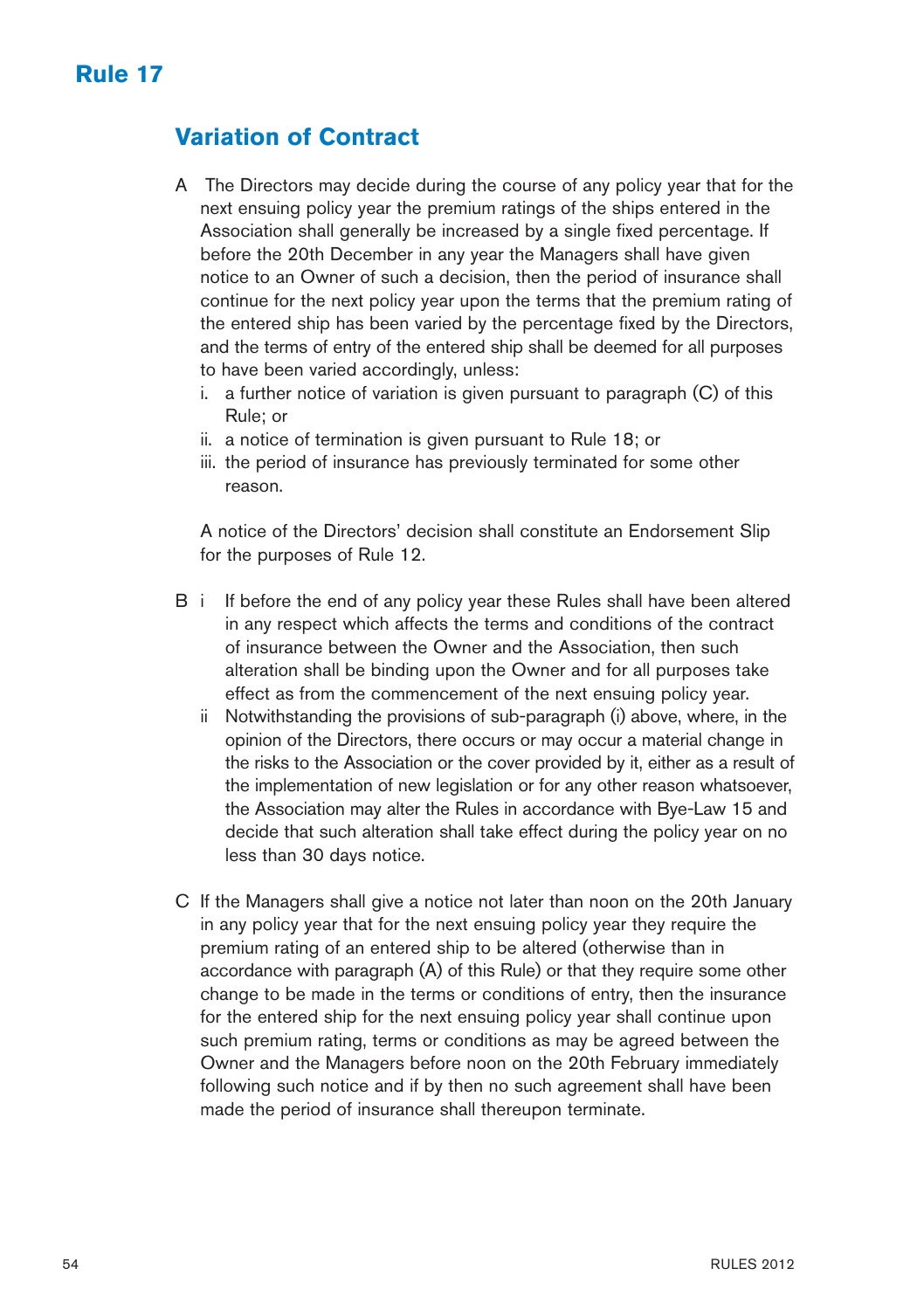## **Notice of Termination**

- A The period of insurance of any ship entered in the Association (otherwise than for a fixed period) may be terminated in the following manner:
	- i The Directors in their discretion and without giving any reason may give a written notice of termination to any Owner not later than noon on the 20th January in any policy year.
	- ii An Owner in his discretion and without giving any reason may give a written notice of termination to the Association not later than noon on the 20th January in any policy year.
- B If a notice shall have been given pursuant to paragraph (A) of this Rule the period of insurance shall terminate at noon on 20th February immediately following such notice. Save with the agreement of the Managers a ship may not be withdrawn from the Association nor may any notice of termination be given at any other time.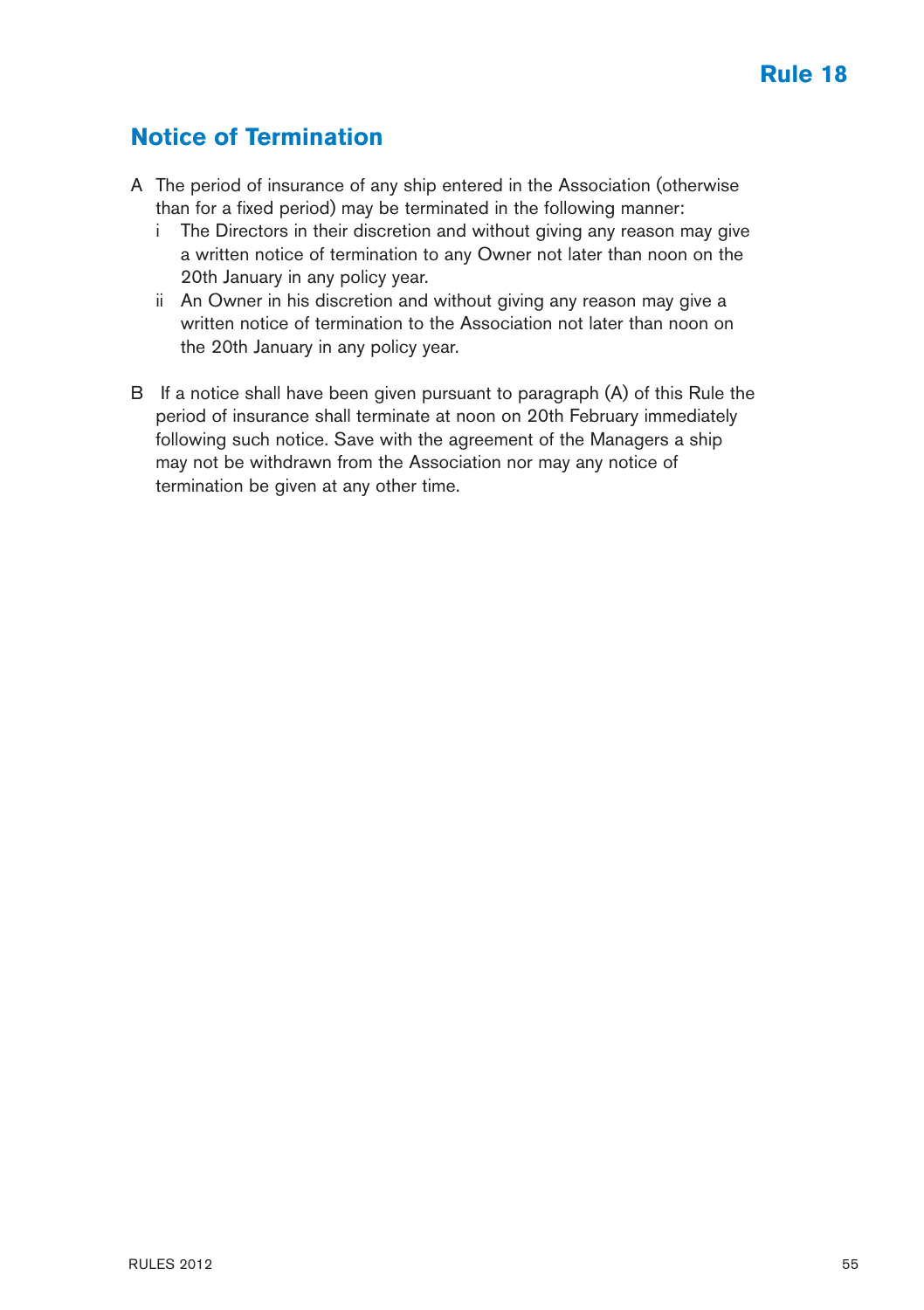# **Rule 19**

# **Calls**

- A The Owners who have entered ships for insurance in the Association in respect of any policy year (not being a policy year closed in accordance with Rule 25) otherwise than on terms that a fixed premium shall be payable in respect of such ship, shall provide by way of Calls to be levied from such Owners all funds which in the opinion of the Directors are required:
	- i To meet such of the general expenses of the Associations (or any of them) as the Directors may from time to time think fit to charge against the insurance business of the Association in respect of such policy year;
	- ii To meet the claims, expenses and outgoings (whether incurred, accrued or anticipated) of the insurance business of the Associations (or any of them) in respect of such policy year (including, without prejudice to the generality of the foregoing, any such excess of the claims and other outgoings in respect of fixed premium entries over the premiums payable to the Associations (or any of them) in respect thereof as the Directors may charge to such policy year, and any proportion of any claims, expenses or outgoings of any insurer other than the Associations which has fallen or which may be thought likely to fall upon the Associations (or any of them) by virtue of any reinsurance or pooling agreement concluded between the Associations (or any of them) and such other insurer);
	- iii For such transfers to the contingency account, catastrophe or other reserves of the Associations (or any of them) (as referred to in Rule 24) and for subsequent application for the purposes of such reserves or otherwise as the Directors may think expedient;
	- iv For such transfers as the Directors may think proper to meet any deficiency which has occurred or may be thought likely to occur in any closed policy year or years of the Associations (or any of them).
- B The said Calls shall be levied by means of Mutual Premium, Supplementary Premium and Overspill Calls in accordance with the provisions of Rules 20 to 22.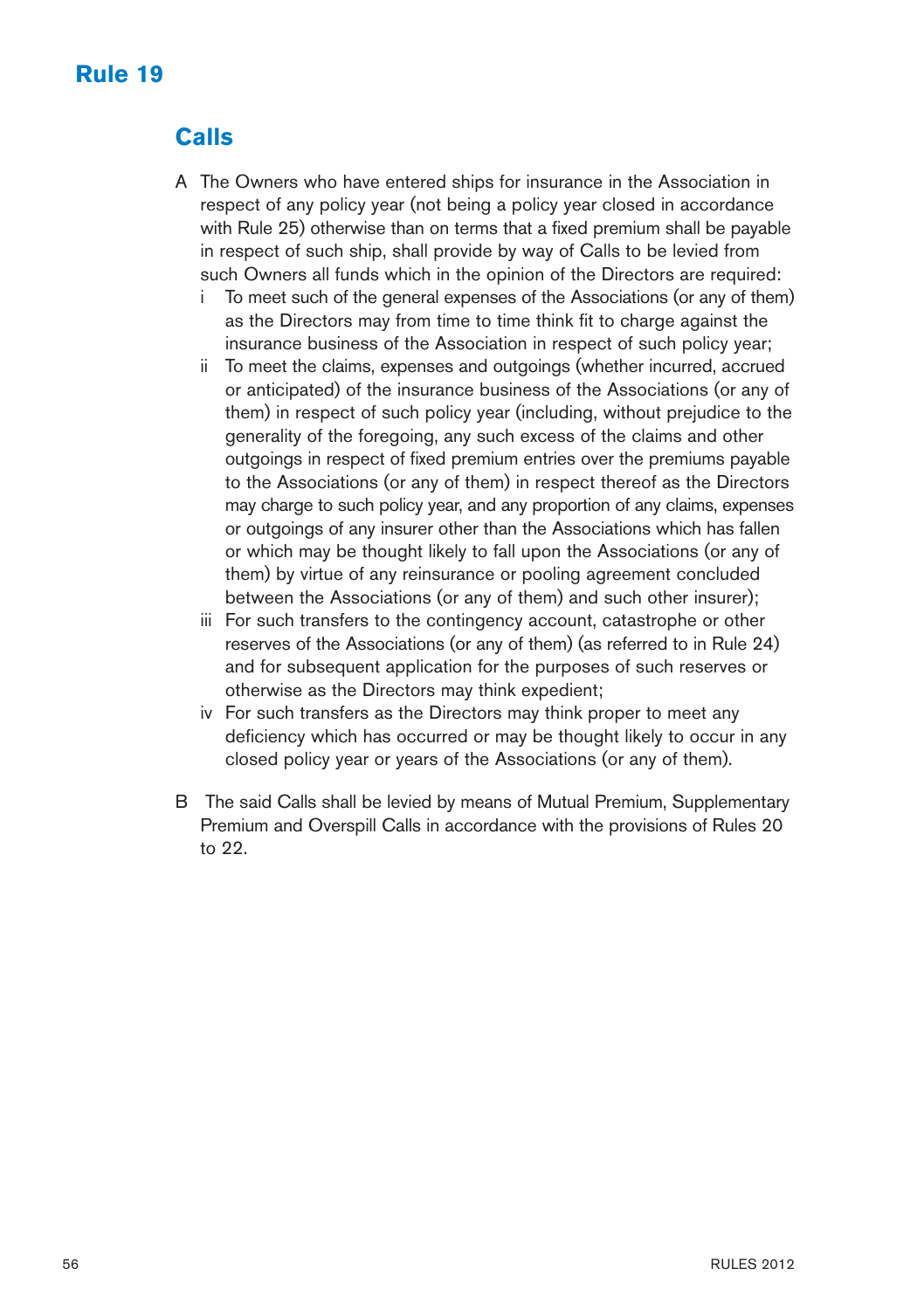### **Mutual Premium**

- A Before each policy year commences the Directors shall decide the percentage which is to be applied to the premium ratings of all ships entered for that year (other than Fixed Premium Entries) in ascertaining the Mutual Premium payable in respect of that policy year. This decision may be made at the same time as a decision to increase the premium ratings of entered ships pursuant to Rule 17(A).
- B An Owner of a ship (other than a Fixed Premium Entry) which is entered for any policy year shall be bound to pay by way of Mutual Premium in respect of such policy year a sum ascertained by multiplying the percentage ordered by the Directors pursuant to paragraph (A) of this Rule by the premium rating of the ship (as agreed between the Owner and the Managers and/or as increased pursuant to Rule 17(A), as the case may be) by the entered tonnage of the ship in the Association.
- C If at any time before the final instalment of Mutual Premium in respect of a policy year has become payable it shall appear to the Directors unlikely that the whole of such Mutual Premium (together with any transfers from reserves and provisions made for the credit of or in respect of such policy year) is required for the purposes set out in Rule 19;
	- i the Directors may resolve to reduce the amount of Mutual Premium payable in respect of that policy year by declaring a Mutual Premium Discount, expressed as a percentage of the Mutual Premium or of any instalment thereof, and
	- ii the liability of the Owners under paragraph (B) of this Rule to pay Mutual Premium shall be reduced accordingly.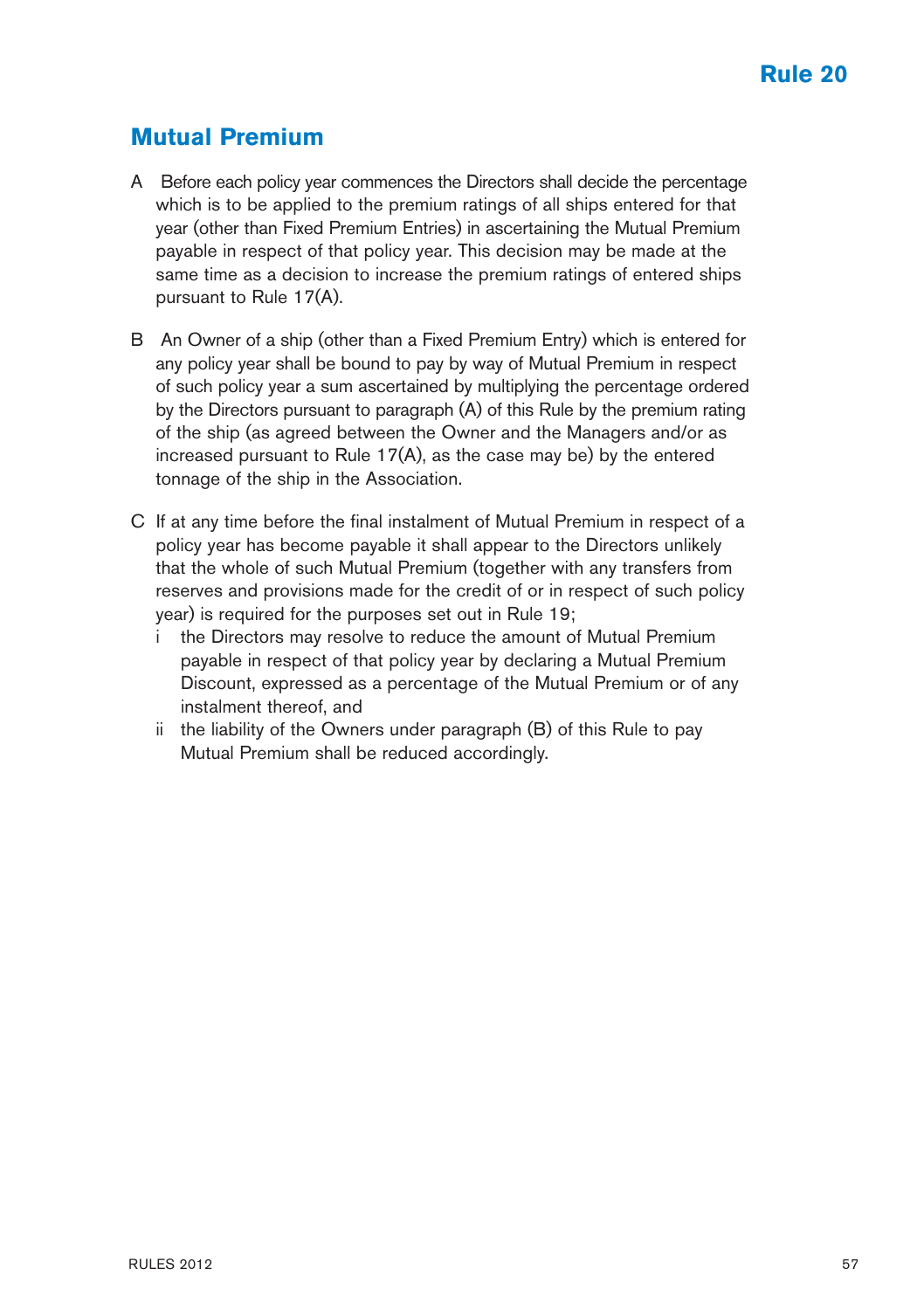### **Supplementary Premium**

- A At any time or times during or after the end of each policy year (but not after such policy year has been closed) the Directors may decide to levy from the Owners of ships entered in respect of that year (other than Fixed Premium Entries) one or more Supplementary Premiums. The Directors may levy such a Premium either (i) by deciding upon a percentage of the net Mutual Premium or (ii) by deciding upon a percentage of the premium ratings of all ships entered for that year.
- B An Owner of a ship (other than a Fixed Premium Entry) entered for any policy year shall be bound to pay by way of Supplementary Premium a sum ascertained, in the case of (i) by multiplying the percentage ordered by the Directors by the net Mutual Premium paid or payable by him in respect of such policy year and, in the case of (ii) by multiplying the percentage ordered by the Directors by the premium rating of the entered ship by the entered tonnage of the ship in the Association.
- C The Directors, the Managers or their servants or agents may at any time seek to enable Owners to become aware of their financial commitment for the relevant policy year by indicating an estimate of the percentage at which it is hoped that any Supplementary Premium will be levied. If any such estimate shall be given to any Owner it shall be without prejudice to the right of the Directors to levy Supplementary Premiums and Overspill Calls for the relevant policy year in accordance with these Rules at a greater or lesser percentage than so indicated and neither the Association, the Directors, the Managers nor any of their servants or agents shall under any circumstances be under any liability in respect of any estimate so given or in respect of any error, omission or inaccuracy contained therein.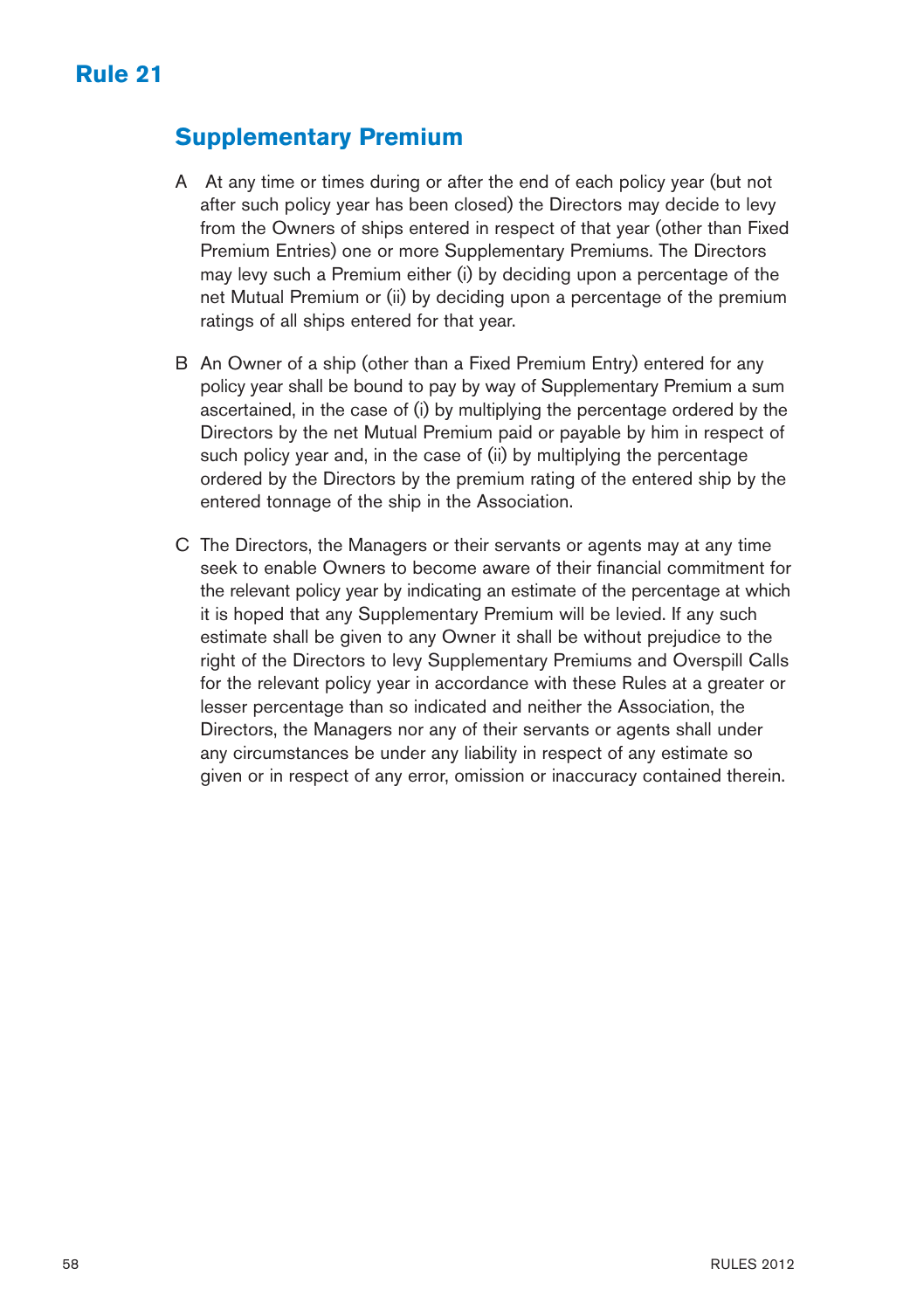#### **Overspill Claims, Calls and Guarantees Section 1 Introductory**

- entry of any one ship arising from any one event including any claim in A All claims (other than claims arising in respect of oil pollution) incurred by the Association or by any other party to the Pooling Agreement under the respect of liability for the removal or non-removal of any wreck shall for the purpose of the definitions in these Rules of "Overspill Claim" and "Group Reinsurance Limit" be treated as if they were one claim.
- B Any reference to a claim incurred by the Association or by any other party to the Pooling Agreement shall be deemed to include the costs and expenses associated therewith.
- C That part (if any) of a claim (other than a claim in respect of oil pollution) incurred by the Association or by any other party to the Pooling Agreement under the terms of entry of a ship which exceeds or may exceed the Group Reinsurance Limit is referred to herein as an "Overspill Claim".

#### **Section 2 Recoverability of overspill claims**

- A Without prejudice to any other applicable limit, any Overspill Claim incurred by the Association shall not be recoverable from the Association in excess of the aggregate of:
	- i that part of the Overspill Claim which is eligible for pooling under the Pooling Agreement but which, under the terms of the Pooling Agreement, is to be borne by the Association; and
	- ii the maximum amount that the Association is able to recover from the other parties to the Pooling Agreement as their contributions to the Overspill Claim.
- B The aggregate amount referred to in paragraph (A) of this Section shall be reduced to the extent that the Association can evidence:
	- i that costs have been properly incurred by it in collecting or seeking to collect
		- a) Overspill Calls levied to provide funds to pay that part of the Overspill Claim referred to in sub-paragraph (A)(i) of this Section, or
		- b) the amount referred to in sub-paragraph (A)(ii) of this Section; or
	- ii that it is unable to collect an amount equal to that part of the Overspill Claim referred to in sub-paragraph (A)(i) of this Section which it had intended to pay out of the levy of Overspill Calls because any Overspill Calls so levied, or parts thereof, are not economically recoverable, provided that if, due to a change in circumstances, such amounts subsequently become economically recoverable, the aggregate amount referred to in paragraph (A) of this Section shall be reinstated to that extent.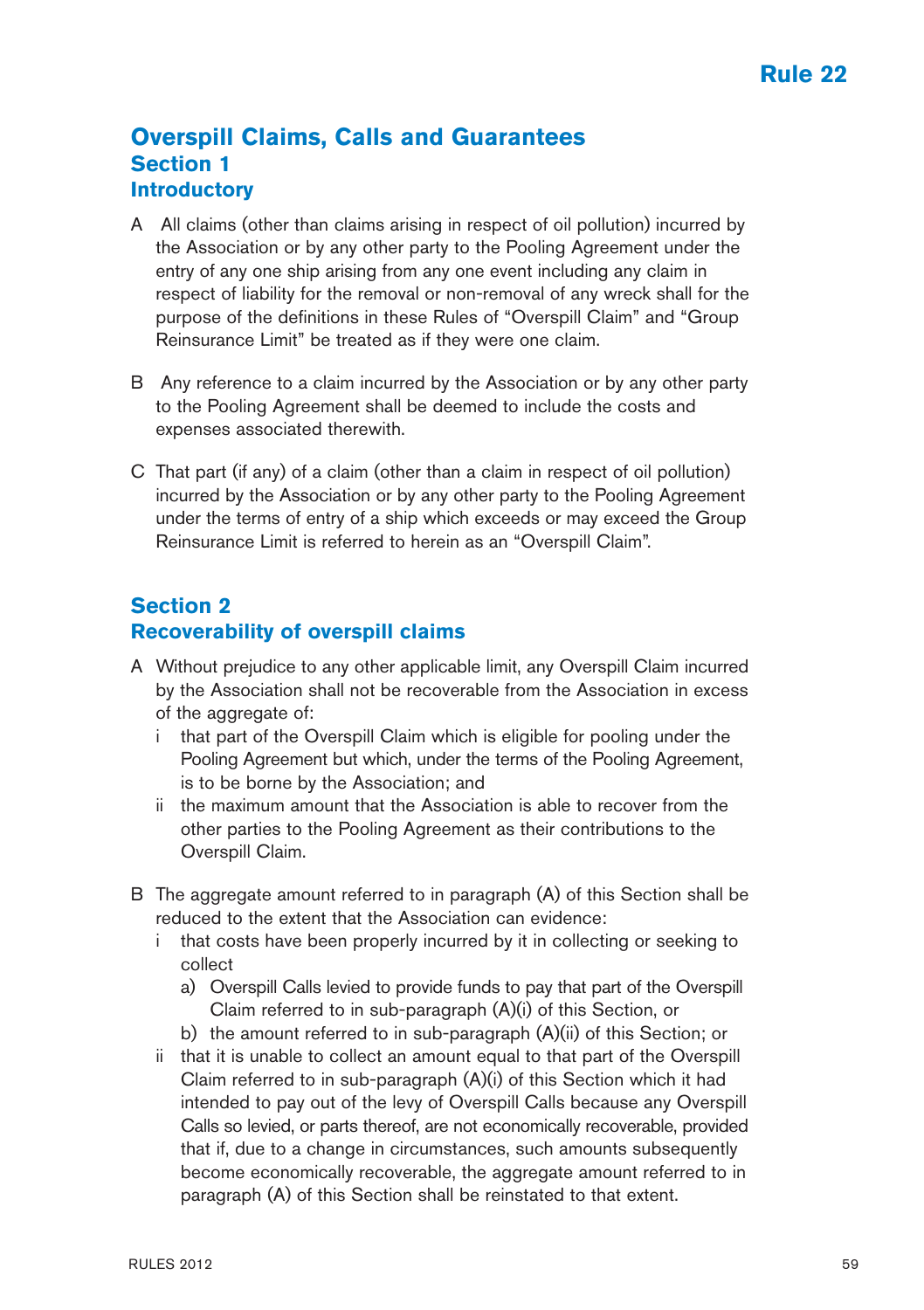- C In evidencing the matters referred to in sub-paragraph (B)(ii) above the Association shall be required to show that:
	- i it has levied Overspill Calls in respect of the Overspill Claim referred to in paragraph (A) of this Section on all Owners entered in the Association on the Overspill Claim Date in accordance with and in the maximum amounts permitted under Section 5 of this Rule 22; and
	- ii it has levied those Overspill Calls in a timely manner, has not released or otherwise waived an Owner's obligation to pay those calls and has taken all reasonable steps to recover those calls.

#### **Section 3**

#### **Payment of overspill claims**

- A The funds required to pay any Overspill Claim incurred by the Association shall be provided:
	- i from such sums as the Association is able to recover from the other parties to the Pooling Agreement as their contributions to the Overspill Claim, and
	- ii from such sums as the Association is able to recover from any special insurance which may, in the discretion of the Association, have been effected to protect the Association against the risk of payments of Overspill Claims, and
	- iii from such proportion of any sums standing to the credit of the Catastrophe Reserve of the Associations (or any of them) as the Directors in their discretion decide, and
	- iv by levying one or more Overspill Calls in accordance with Section 5 of this Rule, irrespective of whether the Association has sought to recover or has recovered all or any of the sums referred to in sub-paragraph (ii) above but provided the Association shall first have made a determination in accordance with sub-paragraph (iii) above, and
	- v from any interest accruing to the Association on any funds provided as aforesaid.
- B The funds required to pay such proportion of any Overspill Claim incurred by any other party to the Pooling Agreement which the Association is liable to contribute under the terms of the Pooling Agreement shall be provided in the manner specified in sub-paragraphs  $(A)(ii) - (v)$  of this Section.
- C To the extent that the Association intends to provide funds required to pay any Overspill Claim incurred by it in the manner specified in sub-paragraph (A)(iv) of this Section, the Association shall only be required to pay such Overspill Claim as and when such funds are received by it, provided that it can show from time to time that, in seeking to collect such funds, it has taken the steps referred to in paragraph (C) of Section 2 of this Rule 22.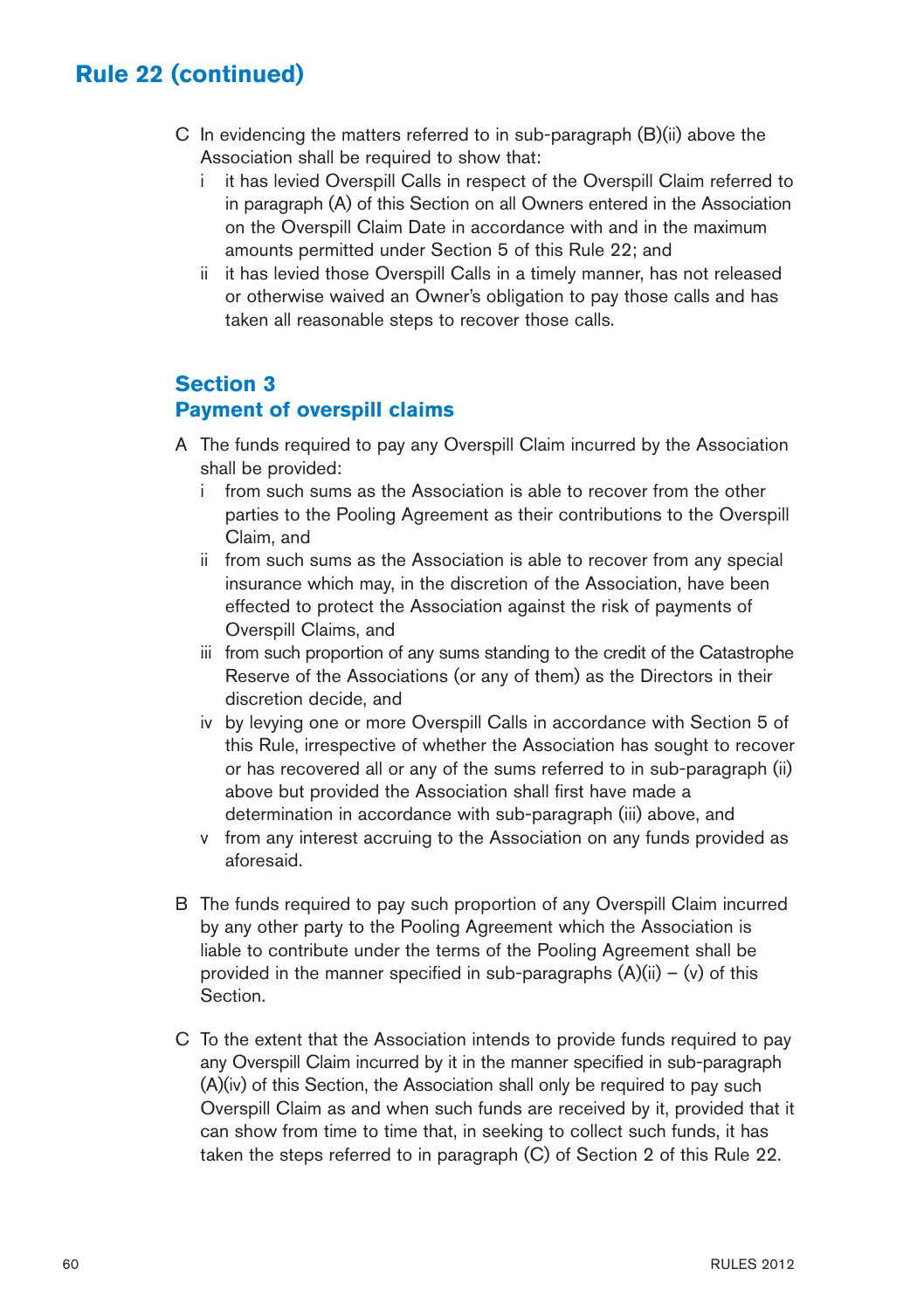#### **Section 4 Overspill claims - expert determinations**

- A Any issue, arising from the application to an Overspill Claim (the "relevant Overspill Claim") of paragraphs (B) or (C) of Section 2 of this Rule or paragraph (C) of Section 3 of this Rule, of whether
	- i costs have been properly incurred in collecting or seeking to collect funds to pay Overspill Claims, or
	- ii any Overspill Call or part thereof is economically recoverable, or
	- iii in seeking to collect the funds referred to in Section 3(C), the Association has taken the steps referred to in that Section,

on which the Association and the Owner cannot agree shall, notwithstanding Rule 40, be referred to a panel (the "Panel") constituted in accordance with arrangements established in the Pooling Agreement which, acting as a body of experts and not as an arbitration tribunal, shall determine the issue.

- B If the Panel has not been constituted at a time when the Owner wishes to refer an issue to it, the Association shall, on request by the Owner, give a direction for the constitution of the Panel as required under the Pooling Agreement.
- C The Association may (and, on the direction of the Owner, shall) give such direction as is required under the Pooling Agreement for the formal instruction of the Panel to investigate any issue and to give its determination as soon as reasonably practicable.
- D The Panel shall in its discretion decide what information, documents, evidence and submission it requires in order to determine an issue and how to obtain these, and the Association and the Owner shall co-operate fully with the Panel.
- E In determining any issue referred to it under this Section 4 the Panel shall endeavour to follow the same procedures as it follows in determining issues arising in respect of the relevant Overspill Claim which are referred to it under the Pooling Agreement.
- F In determining an issue the members of the Panel
	- i shall rely on their own knowledge and expertise, and
	- ii may rely on any information documents evidence or submission provided to it by the Association or the Owner as the Panel sees fit.
- G If the three members of the Panel cannot agree on any matter, the view of the majority shall prevail.
- H The Panel shall not be required to give reasons for any determination.
- I The Panel's determination shall be final and binding upon the Association and the Owner (subject only to Paragraph J below) and there shall be no right of appeal from such determination.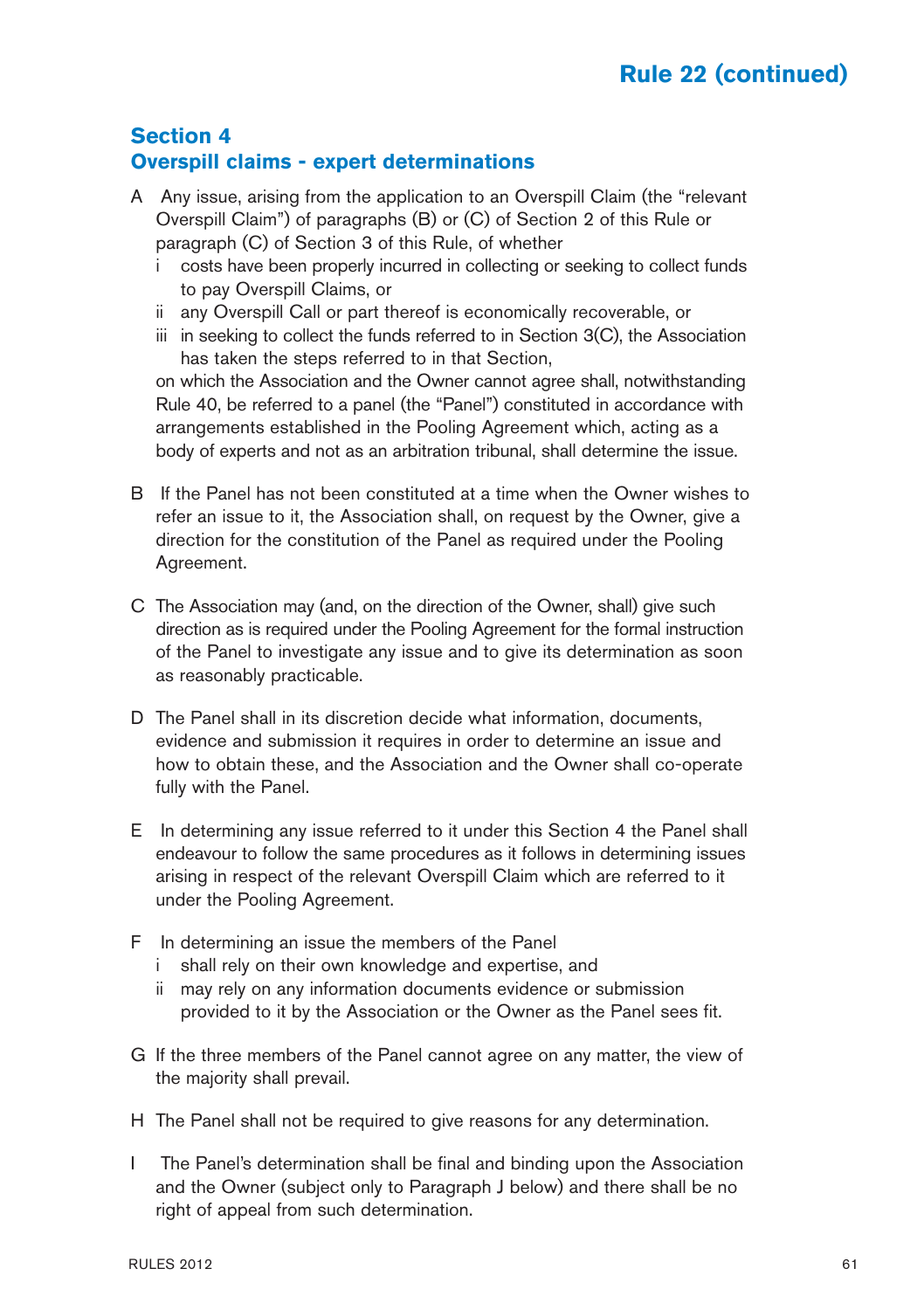- J If the Panel makes a determination on an issue referred to in sub-paragraphs (A)(ii) or (iii) of this Section 4 the Association or the Owner may refer the issue back to the Panel, notwithstanding paragraph (I) above, if it considers that the position has materially changed since the Panel made its determination.
- K The costs of the Panel shall be paid by the Association.
- L Costs, indemnities and other sums payable to the Panel by the Association in relation to any Overspill Claim, whether the reference to the Panel has been made under Section 4 of this Rule 22 or under the Pooling Agreement, shall be deemed to be costs properly incurred by the Association in respect of that Overspill Claim for the purposes specified in sub-paragraph (B)(i) of Section 2 of this Rule.

#### **Section 5 Levying of overspill calls**

- A If
	- i the Directors shall at any time determine that funds are or may in future be required to pay part of an Overspill Claim (whether incurred by the Association or by any other party to the Pooling Agreement); and
	- ii the Directors shall have made a declaration under Rule 25(C)(i) or 25(C)(iii) that a Policy Year shall remain open for the purpose of levying an Overspill Call or Calls in respect of that Overspill Claim, the Directors in their discretion, at any time or times after such declaration has been made, may levy one or more Overspill Calls in respect of that Overspill Claim in accordance with paragraph (B) below.
- B The Directors shall levy any such Overspill Call
	- i on all Owners entered in the Association on the Overspill Claim Date in respect of ships entered by them at that time, notwithstanding the fact that, if the Overspill Claim Date shall be in a Policy Year in respect of which the Directors have made a declaration under Rule 25(C)(iii), any such ship may not have been entered in the Association at the time the relevant event occurred, and
	- ii at such percentage of the Convention Limit of each such ship as the Directors in their discretion shall decide.
- C An Overspill Call shall not be levied in respect of any ship entered on the Overspill Claim Date with an overall limit of cover equal to or less than the Group Reinsurance Limit.
- D The Directors shall not levy on any Owner in respect of the entry of any one ship an Overspill Call or Calls in respect of any one Overspill Claim exceeding in the aggregate two and a half per cent (2.5%) of the Convention Limit of that ship.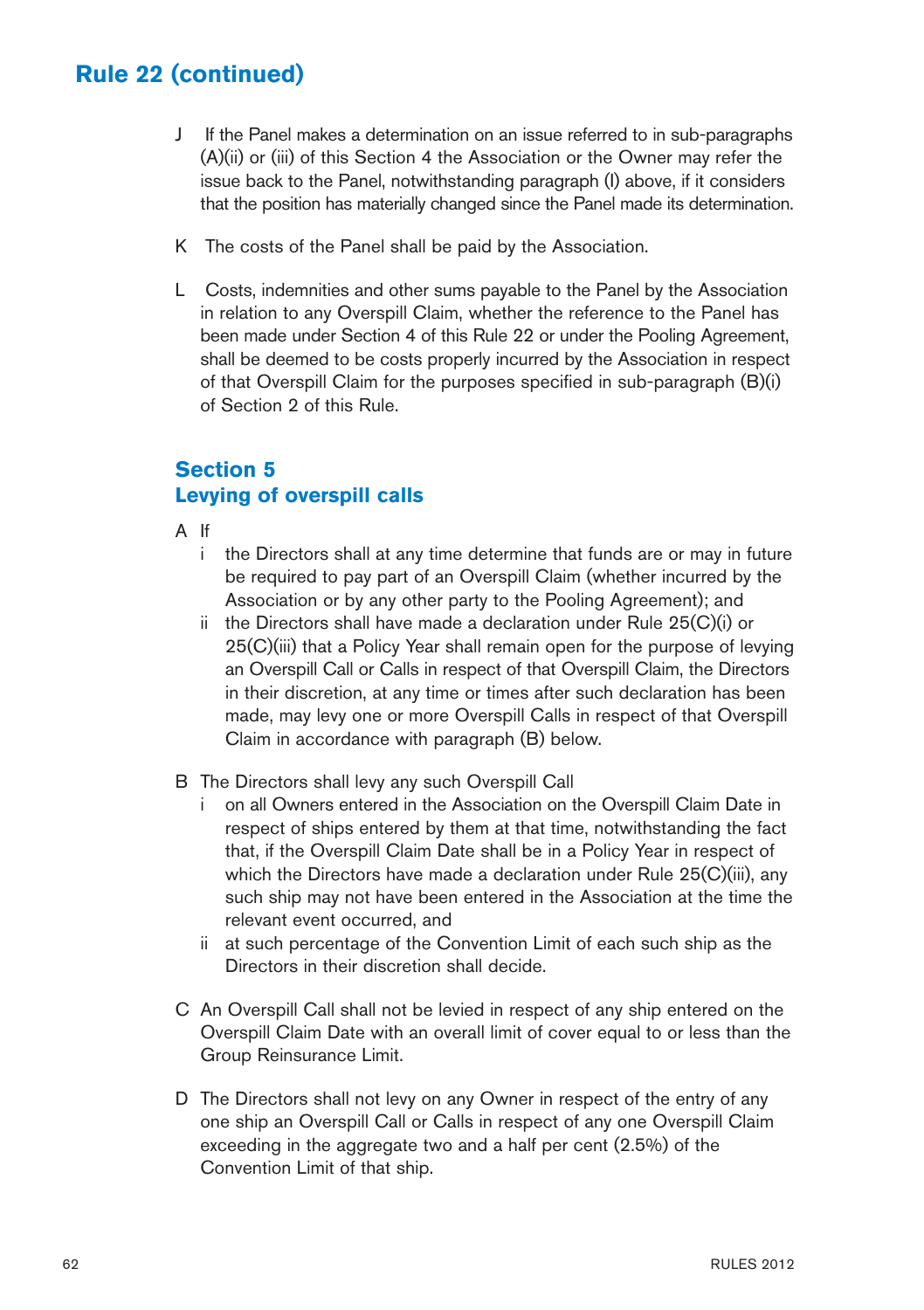#### **Section 6 Security for overspill calls on termination or cesser**

- A If
	- i the Directors make a declaration in accordance with Rule 25 (C) (i) or 25 (C) (iii) that a Policy Year shall remain open for the purpose of levying an Overspill Call or Calls, and
	- ii an Owner who is liable to pay any such Overspill Call or Calls as may be levied by the Directors in accordance with Section 5 of this Rule ceases or has ceased to be insured by the Association for any reason, or the Association determines that the insurance of any such Owner may cease the Managers may require such Owner to provide to the Association a guarantee or other security in respect of the Owner's estimated future liability for such Overspill Call or Calls, such guarantee or other security to be provided in such form and amount (the "guarantee amount") and by such date (the "due date") and upon such terms as the Managers in their discretion may deem to be appropriate in the circumstances.
- B Unless and until such guarantee or other security as is required by the Managers has been provided by the Owner, the Owner shall not be entitled to recovery from the Association of any claims whatsoever and whensoever arising in respect of any and all vessels entered in the Association by him or on his behalf for any Policy Year.
- C If such guarantee or other security is not provided by the Owner to the Association by the due date, a sum equal to the guarantee amount shall be due and payable by the Owner to the Association on the due date, and shall be retained by the Association as a security deposit on such terms as the Managers in their discretion may deem to be appropriate in the circumstances.
- D The provision of a guarantee or other security as required by the Association (including a payment in accordance with paragraph (C) above) shall in no way restrict or limit the Owner's liability to pay such Overspill Call or Calls as may be levied by the Directors in accordance with Section 5 of this Rule.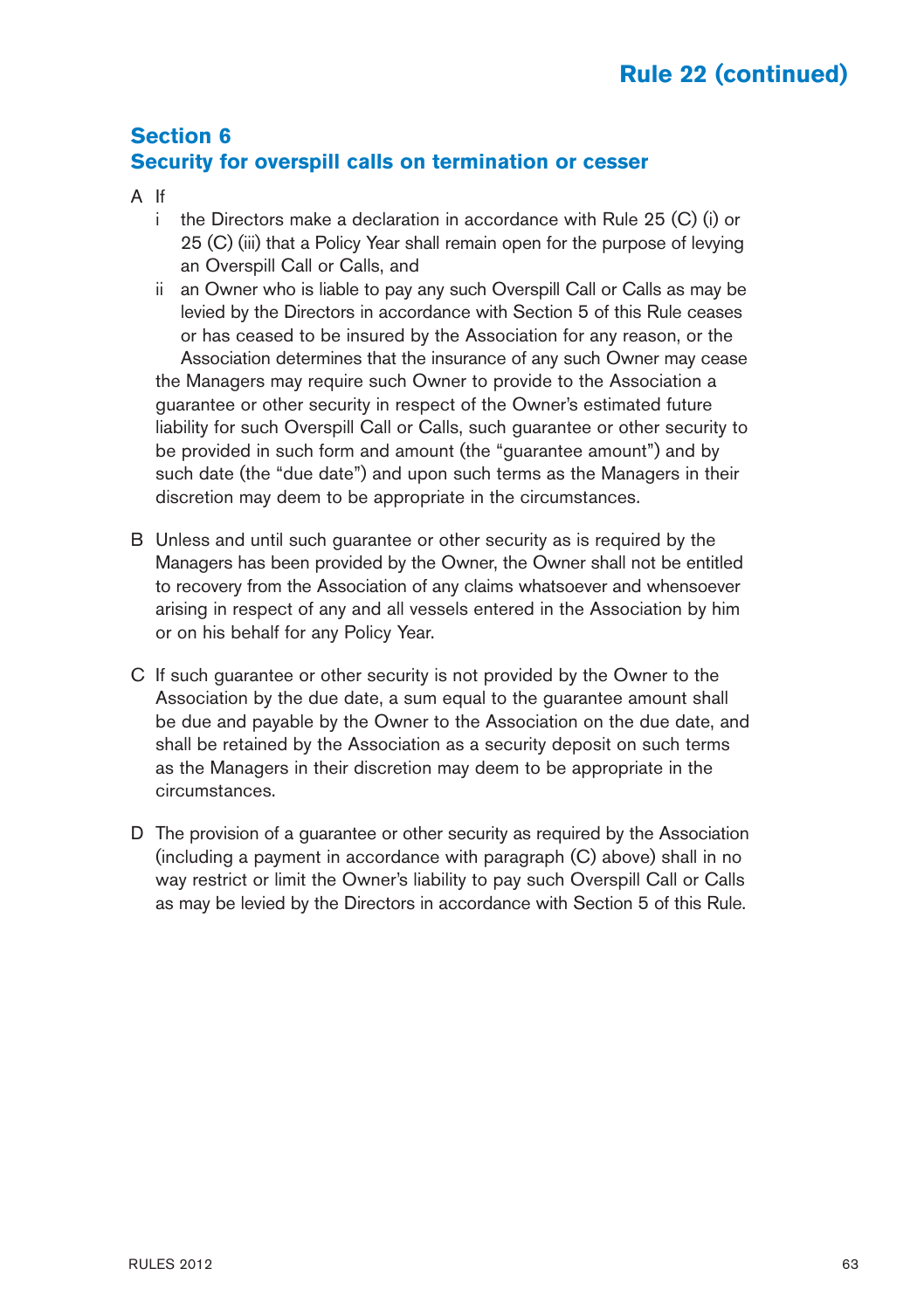### **Payment**

- A Every Call (Mutual Premium, Supplementary Premium or Overspill Call) shall be payable at such rate and, save as otherwise agreed in writing by the Managers, in such instalments and on such dates as the Directors may specify.
- B As soon as reasonably practical after the rate of any Call (Mutual Premium, Supplementary Premium or Overspill Call) shall have been so fixed the Managers shall notify each Owner concerned:
	- i Of such rate;
	- ii Of the date on which the Call concerned is payable or, if such Call is payable by instalments, of the amounts of such instalments and the respective dates on which they are payable;
	- iii Of the amount payable by such Owner in respect of each ship entered by him;
	- iv If such Call is payable by such Owner in any currency other than U.S. Dollars, of such fact.
- C The Managers may require any Owner to pay all or any part of any Call payable by him in such currency or currencies as the Managers may specify.
- D No claim of any kind whatsoever by an Owner against the Association shall constitute any set-off against the Calls, fixed premiums or other sums of whatsoever nature due to the Association or shall entitle an Owner to withhold or delay payment of any such sum.
- E Without prejudice to the rights and remedies of the Association under these Rules and in particular Rules 29 to 33 inclusive, if any Call or instalment or part thereof or any other sum of whatsoever nature (including, without prejudice to the generality of the foregoing, any fixed premium and any amount due pursuant to Rules 30 or 33 and any part thereof) due from any Owner is not paid by such Owner on or before the date specified for payment thereof, such Owner shall pay interest on the amount not so paid from and including the date so specified down to the date of payment at such rate as the Directors may from time to time determine, but the Directors may waive payment of such interest in whole or in part.
- F The Association shall have a lien or other right of action against any ship entered by the Owner in respect of any sum of whatsoever nature owed by him to the Association, notwithstanding that the cover of the Owner or in respect of any ship entered by him may have ceased or been terminated or cancelled.
- G If any Call or other payment due from an Owner to the Association is not paid and if the Directors decide that payment cannot be obtained, the sums required to make good any resulting shortfall or deficiency in the funds of the Association shall be deemed to be expenses of the Association for which, as the Directors may decide, Calls may be levied in accordance with Rule 20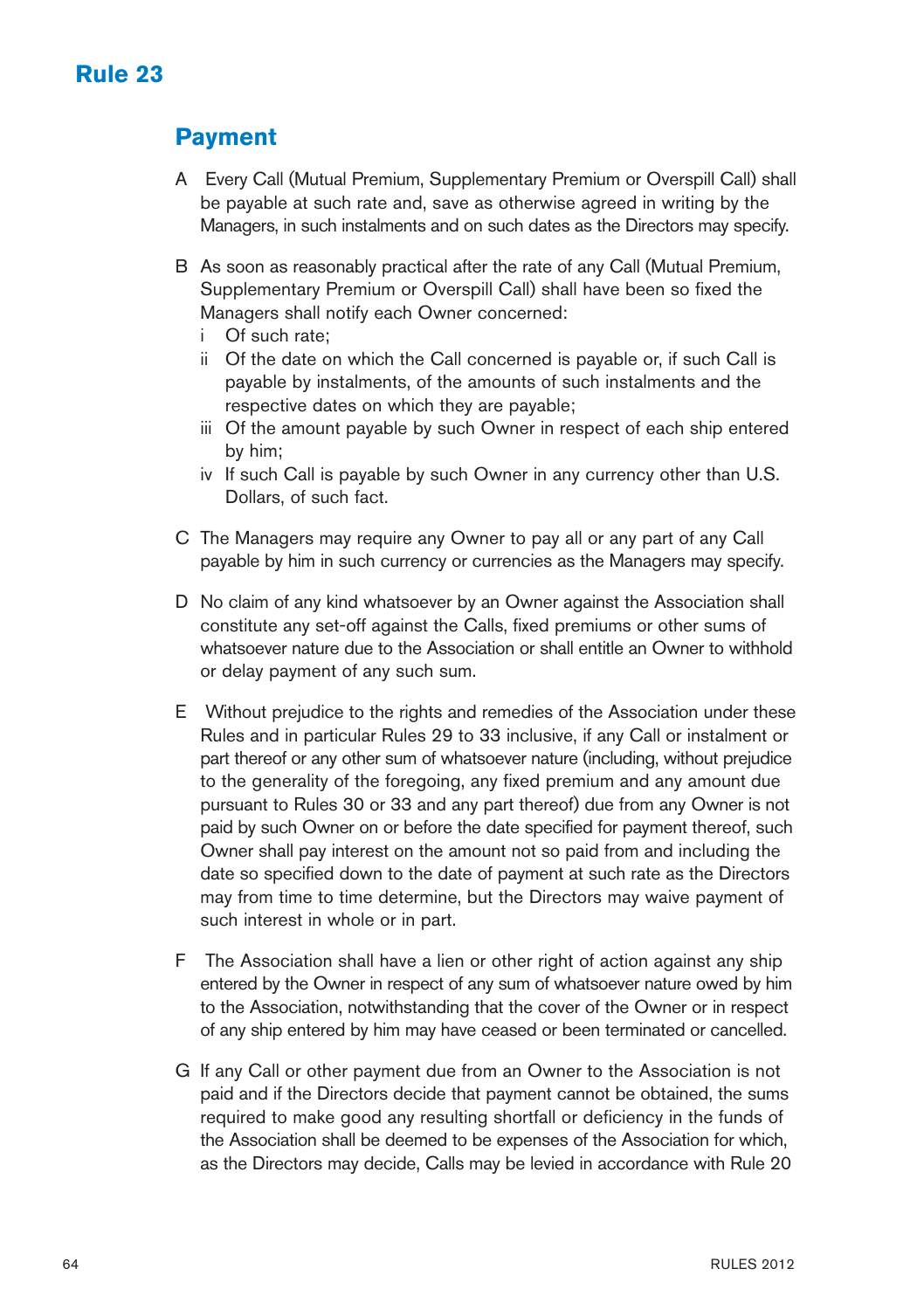(or, if the shortfall or deficiency is in respect of an Overspill Call under Rule 22, Section 5, a further Overspill Call under that Rule), or the reserves may be applied in accordance with Rules 24 and 25.

H An Owner shall pay on demand to the Association or its order the amount of any premium tax or other tax levied on or in connection with the insurance or reinsurance provided by the Association to the Owner which the Association determines it or the Owner has or may become liable, and shall indemnify the Association and hold it harmless in respect of any loss, damage, liability, cost or expense which the Association may incur in respect of such premium tax or other similar tax.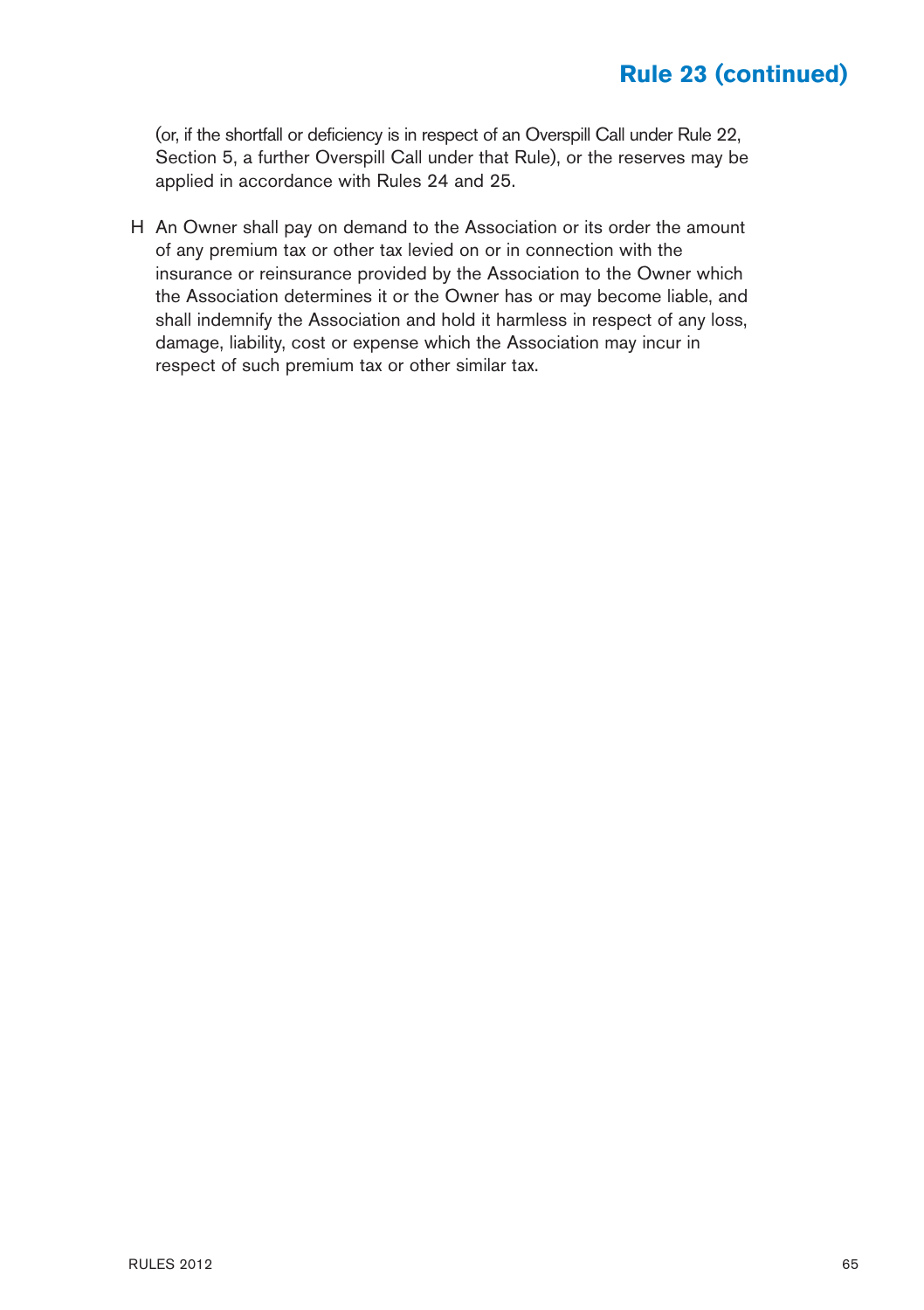# **Rule 24**

#### **Reserves**

- A The Directors may establish and maintain such reserve funds or other accounts for such contingencies or purposes as they think fit.
- B Without prejudice to the generality of paragraph (A) of this Rule the Directors may establish and maintain reserves or other accounts for one or more of the following specific purposes:
	- i A reserve (herein called the "Catastrophe Reserve'') to provide a source of funds which may be applied towards meeting any Overspill Claim or Claims of the Associations whether occurring in the same or in any other policy year;
	- ii A reserve (herein called the "Contingency Account'') to provide a source of funds which may be applied for any general purposes of the Association including the following; to stabilize the level of Mutual or Supplementary Premiums and to eliminate or reduce the need to levy such Premiums or any part thereof in respect of any policy year, past present or future; to eliminate or reduce a deficiency which has occurred or may be thought likely to occur in respect of any closed policy year; to protect the Associations against any actual or potential losses on exchange, or in connection with its investments, realised or unrealised.
- C The Directors may apply the sums standing to the credit of any reserve for any of the purposes for which the reserve was maintained even though the sum be paid in respect of any different policy year or years from that from which the funds originated. The Directors may also apply the sums standing to the credit of any reserve for any other or different purposes whenever the Directors consider this to be in the interests of the Members or the Associations. The Directors may also at any time transfer sums from one reserve to another including between the reserves of the Associations.
- D The funds required to establish such reserves or accounts may be raised in either or both of the following ways:
	- i The Directors, when deciding on the rate of any Mutual or Supplementary Premium for any policy year, may resolve that any specified amount or proportion of such Premium shall be transferred to and applied for the purposes of any such reserve or account;
	- ii The Directors may on the closing of any policy year or at any time or times thereafter resolve that any specified amount or proportion of the funds standing to the credit of that policy year shall be transferred to and applied for the purposes of any such reserve or account.
- E If the Directors shall resolve as set out in paragraph (D) (i) of this Rule, then the Managers shall inform the Owners entered for such policy year on or before the time that payment is demanded.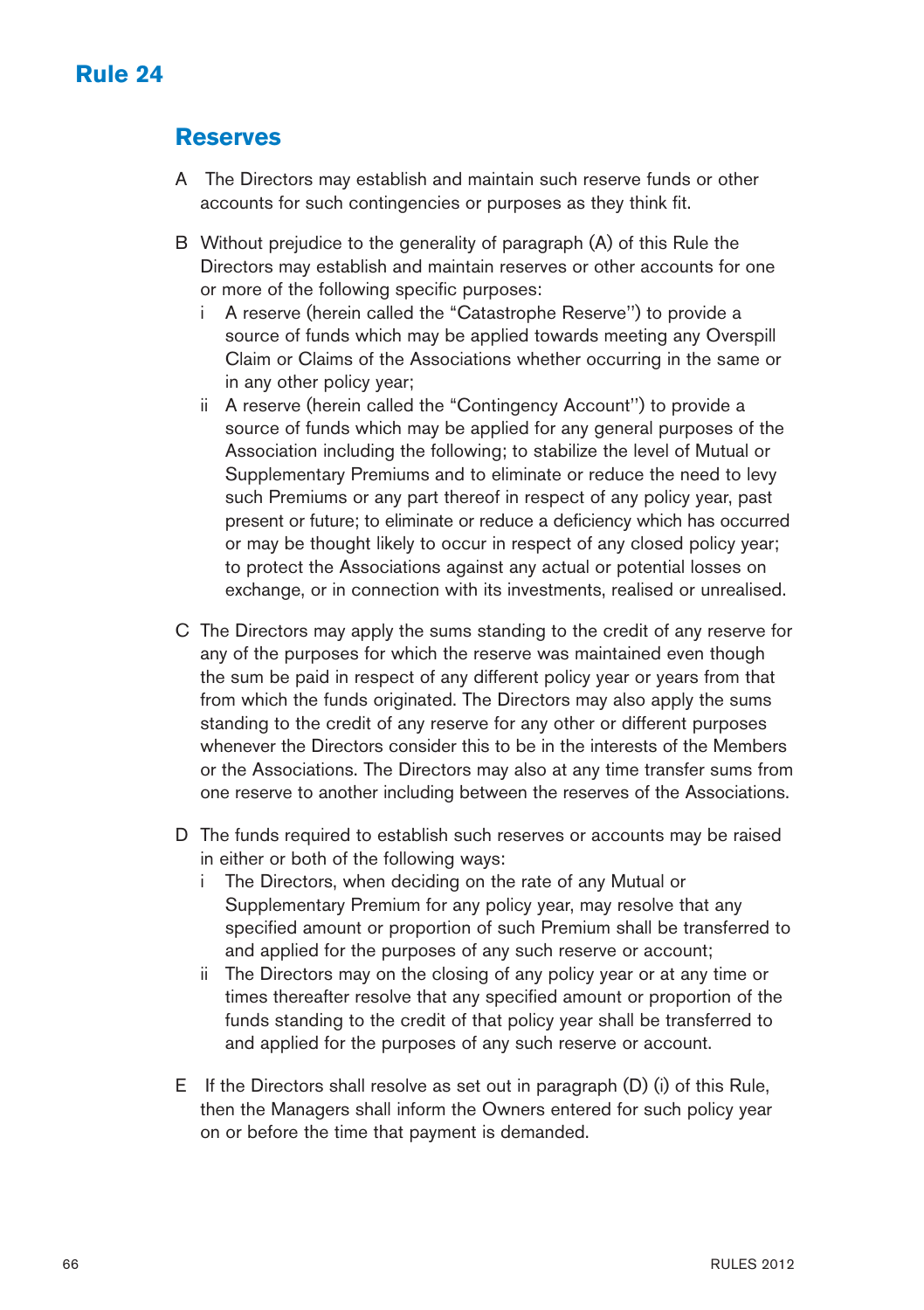## **Closing of Policy Years**

- A The Directors shall with effect from such date after the end of each policy year as they think fit declare that such policy year shall be closed or that such policy year shall be closed save for the purpose of levying one or more Overspill Calls as provided in paragraph (C) of this Rule.
- B After any policy year shall have been closed no further Supplementary Premiums or Overspill Calls may be levied in respect of that policy year, save as provided in paragraph (C) of this Rule and under Rule 22.
- C i If at any time prior to the expiry of a period of thirty-six months from the commencement of a Policy Year (the "relevant Policy Year"), any of the parties to the Pooling Agreement sends a notice (an "Overspill Notice") in accordance with the Pooling Agreement that an event has occurred in the relevant Policy Year which has given or at any time may give rise to an Overspill Claim, the Directors shall as soon as practicable declare that the relevant Policy Year shall remain open for the purpose of levying an Overspill Call or Calls in respect of that claim and the relevant Policy Year shall not be closed for the purpose of making an Overspill Call or Calls in respect of that claim until such date as the Directors shall determine.
	- ii If at the expiry of the period of thirty-six months provided for in subparagraph (i) above, no Overspill Notice as therein provided for has been sent, the relevant Policy Year shall be closed automatically for the purpose of levying Overspill Calls only, whether or not closed for any other purposes, such closure to have effect from the date falling thirty-six months after the commencement of the relevant Policy Year.
	- iii If at any time after a Policy Year has been closed in accordance with the provisions of sub-paragraphs (i) or (ii) above, it appears to the Directors that an event which occurred during such closed Policy Year may then or at any time in the future give rise to an Overspill Claim, the Directors shall as soon as practicable declare that the earliest subsequent open Policy Year (not being a Policy Year in respect of which the Directors have already made a declaration in accordance with sub-paragraphs (C) (i) or (C) (iii) of this Rule) shall remain open for the purpose of levying an Overspill Call or Calls in respect of that claim and such open Policy Year shall not be closed for the purpose of making an Overspill Call or Calls in respect of that claim until such date as the Directors shall determine.
	- iv If the Directors shall make a declaration as provided for in sub-paragraphs (C) (i) or (C) (iii) of this Rule, the Managers shall inform the Owners entered for the Policy Year in respect of which such declaration is made.
	- v If at any time after the levying of an Overspill Call upon the Owners entered in the Association in any Policy Year, it shall appear to the Directors that the whole of such Overspill Call is unlikely to be required to meet the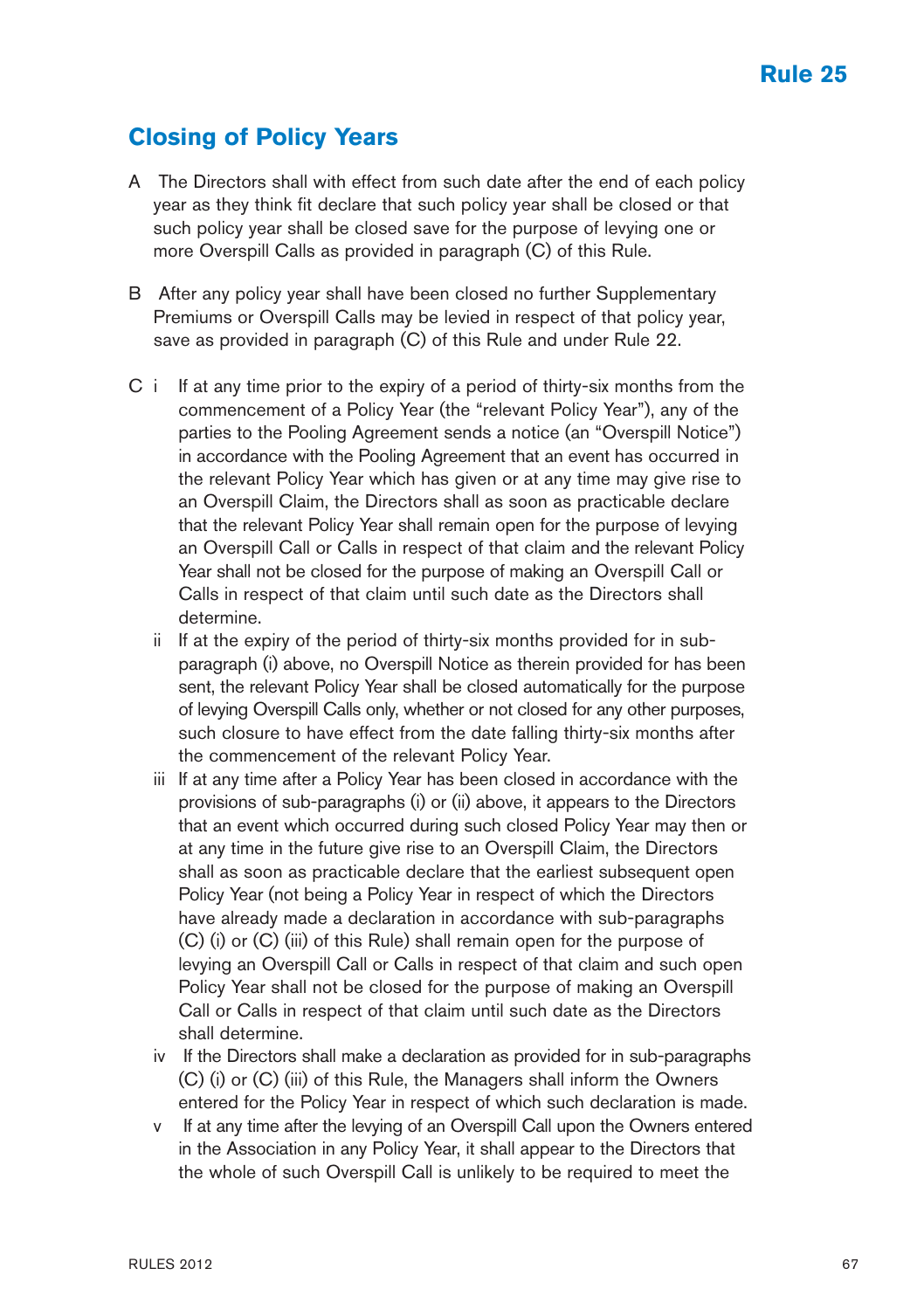Overspill Claim in respect of which such Overspill Call was levied, the Directors may decide to dispose of any excess which in their opinion is not so required in one or both of the following ways:

- a) by transferring the excess or any part thereof to the Catastrophe Reserve in accordance with Rule 24; or
- b) by returning the excess or any part thereof to those Owners who have paid that Overspill Call in proportion to the payments made by them.
- vi A Policy Year shall not be closed for the purpose of levying Overspill Calls save in accordance with this Rule 25.
- D Save as provided in paragraph (C) of this Rule, the Directors may declare that any policy year is closed notwithstanding that it is known or anticipated that there are in existence or may in the future arise claims, expenses or outgoings in respect of such policy year which have not yet accrued or whose validity, extent or amount have yet to be established.
- E If upon the closing of any policy year it shall appear to the Directors that the whole of the Calls and other receipts in respect of such policy year (and of all transfers from reserves and provisions made for the credit of or in respect of such policy year) are unlikely to be required to meet the claims, expenses and outgoings arising in respect of that policy year (as referred to in Rule 19(A) (i) and (ii)), then the Directors may decide to dispose of any excess which in their opinion is not so required in one or both of the following ways:
	- i By transferring the excess or any part thereof to the reserves of the Associations in accordance with Rule 24.
	- ii By returning the excess or any part thereof to the Owners entered for such policy year in accordance with paragraph (H) of this Rule.
- F If at any time or times after a policy year shall have been closed it shall appear to the Directors that the claims, expenses and outgoings arising in respect of that policy year (as referred to in Rule 19(A)(i) and (ii)) exceed or are likely to exceed the totality of the Calls and other receipts in respect of such policy year (and of all transfers from reserves and provisions made for the credit of or in respect of such policy year) then the Directors may decide to provide for such deficiency in any one or more of the following ways:
	- i By transferring funds from the reserves of the Association;
	- ii By transferring funds between the Associations;
	- iii By transferring funds standing to the credit of any different closed policy year;
	- iv By charging a Mutual Premium or Supplementary Premium in respect of an open policy year with the intention (as permitted by Rule 19 (A) (iv)) of applying a part thereof to meet any such deficiency.

If the Directors shall resolve as set out in sub-paragraph (iii) above, then the Managers shall inform the Owners entered for such policy year on or before the time that payment is demanded.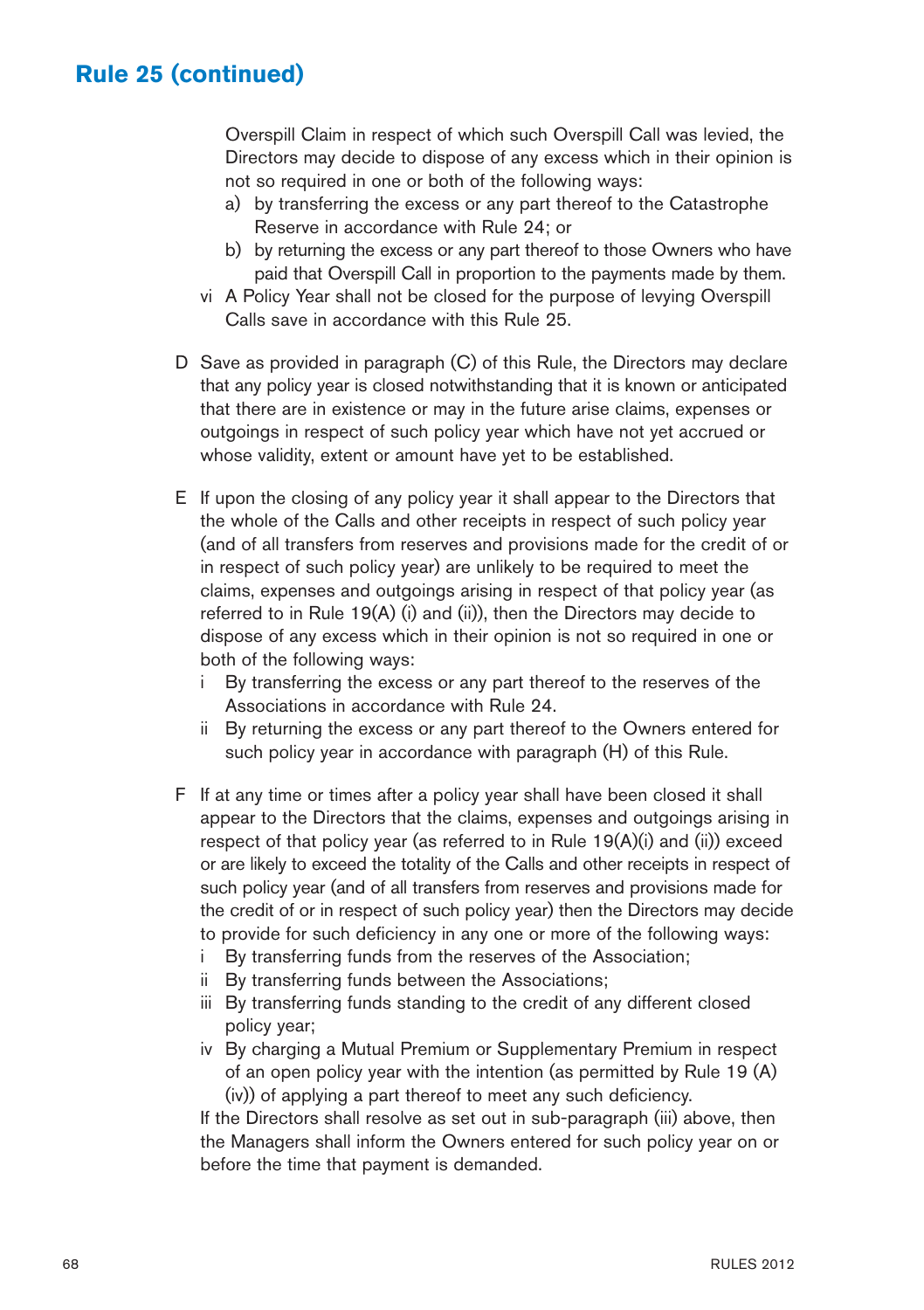- G At any time after any policy year shall have been closed the Directors may resolve to amalgamate the accounts of any two or more closed policy years and to pool the amounts standing to the credit of the same. If the Directors shall so resolve then the two or more closed policy years concerned shall for all purposes be treated as though they constituted a single closed policy year.
- H Any amount which the Directors may decide to return to the Owners in accordance with paragraph (E)(ii) of this Rule shall be returned to the Owners entered in respect of such policy year in proportion to the Calls paid by them in respect of such policy year (after taking into account any returns or rebates applicable thereto under their terms of entry or under any other provision of these Rules).
- PROVIDED ALWAYS that:
- a) No return shall be made to any Owner whose liability for Calls has been assessed in accordance with the provisions of Rules 30 or 33, and
- b) Where the insurance of an Owner has been cancelled in accordance with the provisions of Rule 31 any amounts due for any reason whatsoever (whether by way of Calls or otherwise and whether in respect of the policy year for which the return has been decided or in respect of any other policy year or years) from the Owner to the Association shall be deducted from the return and only the balance (if any) refunded to the Owner.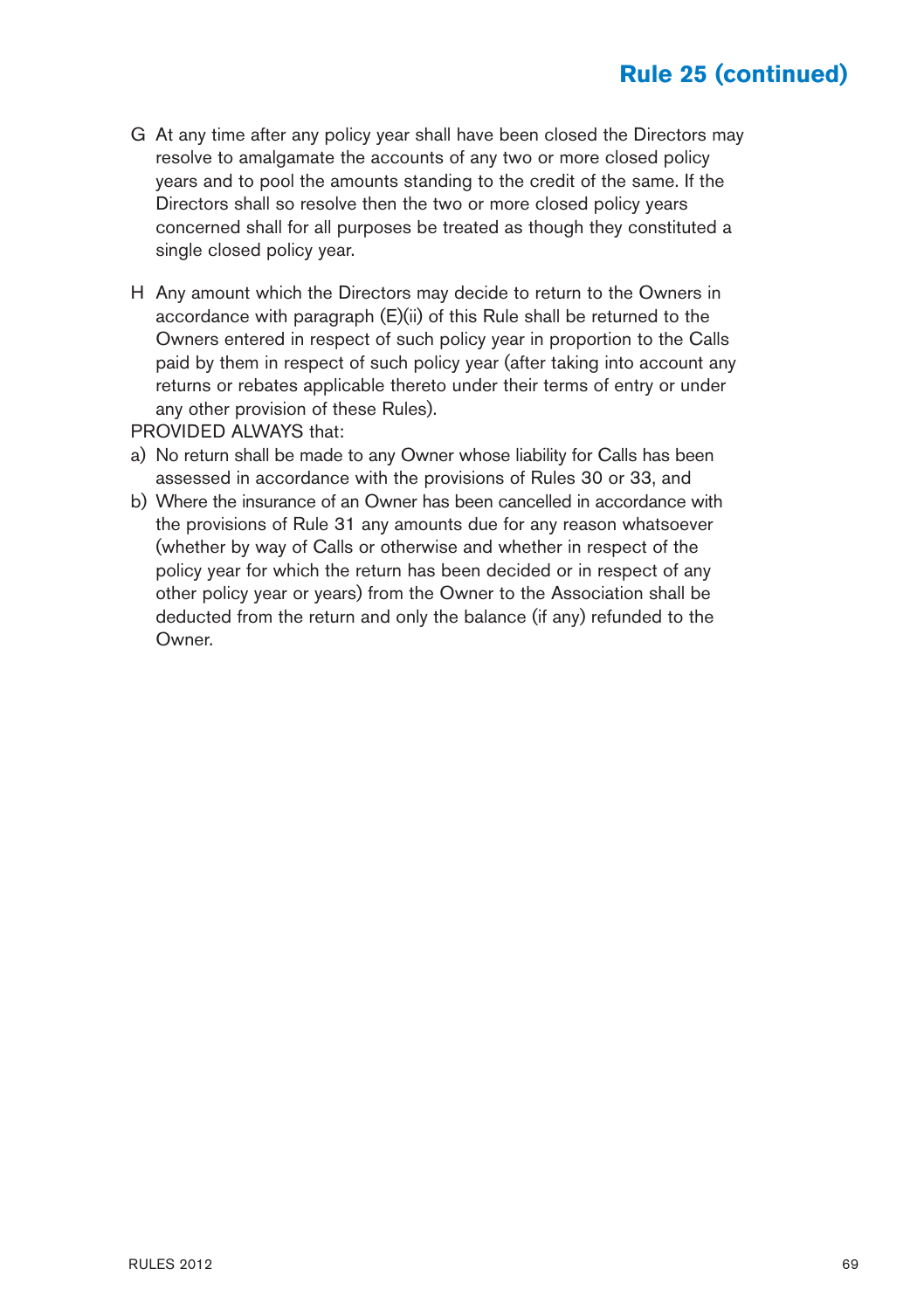### **Investment**

- A The funds of the Association may (subject to the general supervision of the Directors) be invested by the Managers by means of the purchase of such stocks, shares, bonds, debentures or other securities or the purchase of such currencies, commodities, or other real or personal property, or by means of being deposited in such accounts as the Managers may think fit. The funds of the Association may also be invested by such other method as the Directors may approve.
- B Unless the Directors otherwise decide, all the funds standing to the credit of any policy year or of any reserve or account shall be pooled and invested as one fund.
- C When funds are pooled as provided in paragraph (B) above, the investment income arising on the pooled funds (taking into account any capital gains or losses) shall be apportioned among and between the different policy years, reserves and accounts from which the fund or funds, so invested, originated, in such manner as to ensure so far as possible that each is credited with a proportion of such income corresponding to the proportion which the amount standing to the credit of the policy year, reserve or account over the period during which the income arose bears to the total of the pooled funds over the same period.
- D Without prejudice to paragraph (C) of this Rule, the Directors may direct that after the closing of any policy year that year shall not be credited with any share of the apportionments made under that paragraph and that its share shall instead be credited to any reserve or account maintained by the Association.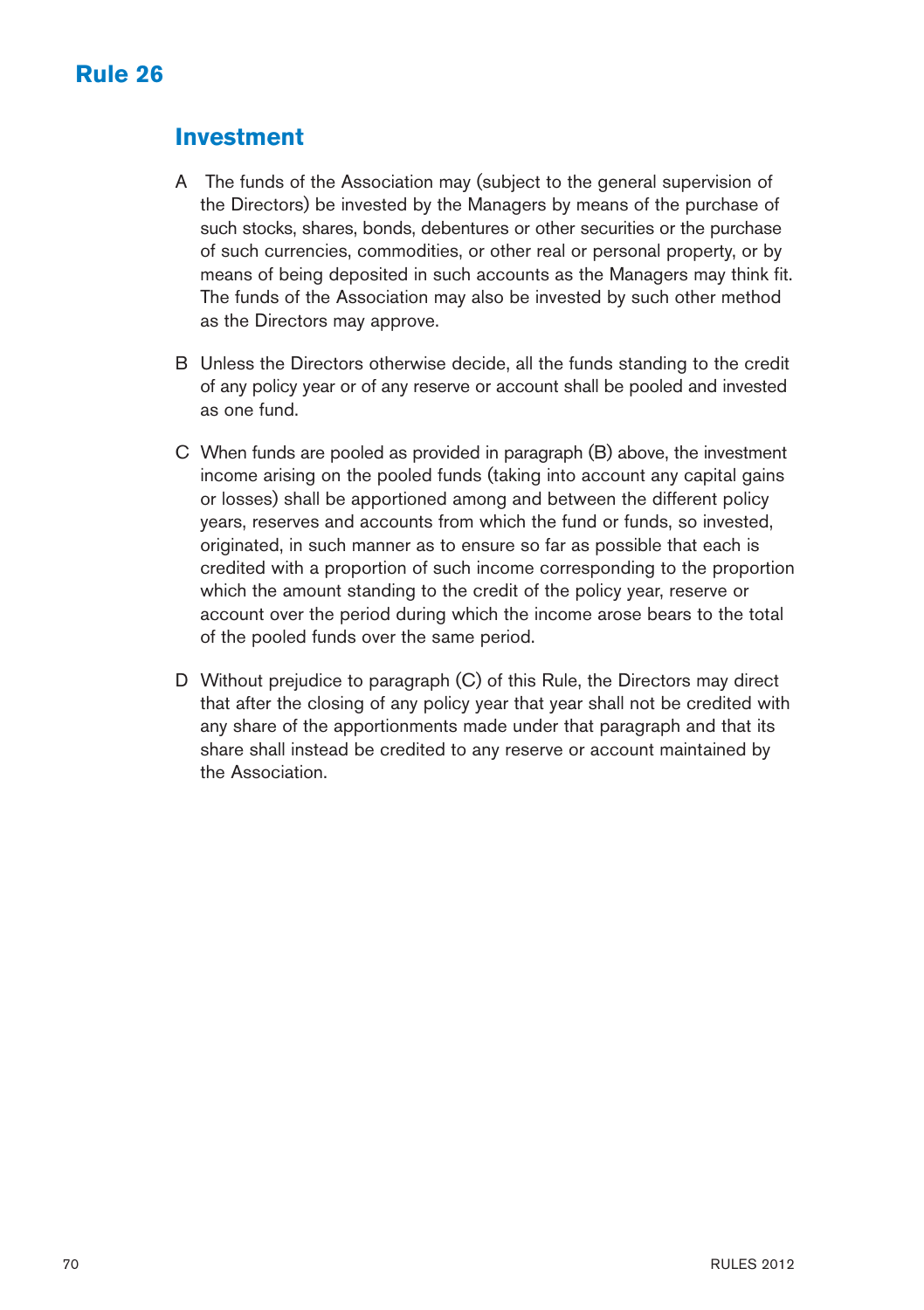## **Laid-up Returns**

Subject to any terms and conditions which may have been agreed, if an entered ship shall be laid-up without cargo on board in any safe port or place for a period of thirty or more consecutive days after finally mooring there, (such period being computed from the day of arrival to the day of departure, one only being excluded) the Owner shall be allowed a return of Calls payable in respect of such ship for the period of lay-up, calculated at such rate and after deduction of such allowance for reinsurance, administrative expenses and other outgoings as the Managers may from time to time determine, save that there shall be no laid-up returns in respect of Overspill Calls.

For the purposes of this Rule,

- a) the Managers shall have sole discretion in deciding whether the port or place involved is a safe port or place within the meaning of this Rule, and
- b) no claim for laid-up returns relating to any policy year shall be recoverable from the Association unless written notice thereof has been given to the Association within six months of the end of the policy year concerned.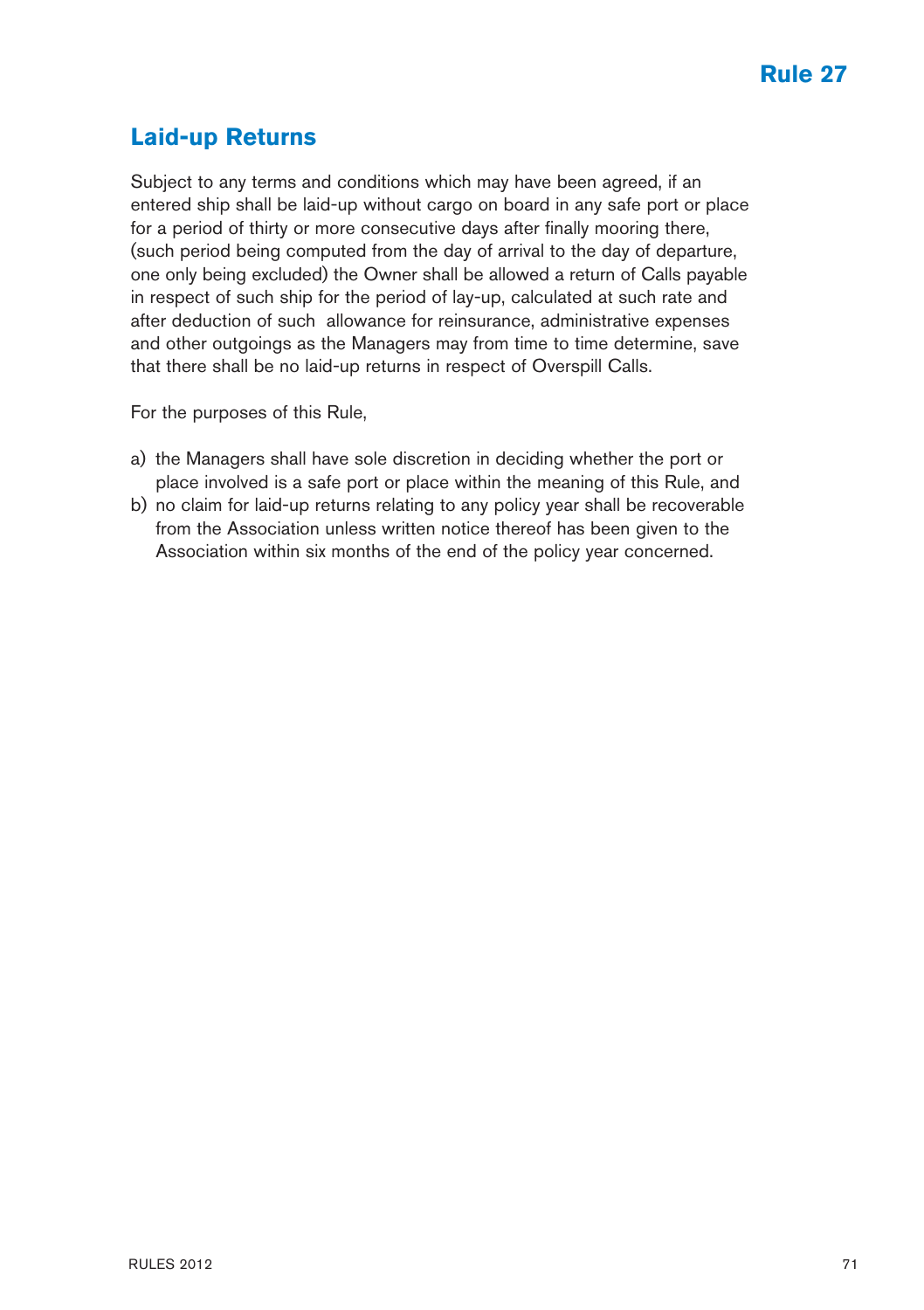### **Termination and its Effects**

- A Upon an Owner ceasing to be insured by the Association in respect of any ship by virtue of a notice given (whether by the Owner or the Directors) in accordance with Rule 17 or Rule 18 and without prejudice to the effects of cancellation of insurance pursuant to Rule 31, then:
	- Unless and to the extent that in the case of Call Entries the Owner's liability may have been otherwise agreed or assessed under Rule 30 (Release Calls upon Cesser), such Owner and his successors shall be and remain liable for all contributions, premiums and other sums payable in respect of the whole of the policy year in which such notice was given, and in respect of previous policy years, and
	- ii Subject to the other provisions of these Rules and to the terms of entry the Association shall remain liable in respect of such entered ship for all claims under these Rules arising by reason of any event which had occurred prior to noon on 20th February immediately following the giving of such notice, but shall not otherwise be under any liability whatsoever by reason of anything occurring at or after that date and time.
- B Upon an Owner ceasing to be insured by the Association in respect of any ship pursuant to paragraph Q or R of Rule 5 or otherwise than in accordance with Rule 17, Rule 18, Rule 29 (A), (B) or (C), or Rule 31 (A), then:
	- i Unless and to the extent that in the case of Call Entries the Owner's liability may have been agreed or assessed under Rule 30 (Release Calls upon Cesser), such Owner and his successors shall be and remain liable in relation to any Overspill Calls for the whole amount payable by him in accordance with Rule 22, and in relation to all other contributions, premiums and other sums payable:
		- a in respect of the policy year in which such cessation occurs, on a pro rata basis, namely for the proportion of such sums applicable to the period beginning at the commencement of that policy year (or, in the case of a ship entered during that policy year, the date of entry) and ending at noon on the date of such cessation, and
		- b in respect of previous policy years, for the whole of those policy years, and
	- ii Subject to the other provisions of these Rules and to the terms of entry the Association shall remain liable in respect of such entered ship for all claims under these Rules arising by reason of any event which had occurred prior to noon on the day of such cessation, but shall not otherwise be under any liability whatsoever by reason of anything occurring at or after that date and time,

PROVIDED ALWAYS that:

nothing in paragraph (B) of this Rule shall be taken to confer validity on any notice purporting to terminate the entry of any ship given otherwise than in accordance with Rule 17, Rule 18 or Rule 31 (A).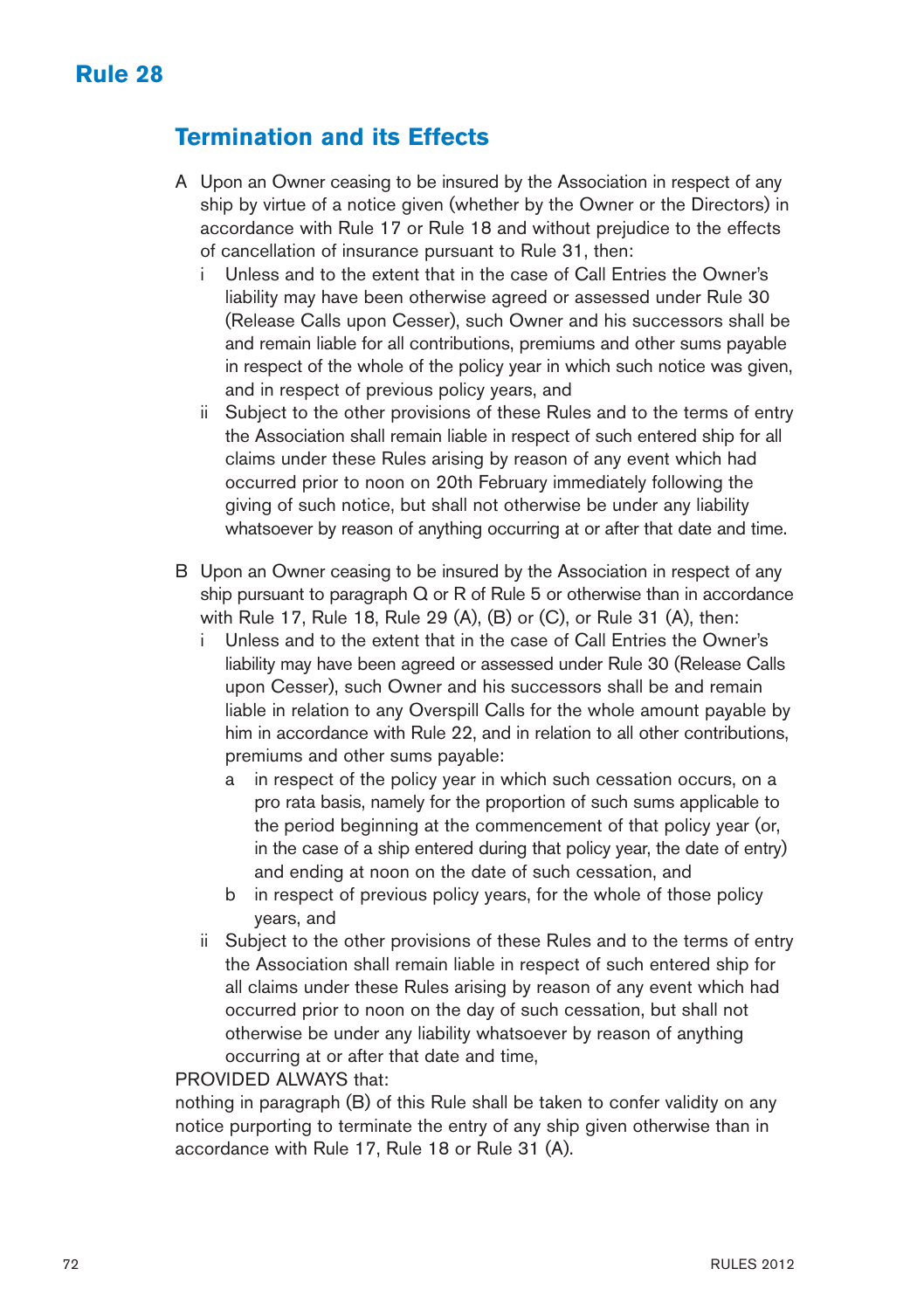#### **Cesser of Insurance and its Effects**

- A An Owner shall forthwith cease to be insured by the Association in respect of any and all ships entered by him or on his behalf upon the happening of any of the following events:
	- i Where the Owner is an individual,
		- a) upon his death,
		- b) if a receiving order is made against him,
		- c) if he becomes bankrupt,
		- d) if he makes any composition or arrangement with his creditors generally,
		- e) if he becomes incapable by reason of mental disorder of managing or administering his property and affairs;
	- ii Where the Owner is a corporation,
		- a) upon the passing of any resolution for its voluntary winding up (other than voluntary winding up for the purposes of company or group reorganisation),
		- b) upon an order being made for its compulsory winding up,
		- c) upon its dissolution,
		- d) upon a receiver or manager being appointed of all or part of its business or undertaking,
		- e) upon its commencing proceedings under any bankruptcy or insolvency laws to seek protection from its creditors or to reorganise its affairs.
- B Unless otherwise agreed in writing by the Managers, an Owner shall forthwith cease to be insured by the Association in respect of any ship entered by him or on his behalf upon the happening of any of the following events in relation to such ship:
	- i upon the Owner parting with or assigning the whole or any part of his interest in the ship whether by bill of sale or other formal document or agreement or in any other way whatsoever;
	- ii upon the mortgaging or hypothecation of the ship or of any part of the Owner's interest in that ship;
	- iii upon the managers of the ship being changed by the appointment of new managers;
	- iv upon undisputed possession being taken of the ship by or on behalf of a secured party.
	- v upon the Owner, as at noon on 20th February in any policy year, failing to pay in respect of the ship any amounts due from him to the Association.
	- vi upon the Owner, as at noon on 20th February in any policy year, being in breach of, or otherwise failing to fulfil, his obligations in respect of the ship under Rules  $5$  (K),  $5$  (Q) or  $5$  (R).
- C Unless otherwise agreed in writing by the Managers, an Owner shall forthwith cease to be insured by the Association in respect of any ship entered by him or on his behalf upon the happening of whichever shall be the earliest of the following events: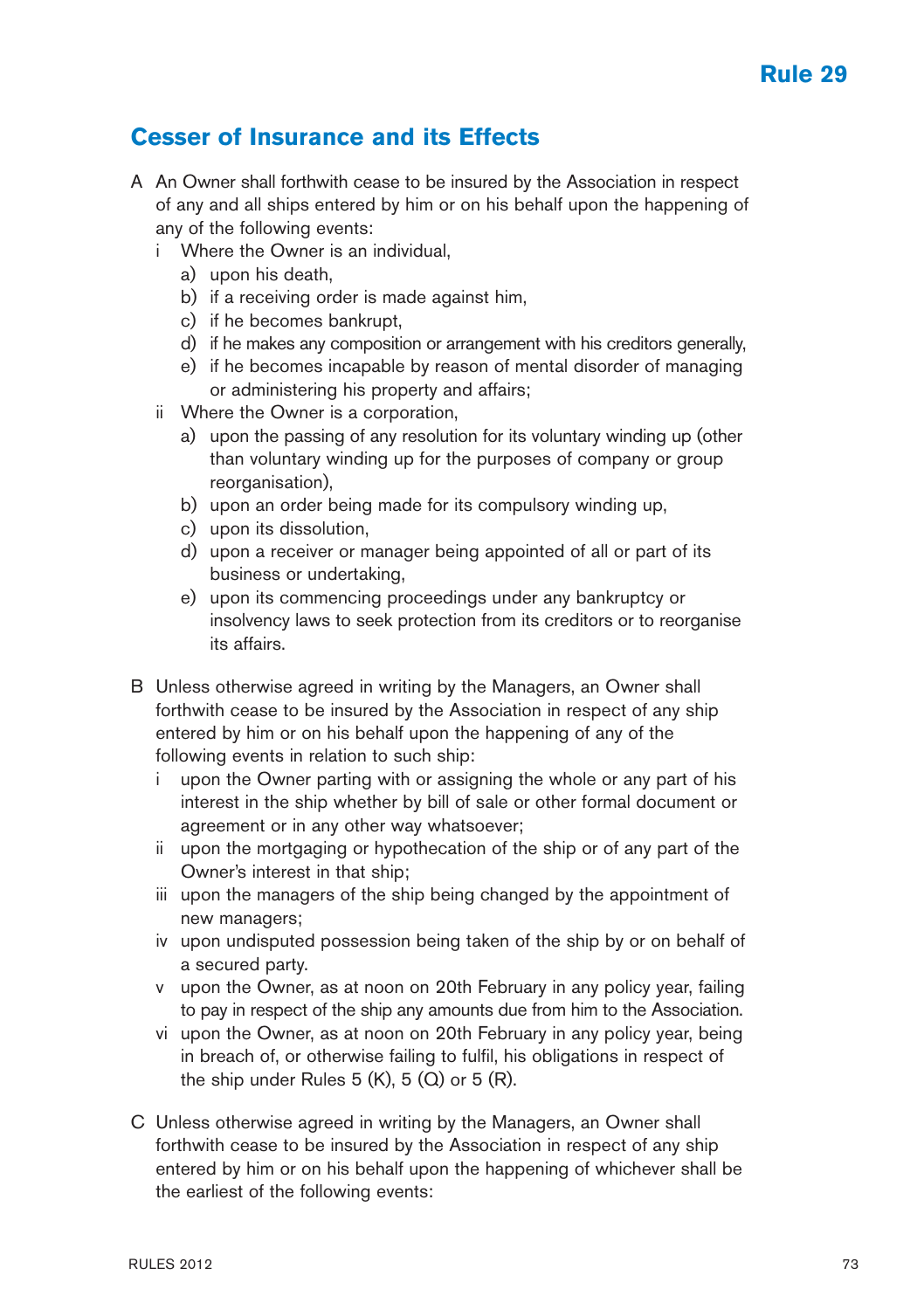### **Rule 29 (continued)**

- i upon the ship being missing for ten days from the date when she was last heard of;
- ii upon the ship being posted at Lloyd's as missing;
- iii upon the ship becoming an actual total loss:
- iv upon acceptance by hull underwriters (whether of marine or war risks) that the ship is a constructive total loss;
- v upon agreement by hull underwriters (whether of marine or war risks) to pay to the Owner of the ship an unrepaired damage claim which exceeds the market value of the ship without commitment immediately prior to the casualty which gave rise to such claim;
- vi upon a compromise or settlement with hull underwriters (whether of marine or war risks) on the basis of which the ship is considered or deemed to be an actual or constructive total loss;
- vii upon a decision by the Managers that the ship is to be considered or deemed to be an actual or constructive total loss or otherwise commercially lost.

#### PROVIDED ALWAYS that:

- a) Notwithstanding the cesser of the insurance under Rule 29 (C) the Association shall, subject always to the Rules and to the terms and conditions of the entry of the ship in the Association, remain liable as regards liabilities flowing directly from the casualty which has given rise to the actual or constructive loss of the ship.
- b) If the Managers agree that the insurance of the ship shall continue after the happening of any of the events listed in paragraph (B) and (C) of this Rule they may in their discretion impose such terms and conditions as they think fit for the continuation of the insurance.
- D On the occurrence of any of the events specified in paragraphs (A) to (C) inclusive of this Rule in respect of an entered ship, the Owner shall give notice in writing of such event to the Managers within one month after the date thereof.
- E Upon an Owner ceasing to be insured by virtue of paragraph (A) of this Rule, and upon an Owner ceasing to be insured in respect of any ship by virtue of paragraphs (B) or (C) of this Rule, and without prejudice to the effects of cancellation of insurance pursuant to Rule 31 (A) then:
	- i Unless and to the extent that in the case of Call Entries the Owner's liability may have been agreed or assessed under Rule 30 (Release Calls upon Cesser), such Owner and his successors shall be and remain liable in relation to any Overspill Calls for the whole amount payable by him in accordance with Rule 22, and in relation to all other contributions, premiums and other sums payable:
		- a) in respect of the policy year in which such cessation occurs, on a pro rata basis, namely for the proportion of such sums applicable to the period beginning at the commencement of that policy year (or, in the case of a ship entered during that policy year, the date of entry) and ending at noon on the date of such cessation; provided that, if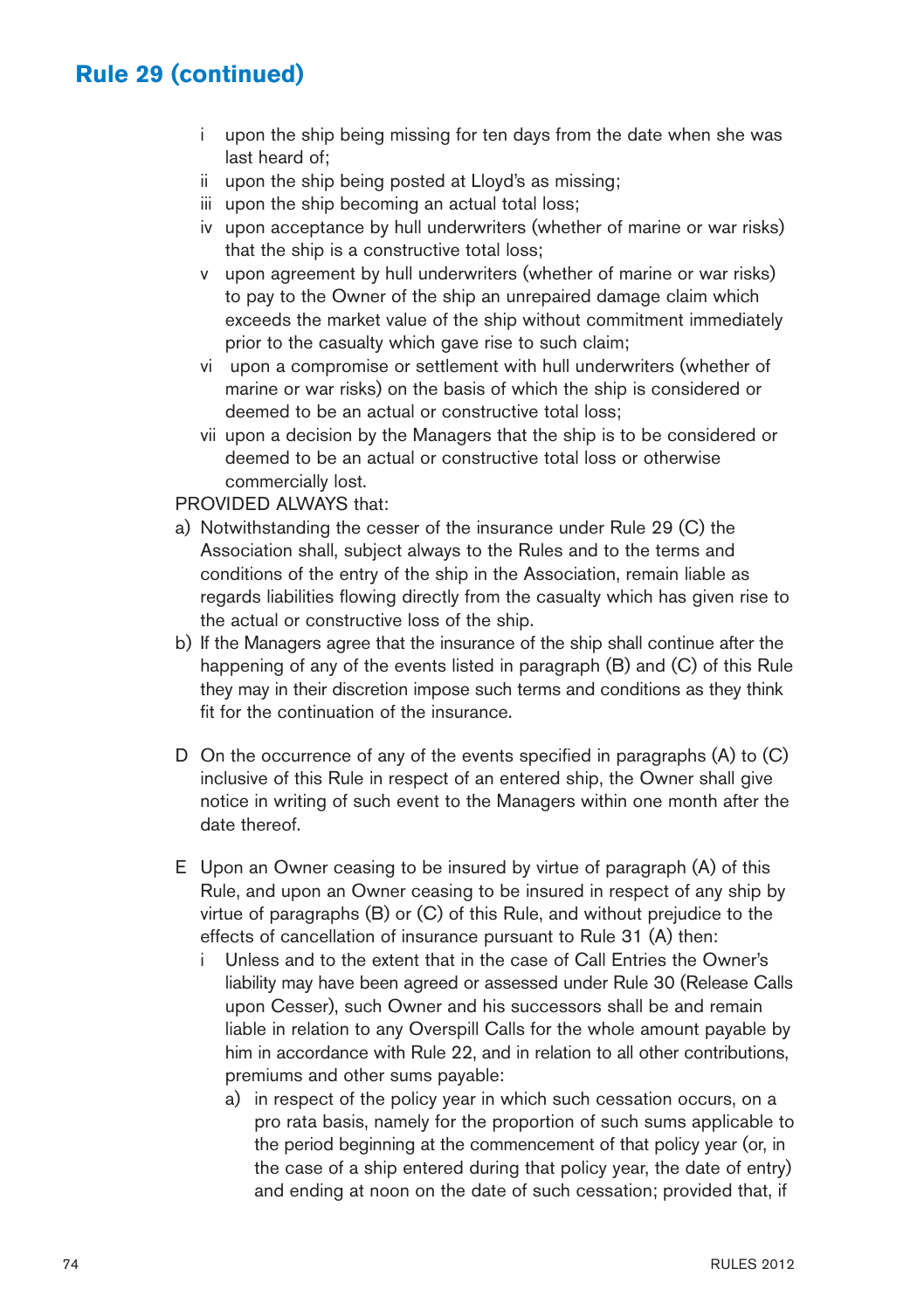### **Rule 29 (continued)**

the Owner fails to give notice of the event in accordance with paragraph (D) of this Rule, such period shall end at noon on such later date as the Managers in their discretion shall decide, and

- b) in respect of previous policy years, for the whole of those policy years, and
- ii Subject to the other provisions of these Rules and to the terms of entry the Association shall remain liable in respect of any ship entered by such Owner or in respect of such entered ship (as the case may be) for all claims under these Rules arising by reason of any event which had occurred prior to the date of such cessation, but shall not otherwise be under any liability whatsoever by reason of anything occurring after that date.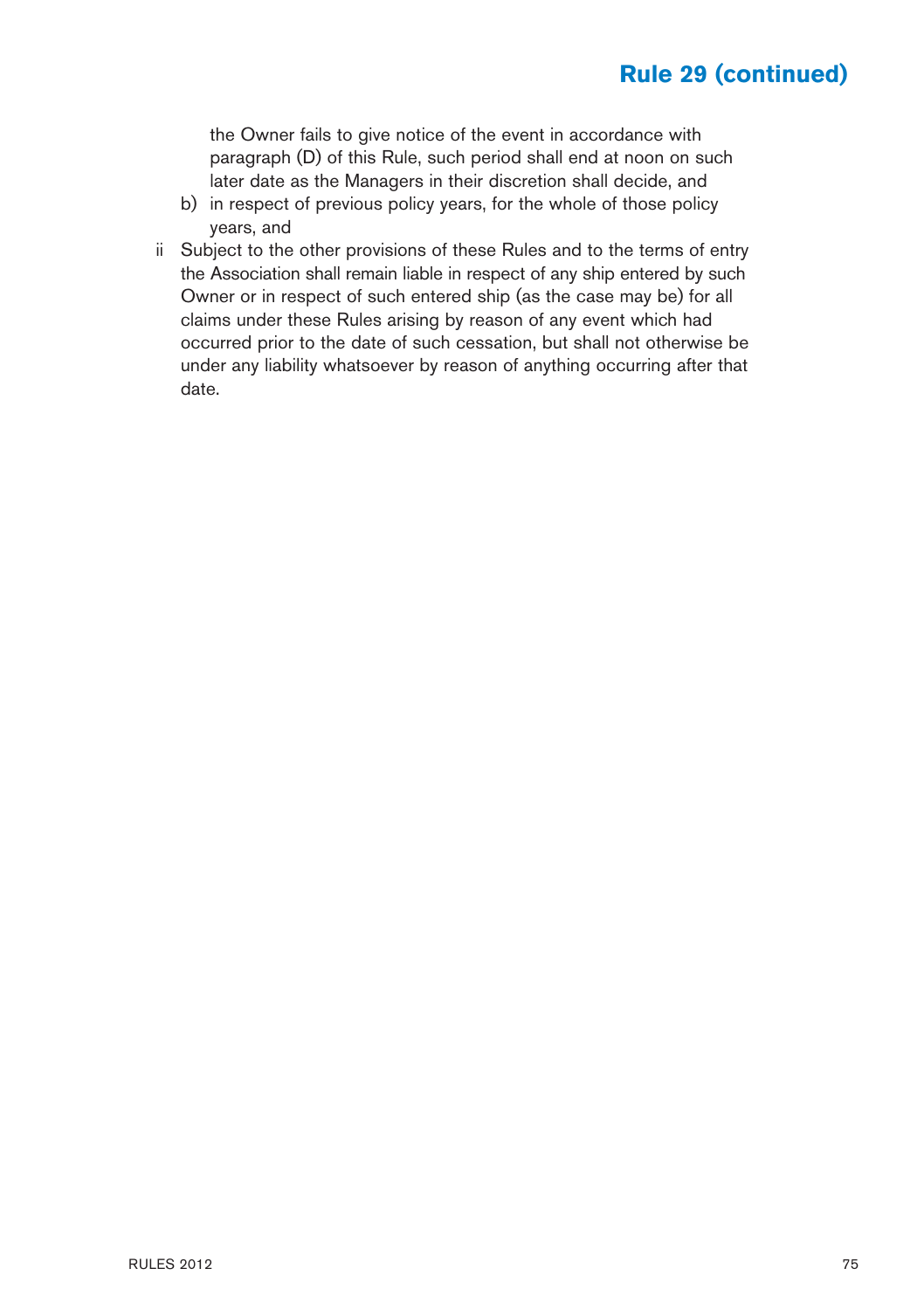#### **Release Calls upon Cesser of Insurance**

Upon an entered ship ceasing to be insured by the Association for any reason, whether or not the circumstances giving rise to such cesser of insurance shall be any of those specified in Rules 17 and 18 or in paragraphs (A), (B) and (C) of Rule 29, the Managers may:

- A Release the Owner from liability to pay Supplementary Premiums in respect of such ship, wholly or partly or upon such terms as the Managers in their discretion may deem to be appropriate in the circumstances.
- B Whether or not negotiations may have taken place with the view to the application of paragraph (A) hereof, assess as at the date of the cesser of insurance the amount which seems to the Managers in their discretion to represent the likely liability of the Owner for Supplementary Premiums and for Mutual Premiums falling due after such date in respect of such ship.

If the Managers shall exercise their powers under paragraph (A) or paragraph (B) of this Rule, then:

- i Any terms imposed by the Managers or agreed between the Managers and the Owner pursuant to paragraph (A) hereof shall be performed at such time or times as the Managers shall have specified;
- ii The amount of any assessment made under paragraph (B) hereof shall be payable by the Owner without deduction on demand; and
- iii The Owner shall be under no liability for any Supplementary Premiums which the Directors may decide to levy after the date of a release given under paragraph (A) hereof or after the date of an assessment made under paragraph (B) hereof, as the case may be, or for any Mutual Premiums becoming due after such date, and the Owner shall have no right to share in any return of contributions or other receipts, or any Mutual Premium Discount, which the Directors may thereafter decide to declare or make in accordance with Rule 20 or 25 (E) respectively.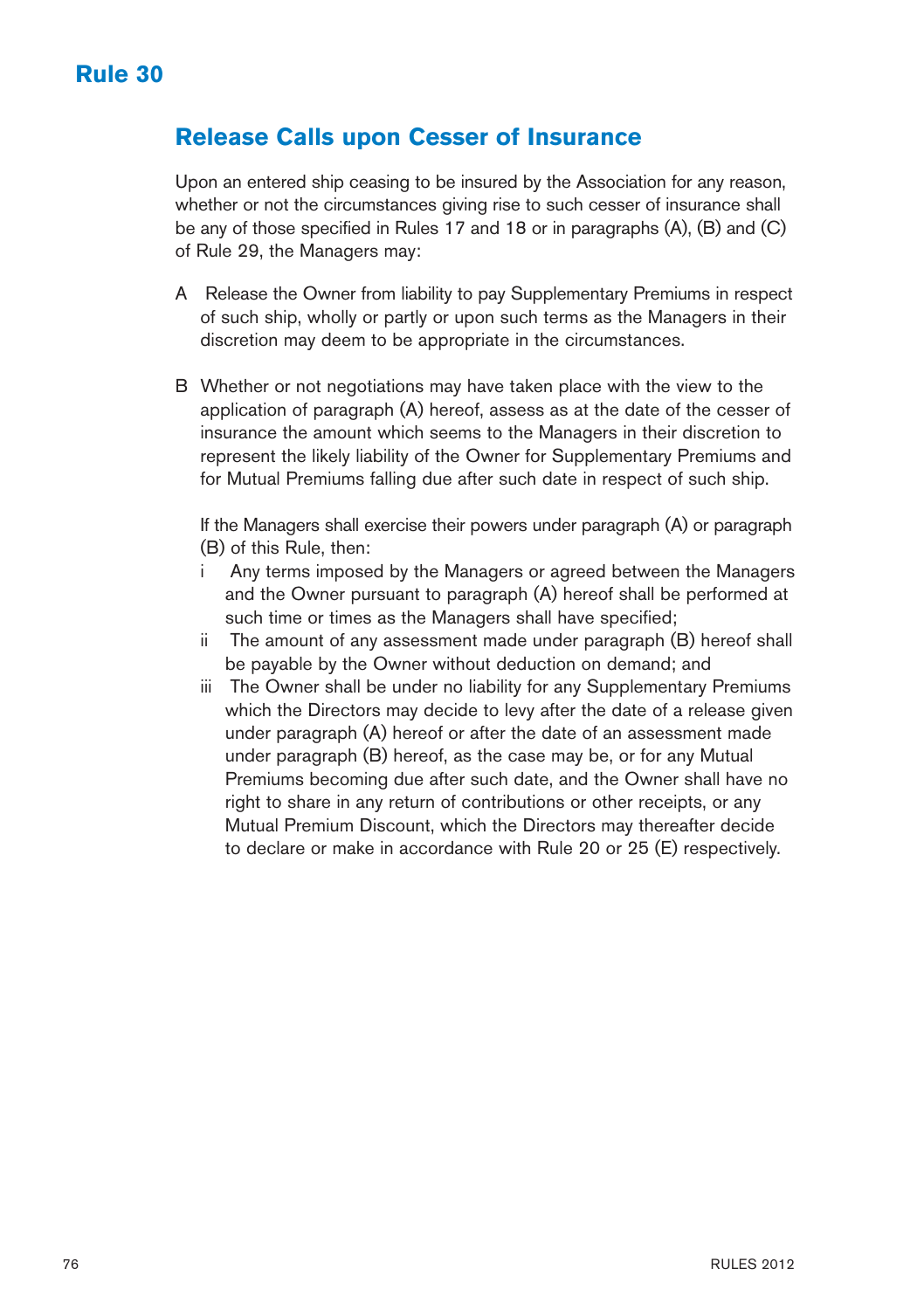#### **Cancellation of Insurance and its Effects**

- A Where an Owner has failed to pay, either in whole or in part, any amount due from him to the Association, the Managers may give him notice in writing requiring him to pay such amount by any date specified in such notice, not being less than seven days from the date on which such notice is given. If the Owner fails to make such a payment in full on or before the date so specified, the insurance of the Owner (whether the insurance is current on such date or has ceased by virtue of paragraphs (A), (B), or (C) of Rule 29 or in accordance with any other provisions of these Rules) in respect of any and all ships referred to in such notice and entered in the Association by him or on his behalf shall be cancelled forthwith without further notice or other formality.
- B When the insurance of an Owner is cancelled in accordance with paragraph (A) of this Rule (which time is hereinafter in this Rule 31 referred to as "the date of cancellation'') then:
	- Unless and to the extent that in the case of Call Entries the Owner's liability may have been otherwise assessed under Rule 33 (Release Calls upon Cancellation), such Owner and his successors shall be and remain liable in relation to any Overspill Calls for the whole amount payable by him in accordance with Rule 22, and in relation to all other contributions, premiums and other sums payable:
		- a) in respect of the policy year in which the date of cancellation falls, on a pro rata basis, namely for the proportion of such sums applicable to the period beginning at the commencement of that policy year (or, in the case of a ship entered during that policy year, the date of entry) and ending on the date of cancellation or such earlier date as the Managers in their discretion decide and agree in writing, and
		- b) in respect of previous policy years, for the whole of those policy years, and
	- ii The Association shall with effect from the date of cancellation cease to be liable for any claims of whatsoever kind under these Rules in respect of any and all ships in relation to which the insurance of the Owner has been cancelled.
		- a) irrespective whether such claims have occurred or arisen or may arise by reason of any event which has occurred at any time prior to the date of cancellation, including during previous years;
		- b) irrespective whether such claims arise by reason of any event occurring after the date of cancellation;
		- c) irrespective whether the Association may have admitted liability for or appointed lawyers, surveyors or any other person to deal with such claims;
		- d) irrespective whether the Association at the date of or prior to the date of cancellation knew that such claims might or would arise, and as from the date of cancellation any liability of the Association for such claims shall terminate retrospectively and the Association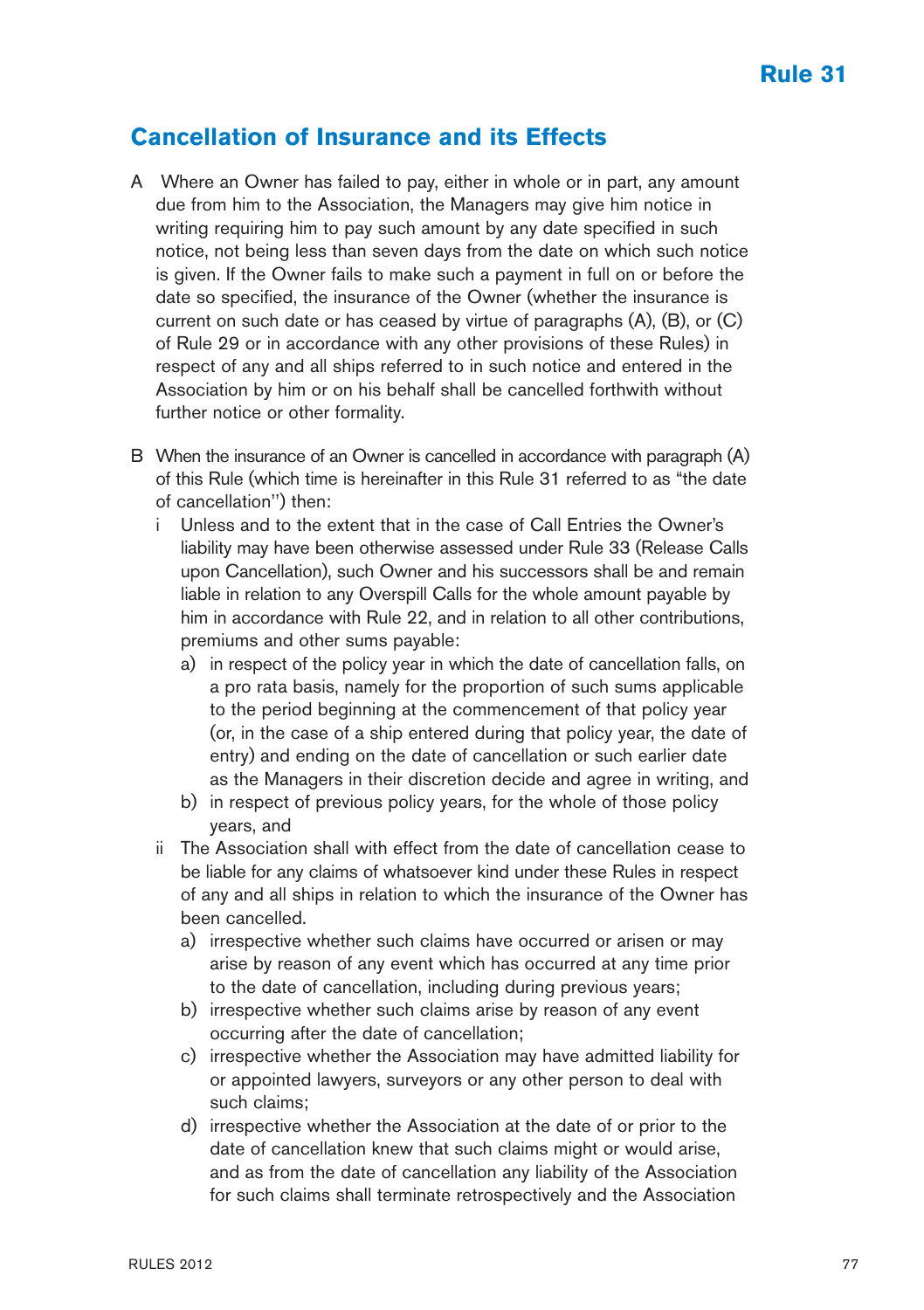### **Rule 31 (continued)**

shall be under no liability to such Owner for any such claims or on any account whatsoever;

#### PROVIDED ALWAYS that:

The Directors may in their discretion and upon such terms as they think fit, including but not restricted to terms as to payment of contributions, premiums or other sums, admit either in whole or in part any claim in respect of any ship entered by an Owner for which the Association is under no liability by virtue of paragraph (A) or (B) of this Rule, whether such claim has arisen before or arises after the date of cessation or the date of cancellation as the case may be, or remit wholly or partly any payment of contribution, premiums or other sums due to the Association.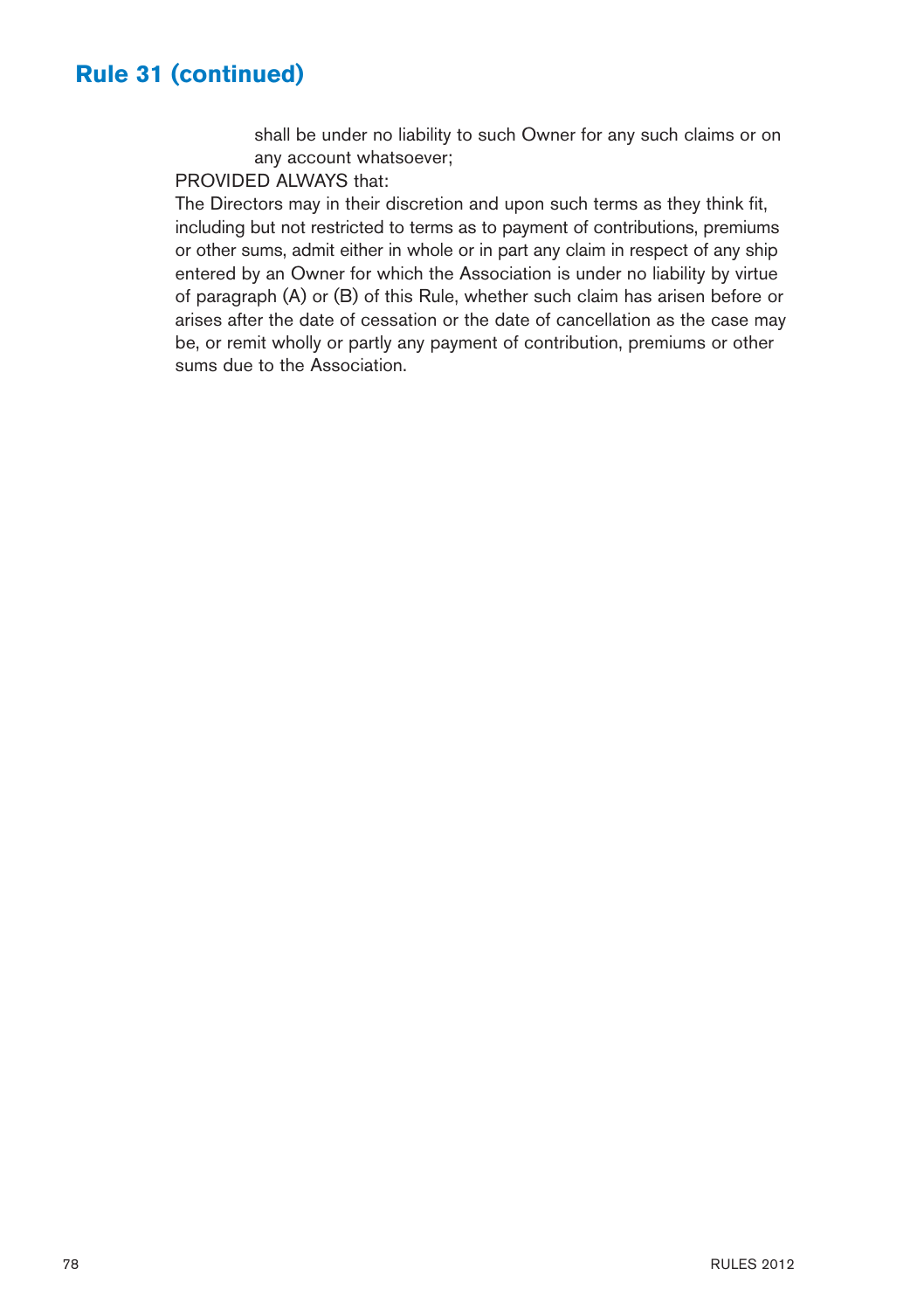#### **Sums Due to the Association for the Purpose of Application of the Rules on Cancellation**

- A For the purpose of determining whether any (and, if so, what) sum is due for the purposes of Rule 31 (A) or otherwise under these Rules no account shall be taken of any amount due or alleged to be due by the Association to the Owner on any ground whatever, and no set-off of any kind (including set-off which might otherwise have arisen by reason of the bankruptcy or winding up of the Owner) shall be allowed against such sum (whether or not any set-off against contributions has been allowed at any time in the past), except to the extent (if any) to which any sum demanded by the Managers as due, and required to be paid in a notice served under the said sub-paragraph, may (in the Managers' discretion) in itself have already allowed for a set-off or credit in favour of the Owner.
- B Without prejudice to the generality of Rule 39 no act, omission, course of dealing, forbearance, delay or indulgence of any kind by or on behalf of the Association nor the granting of time, nor the acceptance by the Association (whether express or implied) of liability for, or the recognition of, any claim, and whether occurring before or after any date of cessation or date of cancellation as hereinbefore referred to shall derogate from the effect of Rules 28 to 33 inclusive or be treated as any waiver of any of the Association's rights thereunder.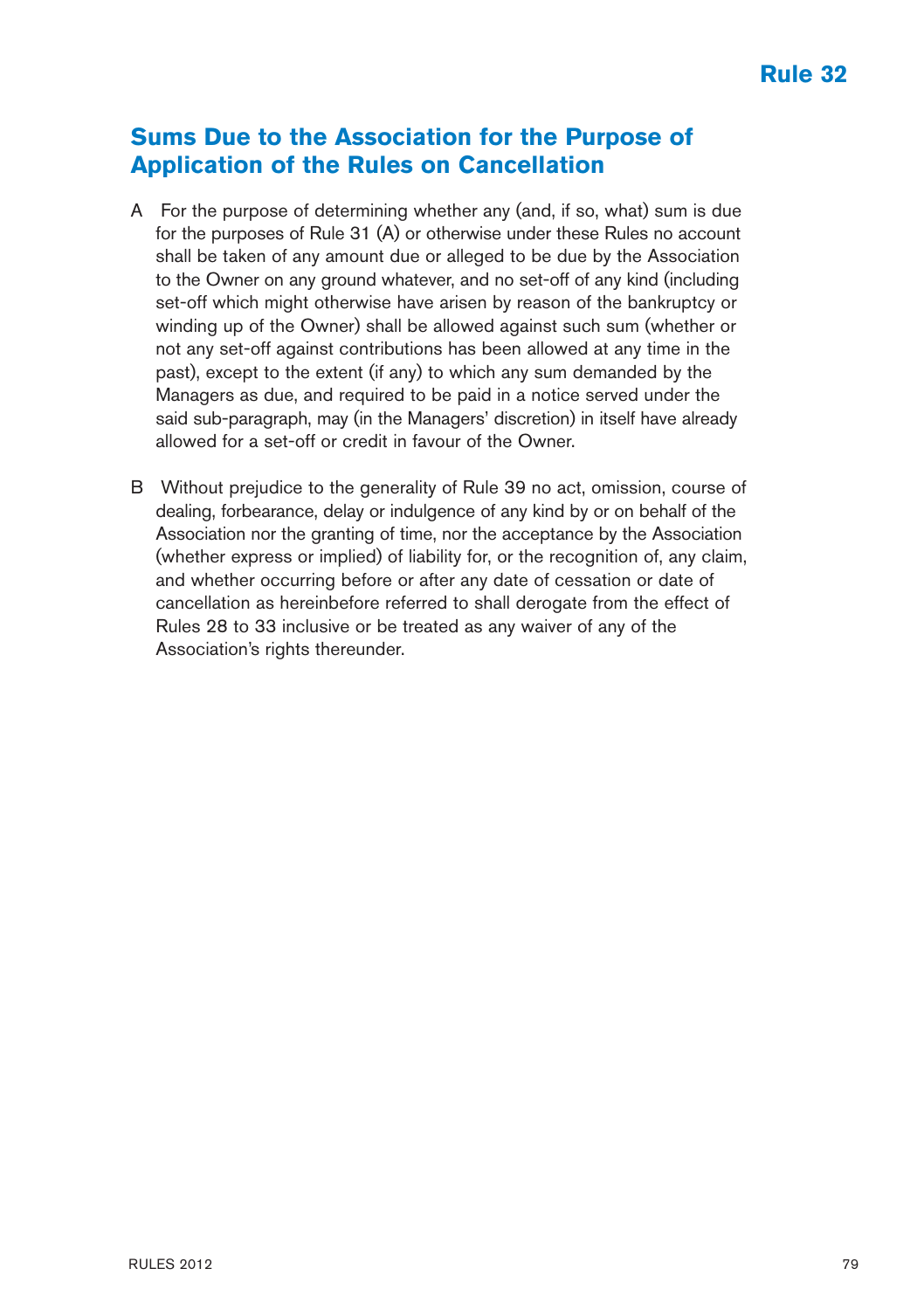#### **Release Calls upon Cancellation**

- A Upon the cancellation of an Owner's insurance in accordance with paragraph (A) of Rule 31, not withstanding that, if there has been a cesser of insurance prior to such cancellation, the Managers at the time of such prior cesser may not have exercised or may have agreed not to exercise the powers described in paragraphs (A) and (B) of Rule 30, the Managers may assess as at the date of the cancellation of insurance the amount which seems to the Managers in their discretion to represent the likely liability of the Owner for Supplementary Premiums and for Mutual Premiums falling due after such date in respect of such ship.
- B If the Managers shall exercise their powers under paragraph (A) of this Rule 33, then:
	- i The amount of any such assessment made under paragraph (A) hereof shall be payable by the Owner without deduction on demand, and
	- ii The Owner shall be under no liability for any Supplementary Premiums which the Directors may decide to levy after the date of such assessment made under paragraph (A) hereof, or for any Mutual Premiums becoming due after such date, and the Owner shall have no right to share in any return of contributions or other receipts or any Mutual Premium Discount, which the Directors may thereafter decide to declare or make in accordance with Rule 20 or 25 (E) respectively.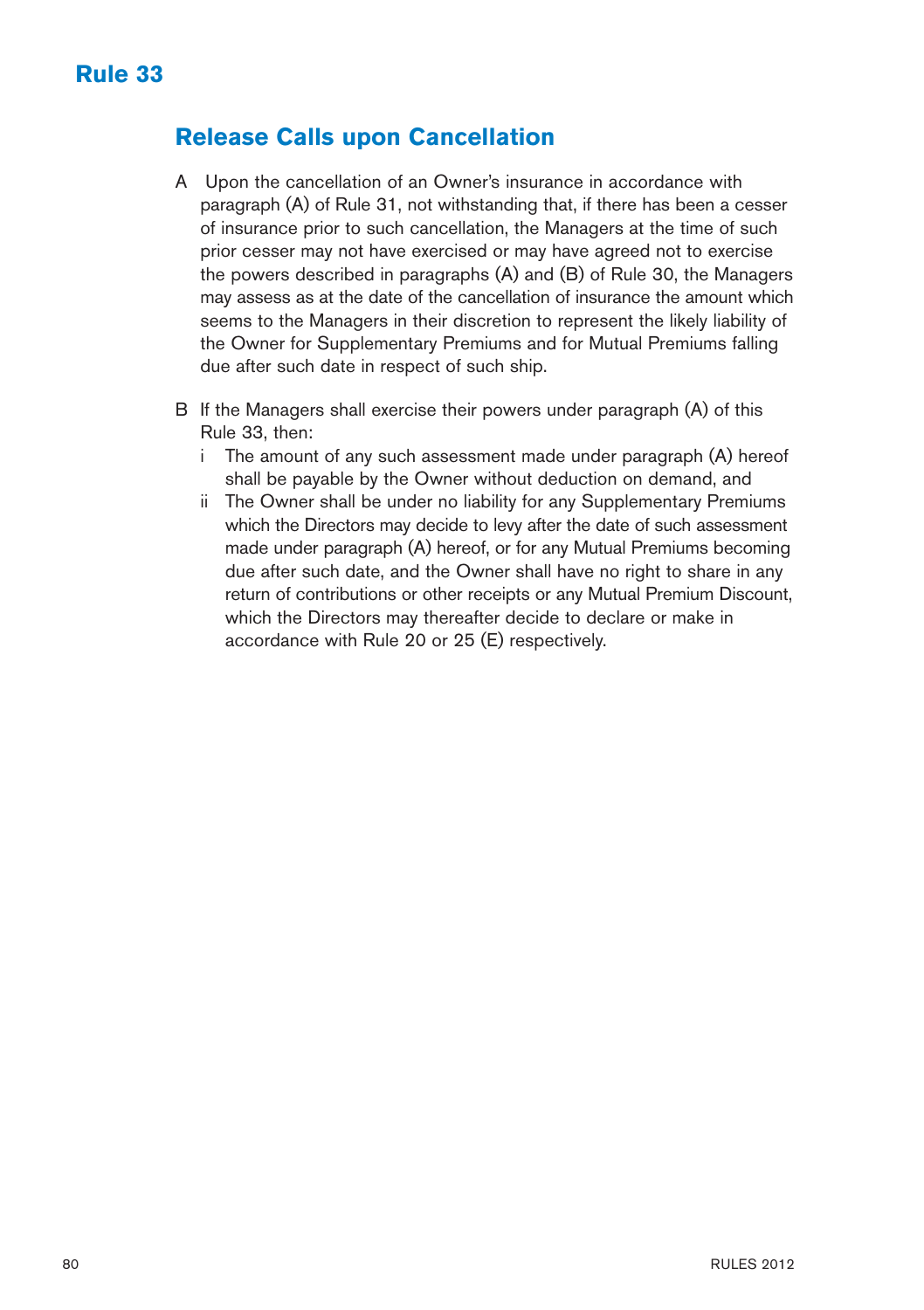#### **Regulations and Recommendations by Directors**

- A The Directors shall have power from time to time to make regulations prescribing the conditions or forms of contracts of carriage either generally or for use in any particular trade or at any particular port or place. Upon the passing of any such regulation it shall be deemed to be incorporated in these Rules so as to take effect as from the beginning of the policy year next following the time and date of the making of such regulation, and as from such taking effect every Owner shall conform thereto in so far as the same may apply to the ships entered by him or on his behalf in the Association or to the trades in which they may be engaged. If any Owner shall commit a breach of any regulation, the Directors may reject or reduce any claim made by the Owner to the extent to which it would not have arisen if he had complied with the regulation and may further impose such terms upon him as they may think fit as a condition of the continuance of the entry of the Owner's ship or ships in the Association.
- B The Directors may also from time to time recommend the use of any particular form of contract of carriage in any particular trade. Owners whose ships are engaged in such trades shall endeavour to use the appropriate form of contract of carriage when the circumstances of the fixture or engagement of such ships permit.
- C Notice giving particulars of every regulation made (and the policy year at the beginning of which it takes effect) and every recommendation made pursuant to this Rule shall forthwith be sent to every Owner, and a copy thereof shall be included in or with every copy of the Rules issued by the Association after such regulation or recommendation comes into force.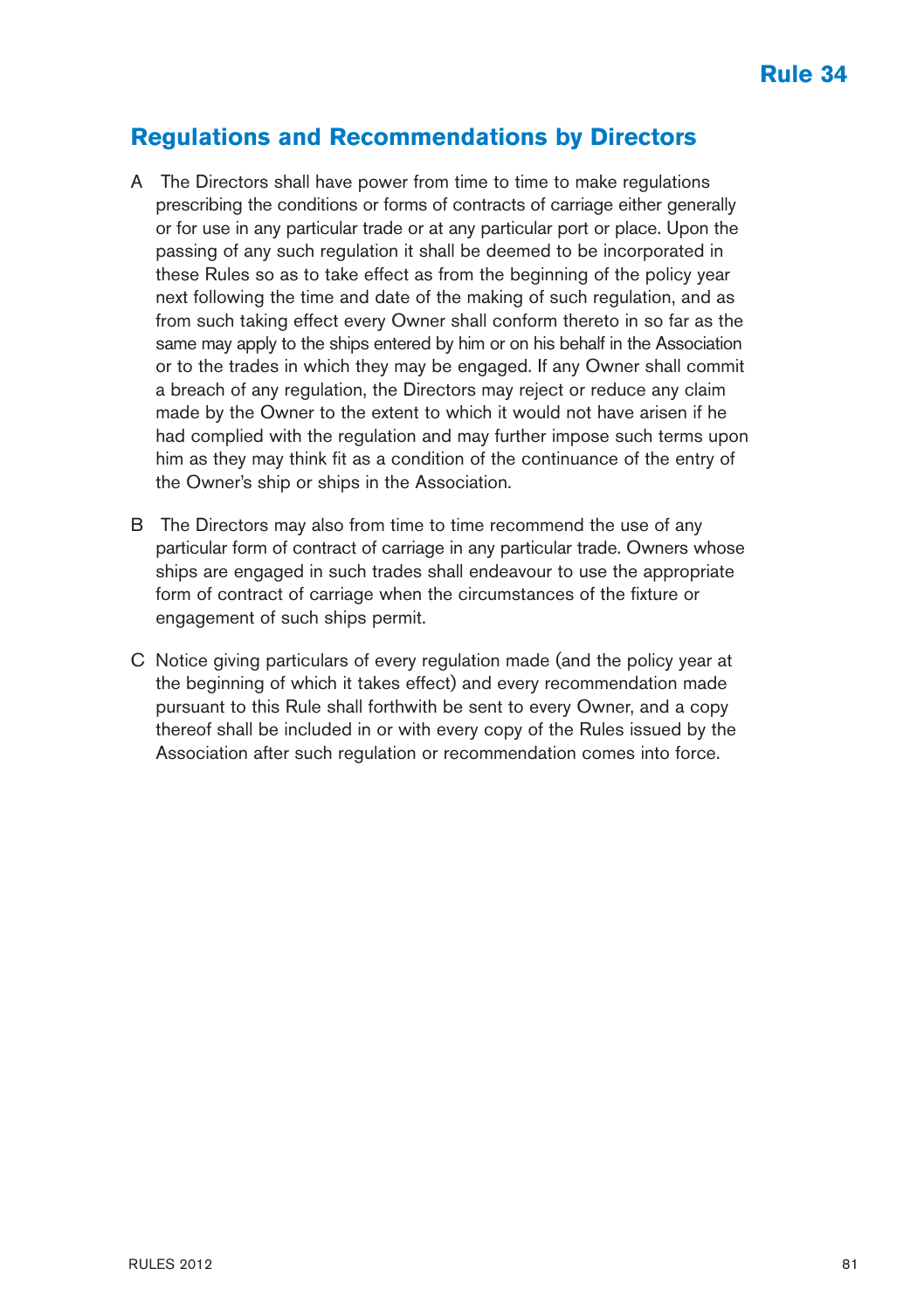

### **Managers' Remuneration**

The Managers shall be remunerated by the Association on such basis as may be approved by the Directors.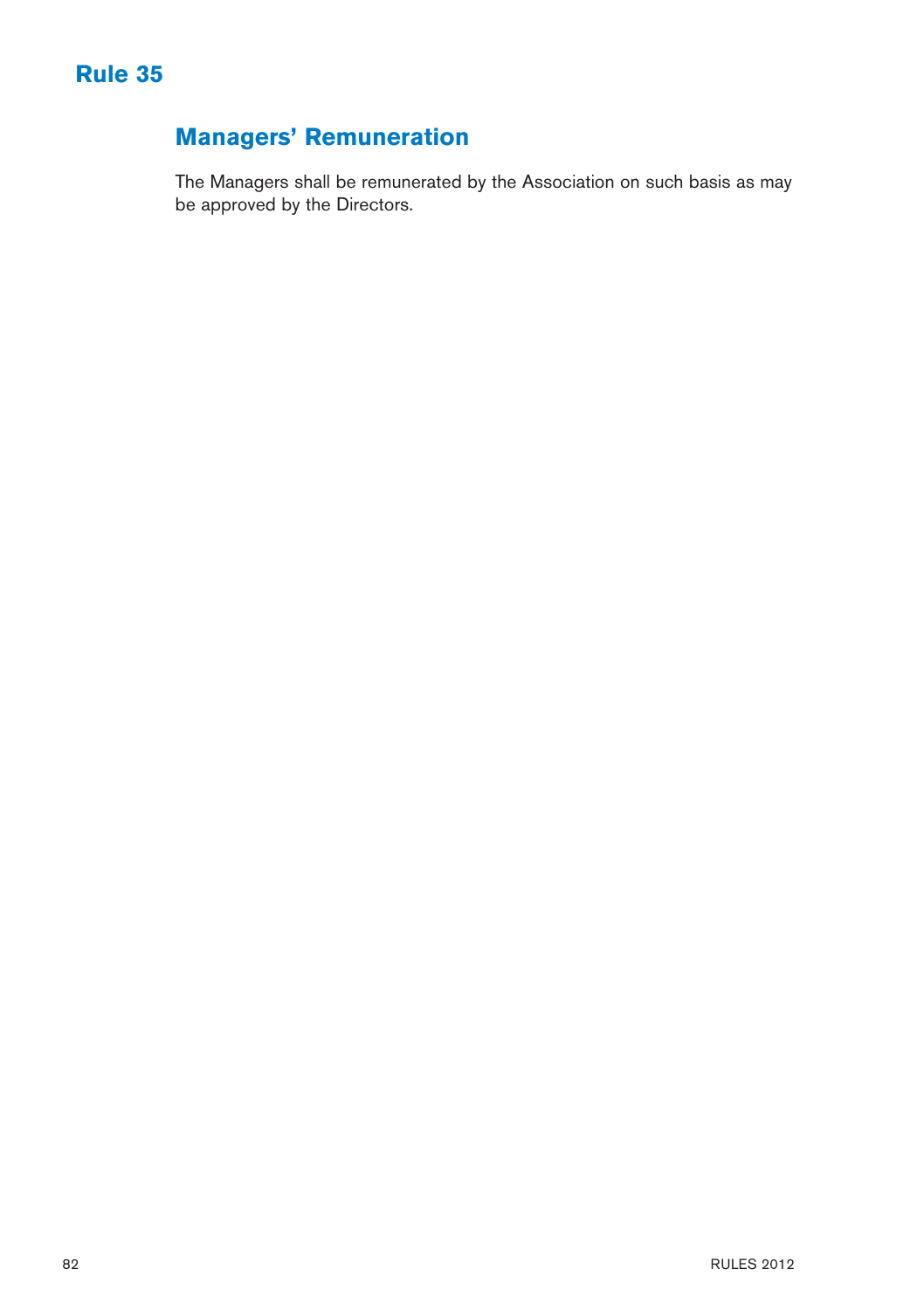### **Claims**

- A Without prejudice to any other provision of these Rules and without waiving any of the Association's rights hereunder, the Managers may at any and all times appoint and employ on behalf of the Owner upon such terms as the Managers may think fit lawyers, surveyors or other persons for the purpose of dealing with any matter liable to give rise to a claim by an Owner upon the Association, including investigating or advising upon any such matter and taking or defending legal or other proceedings in connection therewith. The Managers may also at any time discontinue such employment if they think fit.
- B All lawyers, surveyors and other persons appointed by the Managers on behalf of the Owner or appointed by the Owner with the prior consent of the Managers shall at all times be and be deemed to be appointed and employed on the terms that they have been instructed by the Owner at all times (both while so acting and after having retired from the matter) to give advice and to report to the Association in connection with the matter without prior reference to the Owner and to produce to the Association without prior reference to the Owner any documents or information in their possession or power relating to such matter, all as if such person had been appointed to act and had at all times been acting on behalf of the Association.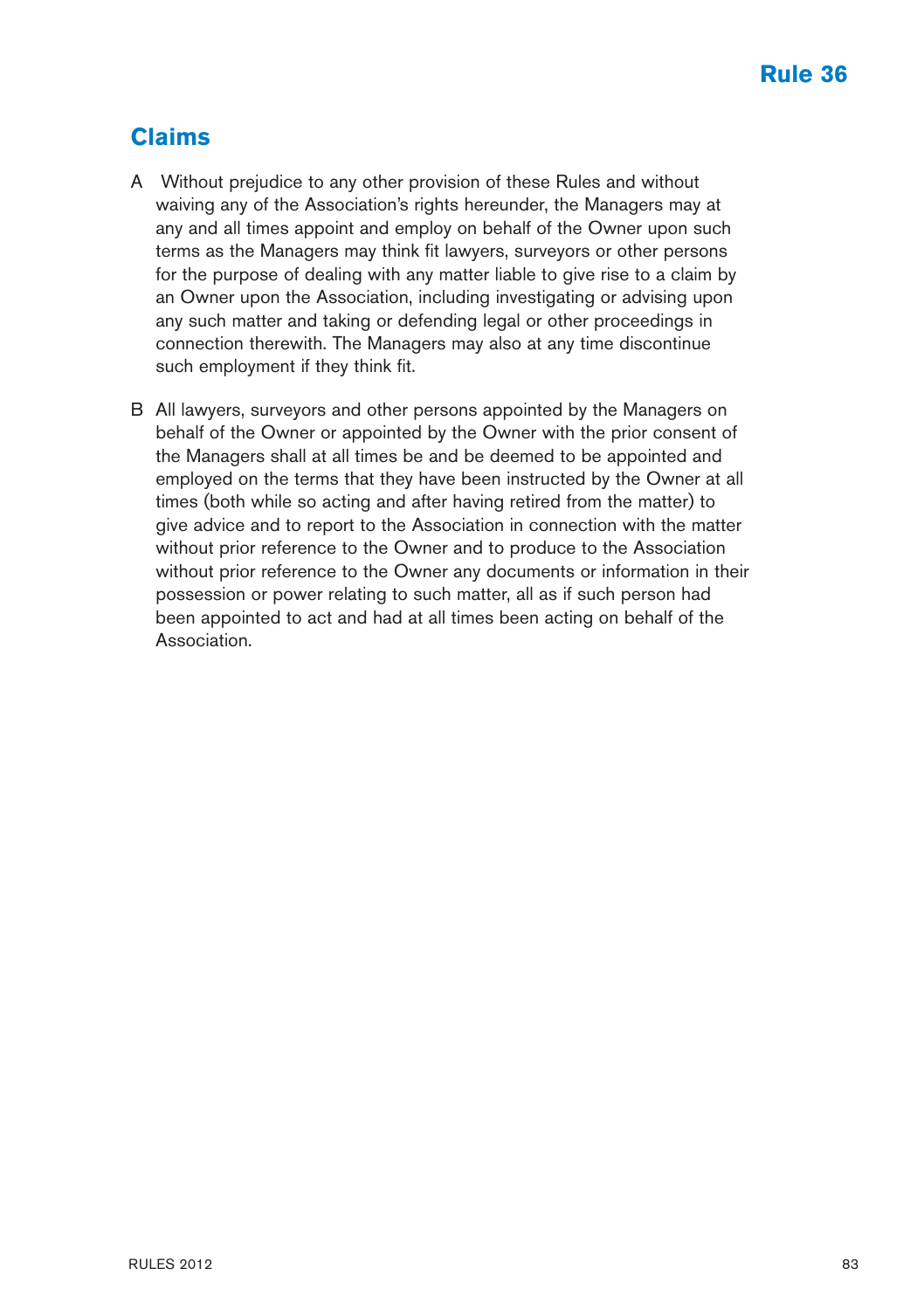#### **Powers of the Managers relating to the Handling and Settlement of Claims**

- A The Managers shall have the right if they so decide to control or direct the conduct of any claim or legal or other proceedings relating to any liability, loss or damage in respect whereof the Owner is or may be insured in whole or in part, and to require the Owner to settle, compromise or otherwise dispose of such claim or proceedings in such manner and upon such terms as the Managers see fit.
- B If the Owner does not settle, compromise or dispose of a claim or of proceedings after being required to do so by the Managers in accordance with paragraph (A) of this section, any eventual recovery by the Owner from the Association in respect of such claim or proceedings shall be limited to the amount he would have recovered if he had acted as required by the Managers.
- C The Association is under no obligation to provide bail or other security on behalf of any Owner, but where the same is provided it shall be on such terms as the Managers may consider appropriate and shall not constitute any admission of liability by the Association for the claim in respect of which the bail or other security is given. It shall be a condition of the provision of bail or other security that the Owner shall indemnify the Association for any costs or liability arising therefrom or associated therewith, save to the extent that such costs or liability would have been recoverable from the Association if the Owner had incurred them directly.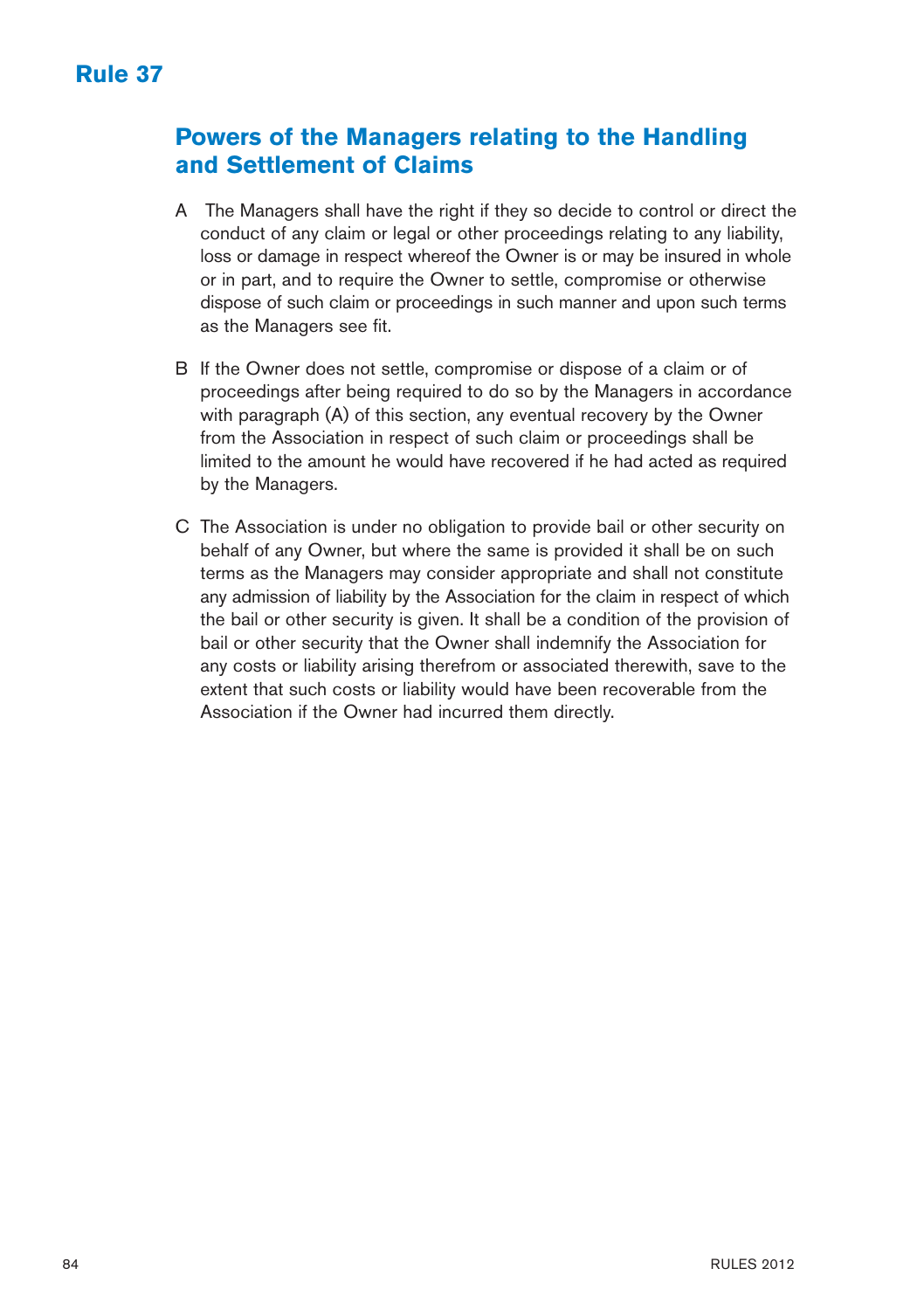#### **Meetings of the Directors**

The Directors shall meet as often as they may consider necessary for the settlement of claims which shall be paid by the Association as the Directors may determine in accordance with these Rules and the Directors shall have power from time to time to authorise the Managers, without prior reference to the Directors, to effect payment of claims of such types and up to such sums as the Directors may determine. No Director shall act as such in the settlement of any claim in which he is interested.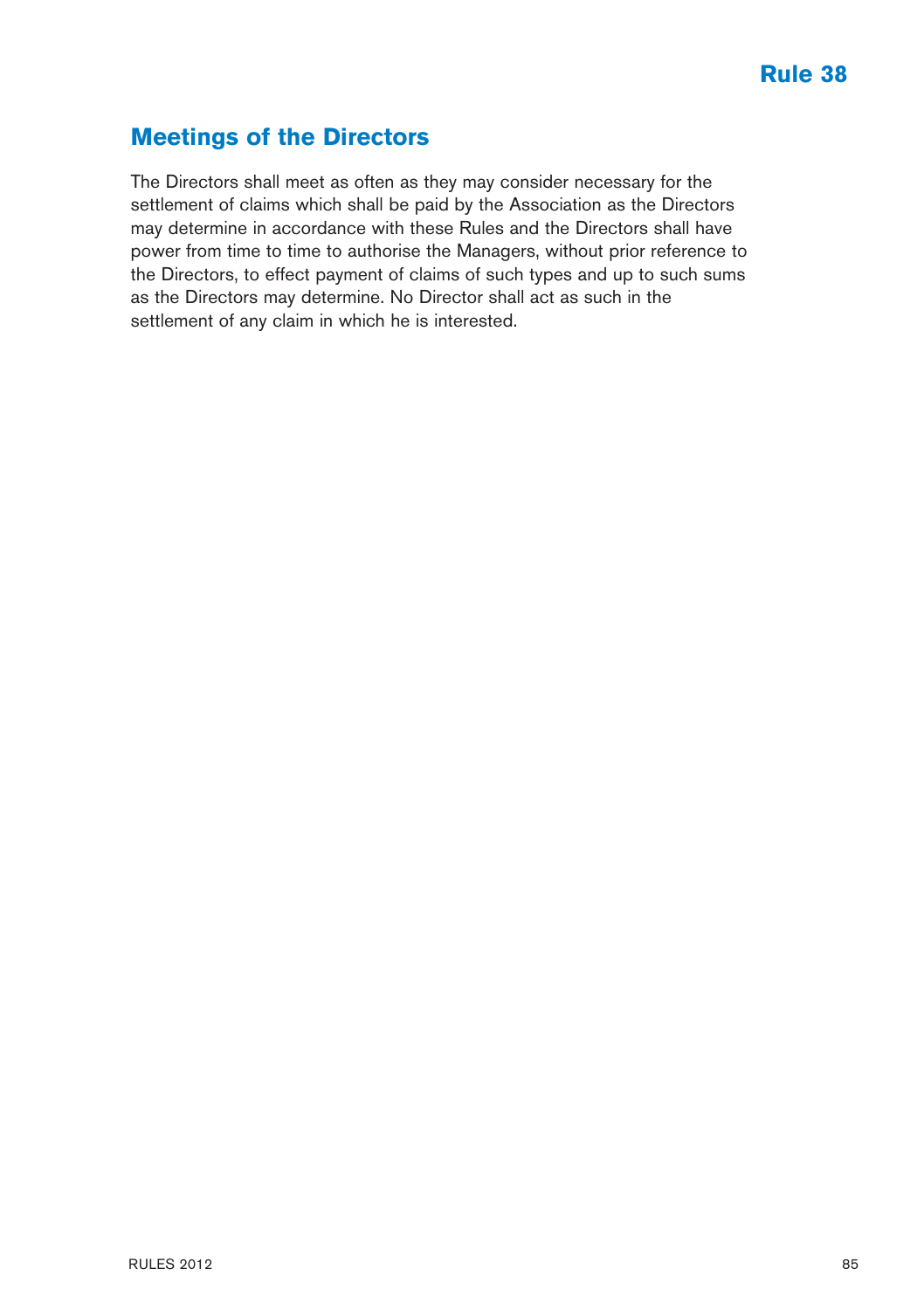#### **Forbearance and Reimbursement**

- A No act, omission, course of dealing, forbearance, delay or indulgence by the Association in enforcing any of these Rules or any of the terms or conditions of its contracts with Owners nor any granting of time by the Association shall prejudice or affect the rights and remedies of the Association under these Rules or under such contracts, and no such matter shall be treated as any evidence of waiver of the Association's rights thereunder, nor shall any waiver of a breach by an Owner of such Rules or contracts operate as a waiver of any subsequent breach thereof. The Association shall at all times and without notice be entitled to insist on the strict application of these Rules and on the strict enforcement of its contracts with Owners.
- B The Owner shall reimburse to the Association on demand the amount of any payment made to any third party by the Association on behalf of or as guarantor for such Owner to the extent that such payment is in respect of any amount which in the opinion of the Managers is not recoverable from the Association.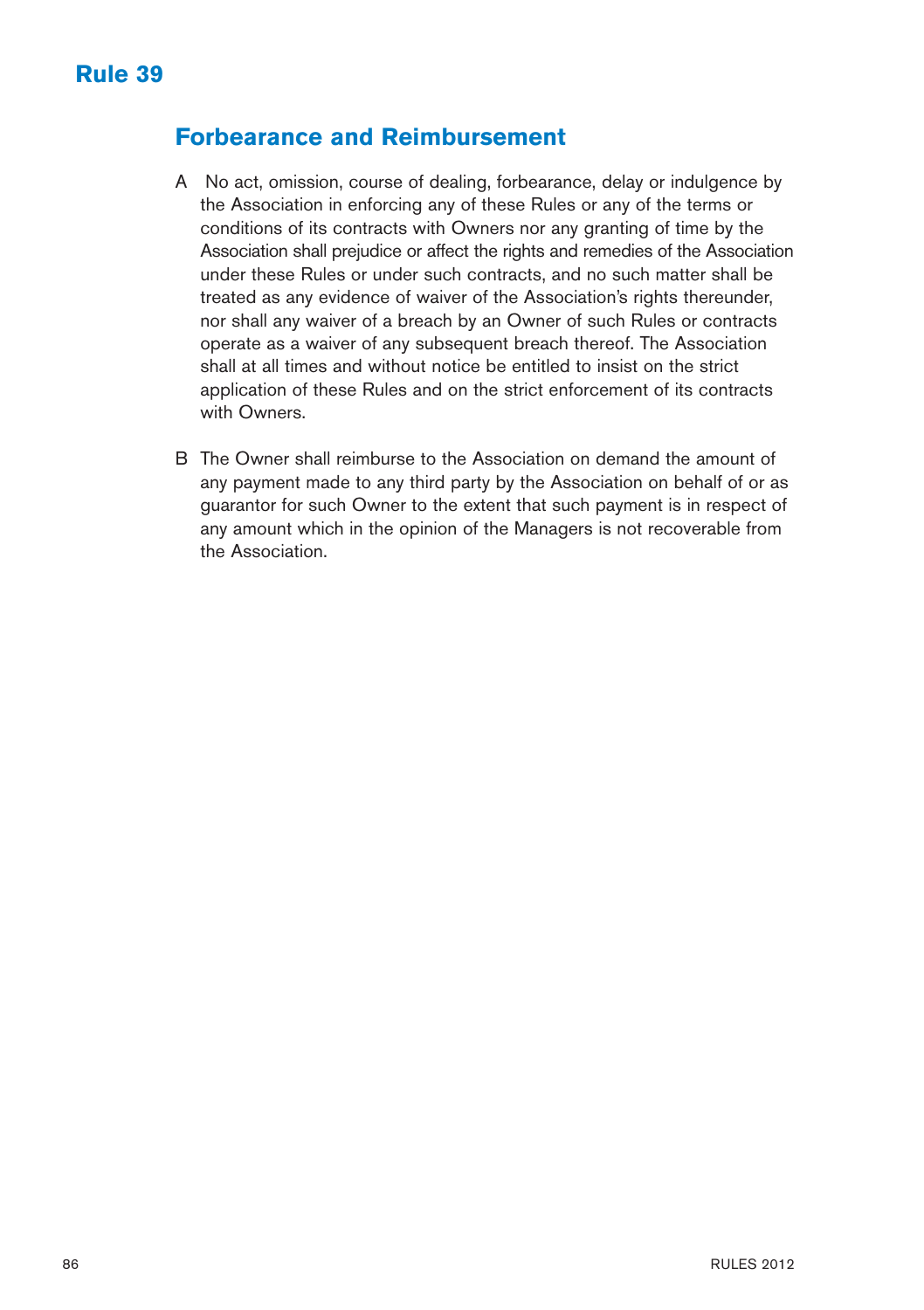#### **Disputes**

- A The Owner hereby submits to the jurisdiction of the High Court of Justice of England in respect of any action brought by the Association to recover sums which the Association may consider to be due to it from the Owner. Without prejudice to the foregoing the Association shall be entitled to commence and maintain in any jurisdiction any action to recover sums which the Association may consider to be due to it from the Owner.
- B Save as provided in Section 4 of Rule 22, if any other difference or dispute shall arise between an Owner or any other person and the Association out of or in connection with these Rules or any contract between the Owner and the Association or as to the rights or obligations of the Association or the Owner or any other person thereunder or in connection therewith, such difference or dispute shall in the first instance be referred to and adjudicated upon by the Directors, unless the Directors elect to waive such adjudication, whereupon the Owner or such other person concerned shall be entitled to refer the difference or dispute to arbitration in accordance with the provisions of paragraph C of this Rule. Such reference and adjudication shall be on written submissions only.
- and the other by such Owner or such other person) and an Umpire to be appointed by the Arbitrators, and the submission to arbitration and all the C If the Owner or such other person concerned in such difference or dispute does not accept the decision of the Directors it shall be referred to the arbitration in London of two Arbitrators (one to be appointed by the Association proceedings therein shall be subject to the provisions of the English Arbitration Act, 1996, and any statutory modification or re-enactment thereof.
- D No Owner nor such other person shall be entitled to maintain any action, suit or other legal proceedings against the Association upon any such difference or dispute
	- i unless and until the same has been so referred to the Directors for adjudication under paragraph (B) of this Rule and the Directors shall have given their decision thereon or the reference to such adjudication shall have been waived in accordance with the proviso to paragraph (B) of this Rule, and
	- ii if such decision is not accepted by such Owner or such other person or if the reference to such adjudication shall have been waived, unless and until such difference or dispute shall have been referred to arbitration as provided in paragraph (C) of this Rule and the Award in such reference shall have been published, and
	- iii then only for such sum (if any) as the Award may direct to be paid by the Association, and
	- iv the sole obligation of the Association to such Owner or such other person under these Rules and any contract between the Association and the Owner or otherwise howsoever in respect of any such dispute or difference shall be to pay such sum as may be directed by such an Award.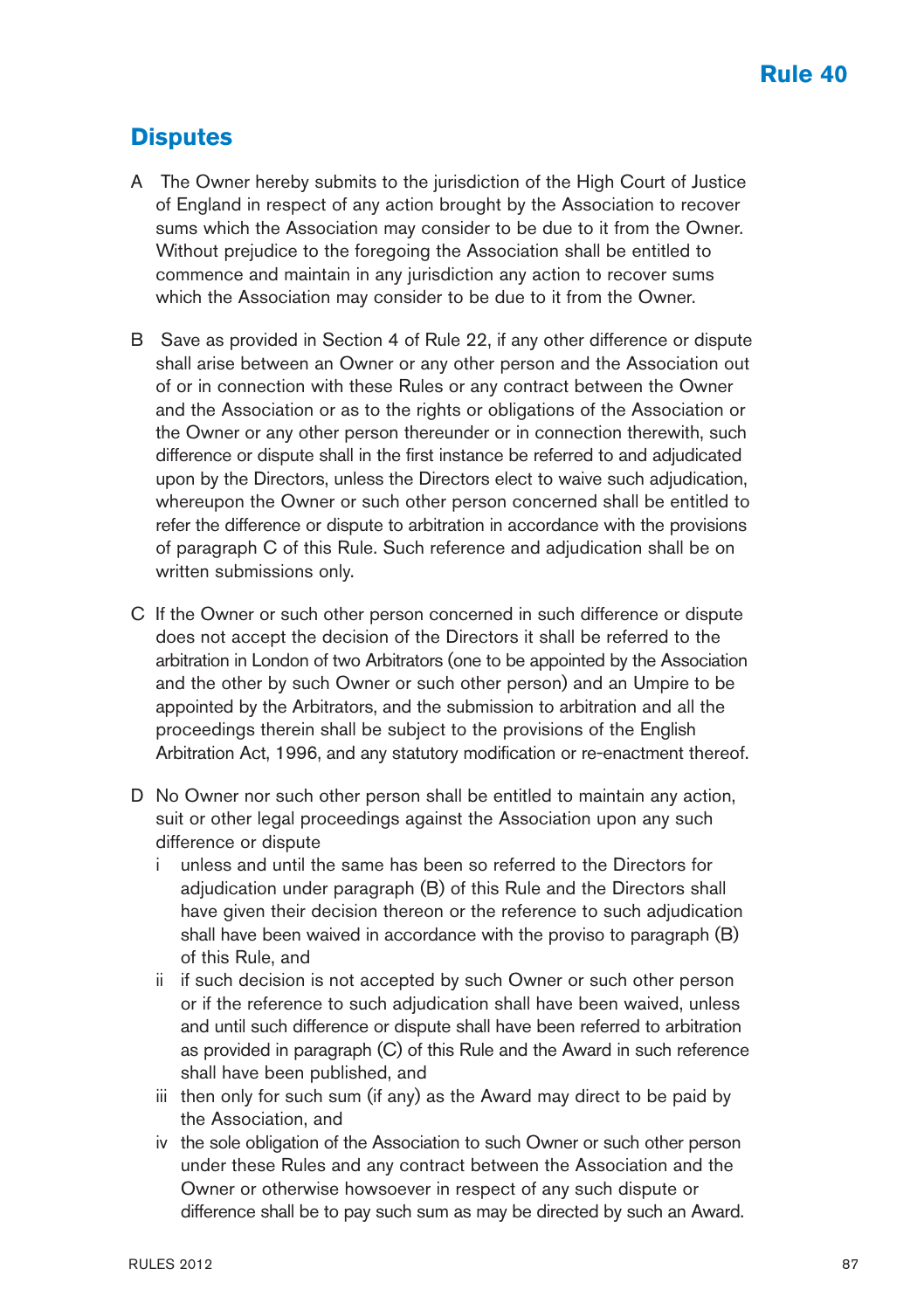### **Rule 40 (continued)**

 Group and the other by such Owner or other person) and an Umpire to be appointed by the Arbitrators, and the submission to arbitration and all the E If any difference or dispute shall arise between an Owner or any other person and the Managers or their servants or agents (collectively the Managers' Group), out of or in connection with these Rules or any contract between the Owner and the Association or as to the rights or obligations of anyone of the Manager's Group or the Owner in any other way in connection therewith, such difference or dispute shall be referred to arbitration in London of two Arbitrators (one to be appointed by the Manager's proceedings therein shall be subject to the provisions of the English Arbitration Act, 1996, and any statutory modification or re-enactment thereof.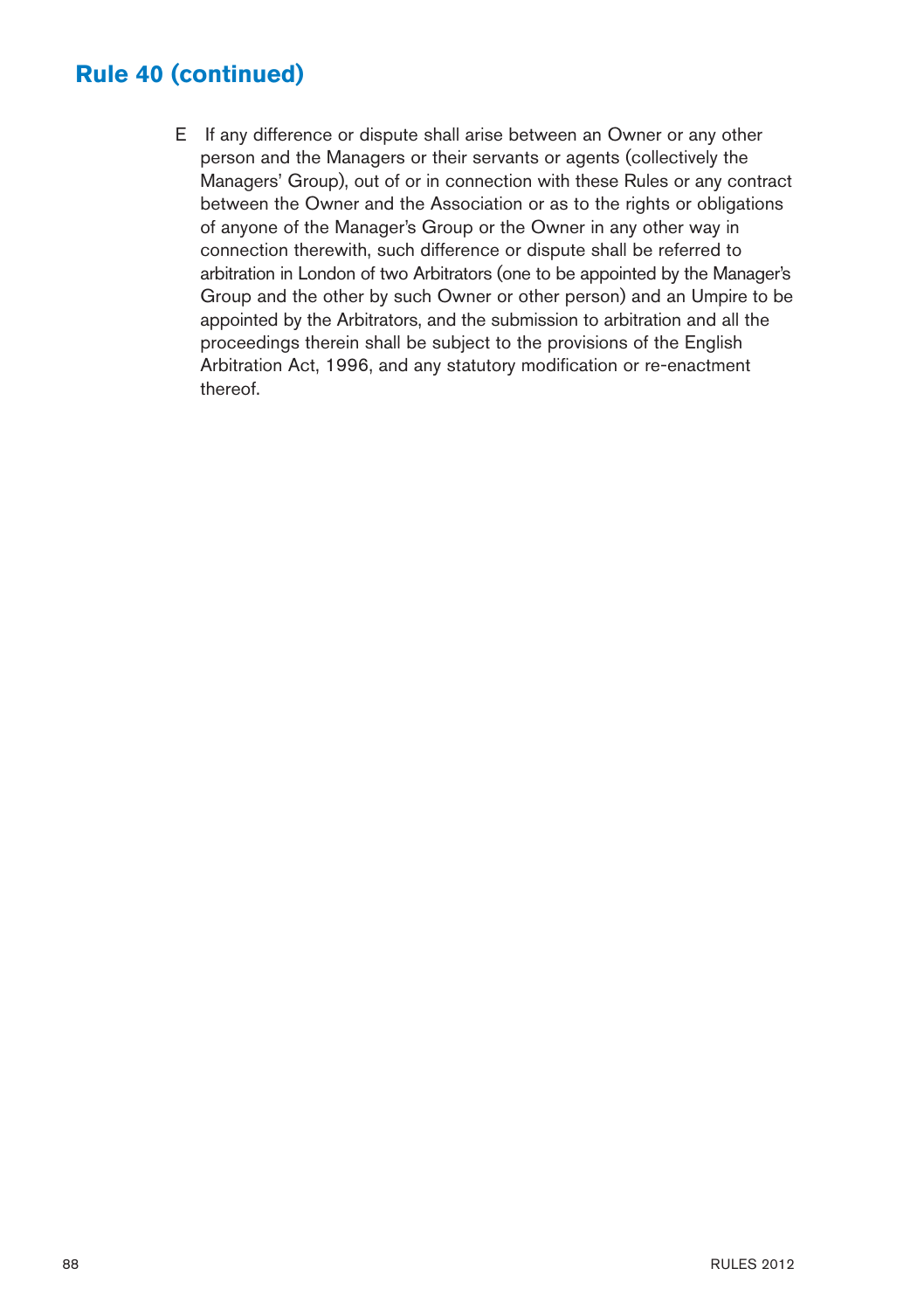#### **Notices**

- A A notice or other document required under these Rules to be served on the Association may be served by sending it by courier or through the post in a prepaid letter or by sending it by telegram, cable, radio telegraph, telex or facsimile transmission (fax) addressed to the Association at the Association's registered office for the time being.
- B A notice or other document required under these Rules to be served on an Owner may be served by sending it by courier or through the post in a prepaid letter or by sending it by telegram, cable, radio telegraph, telex, facsimile transmission (fax) or electronic transmission (e-mail) addressed to such Owner:
	- at the address which shall have been expressly furnished by him to the Association as the address at which notices from the Association may be served upon him, or,
	- ii if no such address shall have been furnished, at his address as appearing in the Register of Members, or,
	- iii if such Owner is not and was not a Member at the address which is his last known address to the knowledge of the Managers.

In the case of Joint Owners all such notices or other documents shall be served upon the Joint Owner whose address has been furnished in accordance with sub-paragraph (i) above, or, if no such address has been furnished, upon the senior of the Joint Owners and such service shall be sufficient service on all the Joint Owners. For this purpose seniority as between Joint Owners shall be determined by the order in which the names stand as Joint Owners in the Register of Members.

- radio telegraph office or, in the case of telex, facsimile transmission (fax) or C Any such notice or other document if served by courier or by post shall be deemed to have been served on the day following the day on which the letter containing the same was handed to the courier or put into the post, and in proving such service it shall be sufficient to prove that the letter containing the notice or document was properly addressed and handed to the courier or put into the post as a prepaid letter. Any such notice or other document if served by telegram, cable, radio telegraph, telex, facsimile transmission (fax) or electronic transmission (e-mail) shall be deemed to have been served on the day on which it was handed in to the telegraph, cable or electronic transmission (e-mail), despatched, and in proving such service it shall be sufficient to prove that such telegram, cable or radio telegraph was duly handed in or, in the case of telex, facsimile transmission (fax) or electronic transmission (e-mail) that the notice or other document was duly despatched.
- D The successors of anyone who is or was at any time an Owner of an entered ship shall be bound by a notice or other document served as aforesaid if sent to the last such address of such Owner notwithstanding that the Association may have notice of the Owner's death, disability, lunacy, bankruptcy or liquidation.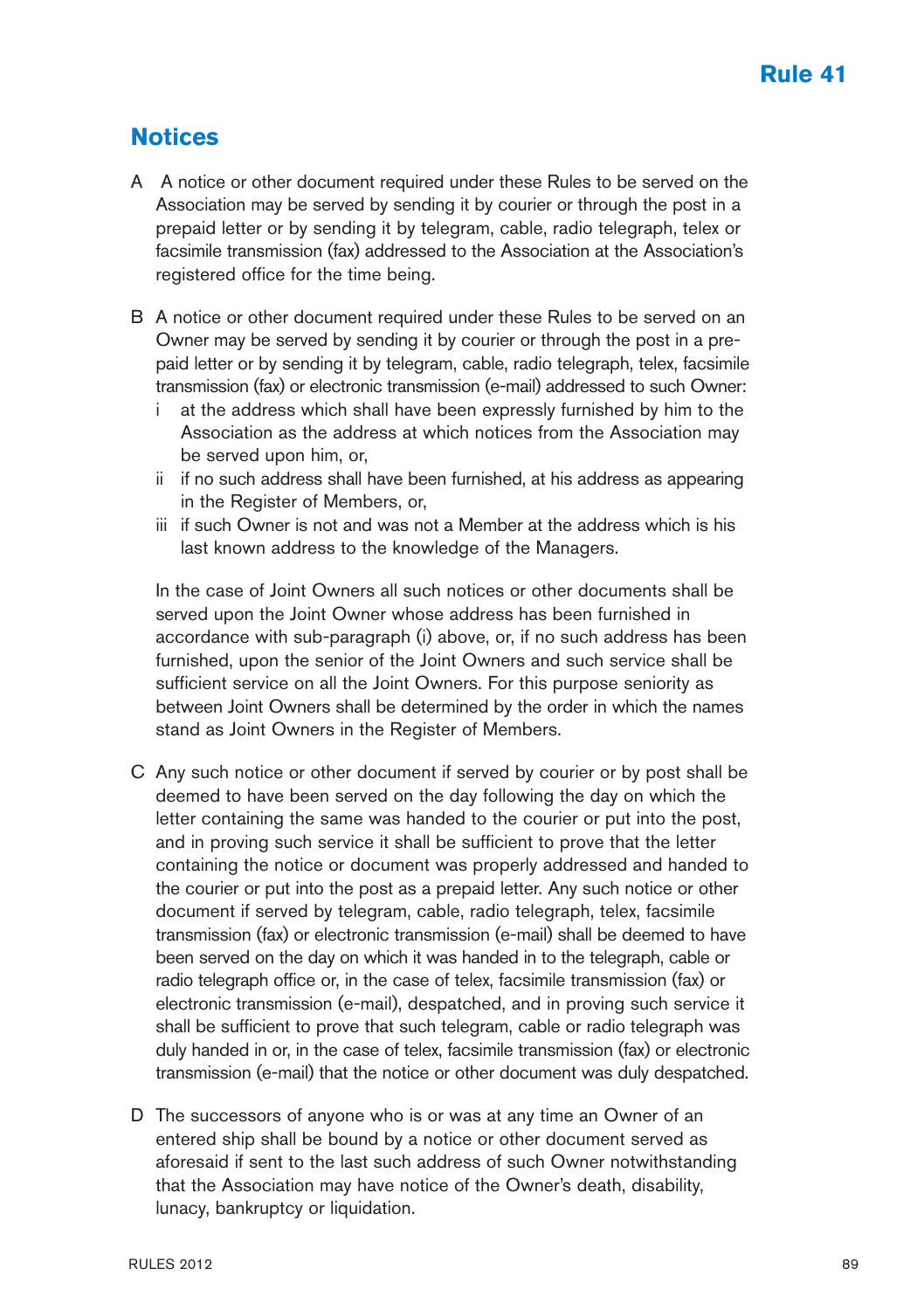

#### **Law of Contract**

Any contract of insurance howsoever made between the Association and an Owner shall be deemed to have been concluded in Bermuda unless otherwise stated in such contract, and both these Rules and any such contract shall be governed by and construed in accordance with English law.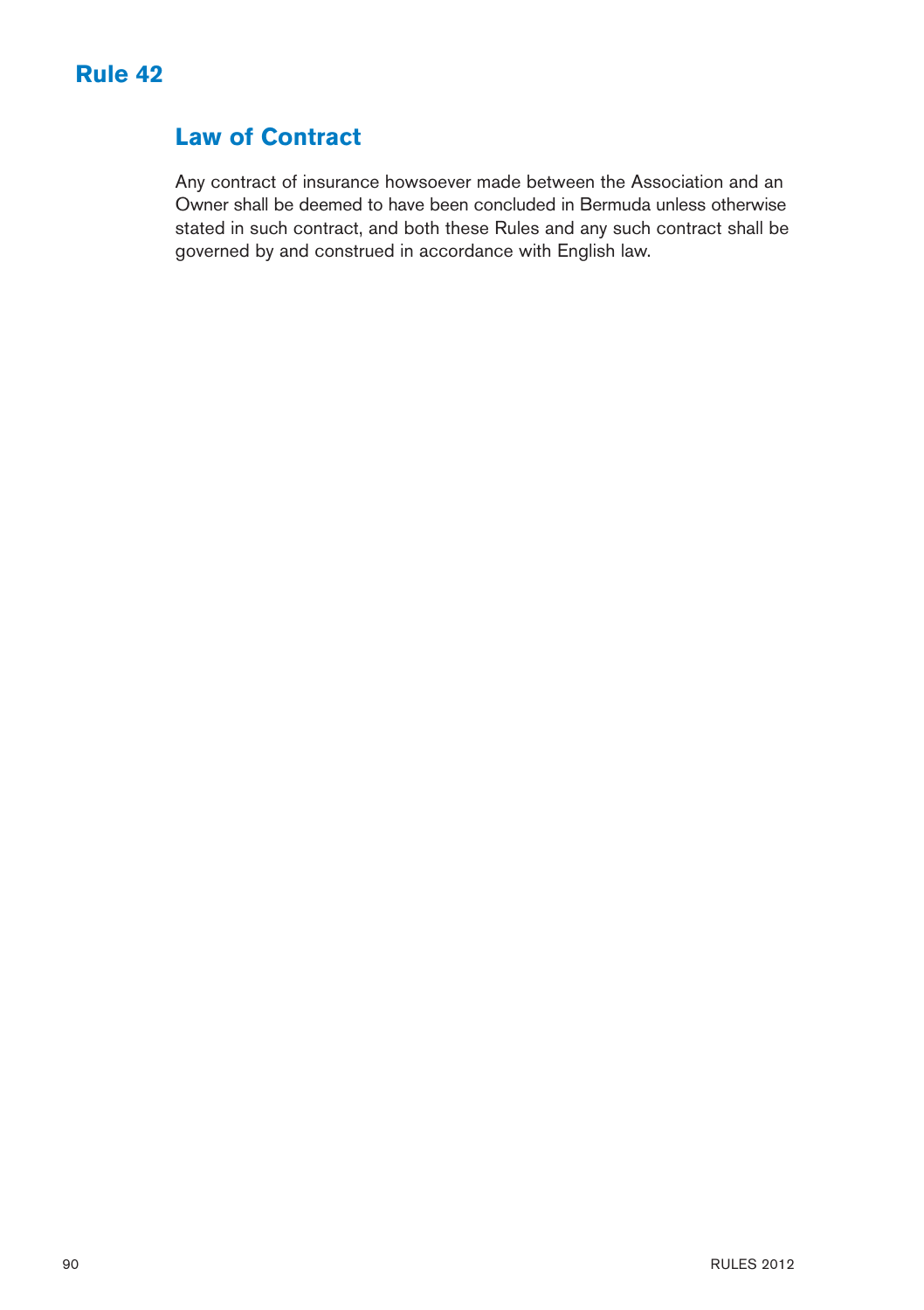### **Delegation**

- A Whenever any power, duty or discretion is conferred or imposed upon the Managers by virtue of these Rules, such power, duty or discretion may, subject to any terms, conditions or restrictions contained in these Rules, be exercised by any one or more of the Managers or by any servant or agent of the Managers to whom the same shall have been delegated or sub-delegated.
- B Whenever any power, duty or discretion is stated in these Rules to be vested in the Directors, such power, duty or discretion shall be exercisable by the Directors unless the same shall have been delegated to any Committee of the Directors or to the Managers in accordance with the provisions as regards delegation contained in the Bye-Laws, in which event the power, duty or discretion may be exercised by any person to whom the same shall have been so delegated.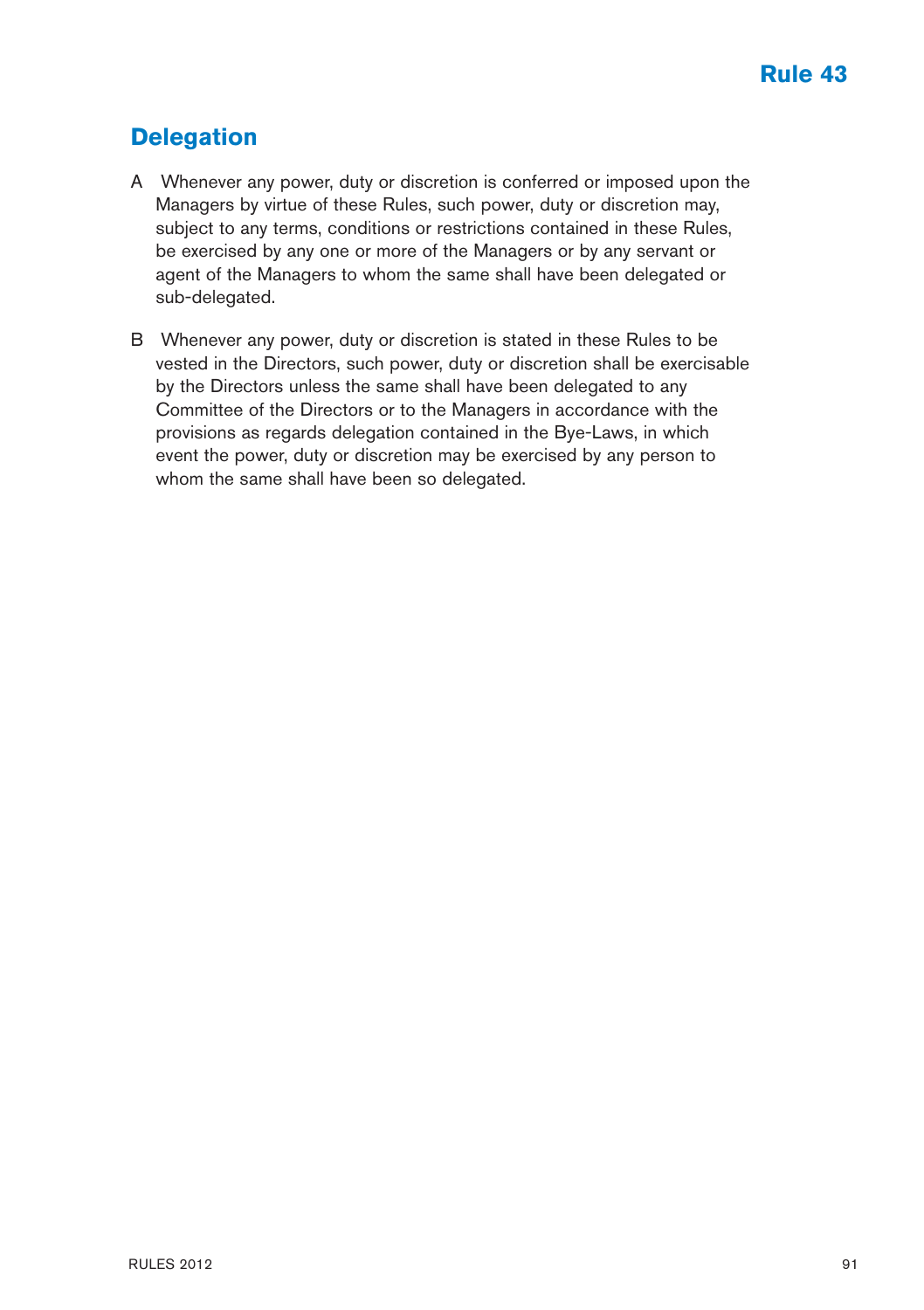### **Rule 44**

### **Definitions**

In these Rules the words standing in the first column of the table next hereinafter contained shall bear the meanings set opposite to them respectively in the second column thereof, if not inconsistent with the subject or context:

Act The United Kingdom Mutual Steam Ship Assurance Association (Bermuda) Limited Consolidation and Amendment Act 1993 and every modification thereof for the time being in force. **Applicant Owner** In relation to a ship which is desired or intended to be entered for insurance in the Association, means owner, owners in partnership, owners holding separate shares in severalty, part owner, mortgagee, trustee, charterer, operator, manager or builder of such ship and any other person (not being an insurer seeking reinsurance), by or on whose behalf an application has been, is being or is to be made for the entry of the same in the Association for insurance whether he be or is to be a Member of the Association or not. **Association** The United Kingdom Mutual Steam Ship Assurance Association (Bermuda) Limited. **Associations** The United Kingdom Mutual Steam Ship Assurance Association (Bermuda) Limited and The United Kingdom Mutual Steam Ship Assurance Association (Europe) Limited **Bye-Laws Call entry**  The Bye-Laws for the time being of the Association. An insurance on terms that the Owner is bound to pay calls to the Association. **Calls** Sum or sums payable to the Association in respect of an entered ship pursuant to Rules 19 to 23, including Mutual Premiums, Supplementary Premiums and Overspill Calls. **Cargo Goods, including anything used or intended to be used** to pack or secure goods, in respect of which an Owner enters into a contract of carriage, but excluding containers or other equipment owned or leased by the Owner. **Catastrophe Reserve**Any reserve maintained by the Association pursuant to Rule 24(B)(i). **Closed policy year** A policy year of the Association which has been closed in accordance with the provisions of Rule 25.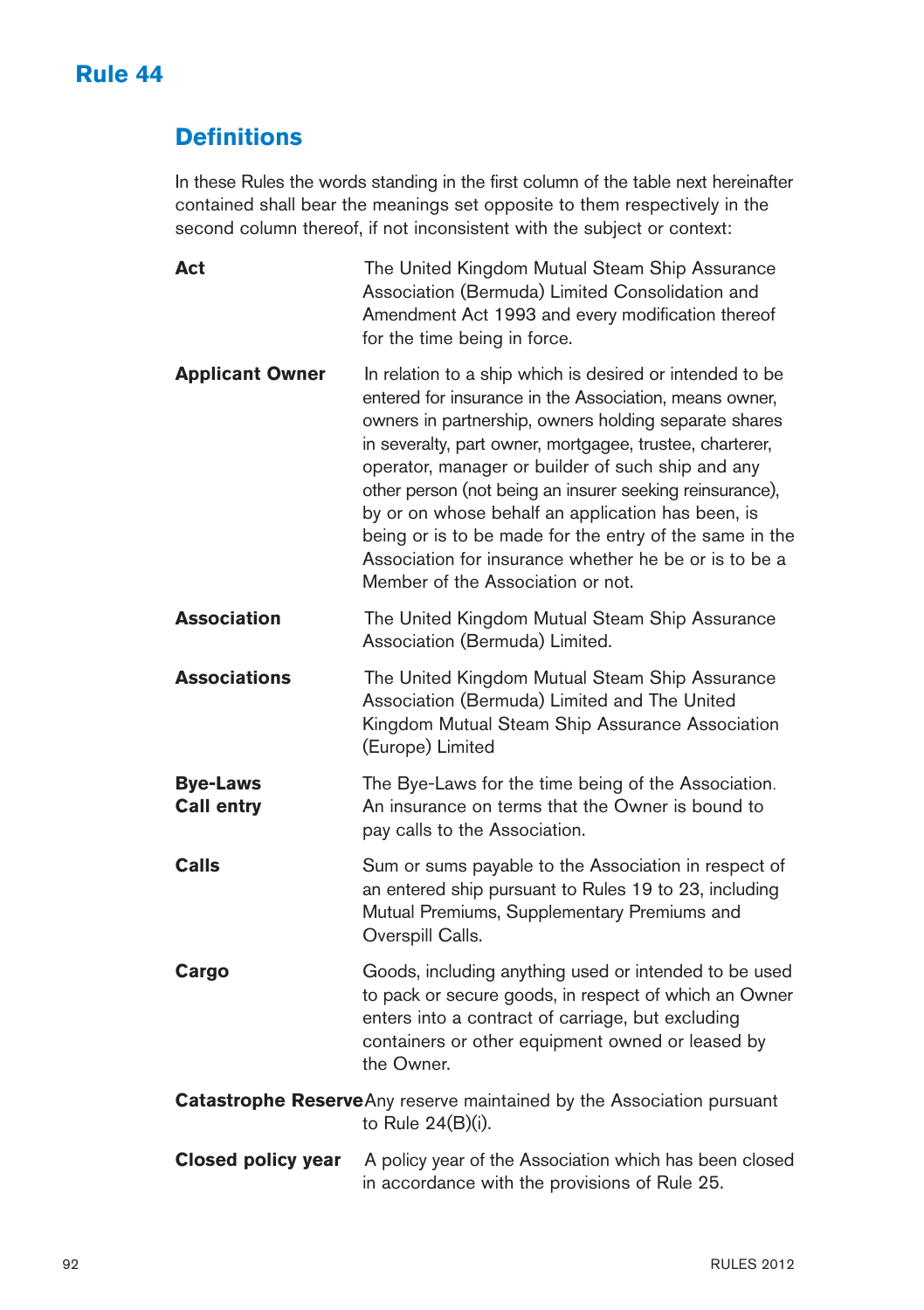# **Rule 44 (continued)**

| <b>Convention Limit</b>                                  | In respect of a ship, the limit of liability of the owner of<br>that ship for claims (other than claims for loss of life or<br>personal injury) at the Overspill Claim Date, calculated<br>in accordance with Article 6 paragraph 1(b) of the<br>International Convention on Limitation of Liability for<br>Maritime Claims 1976 (the "Convention") and converted<br>from Special Drawing Rights into United States Dollars<br>at the rate of exchange conclusively certified by the<br>Association as being the rate prevailing on the Overspill<br>Claim Date, provided that, (a) where a ship is entered<br>for a proportion (the "relevant proportion") of its tonnage<br>only, the Convention Limit shall be the relevant proportion<br>of the limit of liability calculated and converted as afore-<br>said and (b) each ship shall be deemed to be a sea-<br>going ship to which the Convention applies, notwith-<br>standing any provision in the Convention to the contrary. |  |
|----------------------------------------------------------|---------------------------------------------------------------------------------------------------------------------------------------------------------------------------------------------------------------------------------------------------------------------------------------------------------------------------------------------------------------------------------------------------------------------------------------------------------------------------------------------------------------------------------------------------------------------------------------------------------------------------------------------------------------------------------------------------------------------------------------------------------------------------------------------------------------------------------------------------------------------------------------------------------------------------------------------------------------------------------------|--|
| <b>Directors</b>                                         | The Board of Directors for the time being of the<br>Association.                                                                                                                                                                                                                                                                                                                                                                                                                                                                                                                                                                                                                                                                                                                                                                                                                                                                                                                      |  |
| <b>Entered ship</b>                                      | A ship which has been entered in the Association for<br>insurance.                                                                                                                                                                                                                                                                                                                                                                                                                                                                                                                                                                                                                                                                                                                                                                                                                                                                                                                    |  |
| <b>Entered tonnage</b>                                   | The tonnage figure recorded as entered tonnage in the<br>Certificate of Entry of an entered ship and used for the<br>purposes of calculation of calls whether (a) the tonnage<br>of the ship or (b) a proportion of the tonnage of the<br>ship or (c) a figure exceeding the tonnage of the ship.                                                                                                                                                                                                                                                                                                                                                                                                                                                                                                                                                                                                                                                                                     |  |
| <b>Fines</b>                                             | Includes penalties and other impositions similar in<br>nature to fines.                                                                                                                                                                                                                                                                                                                                                                                                                                                                                                                                                                                                                                                                                                                                                                                                                                                                                                               |  |
| <b>Fixed premium</b>                                     | A fixed premium payable to the Association in respect<br>of an entered ship pursuant to Rule 9.                                                                                                                                                                                                                                                                                                                                                                                                                                                                                                                                                                                                                                                                                                                                                                                                                                                                                       |  |
|                                                          | Fixed premium entry An insurance on terms that the Owner is bound to pay<br>a fixed premium to the Association.                                                                                                                                                                                                                                                                                                                                                                                                                                                                                                                                                                                                                                                                                                                                                                                                                                                                       |  |
| <b>Group Excess</b><br><b>Group Reinsurance</b><br>Limit | The excess of loss reinsurance policies effected by<br>Reinsurance Policies the parties to the Pooling Agreement.<br>The amount of the smallest claim (other than any<br>claim arising in respect of oil pollution) incurred by<br>the Association or by any other party to the Pooling<br>Agreement which would exhaust the largest limit for<br>any type of claim (other than a claim arising in respect<br>of oil pollution) from time to time imposed in the Group<br>Excess Reinsurance Policies.                                                                                                                                                                                                                                                                                                                                                                                                                                                                                |  |
| <b>Hull policy</b>                                       | A policy effected on the hull and machinery of a ship<br>including an Excess Liability Policy.                                                                                                                                                                                                                                                                                                                                                                                                                                                                                                                                                                                                                                                                                                                                                                                                                                                                                        |  |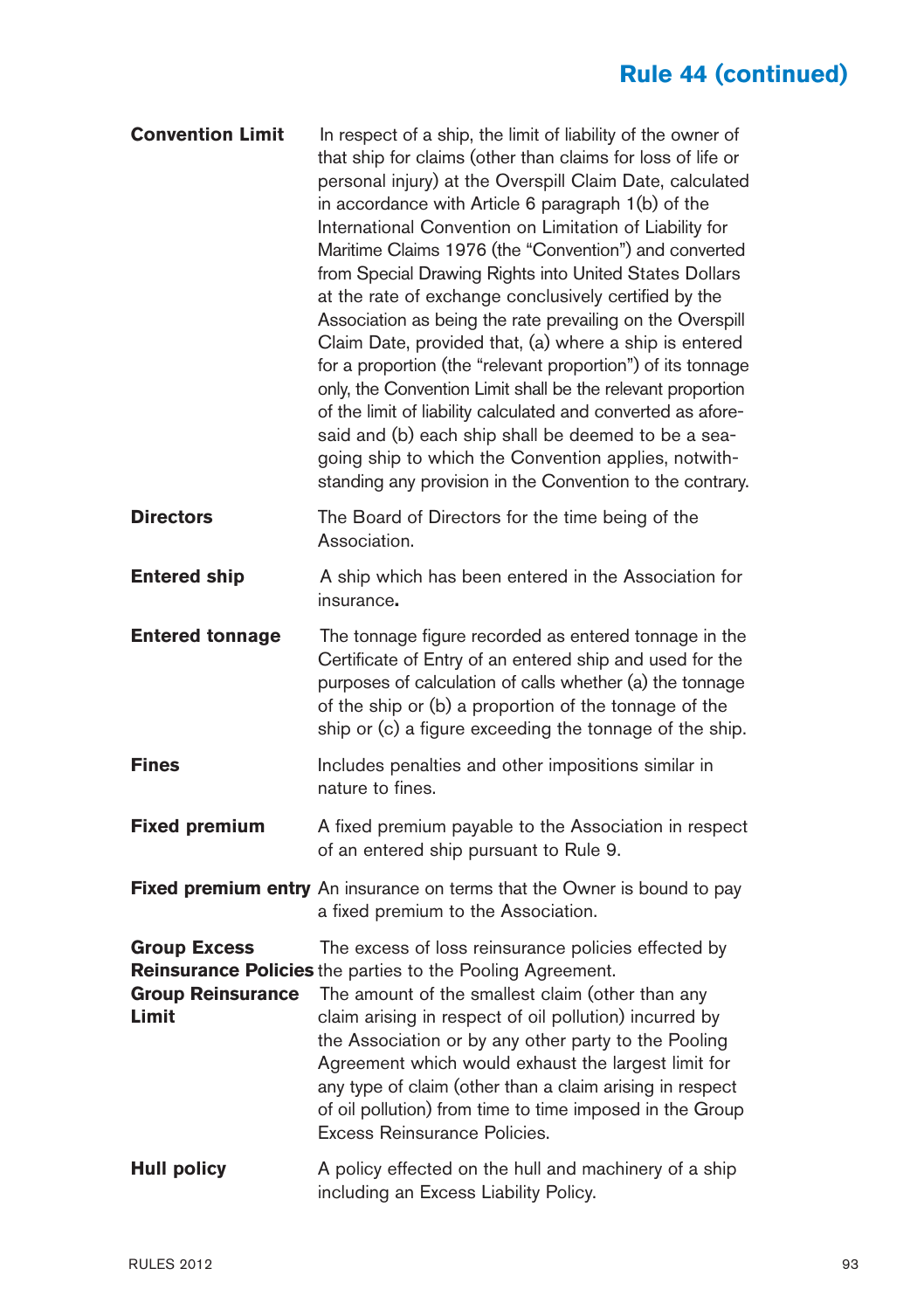# **Rule 44 (continued)**

| <b>Insurance</b>         | Any insurance or reinsurance.                                                                                                                                                                                                                                                                                                                                                                                                                                                       |  |
|--------------------------|-------------------------------------------------------------------------------------------------------------------------------------------------------------------------------------------------------------------------------------------------------------------------------------------------------------------------------------------------------------------------------------------------------------------------------------------------------------------------------------|--|
| In writing               | Written, printed or lithographed, or visibly expressed<br>in all or any of those or any other modes of representing<br>or reproducing words.                                                                                                                                                                                                                                                                                                                                        |  |
| <b>Managers</b>          | The Managers for the time being of the Association.                                                                                                                                                                                                                                                                                                                                                                                                                                 |  |
| Member                   | A Member for the time being of the Association.                                                                                                                                                                                                                                                                                                                                                                                                                                     |  |
| <b>Overspill Call</b>    | A call levied by the Association pursuant to Rule 22<br>for the purpose of providing funds to pay all or part of<br>an Overspill Claim.                                                                                                                                                                                                                                                                                                                                             |  |
| <b>Overspill Claim</b>   | That part (if any) of a claim (other than a claim in respect<br>of oil pollution) incurred by the Association or by any<br>other party to the Pooling Agreement under the terms<br>of entry of a ship which exceeds or may exceed the<br>Group Reinsurance Limit.                                                                                                                                                                                                                   |  |
|                          | Overspill Claim Date In relation to any Overspill Call, the time and date on<br>which there occurred the event giving rise to the<br>Overspill Claim in respect of which the Overspill Call is<br>made or, if the Policy Year in which such event occurred<br>has been closed in accordance with the provisions of<br>Rules 25(C)(i) and 25(C)(ii), noon GMT on 20th August<br>of the Policy Year in respect of which the Association<br>makes a declaration under Rule 25(C)(iii). |  |
| Owner                    | In relation to an entered ship means owner, owners in<br>partnership, owners holding separate shares in severalty,<br>part owner, mortgagee, trustee, charterer, operator,<br>manager or builder of such ship and any other person<br>(not being an insurer reinsured under Rule 13) named<br>in the certificate of entry or endorsement slip, by or on<br>whose behalf the same has been entered in the<br>Association whether he be a Member or not.                              |  |
| <b>Policy year</b>       | A year from noon G.M.T. on any 20th February to noon<br>G.M.T. on the next following 20th February.                                                                                                                                                                                                                                                                                                                                                                                 |  |
| <b>Pooling Agreement</b> | The agreement dated 17th November 1992 between<br>certain members of the group known as the International<br>Group of Protection and Indemnity Associations and<br>any addendum, variation, or replacement of the said<br>agreement, or any other agreement of a similar nature<br>or purpose.                                                                                                                                                                                      |  |
| <b>Premium rating</b>    | The agreed rating per ton entered for insurance upon<br>which Calls are payable to the Association according<br>to the terms of such ship's entry for insurance in the<br>Association.                                                                                                                                                                                                                                                                                              |  |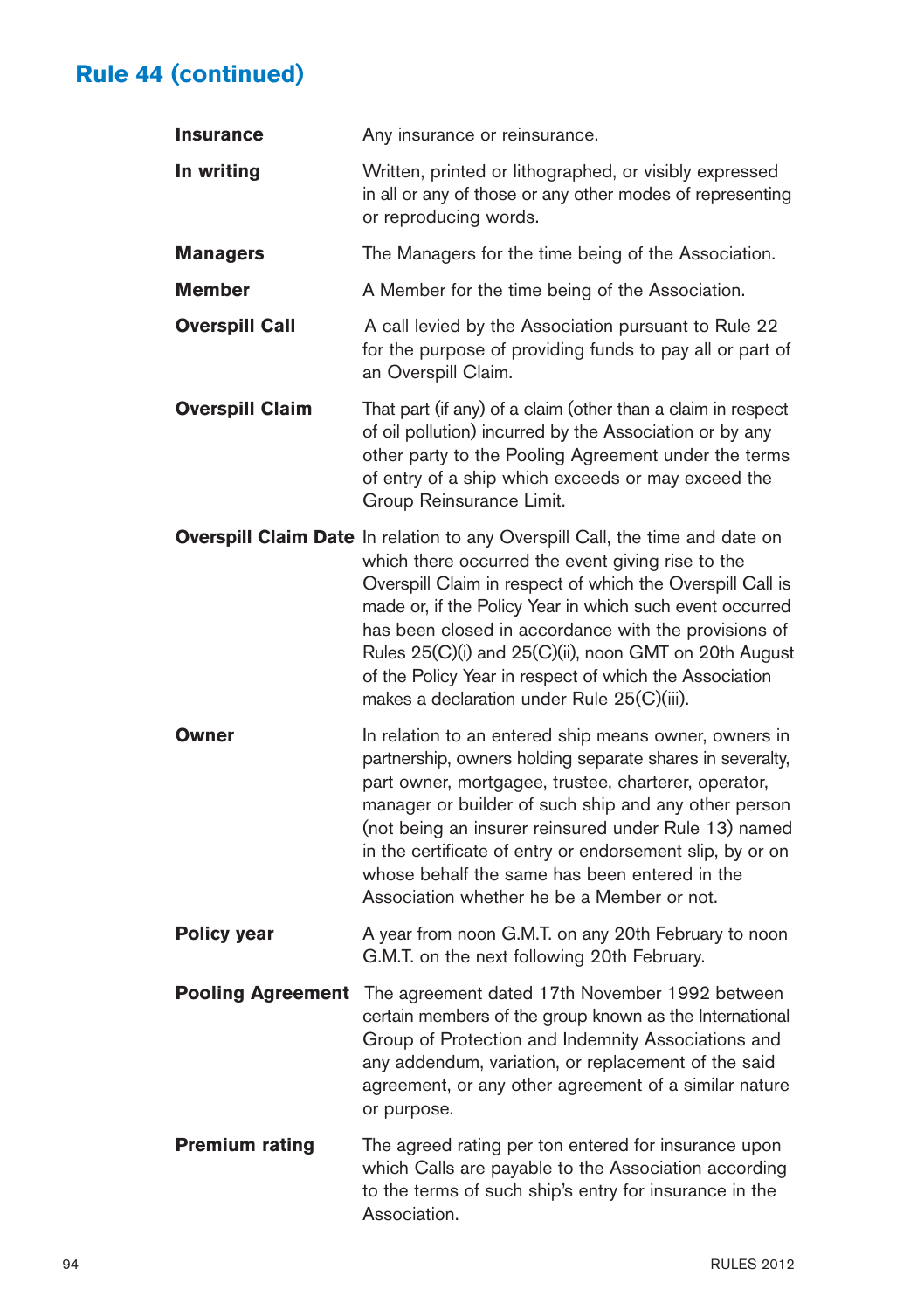# **Rule 44 (continued)**

| <b>Rules</b>             | These Rules as originally framed or as from time to time<br>altered, abrogated or added to and for the time being<br>in force.                                                                                                                                                                                                                                                                                                                                                                                                                                                                                                                             |  |
|--------------------------|------------------------------------------------------------------------------------------------------------------------------------------------------------------------------------------------------------------------------------------------------------------------------------------------------------------------------------------------------------------------------------------------------------------------------------------------------------------------------------------------------------------------------------------------------------------------------------------------------------------------------------------------------------|--|
| <b>Seaman</b>            | Any person (including the Master and apprentices)<br>employed as part of a ship's complement under the<br>terms of a crew agreement or other contract of service<br>or employment to serve on board an entered ship,<br>whether or not on board that ship.                                                                                                                                                                                                                                                                                                                                                                                                 |  |
| <b>Ship</b>              | Ship (in the context of a ship entered or proposed to<br>be entered in the Association) shall mean ship, boat,<br>hovercraft or other description of vessel or structure<br>(including any ship, boat, hovercraft or other vessel or<br>structure under construction) used or intended to be<br>used for any purpose whatsoever in navigation or other-<br>wise on, under, over or in water or any part thereof or any<br>proportion of the tonnage thereof or any share therein.                                                                                                                                                                          |  |
| <b>Standard terms of</b> | The terms of contracts of carriage referred to in<br><b>contracts of carriage</b> Proviso (a) to Rule 2 Section 17.                                                                                                                                                                                                                                                                                                                                                                                                                                                                                                                                        |  |
|                          | <b>Statutory obligation</b> Any obligation, liability or direction imposed by any<br>legislative enactment, decree order or regulation having<br>the force of law in any country.                                                                                                                                                                                                                                                                                                                                                                                                                                                                          |  |
| <b>Successors</b>        | In relation to all the persons hereinbefore specified in<br>connection with "Owner" and "Applicant Owner" and<br>in relation to any other person whatsoever by whom or on<br>whose behalf a ship shall have been entered for insurance<br>or reinsurance in the Association, shall include their heirs,<br>executors, administrators, personal representatives,<br>assigns (when permitted under these Rules), receiver,<br>curator or other person authorised to act on behalf of one<br>who becomes incapable by reason of mental disorder of<br>managing his property or affairs, trustee in bankruptcy,<br>liquidator and other successors whatsoever. |  |
| Ton                      | The unit of tonnage.                                                                                                                                                                                                                                                                                                                                                                                                                                                                                                                                                                                                                                       |  |
| Tonnage                  | The register tonnage of a ship as certified in the<br>Certificate of Registry of such ship or in any other official<br>document relating to the registration of such ship.                                                                                                                                                                                                                                                                                                                                                                                                                                                                                 |  |

Words importing the singular number only shall include the plural number and vice versa. Words importing the masculine gender only shall include the feminine gender. Words importing persons shall include corporations.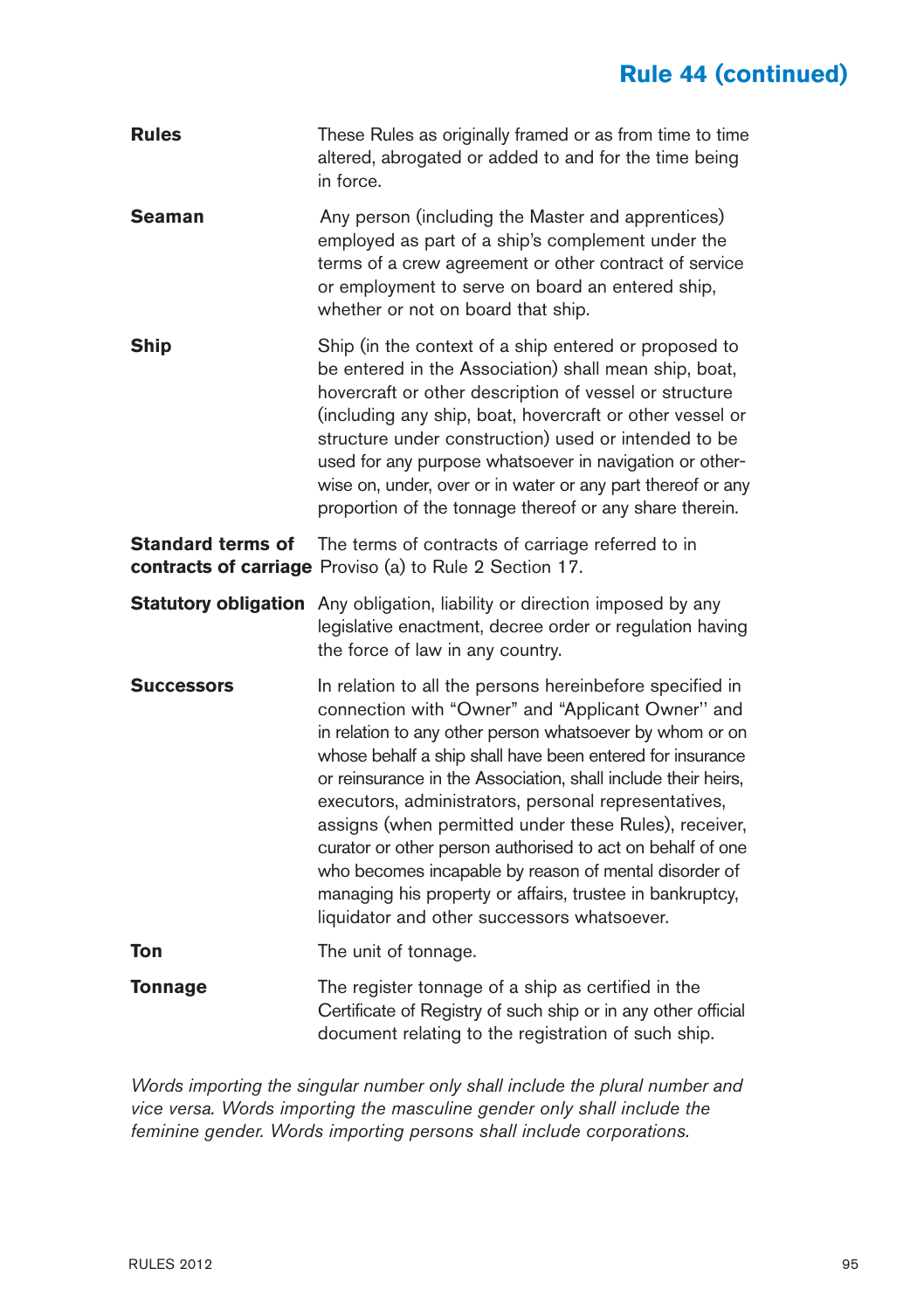| Ad valorem bills of lading              | 2, Section 17, Proviso (d)           |
|-----------------------------------------|--------------------------------------|
| <b>Agents, insolvency of</b>            | 5(G)(vi)                             |
| <b>Assignment</b>                       |                                      |
| of insurance                            | 15                                   |
| of owner's interest in entered ship     | 29 (B) (i)                           |
| <b>Bankruptcy of Owner</b>              | 29(A)                                |
| <b>Bills of Lading</b>                  |                                      |
| ad valorem                              | 2, Section 17, Proviso (d)           |
| dating of                               | 2, Section 17, Proviso (c) (iii)     |
| delivery of cargo without production of | 2, Section 17, Proviso (c) (ii)(iii) |
| description of cargo in                 | 2, Section 17, Proviso (c) (v)       |
| through or transhipment                 | 2, Section 17 (D)                    |
| <b>Blockade running</b>                 | 5 <sub>(</sub> )                     |
| <b>Bullion</b>                          | 2, Section 17, Proviso (e)           |
| <b>Bye-Laws</b>                         | 43 (B); 44                           |
| Calls                                   |                                      |
| call entries                            | 1; 8; 19; 20; 21; 22; 23             |
| calls, purposes for which levied        | 19                                   |
| cesser of insurance, effect on calls    | 29 (E)                               |
| failure to pay calls                    | 31                                   |
| interest on late payment                | 23 (E)                               |
| mutual premium                          | 20                                   |
| obligation to pay calls                 | 1; 19; 20; 21; 22                    |
| overspill calls                         | 22                                   |
| payment of calls                        | 23                                   |
| premium rating on which calls based     | 8                                    |
| release calls upon cancellation         | 33                                   |
| release calls upon cesser               | 30                                   |
| return of calls on closed years         | 25                                   |
| return of calls when ship laid up       | 27                                   |
| supplementary premium                   | 21                                   |
| <b>Cancellation of insurance</b>        | 31                                   |
| <b>Cargo liabilities</b>                |                                      |
| ad valorem bills of lading              | 2, Section 17, Proviso (d)           |
| cargo's proportion of general average   | 2, Section 19                        |
| collisions                              | 2, Section 10 (B) (iii)              |
| contracts of carriage, standard terms   | 2, Section 17, Proviso (a)           |
| damaged cargo                           | 2, Section 17 (A)                    |
| dating of bills of lading               | 2, Section 17, Proviso (c) (iv)      |
| delivery of cargo without               |                                      |
| production of bills of lading           | 2, Section 17, Proviso (c) (ii)(iii) |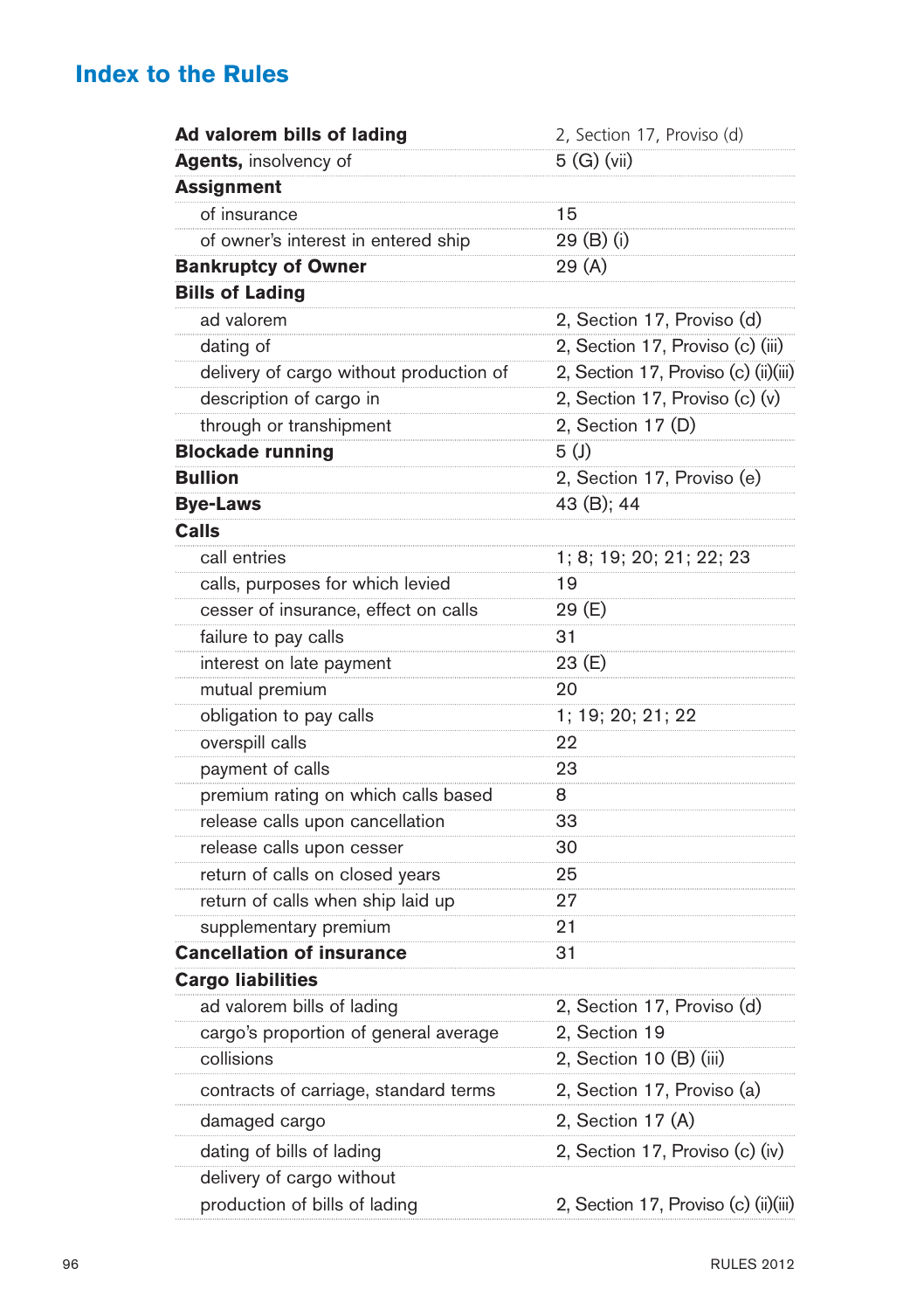| description of cargo in bill of lading              | 2, Section 17, Proviso (c) (v)  |
|-----------------------------------------------------|---------------------------------|
| deviation                                           | 2, Section 17, Proviso (b)      |
| disposal of damaged cargo                           | 2, Section 17 (B)               |
| failure to load                                     | 2, Section 17, Proviso (c) (vi) |
| fines relating to cargo                             | 2, Section 22 (B)               |
| loss of cargo                                       | 2, Section 17 (A)               |
| nuclear and radioactive materials                   | 5 (F)                           |
| rare and valuable cargo                             | 2, Section 17, Proviso (e)      |
| shortage                                            | 2, Section 17 (A)               |
| through or transhipment bills of lading             | 2, Section 17 (D)               |
| <b>Certificate of entry</b>                         | 12                              |
| <b>Cesser of insurance</b>                          | 29                              |
| <b>Charterers, special cover for</b>                | 4, Section 1                    |
| <b>Claims</b>                                       |                                 |
| appointment of surveyors and lawyers                | 36                              |
| cancellation of insurance, effect on claims         | 31(B)                           |
| cesser of insurance, effect on claims               | 29 (E)                          |
| Directors, meetings of to pass claims               | 38                              |
| notification of claims by Member, time limits 5 (O) |                                 |
| overspill claims                                    | 22                              |
| obligations of Member                               | 5(N)                            |
| payment first by Member                             | 5(A)                            |
| settlement of claims                                | 5 (N) (iv)                      |
| sue and labour                                      | 5(M)                            |
| <b>Classification of entered ship</b>               | 5 (K)                           |
| Closing of policy years                             | 25                              |
| <b>Collision</b>                                    |                                 |
| collision risks covered                             | 2, Section 10                   |
| excess collision cover                              | 2, Section 10 (C)               |
| one fourth collision liabilities                    | 2, Section 10 (A)               |
| Running Down Clause, cover for risks                |                                 |
| excluded by                                         | 2, Section 10 (B)               |
| <b>Contraband</b>                                   | 5(J)                            |
| <b>Contract</b>                                     |                                 |
| carriage, contracts of                              | 2, Section 17; 34               |
| effects, contracts relating to                      | 2, Section 5                    |
| liability under contracts                           | 2, Section 14                   |
| passengers and other persons,                       |                                 |
| contracts relating to                               | 2, Sections 1, 5 and 14         |
| property, contracts relating to                     | 2, Section 11, Proviso (a) (i)  |
| property on a ship, contracts relating to           | 2, Section 18                   |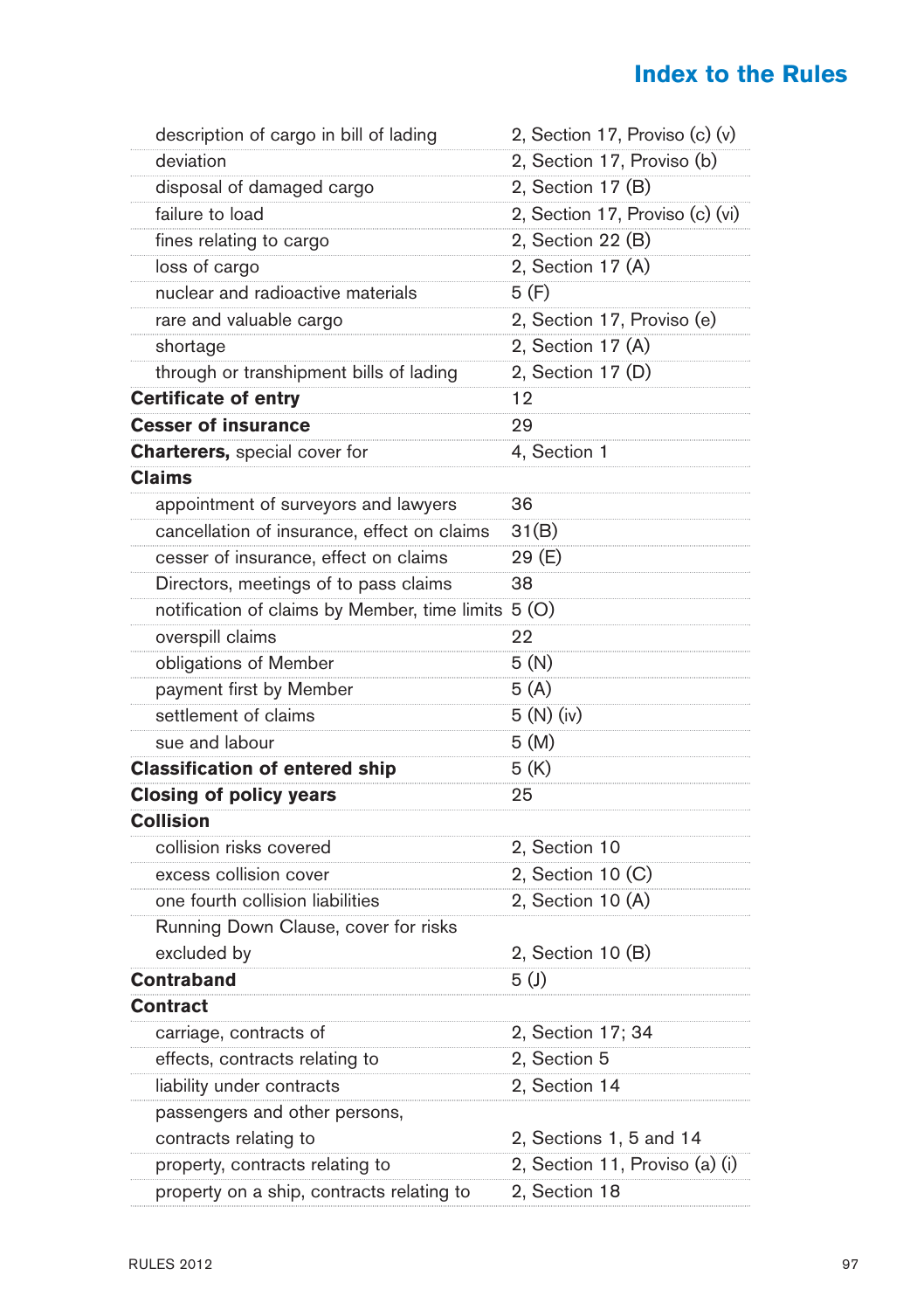| seamen, contracts relating to                          | 2, Sections 2, 3, 4 and 5            |
|--------------------------------------------------------|--------------------------------------|
| towage, contracts for                                  | 2, Section 13                        |
| variation of contract                                  | 17                                   |
| <b>Contract of carriage</b>                            |                                      |
| deviation                                              | 2, Section 17, Proviso (b)           |
| terms of contract                                      | 2, Section 17, Proviso (a)           |
| through or transhipment bills of lading                | 2, Section 17 (D)                    |
| regulations & recommendations by Directors 34          |                                      |
| Costs (see also Expenses)                              |                                      |
| cargo liabilities, costs relating to                   | 2, Section 17                        |
| enquiry expenses, costs relating to                    | 2, Section 23                        |
| expenses incidental to operation of                    |                                      |
| ships, costs relating to                               | 2, Section 24                        |
| incurred by direction of Association                   | 2, Section 26                        |
| legal costs                                            | 2, Section 25                        |
| pollution, costs relating to                           | 2, Section 12                        |
| sue and labour costs                                   | 2, Section 25                        |
| wreck liabilities, costs relating to                   | 2, Section 15                        |
| <b>Crew (see Seamen)</b>                               |                                      |
| <b>Death</b>                                           |                                      |
| collision, death consequent upon                       | 2, Section 10 (B) (v)                |
| Owner, effect of death on insurance                    | 29 (A)                               |
| persons other than seamen                              | 2, Section 1                         |
| seamen, death by illness                               | 2, Section 3                         |
| seamen, death other than by illness                    | 2, Section 2                         |
| <b>Deductibles</b>                                     | 2, Appendix B                        |
| <b>Definitions</b>                                     | 44                                   |
| <b>Delegation of powers</b>                            | 43                                   |
| <b>Delivery</b>                                        |                                      |
| short or over delivery, fines relating to              | 2, Section 22 (B)                    |
| without production of bills of lading                  | 2, Section 17, Proviso (c) (ii)(iii) |
| Demurrage on entered ship not covered                  | 5 (G) (viii)                         |
| Detention of entered ship not covered                  | 5 (G) (viii)                         |
| <b>Deviation from contract</b>                         | 2, Section 17 Proviso (b)            |
| Disinfection of entered ship (See Quarantine expenses) |                                      |
| Disputes between Member & Association 40               |                                      |
| <b>Diversion expenses</b>                              | 2, Section 7                         |
| <b>Docks,</b> damage to by entered ship                | 2, Section 11                        |
| <b>Double insurance</b>                                | 5(1)                                 |
| <b>Effects</b>                                         | 2, Sections 1, 5 and                 |
|                                                        | 11 Proviso (a) (ii)                  |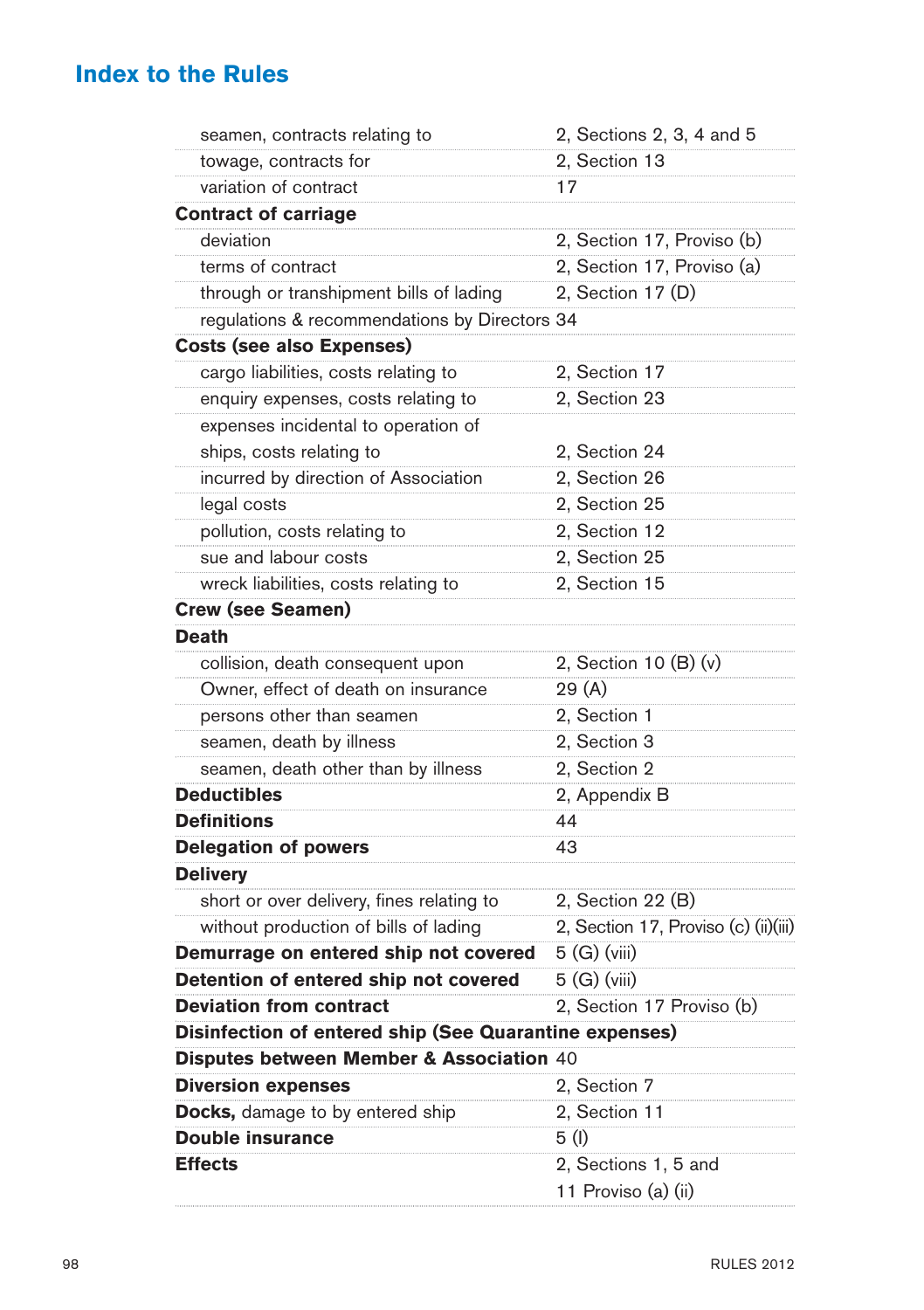| Entered ship, definition of                | 44                         |
|--------------------------------------------|----------------------------|
| Entered tonnage, definition of             | 44                         |
| <b>Entry</b>                               |                            |
| application for                            | 7                          |
| call entry                                 | $1(6)$ ; 44                |
| call entry, premium rating for             | 8                          |
| certificate of entry                       | 12                         |
| fixed premium entry                        | 1(7); 44                   |
| fixed premium entry, amount of premium     | 9                          |
| joint entry                                | 10                         |
| membership of Association                  | 14                         |
| tonnage entered                            | 5 (B) (i); 44              |
| <b>Excess collision cover</b>              | 2, Section 10 (C)          |
| <b>Exclusions from the cover</b>           | 5                          |
| <b>Expenses (see also Costs)</b>           |                            |
| funeral                                    | 2, Sections 1, 2 and 3     |
| incidental to the operation of ships       | 2, Section 24              |
| incurred by direction of the Association   | 2, Section 26              |
| legal expenses recoverable                 | 2, Section 25              |
| in general                                 | 2                          |
| <b>Experts, appointment of by Managers</b> | 36                         |
| <b>Fines</b>                               | 2, Section 22; 2,          |
|                                            | Appendix B; 44             |
| <b>Fixed premium</b>                       | $1(7)$ ; 9; 44             |
| <b>Forbearance by the Association</b>      | 39                         |
| Freight, loss of not covered               | 5(G)(iv)                   |
| <b>Funds of the Association</b>            |                            |
| investment of                              | 26                         |
| reserves                                   | 24                         |
| <b>Funeral expenses</b>                    |                            |
| recovery of persons other than seamen      | 2, Section 1               |
| seamen                                     | 2, Sections 2 and 3        |
| General average                            |                            |
| cargo's proportion of                      | 2, Section 19              |
| ship's proportion of                       | 2, Section 20              |
| <b>Group Affiliate Cover</b>               | 11                         |
| <b>Hague Visby Rules</b>                   | 2, Section 17, Proviso (a) |
| <b>Hazardous operations</b>                | 5 <sup>(j)</sup>           |
| Hire, loss of not covered                  | 5(G)(iv)                   |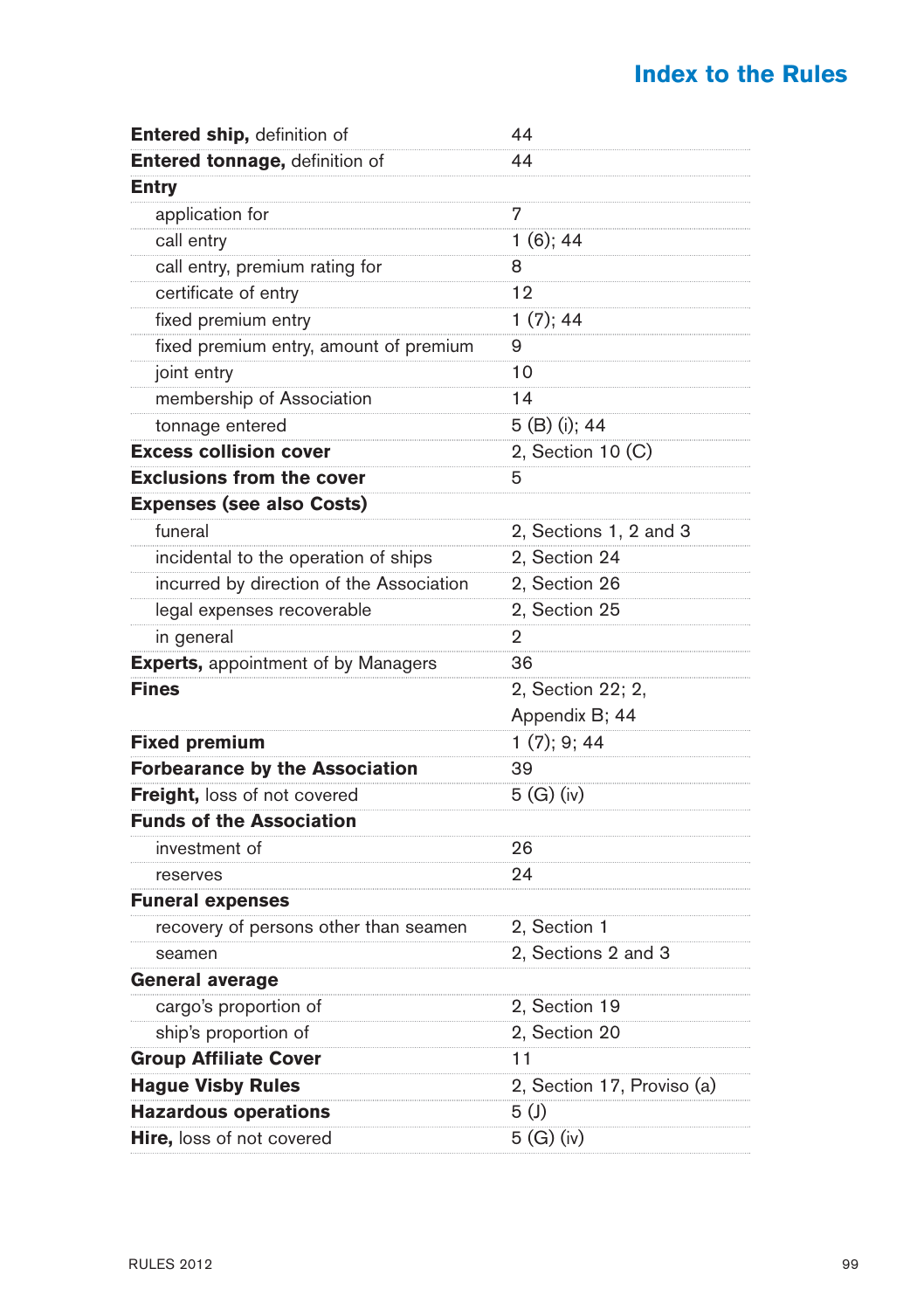| <b>Hull policies</b>                           |                      |
|------------------------------------------------|----------------------|
| collision risks in relation to                 | 2, Section 10        |
| definition                                     | 44                   |
| exclusion of risks covered under hull policies | 5 (D)                |
| <b>Illness</b>                                 |                      |
| persons other than seamen                      | 2, Section 1         |
| seamen                                         | 2, Section 3         |
| Immigration, fines relating to                 | 2, Section 22 (D)    |
| <b>Indemnities (see also Contracts)</b>        |                      |
| liabilities arising under                      | 2, Section 14        |
| shipwreck unemployment                         | 2, Section 6         |
| <b>Injury</b>                                  |                      |
| persons other than seamen                      | 2, Section 1         |
| seamen                                         | 2, Section 2         |
| <b>Insurance</b>                               |                      |
| application for                                | 7                    |
| assignment of                                  | 15                   |
| cancellation of insurance                      | 31                   |
| cesser of insurance                            | 29                   |
| commencement of                                | 16                   |
| contract of insurance, incorporates Rules      | 6(A)                 |
| contract of insurance, law applicable to       | 42                   |
| double insurance                               | 5(1)                 |
| Marine Insurance Act, application of           | 5(L)                 |
| period of                                      | 16                   |
| termination of insurance                       | 28                   |
| termination, notice of                         | 18                   |
| <b>Investment of Funds</b>                     | 26                   |
| <b>ISM Code</b>                                | 5 (K) (vi)           |
| Jetty, damage to                               | 2, Section 11        |
| Joint entries                                  | 10                   |
| Laid up returns                                | 27                   |
| Laid up ships, surveys after lay up            | 5(R)                 |
| Lawyers, appointment of                        | 36                   |
| Life salvage                                   | 2, Section 9         |
| <b>Limitation of cover</b>                     |                      |
| generally                                      | 5(B)                 |
| overspill claim                                | 22                   |
| pollution, limit on cover for                  | 2, Appendix A; 5 (B) |
| powers of Directors to limit cover             | 2(ii)                |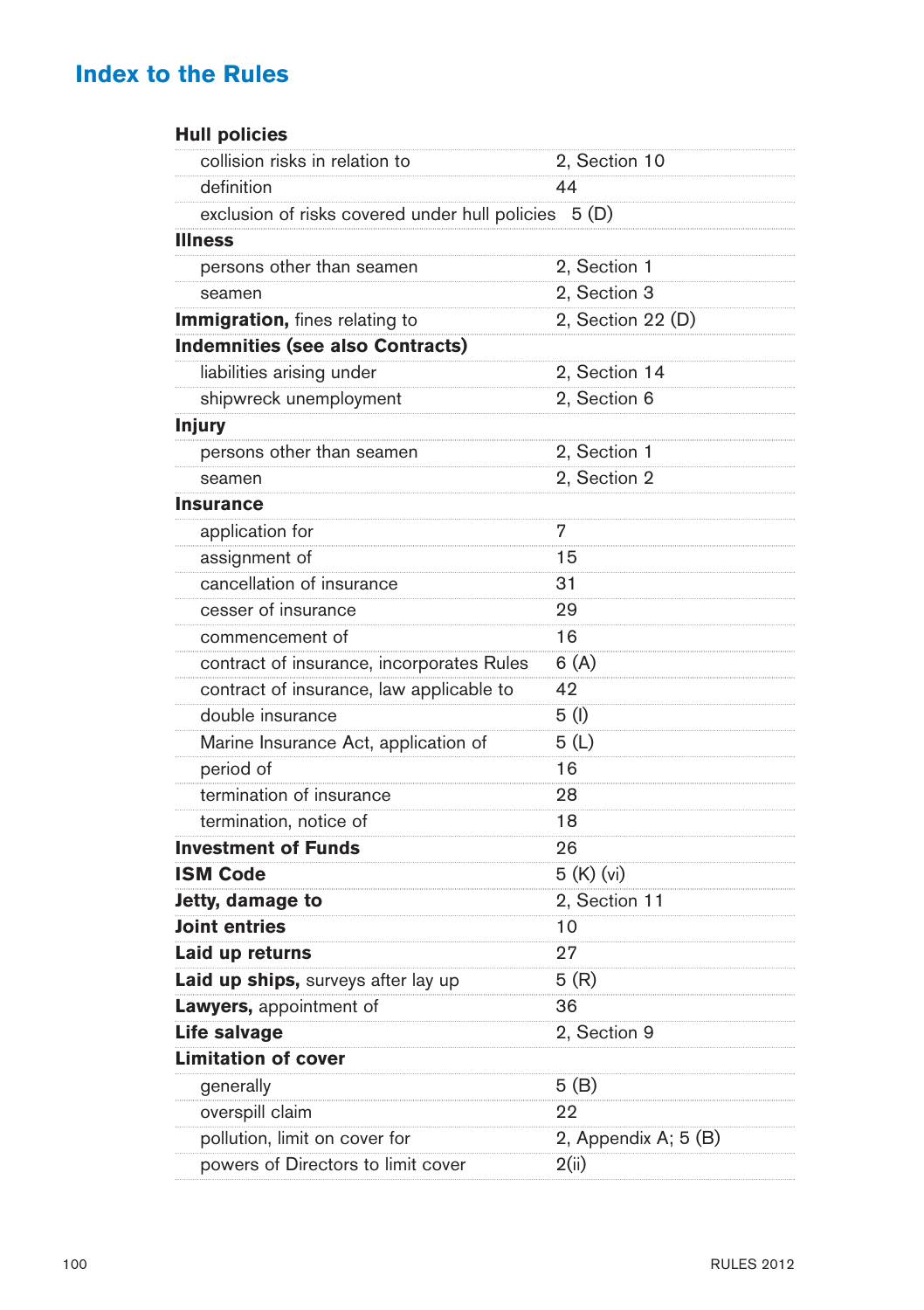| <b>Management of entered ship</b>            |                         |
|----------------------------------------------|-------------------------|
| effect of change in                          | 29 (B) (iii)            |
| Manning, requirements relating to            | 5(K)(vi)                |
| <b>Marine Insurance Act</b>                  | 5 (L)                   |
| <b>Membership of Association</b>             | 14                      |
| Mortgage of entered ship                     | 29 (B) (ii)             |
| <b>Mutual Premium</b>                        | 20                      |
| <b>Notice</b>                                |                         |
| of claim by owner                            | 5(N)                    |
| of termination of insurance                  | 18                      |
| service of                                   | 41                      |
| <b>Nuclear risks, exclusions relating to</b> | 5 (F)                   |
| <b>Oil Pollution (see Pollution)</b>         |                         |
| Overloading of entered ship                  | 2, Section 22 (Proviso) |
| <b>Overspill call</b>                        | 22, Sections 5 and 6    |
| <b>Overspill claims</b>                      | 22                      |
| <b>Passengers</b>                            |                         |
| diversion expenses                           | 2, Section 7            |
| injury, illness and death                    | 2, Section 1 (C)        |
| liability to, under contracts or indemnities | 2, Section 1 (C)        |
| loss of effects                              | 2, Section 1 (C)        |
| Passenger ships, special cover for           | 4, Section 3            |
| <b>Personal effects (see Effects)</b>        |                         |
| <b>Policy year</b>                           |                         |
| closing of                                   | 25                      |
| period of insurance                          | 16                      |
| <b>Pollution</b>                             |                         |
| fines for                                    | 2, Section 22 (E)       |
| limitation of Association's liability        | 2, Appendix A; $5(B)$   |
| risks covered                                | 2, Section 12           |
| salvors' expenses                            | 2, Section 21           |
| STOPIA, TOPIA                                | 2, Section 12           |
| <b>Pooling Agreement</b>                     |                         |
| definition                                   | 44                      |
| in relation to reinsurance                   | 13 (B)                  |
| <b>Powers, delegation of</b>                 | 43                      |
| <b>Premium rating</b>                        |                         |
| calculation of                               | 8                       |
| definition of                                | 44                      |
| <b>Property</b>                              |                         |
| loss of or damage to                         | 2, Section 11           |
| on the entered ship                          | 2, Section 18           |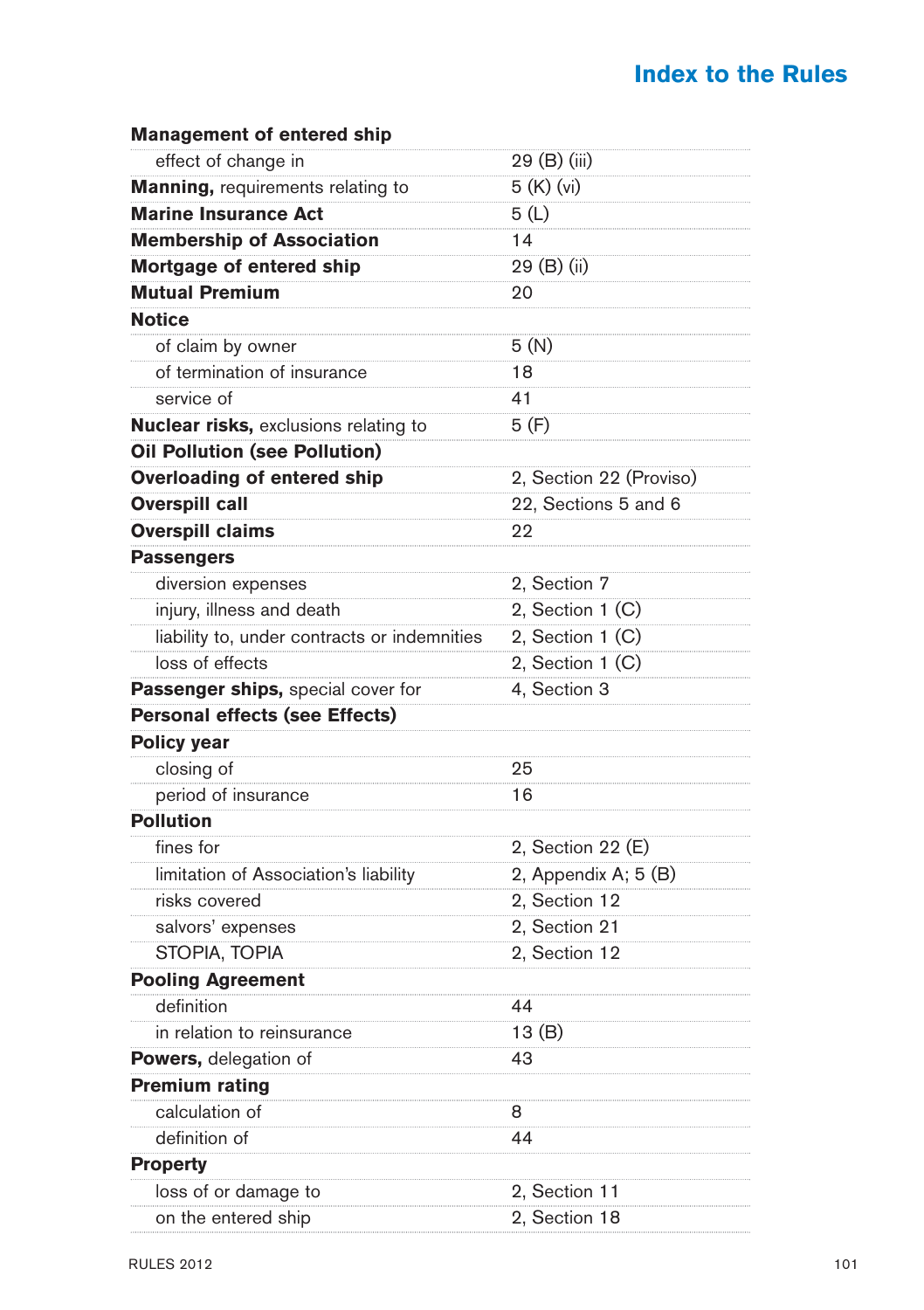| <b>Quarantine expenses</b>                          | 2, Section 16          |
|-----------------------------------------------------|------------------------|
| Radioactive materials, exclusions relating to 5 (F) |                        |
| <b>Rating</b>                                       |                        |
| calls based on premium rating                       | 20; 21                 |
| definition                                          | 44                     |
| premium rating                                      | 8                      |
| <b>Refugees</b>                                     | 2, Sections 7 and 8    |
| <b>Regulations, by Directors</b>                    | 34                     |
| <b>Recommendations, by Directors</b>                | 34                     |
| <b>Reinsurance</b>                                  | 13                     |
| <b>Release calls</b>                                |                        |
| upon cancellation                                   | 33                     |
| upon cesser                                         | 30                     |
| Removal of wreck (see Wreck liabilities)            |                        |
| <b>Remuneration of Managers</b>                     | 35                     |
| Repairs to entered ship, not covered                | 5 (G) (iii)            |
| <b>Repatriation of seamen</b>                       | 2, Sections 2, 3 and 4 |
| <b>Reserves</b>                                     | 24                     |
| <b>Returns</b>                                      |                        |
| of calls upon closing of policy year                | 25                     |
| laid up returns                                     | 27                     |
| Rights in relation to property                      | 2, Section 11          |
| <b>Risks</b>                                        |                        |
| risks covered                                       | 2                      |
| risks excluded from cover                           | 5                      |
| special cover                                       | 3                      |
| special cover for salvors                           | 4, Section 2           |
| <b>Rules of the Association</b>                     |                        |
| breach of by Member                                 | 39                     |
| incorporation into contract of insurance            | 6                      |
| subject to Marine Insurance Act                     | 5(L)                   |
| <b>Running Down Clause</b>                          | 2, Section 10          |
| Sale of entered ship                                | 29 (B) (i)             |
| <b>Salvage</b>                                      |                        |
| cargo's proportion of salvage                       | 2, Section 19          |
| liability for salvors' expenses                     | 2, Section 21          |
| life salvage                                        | 2, Section 9           |
| ship's proportion of salvage                        | 2, Section 20          |
| special insurance for salvors                       | 4, Section 2           |
| Sanctions risks, exclusions relating to             | 5(V)                   |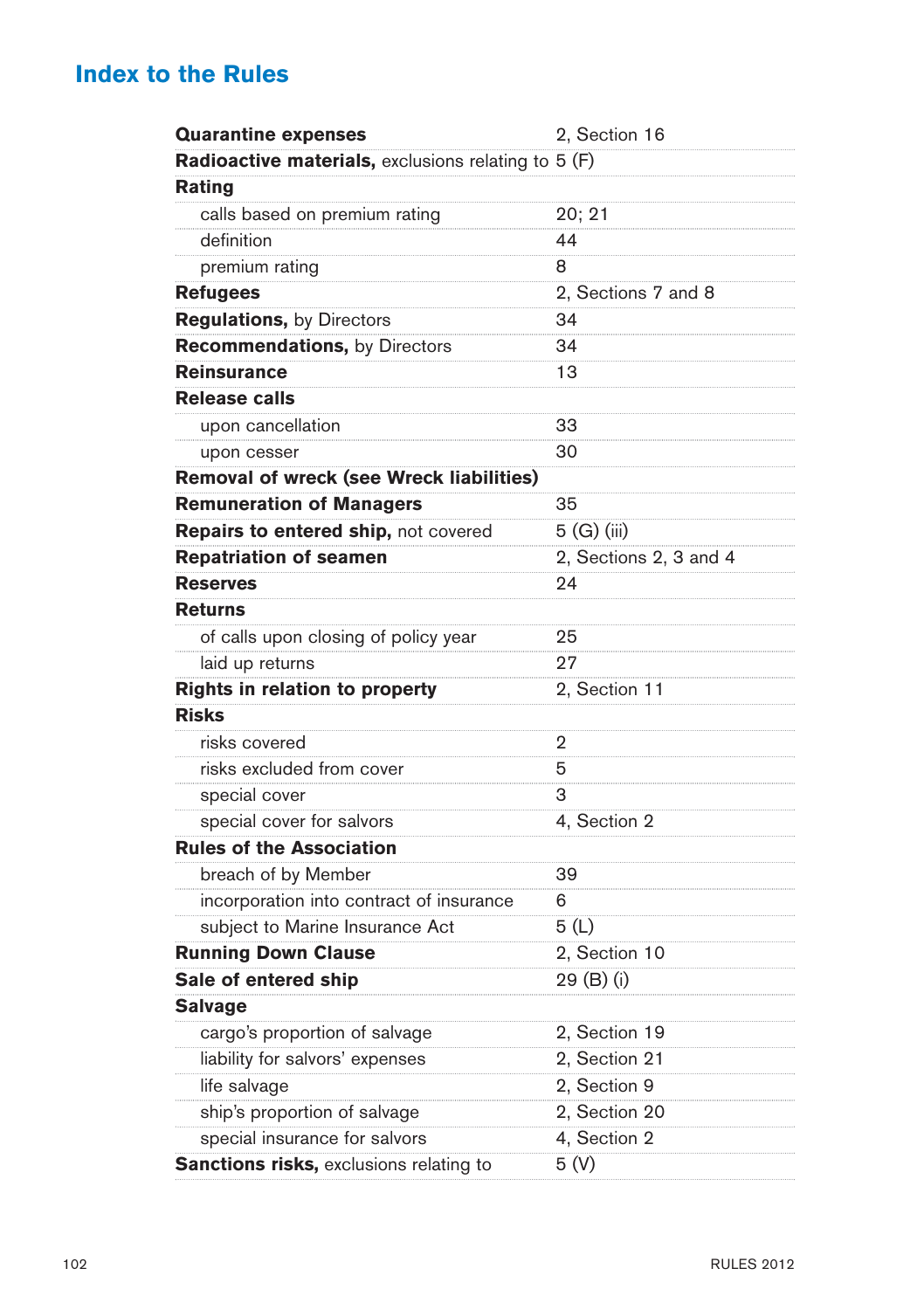#### **Seamen**  death of 2, Sections 2 and 3 definition 44 effects of 2, Section 5 fines imposed on 22, Section 22 illness of 2. Section 3 injury to 2, Section 2 repatriation and substitution 2, Sections 2, 3 and 4 shipwreck unemployment indemnity 2, Section 6 **Set off**  $5 (C): 23 (D)$ **Ship**  change of management of 29 (B) (iii) change of ownership of 29 (B) (i) classification of 5 (K) entered ship, definition of  $\sqrt{44}$ exclusions from cover, relating to use of ship  $5(H)(J)$ loss of or damage to ship, exclusions from cover 5 (G) (i) loss of or damage to equipment, exclusions from cover 5 (G) (ii) mortgage of 29 (B) (ii) repair of, exclusions from cover 5 (G) (iii) sale of 29 (B) (i) ship's proportion of general average 2, Section 20 surveys of  $5 (Q)$ ; 5  $(R)$ **Shipwreck unemployment indemnity** 2, Section 6 **Shortage of cargo (see Cargo). Smuggling, fines for** 2, Section 22 (C) **Standard terms of carriage contracts** 2, Section 17, Proviso (a) **Statutory requirements** 5 (K) (vi) **Stevedores**  indemnities and contracts 2. Section 14 injury, illness and death 2, Section 1 (B) **Stowaways** 2, Sections 7 and 8 **Substitute expenses** 2, Sections 2, 3 and 4 **Supplementary Premium** 21 **Surveyors, appointment of 36 Surveys**  of ships  $5 (Q)$ of ships after lay-up  $5 (R)$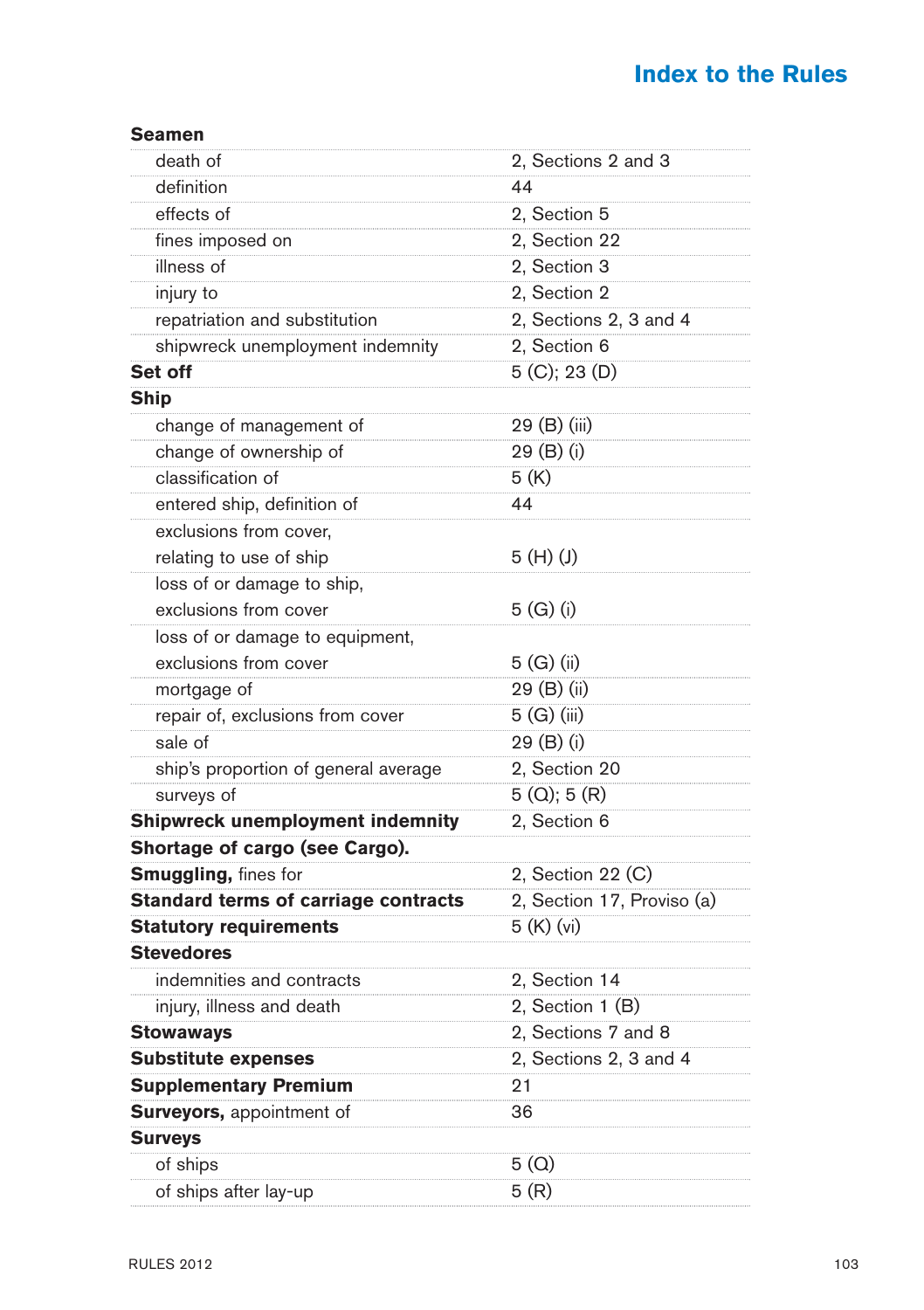| <b>Termination of insurance</b> |  |
|---------------------------------|--|
| notice of                       |  |

| notice of                                                                         | 18                         |
|-----------------------------------------------------------------------------------|----------------------------|
| effects of                                                                        | 28                         |
| Through or transhipment bills of lading                                           | 2, Section $17(D)$         |
| <b>Tonnage</b>                                                                    |                            |
| entered tonnage, definition of                                                    | 44                         |
| entry of less than full tonnage of ship                                           | 5 (B) (i)                  |
| <b>Total loss, cesser of insurance upon</b>                                       | 29 <sub>(C)</sub>          |
| <b>Towage</b>                                                                     | 2, Section 13              |
| Valuable cargo                                                                    | 2, Section 17, Proviso (e) |
| Valuation                                                                         |                            |
| of ship in hull policies                                                          | 2, Section 10; 5 (D)       |
| of ship in general average                                                        | 2, Section 20; 5 (D)       |
| <b>Value of cargo,</b> under ad valorem bill of lading 2, Section 17, Proviso (d) |                            |
| <b>Variation of contract</b>                                                      | 17                         |
| War risks excluded from cover                                                     | 5 (E)                      |
| <b>Wreck liabilities</b>                                                          | 2, Section 15              |
|                                                                                   |                            |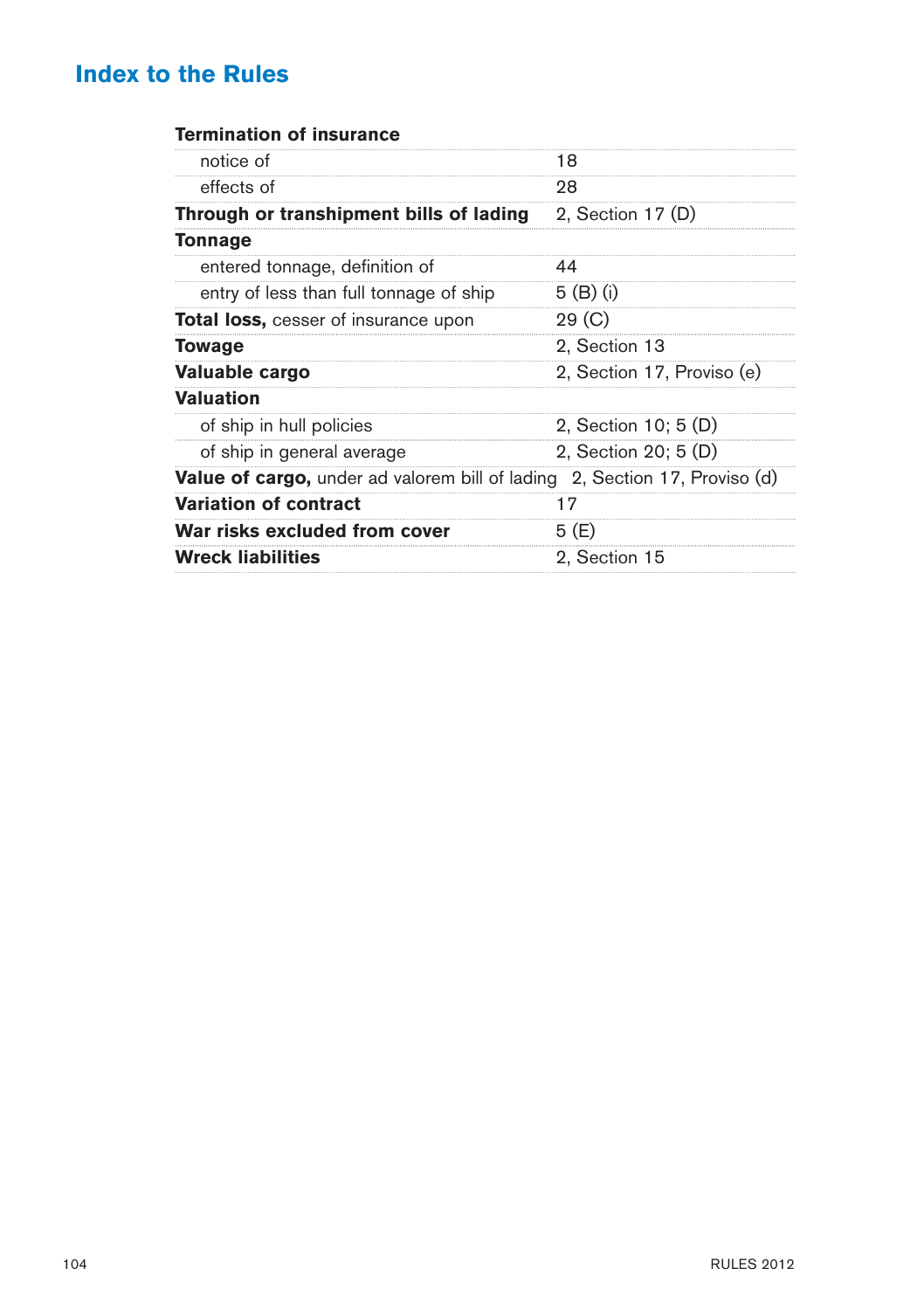# **Bye-laws**

**The United Kingdom Mutual Steam Ship Assurance Association (Bermuda) Limited**

**Managers Thomas Miller (Bermuda) Ltd.**

1st Floor, Chevron House 11 Church Street Hamilton HM11 Bermuda

Telephone +1 441 292 4724 Facsimile +1 441 292 3694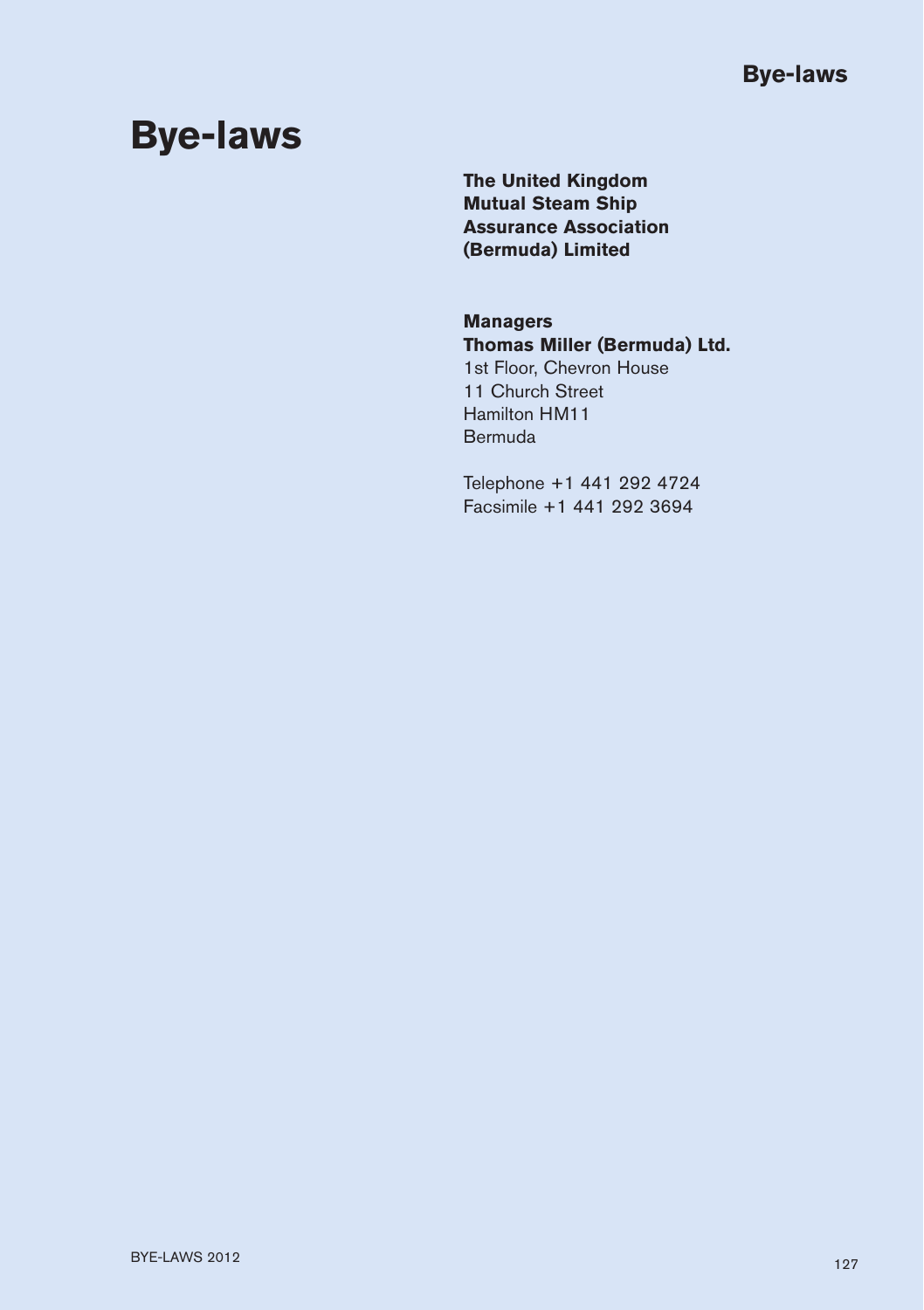#### **Interpretation**

1 In these Bye-Laws the following expressions shall where the context so admits have the following respective meanings:—

**"The Acts"** means every Bermuda statute from time to time in force concerning companies insofar as the same applies to the Company, and includes The United Kingdom Mutual Steam Ship Assurance Association (Bermuda) Limited Consolidation and Amendment Act 1993.

**"The Company"** means The United Kingdom Mutual Steam Ship Assurance Association (Bermuda) Limited.

**"The Companies"** means The United Kingdom Mutual Steam Ship Assurance Association (Bermuda) Limited and The United Kingdom Mutual Steam Ship Assurance Association (Europe) Limited

**"Register of Members"** means the Register of Members for the time being maintained by the Company.

**"The Rules"** means the Rules from time to time in force governing the conduct of the whole or any part of the business of the Company.

**"Board"** means the Board of Directors of the Company.

**"The Directors"** means the members of the Board for the time being.

**"Chairman"** means the Chairman of the Board.

**"President" "Vice-President" "Secretary"** and **"Treasurer"** mean, respectively, only the officers of the Company having such titles.

**"The Managers"** means the Managers for the time being of the Company.

**"Ship"** (in the context of a ship entered or proposed to be entered in the Company) means ship, boat or hovercraft or any other description of vessel or structure (including any ship, boat, hovercraft or other vessel or structure under construction) used or intended to be used for any purpose whatsoever in navigation or otherwise on, under, over or in water or any part thereof or any proportion of the tonnage thereof or any share therein.

**"Tonnage"** means the gross tonnage of a ship as certified in the Certificate of Registry of such ship or in any other official document relating to the registration of such ship.

**"Entered Tonnage"** means the tonnage figure recorded as entered tonnage in the certificate of entry of an entered ship

**"Ton"** means the unit of tonnage.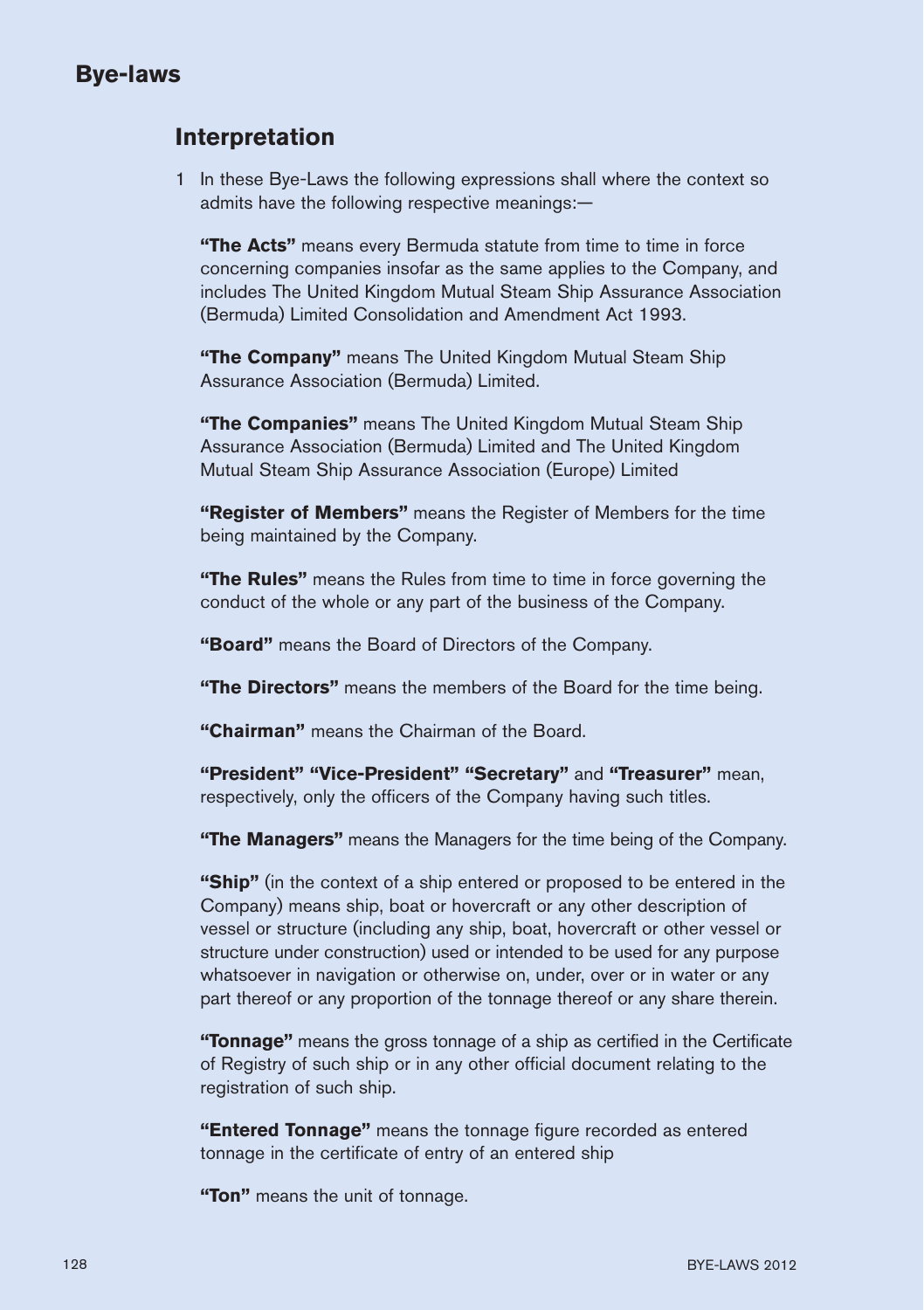**"Insurance"** means any insurance or reinsurance.

**"Owner"** in relation to an entered ship means owners, owners in partnership, owners holding separate shares in severalty, part owner, mortgagee, trustee, charterer, operator or builder of such ship and any other person (not being an insurer reinsured under Rule 13) named in the certificate of entry or endorsement slip, by or on whose behalf the same has been entered in the Association whether he be a member of the Association or not.

**"Reserves"** means the Reserve Fund established and maintained in accordance with the provisions of the Acts and such other reserves as the Directors may from time to time decide to establish and maintain.

**"The Seal"** means the Common Seal of the Company.

**"Year"** means calendar year unless otherwise specifically stated.

**"Month"** means calendar month.

**"Notice"** means written notice unless otherwise specifically stated.

**"May**" shall be construed as permissive.

**"Shall"** shall be construed as imperative.

Words importing only the singular number shall also include the plural number and vice versa.

Words importing only the masculine gender shall also include the feminine and neuter genders.

Words importing persons shall also include companies or associations or bodies of persons whether corporate or unincorporated .

**"Electronic communication"** means the same as in the Electronic Transactions Act 1999 (and includes for the avoidance of doubt e-mail.)

"**In writing"** and **"written"** means visibly expressed in any mode of permanently representing or reproducing words, including telegram, facsimile transmission (fax) and other electronic communication.

**"These Islands"** means the Islands of Bermuda.

Words and expressions shall (a) bear the same meaning as in The United Kingdom Mutual Steam Ship Assurance Association (Bermuda) Limited Consolidation and Amendment Act 1993 or any statutory modification thereof in force for the time being and (b) to the extent consistent with that Act and any modification thereof in force for the time being bear the same meaning as in the Rules.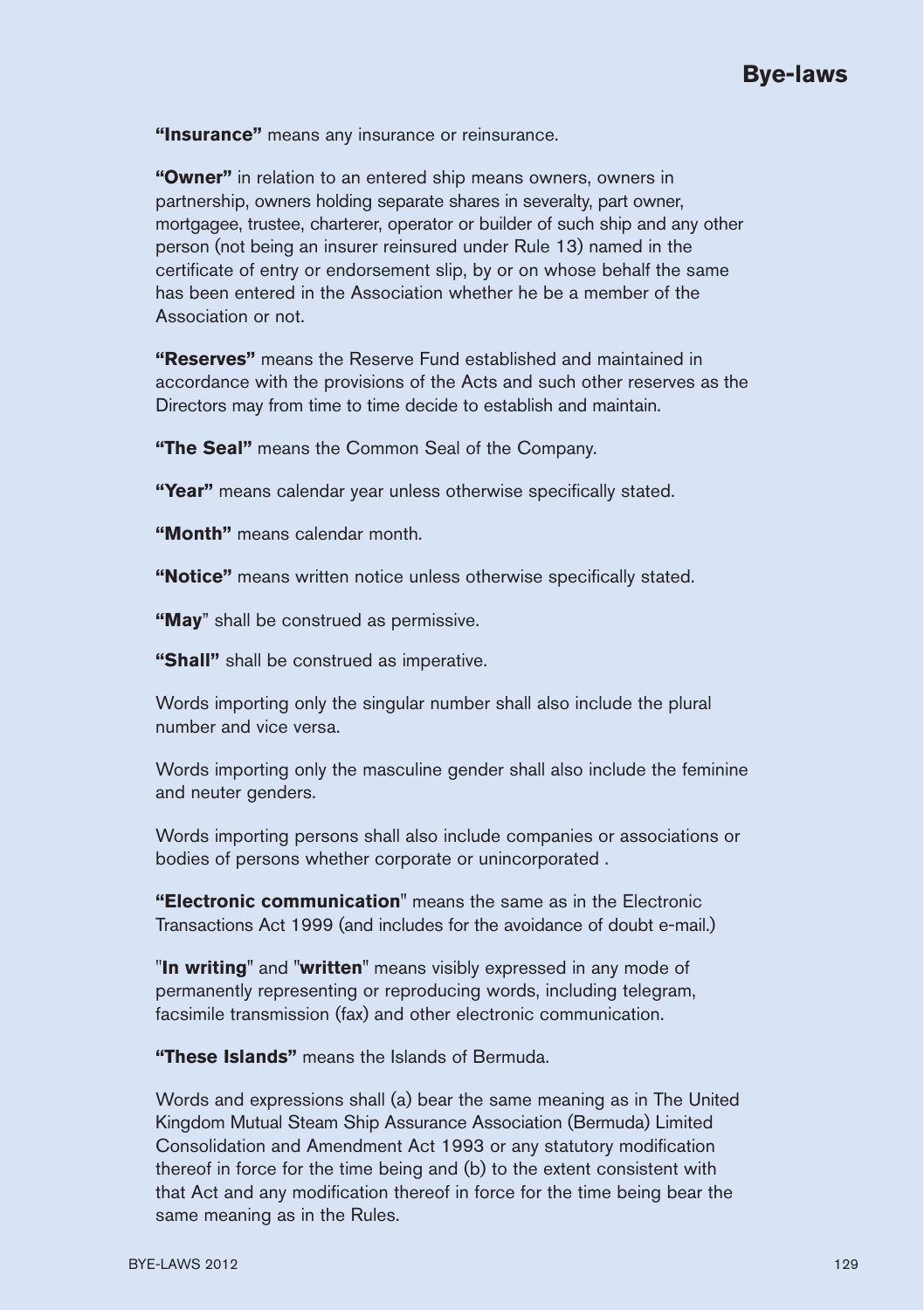#### **Membership**

- 2 The Company shall consist of an unlimited number of members.
- 3 A Every Owner who has a ship entered for insurance in either of the Companies, whether in the name of the Owner or by way of reinsurance, and every insurer reinsured by either of the Companies, shall, provided the name of such Owner (or as the case may be such insurer) is entered in the Register of Members and subject to the proviso to paragraph (B) of this Bye-Law, be a member of the Company.
	- B Subject to the proviso to this paragraph, any owner who desires to enter a ship for insurance in either of the Companies, and any Owner whose ship is the subject or part of the subject of an application by an insurer for reinsurance by either of the Companies and any insurer who applies for reinsurance by either of the Companies shall, if he is not already a member of the Company, be deemed in applying for such entry or reinsurance to have agreed that if such entry or reinsurance is accepted he will thereupon become and be a member of the Company in accordance with these Bye-Laws;

PROVIDED ALWAYS that subject to the Rules

- a) The Managers shall have the right to require that acceptance of an application from an Owner shall be upon terms that such Owner shall not be or become a member of the Company, and
- b) Unless otherwise agreed in writing by the Managers no insurer who applies for reinsurance by either of the Companies and no Owner whose ship is the subject or part of the subject of such application for reinsurance shall be or become a member of the Company, but in any event the insurance of every Owner and the reinsurance of every insurer shall be subject to the Acts, to these Bye-Laws and to the Rules whether or not such Owner or insurer be a member of the Company.
- C Every Director of the Company whilst holding that office shall be a member of the Company and his name shall be entered in the Register of Members.
- D Membership shall not be transferable or transmissible.
- E The Register of Members shall be open to inspection by any officer of a member in person on payment of any expenses incurred. A member is not entitled to make copies of any entry in the Register.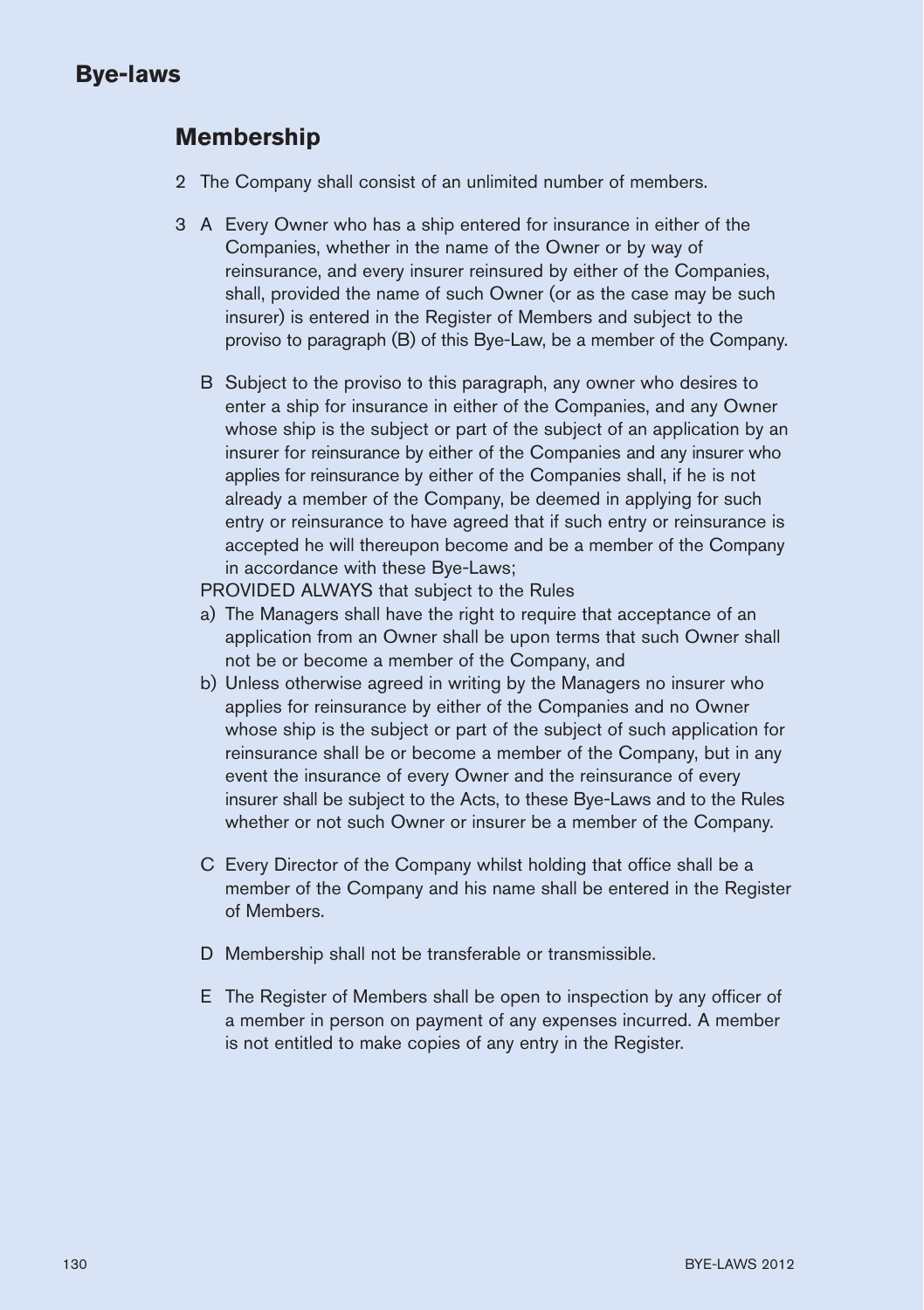# **Cesser of membership**

- 4 A A member shall *ipso facto* cease to be a member:
	- i If being a member in his capacity as a Director and not otherwise, he shall cease to be a Director;
	- ii If, being an individual, he shall die or a receiving order shall be made against him or he shall make any arrangement or composition with his creditors generally;
	- iii If, being an individual, he become incapable by reason of mental disorder of managing and administering his property and affairs;
	- iv If, being a corporation, it be wound up or dissolved;
	- v If, not being a member in his capacity as a Director, he shall cease to have any ship entered for insurance in either of the Companies, whether the entry be in his name or by way of reinsurance.
	- vi If, being an insurer reinsured by the Company, he shall cease to be reinsured by either of the Companies.
	- B A member who ceases to be a member and his estate, personal representatives, trustees in bankruptcy, receiver or other person authorised to act on behalf of a member who becomes incapable by reason of mental disorder of managing his property and affairs or liquidator as the case may require shall, notwithstanding such cesser, be and remain liable to pay to the Company all moneys which under these Bye-Laws or the Rules such member would, had he not ceased to be a member, have been liable to pay to the Company in respect of the period down to and including the 20th February next after the date of such cesser.

### **Meeting of members**

- 5 A general meeting of the members of the Company shall be held at least once in every year either in these Islands or elsewhere at a time and place to be fixed from time to time by the Board.
- 6 Notice of each annual general meeting of the Company shall be given by an officer of the Company in writing to each member entitled to receive notice and to attend and vote at general meetings. All such notices shall be sent not less than five business days before the meeting convenes, stating the date, time, place and objects and that the election of Directors will take place thereat.

PROVIDED ALWAYS that only members:-

- a) who are members by reason of their position as Directors of the Company; or
- b) who are entered in the Register of Members at least sixty days prior to the date of any general meeting of the Company shall be entitled to receive notice of and attend and vote (either in person or by proxy) at such meeting and all references in these Bye-Laws to the rights and obligations of members in respect of general meetings shall be construed accordingly.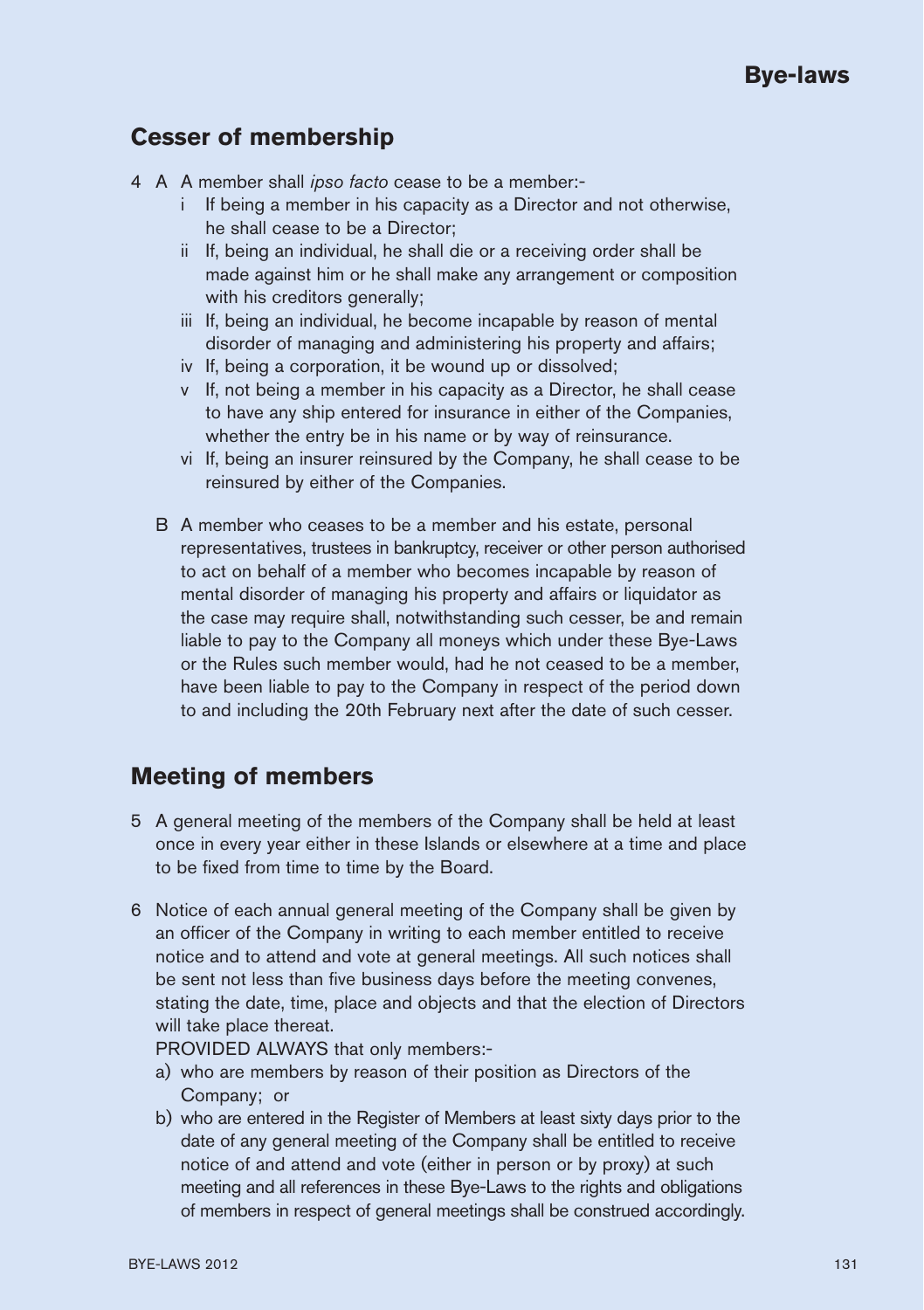- 7 The Board or any two members thereof or the President may convene a special general meeting of the members upon at least five business days' notice in writing to each member. Such notice shall state the date, time, place and objects of such meeting, which may be held either in these Islands or elsewhere.
- 8 The chairman of a general meeting of the members or of a meeting of the Board or of a meeting of a committee of the Directors may, provided that a quorum is present, with the consent of a majority of those present and if so directed by the meeting, adjourn the same from time to time and from place to place, but no business shall be transacted at any adjourned meeting other than business left unfinished at the meeting from which the adjournment took place.

### **Votings at meetings of members**

- 9 Five members of the Company present in person or by proxy shall constitute a quorum at any general meeting of the members.
- 10 A Where an appointment is made in writing (but not by electronic communication) the instrument appointing the proxy shall be signed under the hand of the appointor or his attorney or, if such appointor is a corporation, the proxy shall be executed on behalf of the corporation by one of its officers.
	- B Where an appointment is made by electronic communication it shall be subject to such procedure for verifying appointments made in this manner as the Board shall from time to time specify; provided however, that if the Board has not specified any such procedure for verifying appointments made in this manner, no appointment may be made by electronic communication.
	- C The instrument appointing a proxy shall, subject always to Bye-Law 52 hereof, be in the form in the schedule annexed hereto. A person appointed a proxy need not be a member.
- 11 A Where an appointment is made by an instrument in writing (but not by an electronic communication) the instrument appointing a proxy shall be left with the Secretary not less than twelve hours before the holding of the meeting or adjourned meeting, as the case may be, at which the person named in such instrument proposes to vote.
	- B Where an appointment is contained in an electronic communication and an address has been specified for the purpose of receiving electronic communications
		- i in the notice convening the meeting, or
		- ii in any instrument of proxy sent out by the Association in relation to the meeting, or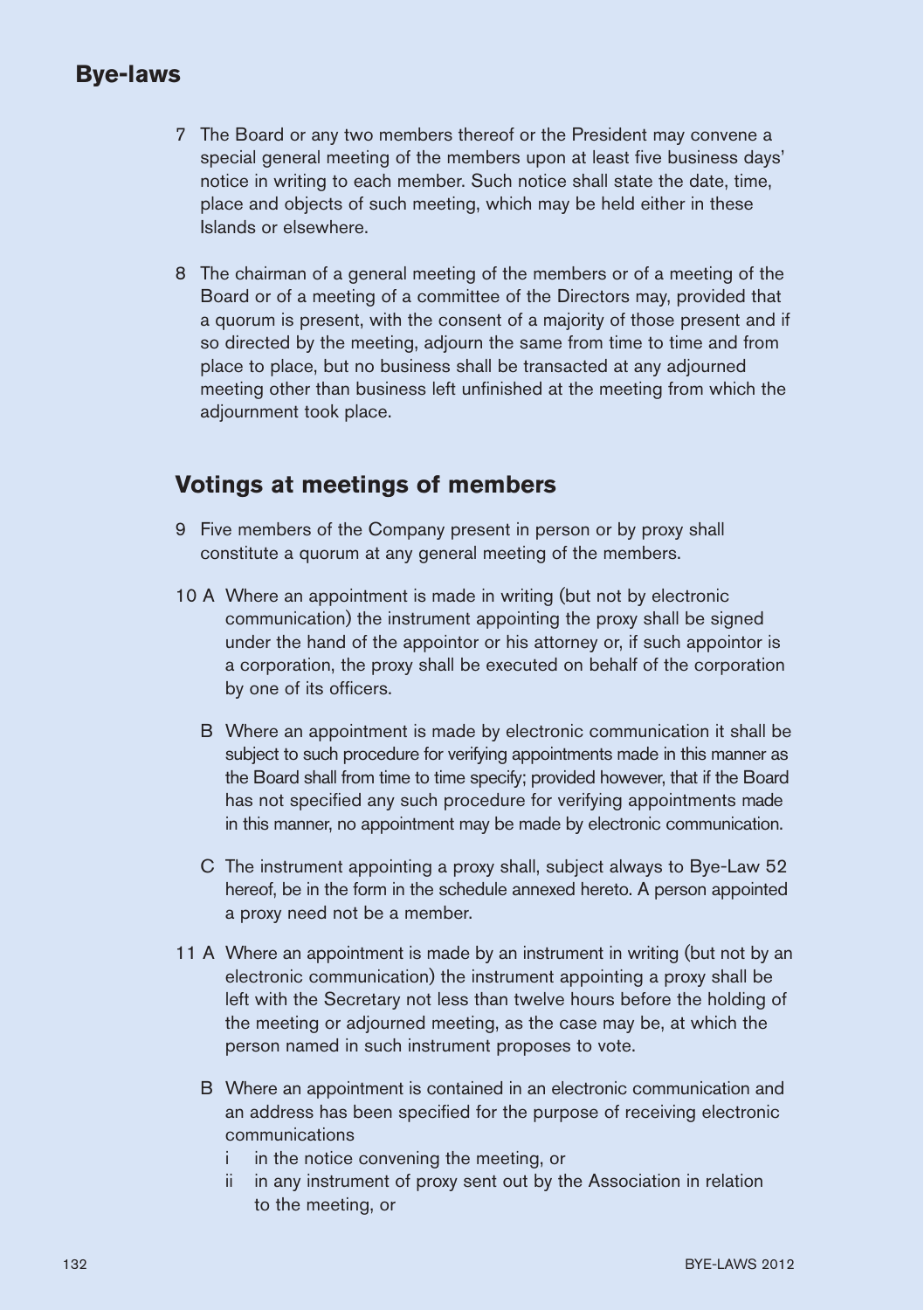- iii in any invitation contained in an electronic communication to appoint a proxy issued by the Association in relation to the meeting, the electronic communication shall be received at such address not less than twelve hours before the commencement of the meeting or adjourned meeting at which the person named in such appointment proposes to vote. In relation to electronic communications 'address' includes any number or address used for the purpose of such communications.
- 12 A All questions proposed for consideration by the members at any general meeting of the Company shall be determined by a majority of votes of those present or represented by proxy. All such questions shall be decided by a show of hands, unless a poll is demanded by the chairman of the meeting or by at least five of the members present or represented by proxy. At any general meeting, unless the matter is determined by a poll, a declaration by the chairman of that meeting that a resolution has been carried and an entry made to that effect in the minutes of the meeting shall be sufficient evidence of the fact. In the case of an equality of votes, the chairman shall have a second or casting vote.
	- B Any ballot for the election of Directors pursuant to Bye-Law 14(C)(iii) shall be conducted in such manner and at such time as the Directors may from time to time decide and may be by means of a postal ballot or otherwise provided that on such ballot a member shall not vote for more candidates than there are vacancies and in respect of each candidate for whom he votes he shall be entitled to the same number of votes which he would have had on a poll. The result of such ballot shall be announced and be deemed to be an integral part of a general meeting of the Company.
	- C i Every member shall, on a show of hands, have one vote.
		- ii On a poll members shall have the vote or votes specified in sub paragraphs (a) to (c) below, and shall be entitled to cast votes under more than one of those sub-paragraphs if qualified to do so:
			- a) A Director who is a member by virtue of Bye-Law 3(C), in his capacity as member – one vote.
			- b) A member in whose name a ship or ships is or are entered for insurance in the Company on terms that such member is liable to pay a fixed premium to the Company in respect of such ship or ships – one vote.
			- c) A member in whose name a ship or ships is or are entered for insurance in the Company on terms that such member is liable to pay calls (as defined in the Rules) to the Company
				- i For each ship whose entered tonnage is 1500 tons or more one vote;
				- ii For other such ships each of whose entered tonnage is less than 1500 tons–one vote only, irrespective of the number of those other ships.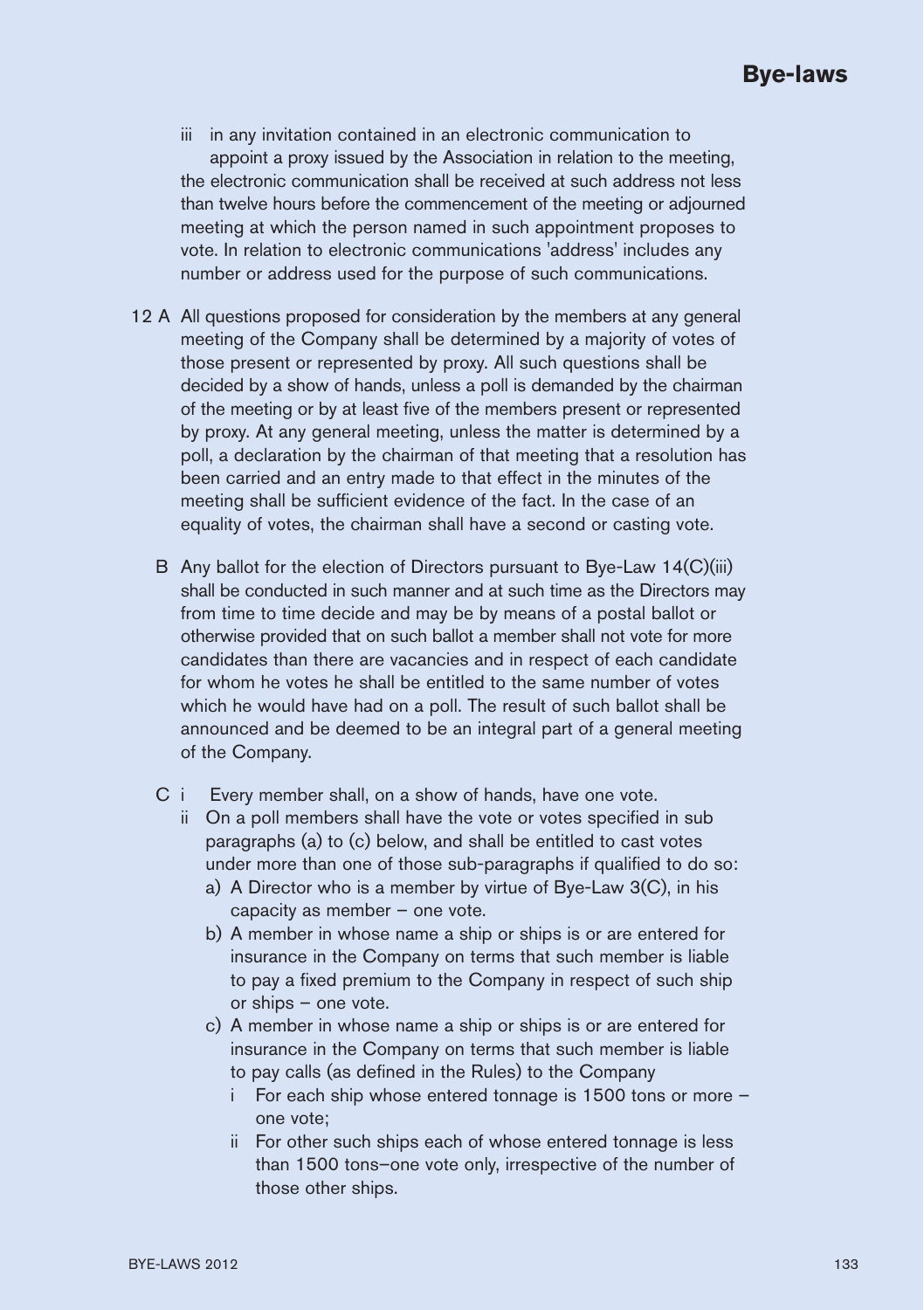#### PROVIDED AI WAYS that:

An insurer reinsured by the Company shall not in any event be entitled to a vote under any of the sub-sections of this paragraph.

D Where a number of persons are members of the Company by virtue of their having jointly entered the same ship for insurance in the Company, then only one member shall be entitled to receive notice of and to attend and vote (by reason of the ownership of that ship) either in person or by proxy at any general meeting of the Company and, in the absence of agreement between those members, the member first named in the relevant certificate of entry shall be the one entitled to notice and to attend and vote either in person or by proxy.

# **Directors**

- 13 The number of Directors shall be not less than ten nor more than thirty-five as the members may from time to time determine.
- 14 A Any person who has not attained the age of seventy shall be eligible to be appointed, elected or re-elected a Director if he is either (a) ordinarily resident in these Islands or (b) the owner or agent or a director of, or employed in an executive capacity by, a corporation which is the owner or agent of a ship or ships entered for insurance in the Company to the extent of not less than 10,000 entered tons.
	- B No Manager and no employee of any Manager shall be eligible to be appointed or elected as a Director.
	- C i At each annual general meeting those Directors who have been in office for three years since their last election or re-election shall retire from office. For the purpose of this Bye-Law, "year" means a period from one annual general meeting of the Company to the next annual general meeting.
		- ii A Director retiring in accordance with Bye-Law 14(C)(i) and qualified to hold office under Bye-Law 14(A) shall be eligible for re-election.
		- iii The Company at the meeting at which a Director retires in manner aforesaid may fill the vacated office by electing a qualified person thereto, and in default the retiring Director shall if offering himself for re-election be deemed to have been re-elected, unless at such meeting it is expressly resolved not to fill such vacated office or unless a resolution for the re-election of such Director shall have been put to the meeting and lost. If there shall be more candidates than vacancies for any office(s) of Director, then the persons to be elected shall be selected by ballot conducted in accordance with the provisions of Bye-Law 12(B).
		- iv No person other than a Director retiring at the meeting shall be eligible for election to the office of Director at any general meeting unless not later than 30th June in the year in which such general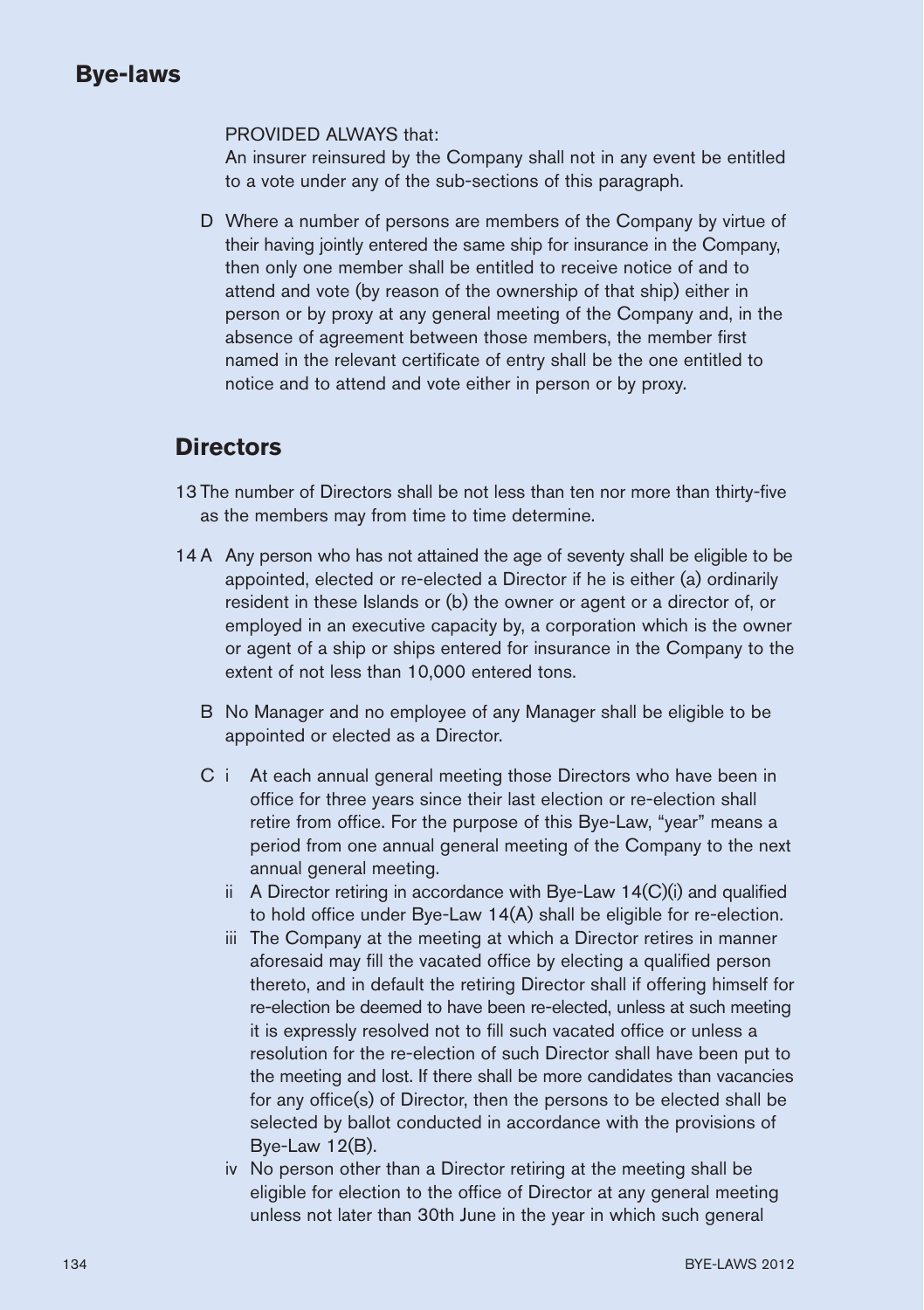meeting is held there shall have been delivered to the registered office of the Company:

- a) notice in writing signed by at least five members none of whom has any commercial, proprietary or business interests in any ship entered for insurance in the Company by or on behalf of any of the other members whose names appear in the said notice, and each of whom is duly qualified to attend and vote at such meeting, of their intention to propose such person for election; and
- b) notice in writing signed by that person of his willingness to be elected.
- v The Directors shall have power from time to time and at any time to appoint any qualified person to fill a casual vacancy in the Board of Directors, and the continuing Directors may act, notwithstanding any vacancy in their number provided that in the event that the number of continuing Directors has been reduced below the number of ten the continuing Directors must immediately appoint a sufficient number of persons to restore the number of continuing Directors to a minimum of ten. Any Director so appointed shall hold office only until the next following annual general meeting, and, provided always that he is qualified to hold office under Bye-Law l4(A), shall then be eligible for re-election.
- 15 A The business of the Company shall be managed by the Directors who may pay all expenses incurred in promoting and incorporating the Company, and who, in addition to the powers and authorities by these Bye-Laws or the Rules or otherwise expressly conferred upon them, may exercise all such powers and do all such acts and things as may be exercised or done by the Company and as are not hereby or by statute expressly directed to be exercised or done by the Company in general meeting, subject nevertheless to the provisions of any statute and of these Bye-Laws and the Rules. Subject to the provisions of these Bye-Laws the business of the Company shall be conducted in accordance with Rules from time to time adopted by the Company in general meeting which may at any time be altered, abrogated or added to by the Company in general meeting.
	- B Without prejudice to the generality of the foregoing the Directors may exercise all the powers of the Company to borrow money and to mortgage or charge its undertaking and property or any part thereof or to issue debentures or other securities.
- 16 The Directors shall exercise a general supervision over the affairs of the Company and without limitation of the foregoing they shall be responsible for the correct keeping of the books and for the safekeeping of all moneys and securities of the Company and shall submit their books, accounts and vouchers to the auditor whenever required so to do and shall furnish such information and explanations to the auditor as may be necessary for the performance of his duties.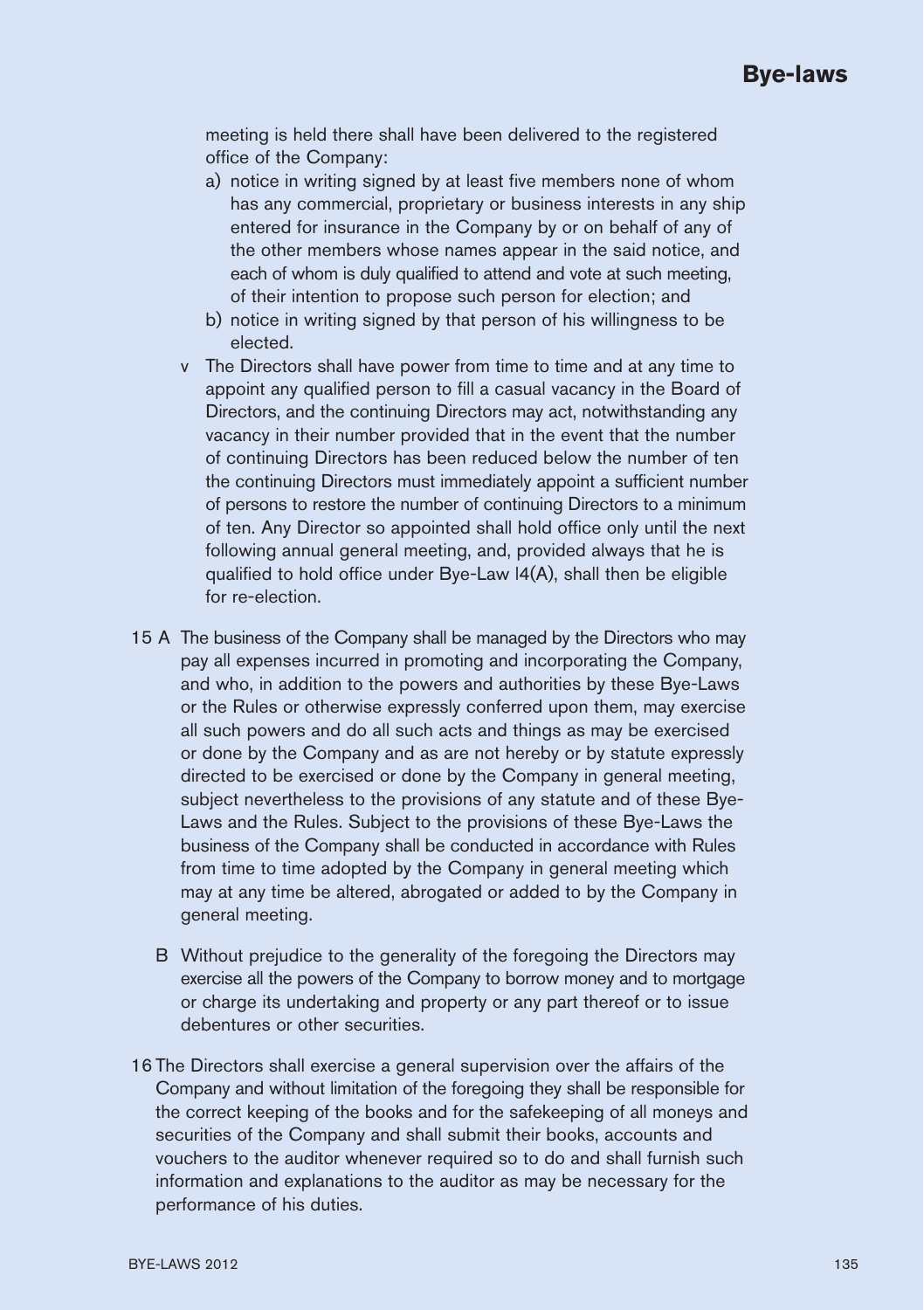- 17 The Directors may delegate any of their powers to committees consisting of two or more of the Directors, or to an Audit Committee consisting of such Directors or other persons (not being Directors) as the Directors may think appropriate, but every such committee, including any Audit Committee, shall conform to such directions as the Directors shall impose on it.
- 18 The Directors may from time to time delegate to the Managers such of the powers, duties or discretions hereby or by the Rules vested in the Directors as they may think fit and such powers, duties or discretions may be made exercisable for such period and upon such terms and conditions and subject to such restrictions as the Directors may determine and the Directors may at any time revoke such delegation: Provided that nothing hereinbefore in this Bye-Law contained shall entitle the Directors to delegate to the Managers any of the powers, duties or discretions of the Directors:–
	- A Which are required by law to be exercised by the Directors personally, or
	- B Which relate to general meetings of the proceedings thereat, or
	- C Which are conferred by Bye-Laws 15(B) or 20, or
	- D Which relate to meetings of the Directors or committees of the Directors or the proceedings thereat, or
	- E Which relate to the appointment of Managers or the Secretary, or
	- F Which relate to the Seal, Reserves, accounts or notices of general meetings; And so that:
		- i The Directors may at any time and from time to time by notice in writing to the Managers revoke or vary any such delegation, term, condition or restriction as aforesaid, and
		- ii Nothing hereinbefore in this Bye-Law contained and no such delegation as aforesaid shall constitute the Managers directors of the Company.
- 19 A Director shall not as a Director vote, nor shall he be counted in the quorum present upon a motion, in respect of any contract, matter or arrangement which he shall make with the Company or in which he is so interested as aforesaid and, if he do so vote his vote shall not be counted.
- 20 The remuneration of the Directors shall be such sum (if any) as shall from time to time be voted to them by the Company in general meeting, and any such sum (unless otherwise determined by the resolution by which it is voted) shall be divided amongst the Directors as they shall resolve or, failing such resolution, equally. The Directors' remuneration shall be deemed to accrue *de die in diem.*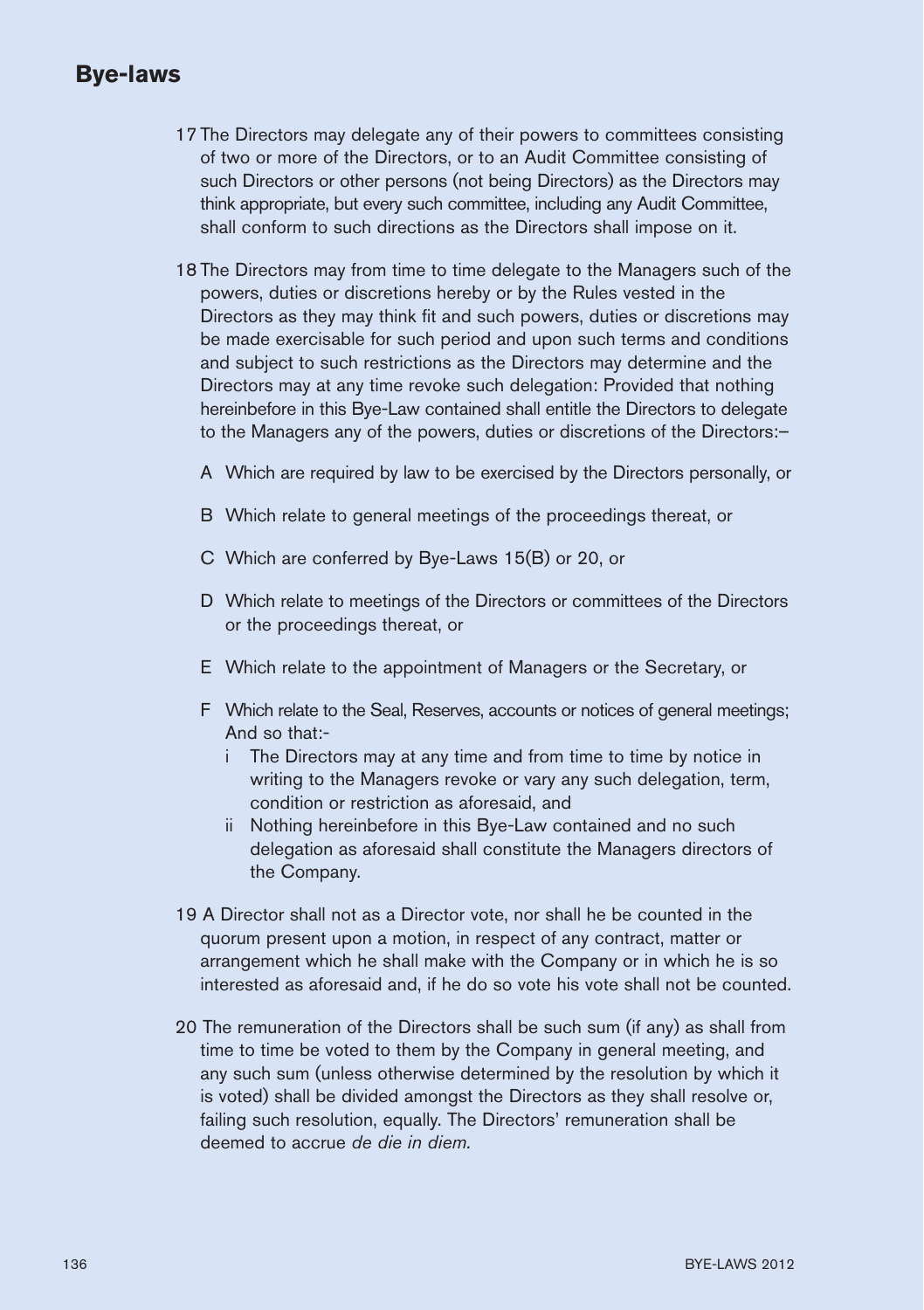- 21 The Directors shall also be entitled to be paid all travelling, hotel and other expenses properly incurred by them in attending and returning from meetings of the Directors or of committees of the Directors or of general meetings of the Company or otherwise in connection with the business of the Company.
- 22 The quorum necessary for the transaction of the business of the Board shall be two. Any Director or member of a committee of Directors may participate in a meeting of the Directors or of such committee by means of a conference telephone or any communication equipment which allows all persons participating in the meeting to communicate with and hear each other. A person so participating shall be deemed to be present at the meeting and shall be entitled to vote and be counted in the quorum accordingly. Such a meeting shall, unless otherwise agreed by the participants, be deemed to take place where the largest group of those participating is assembled or, if there is no such group, at the place where the chairman of the meeting is participating.
- 23 Questions arising at any meeting of the Directors shall be decided by a majority of those present and entitled to vote. In the case of an equality of votes the chairman shall have a second or casting vote.
- 24 The Secretary on the requisition of any Director shall and a Director may, at any time summon a meeting of the Directors. Notice of meetings of the Directors may be by telephone or otherwise.
- 25 A resolution in writing signed by all the Directors shall be as valid and effectual as if it had been passed by a meeting of the Board duly called and constituted.
- 26 A The office of Director shall immediately be vacated if the Director:
	- i Ceases to be eligible for appointment, election or re-election as provided in Bye-Law 14 or
	- ii Resigns his office by notice in writing to the Company.
	- B Subject to any provisions to the contrary contained in the Acts the members may at any special or annual general meeting convened and held in accordance with the Bye-Laws remove a Director. The notice of any such meeting shall contain a statement of the intention so to do and at any such meeting such Director shall be entitled to be heard on the matter of his removal. Nothing in this Bye-Law shall have the effect of depriving any person of any compensation or damages which may be payable to him in respect to the termination of his appointment as a Director of the Company or of any other appointment with the Company. A vacancy upon the Board created by the removal of a Director under the provisions of this Bye-Law may be filled by election of the members at the meeting at which such Director is removed and, in the absence of such election, there shall be deemed to be a vacancy which may be filled in accordance with the provisions of Bye-Law 14(C)(y).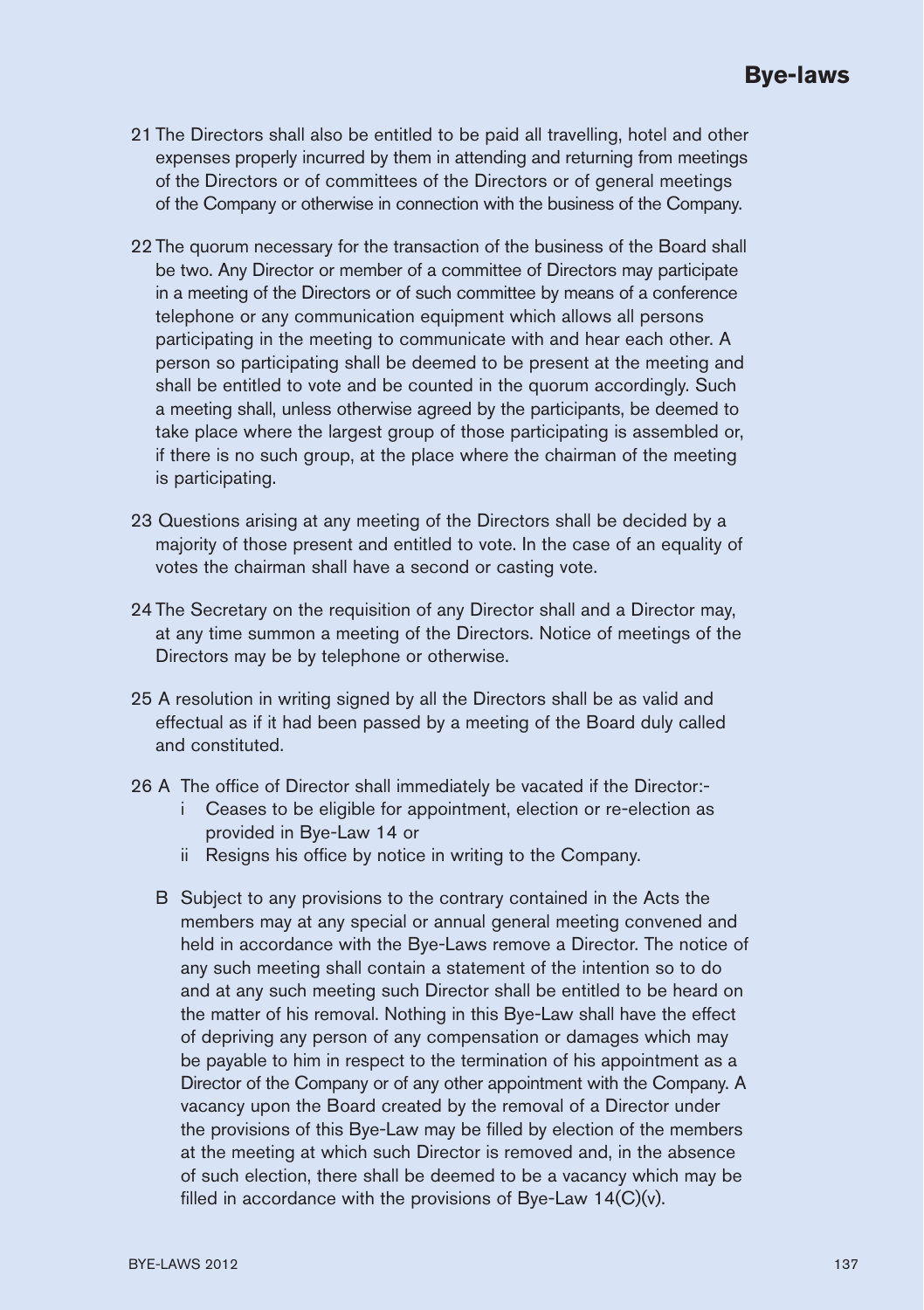### **Minutes**

- 27 The Directors shall cause minutes to be duly entered in books provided for the purpose:-
	- A Of all elections and appointments of officers;
	- B Of the names of the Directors present at each meeting of the Directors and of any committee of the Directors;
	- C Of all orders made by the Directors and committees of the Directors; and
	- D Of all resolutions and proceedings of each general meeting of the members and of each meeting of the Directors or any committee of the Directors.

# **Officers other than Directors**

- 28 The officers of the Company may consist of a President, one or more Vice-Presidents, a Secretary and such other officers, including a Chairman of the Board, as the Directors may from time to time determine.
- 29 The Directors shall as soon as conveniently may be after each annual election of Directors, choose or elect one of their number to be the President and one or more of their number to be Vice-Presidents and, if the Board desires to have a Chairman of the Board, the Directors shall choose or elect such officer from their number. Other officers may be appointed as the Directors may from time to time determine.
- 30 The Secretary shall be appointed by the Directors and shall hold office during the pleasure of the Directors. The Secretary need not be a Director.
- 31 A Treasurer may be appointed by the Directors and shall hold office during the pleasure of the Directors. The Treasurer need not be a Director.
- 32 Other officers, such as Assistant Secretaries and Assistant Treasurers, may be appointed by the Directors and shall hold office during the pleasure of the Directors.
- 33 The same person may hold the offices of Chairman of the Board, President, Secretary and Treasurer. Any of the Vice-Presidents may also hold the offices of Secretary or Treasurer.
- 34 The Chairman of the Board, if any, shall act as chairman at all meetings of the members and at all meetings of the Board at which he is present. In his absence, the President, if present, shall act as chairman and, in the absence of both of them, one of the Vice-Presidents shall act as chairman. If none of them is present, a chairman shall be appointed or elected by those present at the meeting.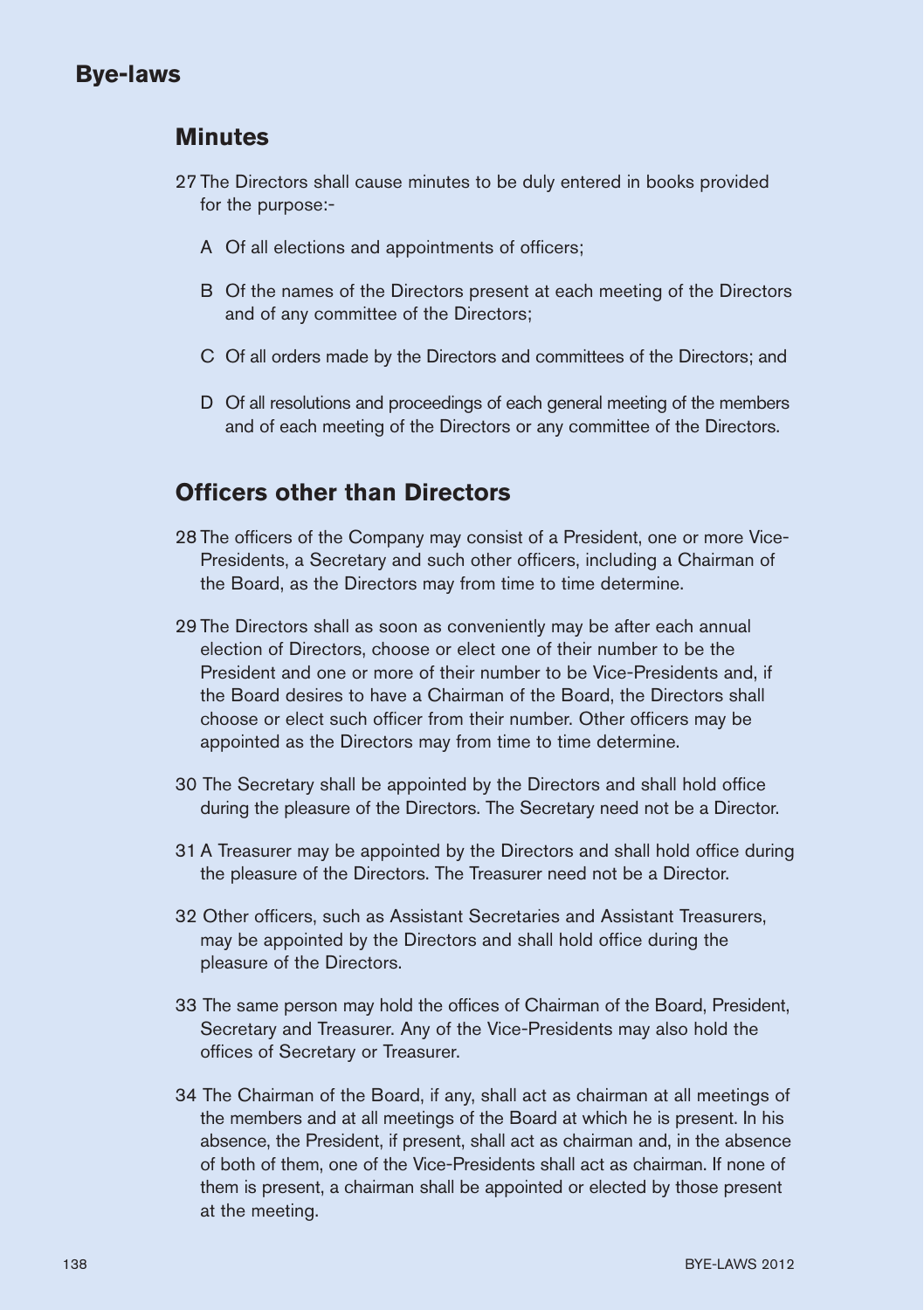35 The Secretary or an Assistant Secretary if there be one shall attend all meetings of the members, of the Board and of committees of the Directors, keep correct minutes of such meetings and enter the same in proper books provided for the purpose. They shall perform such other duties as are prescribed by the Acts or Bye-Laws, or as shall be prescribed by the Directors from time to time.

#### **Managers**

36 Thomas Miller (Bermuda) Ltd shall be the Managers of the Company.

- 37 The Managers shall be entitled to attend all meetings of the Directors and of committees of the Directors and all annual or special general meetings of the Company.
- 38 In addition and without prejudice to any powers, duties and discretions for the time being delegated to the Managers pursuant to these Bye-Laws, the Managers may exercise and discharge all such powers, duties and discretions as may be conferred or imposed upon the Managers by the Rules.
- 39 Whenever any power, duty or discretion is delegated to the Managers pursuant to these Bye-Laws or is conferred or imposed upon the Managers by the Rules, such power, duty or discretion may, subject to any terms, conditions or restrictions imposed upon the Managers in relation thereto either pursuant to these Bye-Laws or (as the case may be) by the Rules, be exercised by any one or more of the Managers or by any servant or agent of the Managers to whom the same shall have been delegated or sub delegated.

### **Accounts**

- 40 Any moneys for the time being in the hands of the Company and not immediately required to meet any claims, expenses and outgoings to which under these Bye-Laws or the Rules the same are applicable and the Reserves may be invested in such investments as the Directors think fit.
- 41 The Directors shall cause true accounts to be kept of all transactions of the Company in such manner as to show the assets and liabilities of the Company for the time being and the books of account shall at all times be kept at the registered office of the Company or at such other place as the Directors may from time to time determine and shall always be open to the inspection of the Directors.
- 42 The Board of Directors shall cause the accounts of the Company to be audited once at least in every fiscal year by the auditor appointed in conformity with Bye-Law 43 and such audited accounts shall be laid before the members at the annual general meeting in each year and shall be open to inspection by any member.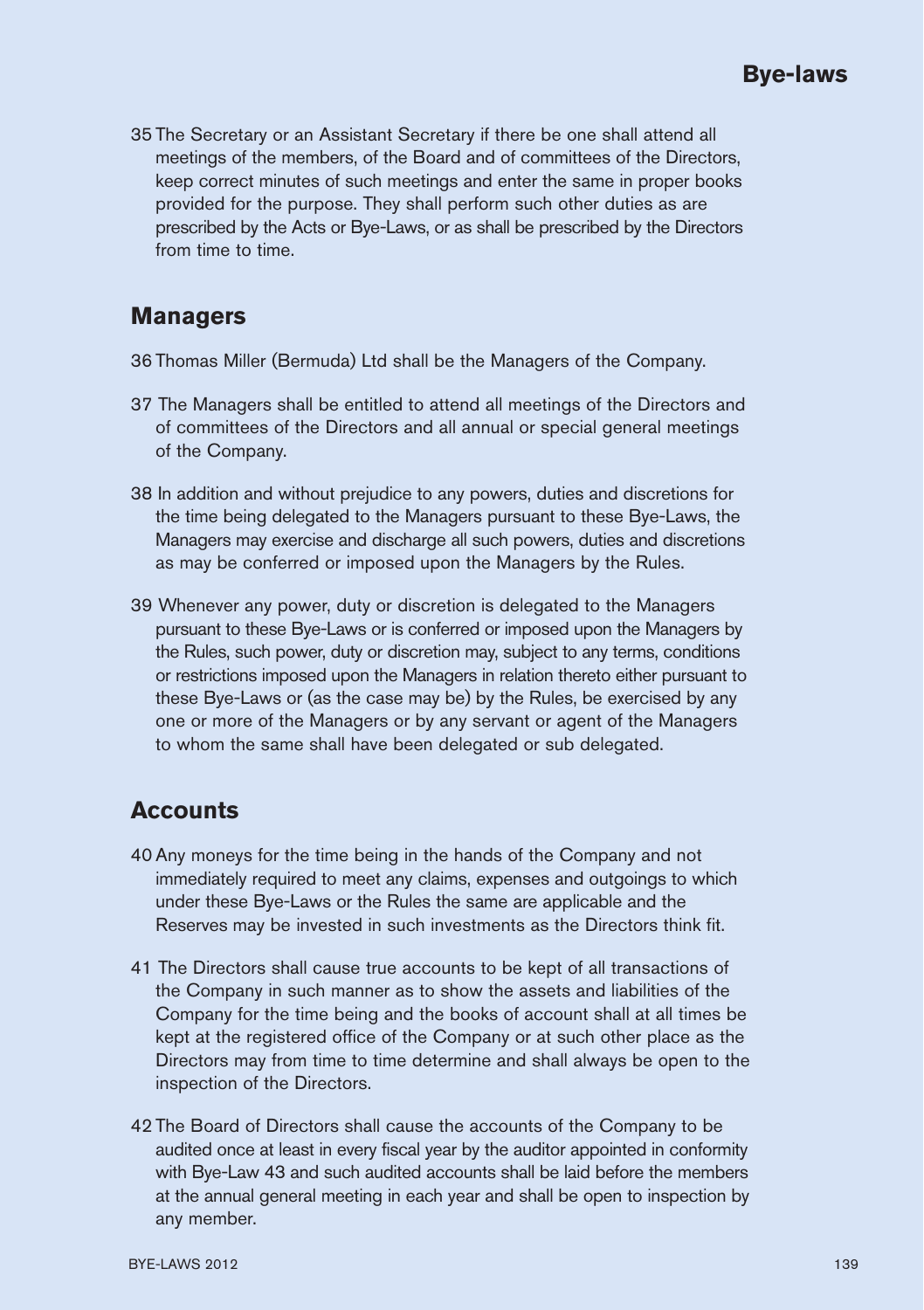# **Audit**

- 43 At the annual general meeting or at a subsequent special general meeting, an independent representative of the members shall be appointed as auditor of the accounts of the Company and such auditor shall hold office until the members shall appoint another auditor. Such auditor shall not be a Director or officer of the Company during his continuance in office.
- 44 The remuneration of the auditor shall be fixed by the members at the time of their appointment or subsequently and they may delegate this duty to the Directors.
- 45 If the office of auditor becomes vacant or the auditor is incapable of performing his duties, the Directors shall as early as practicable convene a special general meeting of the members to appoint an auditor to fill the vacancy or an acting auditor to act during the incapacity of the auditor.
- 46 A The auditor shall examine such books, accounts and vouchers as may be necessary for the performance of his duties.
	- B The auditor shall make a report to the members of the accounts examined by him at the annual general meeting in each year.
	- C The auditor shall be furnished with a list of all books kept by the Company and shall at all times have the right of access to the books, accounts and vouchers of the Company and shall be entitled to require from the Directors such information and explanation as may be necessary for the performance of his duties.
	- D The auditor shall be entitled to attend any general meeting of the Company at which any accounts which have been examined or reported on by him are to be laid before the Company and to make any statements or explanations he may desire with respect to the accounts and notice of every such meeting shall be given to the auditor in the manner prescribed for members.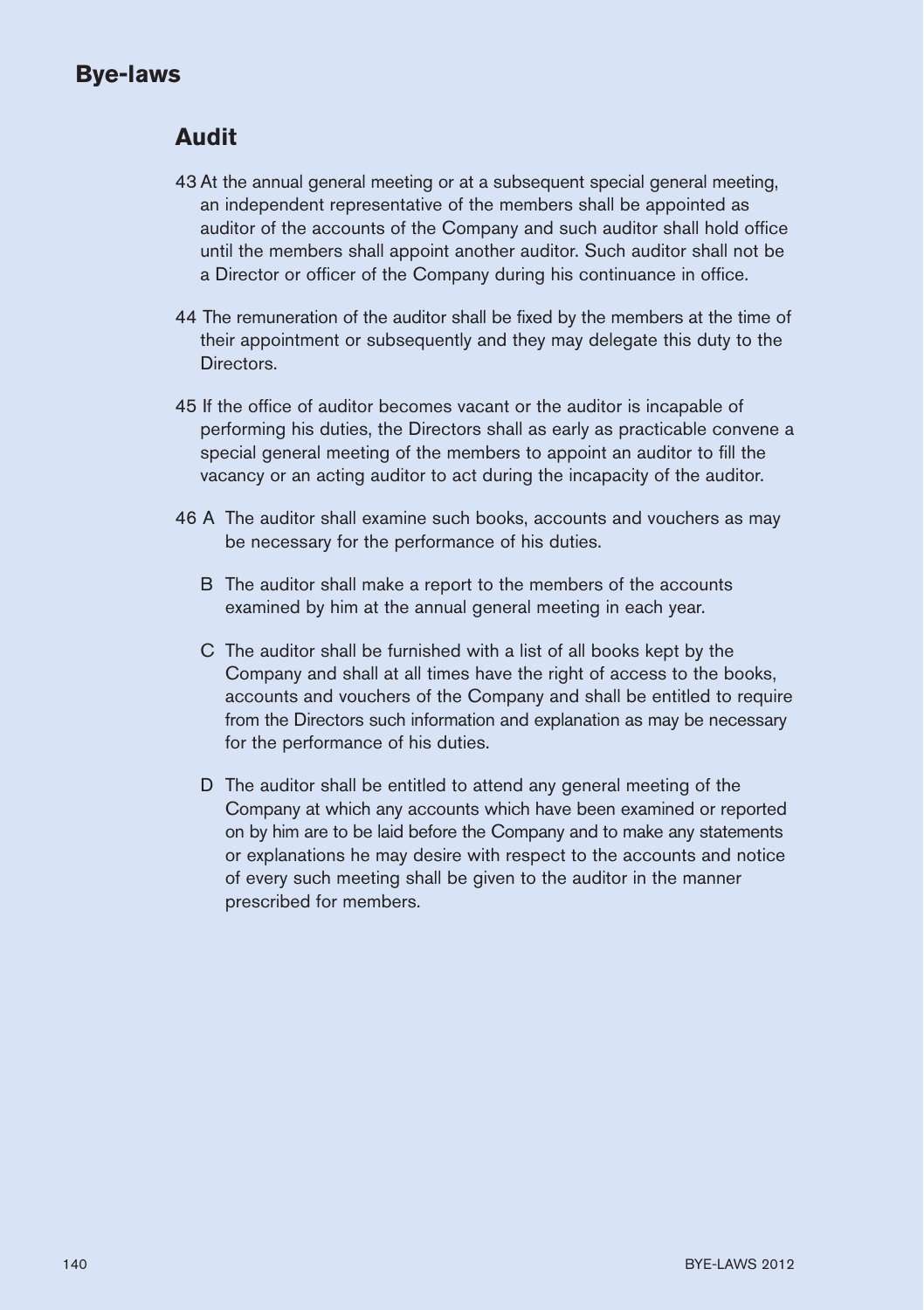# **Notices**

- 47 Except as otherwise prescribed in the Acts, these Bye-Laws or the Rules, a notice or other document may be served by the Company on any member either by sending it by courier or through the post in a prepaid letter or by sending it by telegram, cable, radio telegraph, facsimile transmission (fax), or electronic communication, addressed to such member:
	- at the address which shall have been expressly furnished by him to the Company as the address at which notices from the Company may be served upon him (including, for electronic communication, any address furnished for that purpose); or
	- ii if no such address shall have been furnished, at his address as appearing in the Register of Members.
- 48 A Any notice or other document if sent by courier or by post shall be deemed to have been served on the day following the day on which it was handed to the courier or put into the post, and in proving such service it shall be sufficient to prove that the notice or document was properly addressed and handed to the courier or stamped and put into the post.
	- B Any notice or other document if sent by telegram, cable, radio telegraph, facsimile transmission (fax) or electronic communication shall be deemed to have been served on the day on which it was transmitted.
- 49 Nothing in these Bye-Laws shall require the Association to accept any electronic communication (including any proxy):
	- i other than at the address supplied by the Association for the purpose;
	- ii found or suspected to contain a computer virus or to be otherwise contaminated;
	- iii other than in compliance with any verification procedure applied by the Association from time to time, and, for the avoidance of doubt, if no verification procedure has been adopted by the Association, the Association shall not be required to accept any electronic communication for any purpose under these Bye-Laws.

# **Seal**

50 The Directors shall provide for the safe custody of the Seal, which shall only be used by authority of the Board or of any committee of the Directors authorised by the Board in that behalf and every instrument to which the Seal shall be affixed shall be signed by a Director or the Secretary or by some other person appointed by the Board for the purpose. Any document required to be executed as a deed on behalf of the Company may be signed or executed by any person authorised by the Board for that purpose, without the use of the Seal.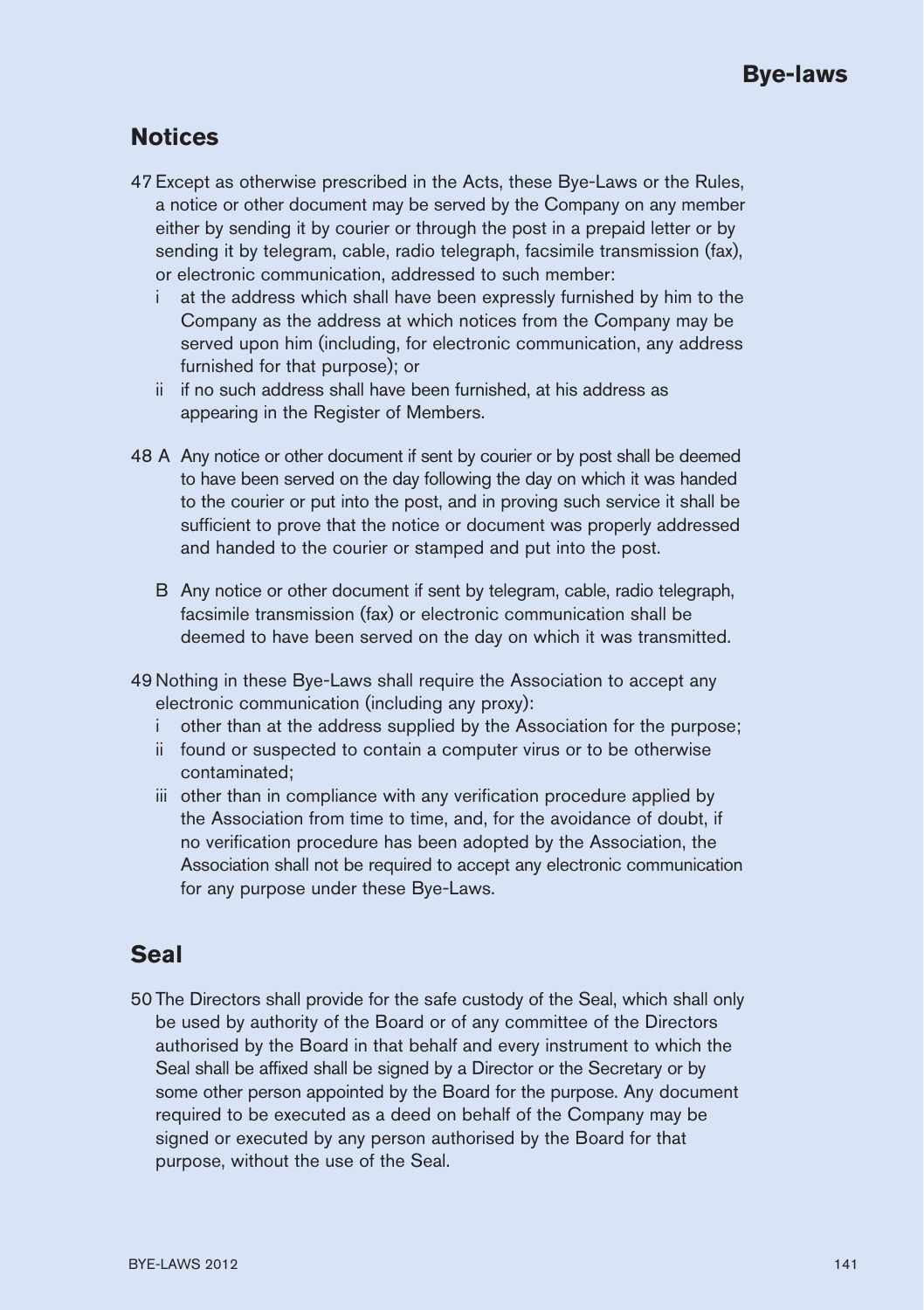### **Alteration of Bye-Laws**

51 The Board may from time to time revoke, alter, amend or add to the Bye-Laws. However, no such revocation, alteration, amendment or addition shall be operative unless or until it is confirmed at a special general meeting or at the next annual general meeting.

### **Form of proxy**

52 The form of proxy in the schedule which is part of the Bye-Laws shall be used subject to such variations or alterations to meet the circumstances of particular cases as may be necessary and as the Directors may approve.

# **Indemnity**

53 A Every Director and other officer of the Company, any member of a committee duly constituted under these Bye-Laws and the Managers (as defined in paragraph (C) of this Bye-Law) shall be indemnified by the Company against, and it shall be the duty of the Directors out of the funds of the Company to pay, all costs, liabilities, losses, damages and expenses (including but not limited to liabilities under contract, tort and statute or any applicable foreign law or regulation and all reasonable legal and other costs and expenses properly payable) incurred or suffered by him as such Director, officer of the Company, or the Managers (as the case may be), and the indemnity contained in this Bye-Law shall extend to any person acting as a Director, officer of the Company, or the Managers in the reasonable belief that he has been so appointed or elected notwithstanding any defect in such appointment or election. PROVIDED ALWAYS that:

The indemnity contained in this paragraph (A) shall not extend to any matter which would render it void at law.

- B Every person specified in paragraph (A) shall be indemnified out of the funds of the Company against all liabilities incurred by him as such Director, officer of the Company or the Managers in defending any proceedings, whether civil or criminal, in which judgement is given in his favour, or in which he is acquitted, or in connection with any application under the Companies Acts in which relief from liability is granted to him by the court.
- C For the purposes of this Bye-Law "the Managers" means the Managers and any and all servants and agents of the Managers to whom duties of the Managers have been entrusted.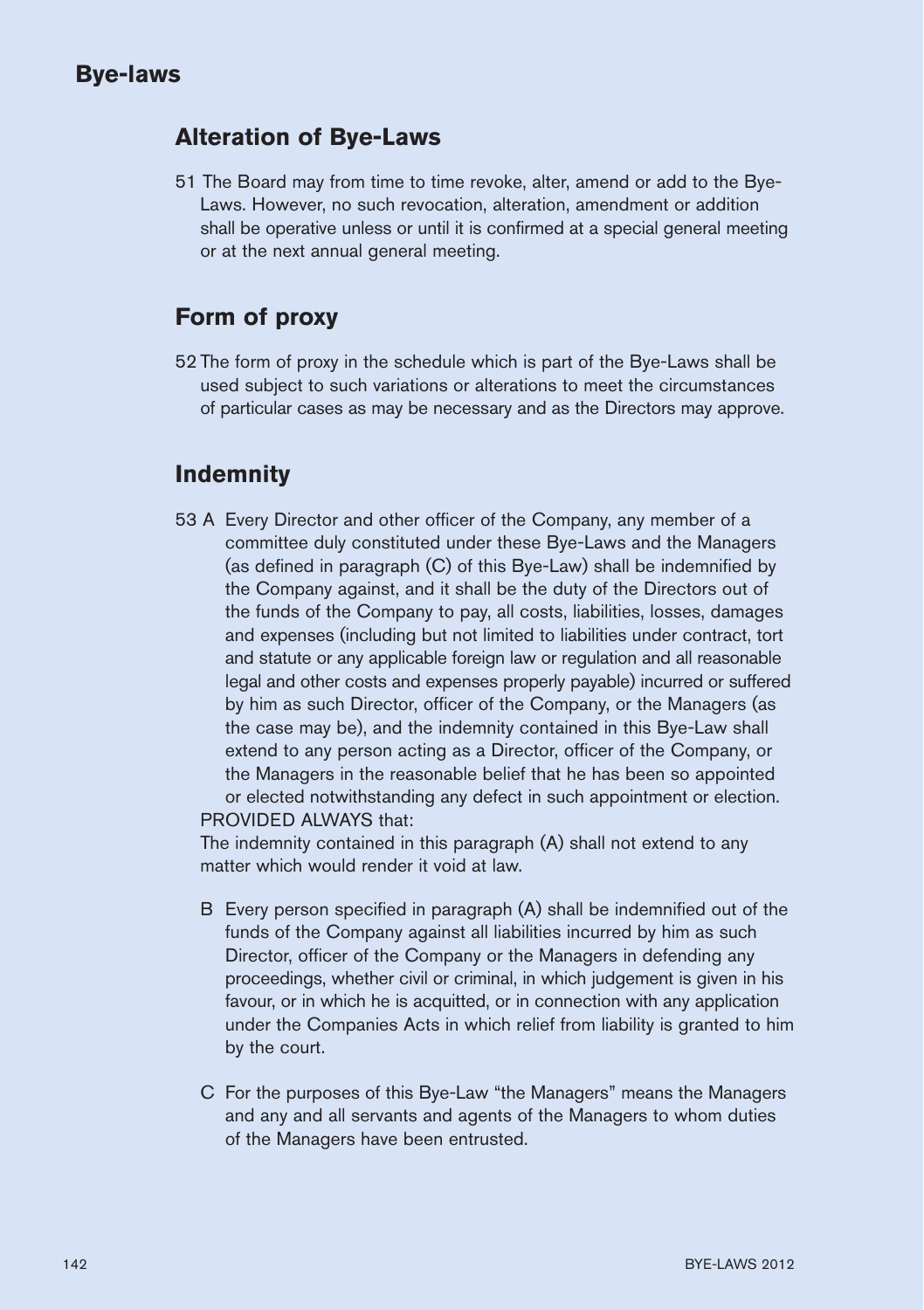- D The indemnity provided to Directors, other officers of the Company, any member of a committee duly constituted under these Bye-Laws and the Managers in paragraphs (A) and (B) of this Bye-Law shall be extended to the directors, other officers, and managers of any subsidiary companies wholly owned or controlled by the Company.
- 54 No person specified in Bye-Law 53 shall be liable for the acts, receipts, neglects or defaults of any other such person, or for joining in any receipt or other act for conformity, or for any loss or expense happening to or incurred by the Company through the insufficiency or deficiency of title to any property acquired by order of the Directors for or on behalf of the Company, or for the insufficiency or deficiency of any security in or upon which any of the moneys of the Company may be or have been invested, or for any loss or damage arising from the bankruptcy, insolvency or tortious act of any person with whom any moneys, securities or effects are or have been deposited, or for any loss occasioned by any error of judgement, omission, default or oversight on his part, or for any other loss, damage or misfortune whatever which happens in relation to the Company or any subsidiary thereof.

PROVIDED ALWAYS that:

The exemption of liability contained in this Bye-Law shall not extend to any matter which would render it void at law.

55 The indemnification and exemption of liability provided by, or granted pursuant to, these Bye-Laws shall, unless otherwise provided when authorised or ratified, continue as to a person who has ceased to hold the position for which he is entitled to be indemnified or exempted from liability and shall inure to the benefit of the heirs, executors and administrators of such a person.